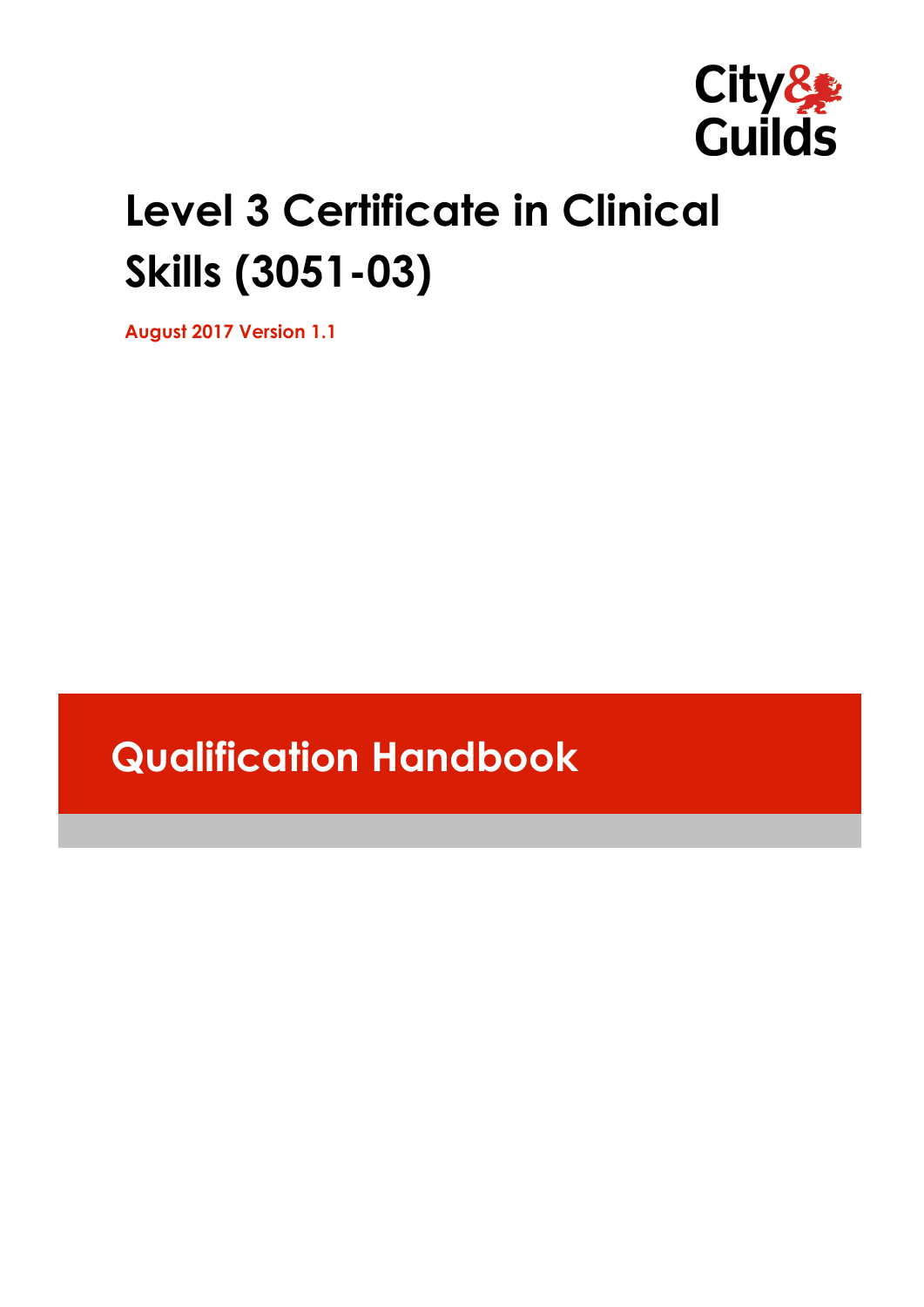## **Qualification at a glance**

| Subject area                          | Health                                                                                                                                                                                                                                                                                                                                                                                                                                                                                                                     |
|---------------------------------------|----------------------------------------------------------------------------------------------------------------------------------------------------------------------------------------------------------------------------------------------------------------------------------------------------------------------------------------------------------------------------------------------------------------------------------------------------------------------------------------------------------------------------|
| <b>City &amp; Guilds number</b>       | 3051-03                                                                                                                                                                                                                                                                                                                                                                                                                                                                                                                    |
| Age group approved                    | $18+$                                                                                                                                                                                                                                                                                                                                                                                                                                                                                                                      |
| <b>Entry requirements</b>             | None                                                                                                                                                                                                                                                                                                                                                                                                                                                                                                                       |
| <b>Assessment types</b>               | Synoptic Assessment; Portfolio                                                                                                                                                                                                                                                                                                                                                                                                                                                                                             |
| <b>Approvals</b>                      | Automatic approval is available for centres<br>offering:<br>Level 2 Diploma in Clinical Healthcare<br>Support (4223-01)<br>Level 2 Certificate in Clinical Skills (3051-<br>02)<br>Level 3 Diploma in Clinical Healthcare<br>Support(4223-11)<br>Level 3 Diploma in Pathology Support<br>$(4223-13)$<br>Level 3 Diploma in Allied Health Profession<br>Support (4223-14)<br>Level 3 Diploma in Perioperative Support<br>$(4223-16)$<br>Level 5 Diploma for Assistant Practitioners<br>in Healthcare (3576-05/91) (England) |
| <b>Support materials</b>              | Qualification handbook<br>Assignment/Assessment guide - password<br>protected<br>Marking guide - password protected<br>The passwords for the above are available<br>from the Walled Garden                                                                                                                                                                                                                                                                                                                                 |
| <b>Registration and certification</b> | Consult the Walled Garden/Online Catalogue<br>for last dates                                                                                                                                                                                                                                                                                                                                                                                                                                                               |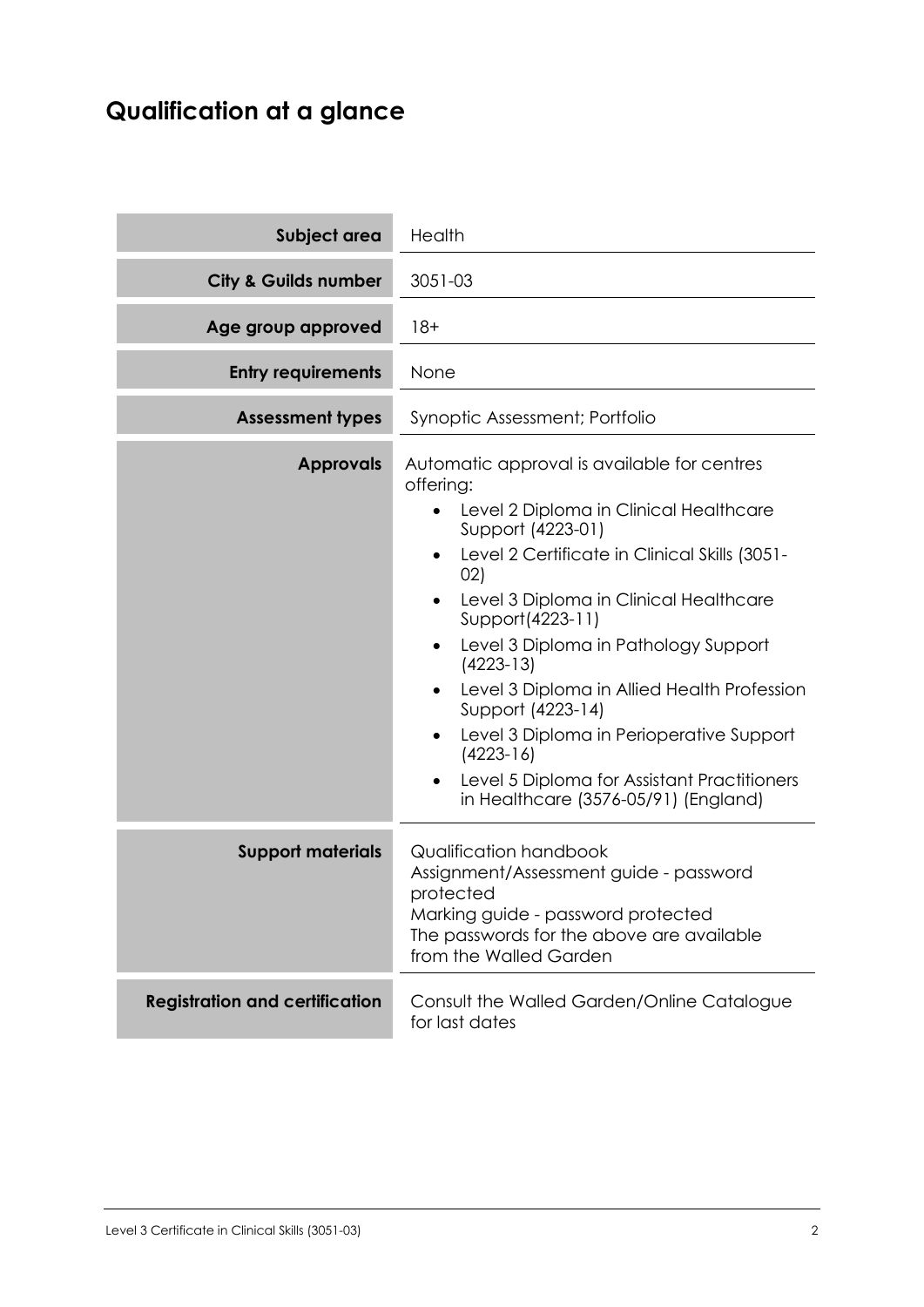| <b>Title and level</b>                                    | <b>GLH</b> | <b>TQT</b> | City &<br><b>Guilds</b><br>number | <b>Accreditation</b><br>number |
|-----------------------------------------------------------|------------|------------|-----------------------------------|--------------------------------|
| Level 3 Certificate in<br><b>Clinical Skills</b>          | 170        | 238        | $3051 - 03$                       | 601/6696/4                     |
| Level 3 Certificate in<br>Clinical Skills (unit<br>route) | 170        | 238        | 3051-93                           | 601/6696/4                     |

| <b>Version and date</b> | <b>Change detail</b>       | <b>Section</b>                                   |
|-------------------------|----------------------------|--------------------------------------------------|
| 1.0 July 2015           |                            |                                                  |
| 1.1 August 2017         | Adding GLH and TQT details | Qualification at a<br>glance and<br>Introduction |
|                         | Removing QCF               |                                                  |
|                         |                            | Sources of general<br>information                |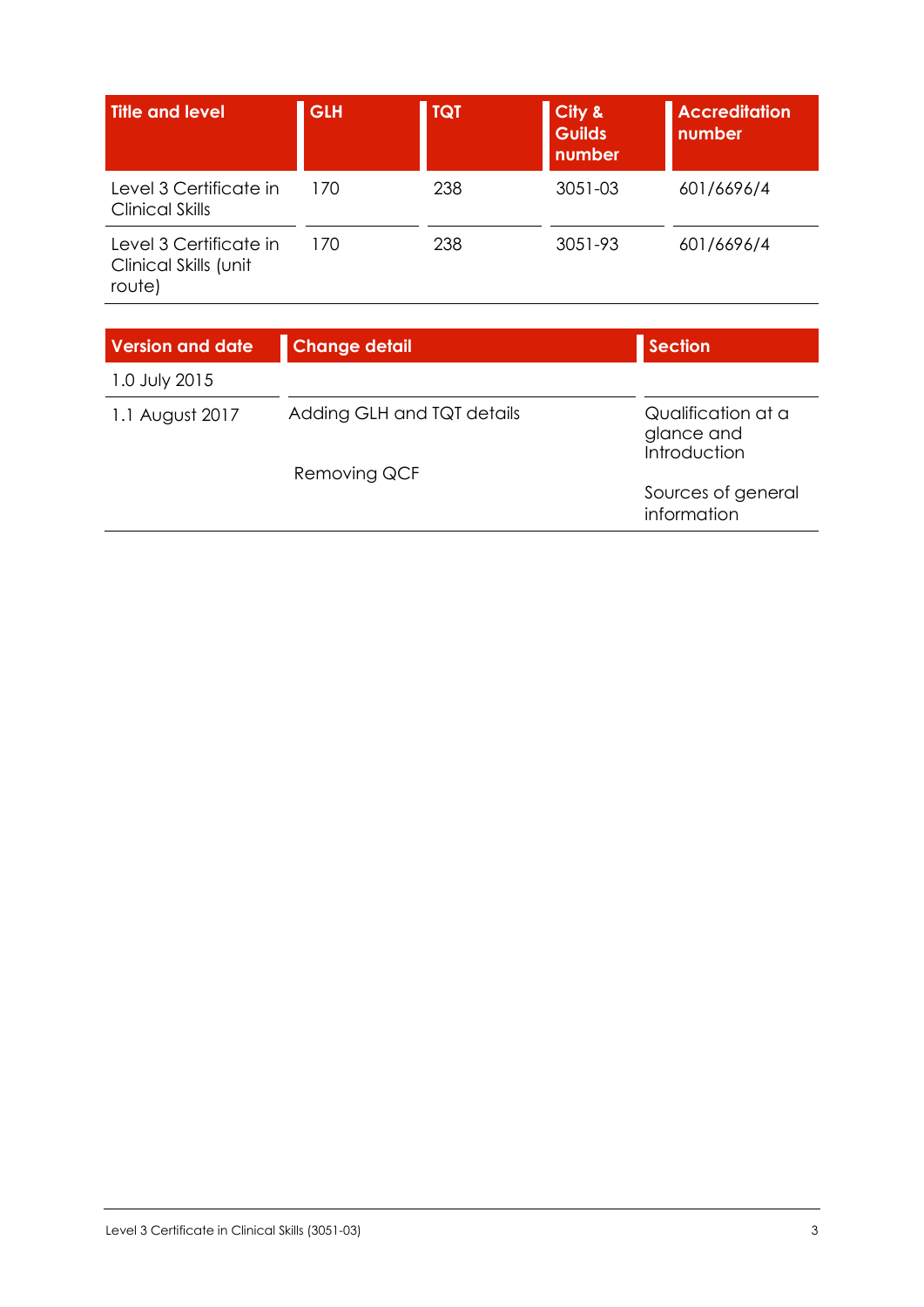## **Contents**

|             |                     | Qualification at a glance                                                                                          | $\mathbf 2$ |
|-------------|---------------------|--------------------------------------------------------------------------------------------------------------------|-------------|
|             | <b>Contents</b>     |                                                                                                                    | 4           |
|             | <b>Introduction</b> |                                                                                                                    | 6           |
| $\mathbf 2$ | <b>Structure</b>    |                                                                                                                    | 7           |
| 3           |                     | <b>Centre requirements</b>                                                                                         | 9           |
|             |                     | Approval                                                                                                           | 9           |
|             |                     | Resource requirements                                                                                              | 9           |
|             |                     | Learner entry requirements                                                                                         | 11          |
| 4           |                     | <b>Delivering the qualification</b>                                                                                | 13          |
|             |                     | Initial assessment and induction                                                                                   | 13          |
|             |                     | Recording documents                                                                                                | 13          |
| 5           |                     | Assessment & summary of assessment methods                                                                         | 14          |
|             |                     | Externally set City & Guilds synoptic assignment                                                                   | 14          |
|             |                     | Assessment strategy                                                                                                | 15          |
|             | <b>Unit 301</b>     | Understanding own role, responsibilities and accountability when<br>working in health and care settings            | 17          |
|             | <b>Unit 302</b>     | Understanding support for individuals with acute and chronic conditions<br>in health and care settings             | 23          |
|             | <b>Unit 303</b>     | Understanding the principles of leadership within an integrated<br>workforce approach to health and care provision | 26          |
|             | <b>Unit 304</b>     | Undertaking tissue viability risk assessments                                                                      | 32          |
|             | <b>Unit 305</b>     | Obtaining and testing capillary blood samples                                                                      | 36          |
|             | <b>Unit 306</b>     | Supporting individuals using technologies in health and care settings                                              | 41          |
|             | <b>Unit 307</b>     | <b>Dementia awareness</b>                                                                                          | 45          |
|             | <b>Unit 308</b>     | Supporting urinary continence management and catheter care in health<br>and care settings                          | 49          |
|             | <b>Unit 309</b>     | Supporting individuals to manage own healthcare activities                                                         | 55          |
|             | <b>Unit 310</b>     | <b>Undertaking physiological measurements</b>                                                                      | 59          |
|             | <b>Unit 312</b>     | Performing routine electrocardiograph procedures                                                                   | 66          |
|             | <b>Unit 313</b>     | Supporting individuals at the end of life                                                                          | 70          |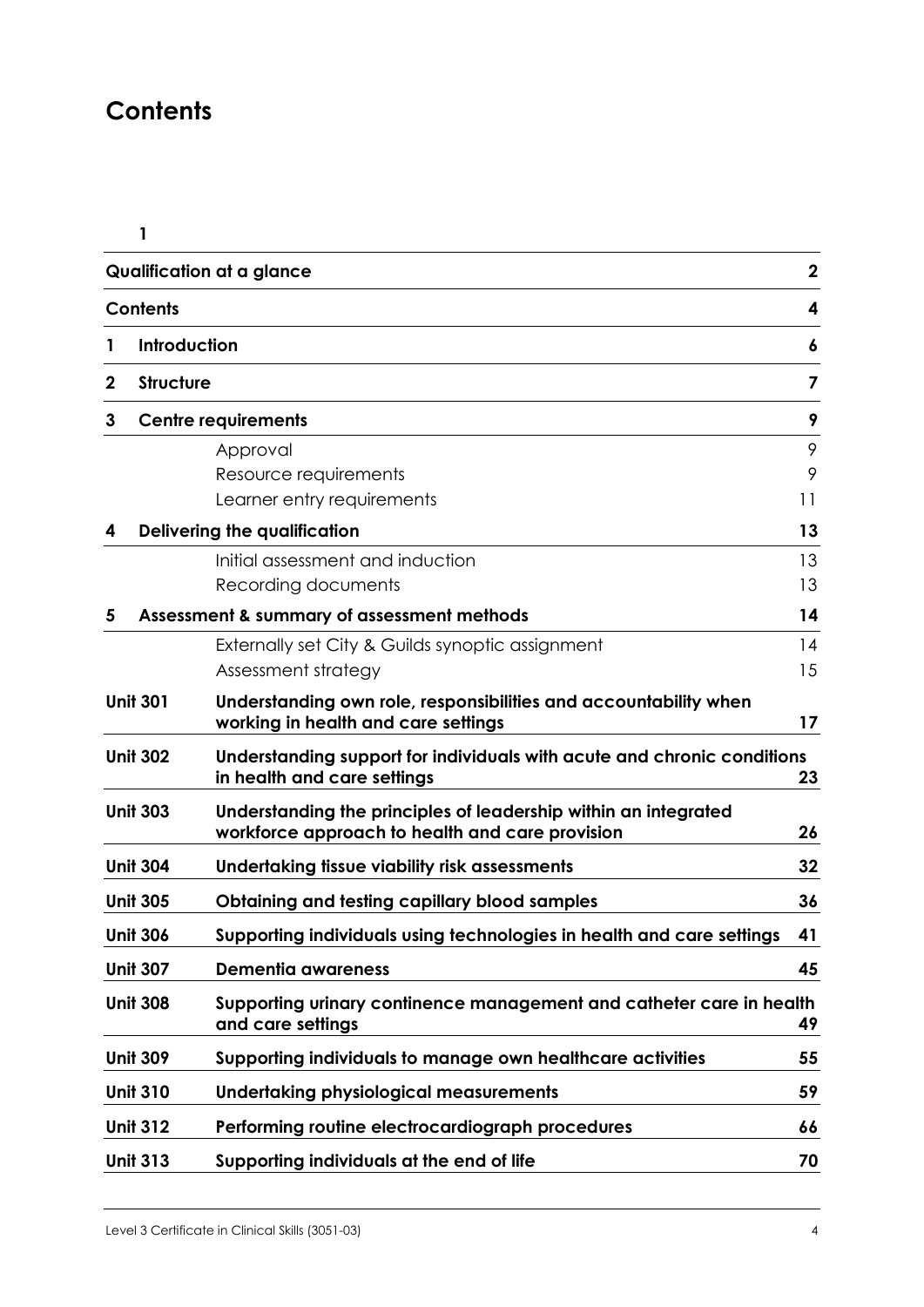| <b>Unit 314</b> | Undertaking stoma care                                                     | 75  |
|-----------------|----------------------------------------------------------------------------|-----|
| <b>Unit 315</b> | Undertaking treatments and dressings of lesions and wounds                 | 79  |
| <b>Unit 316</b> | Carrying out extended feeding techniques in health and care settings 85    |     |
| <b>Unit 317</b> | <b>Removing wound closure materials</b>                                    | 90  |
| <b>Unit 318</b> | Administration and management of medication in health and care<br>settings | 95  |
| <b>Unit 319</b> | Contributing to the care of a deceased person                              | 101 |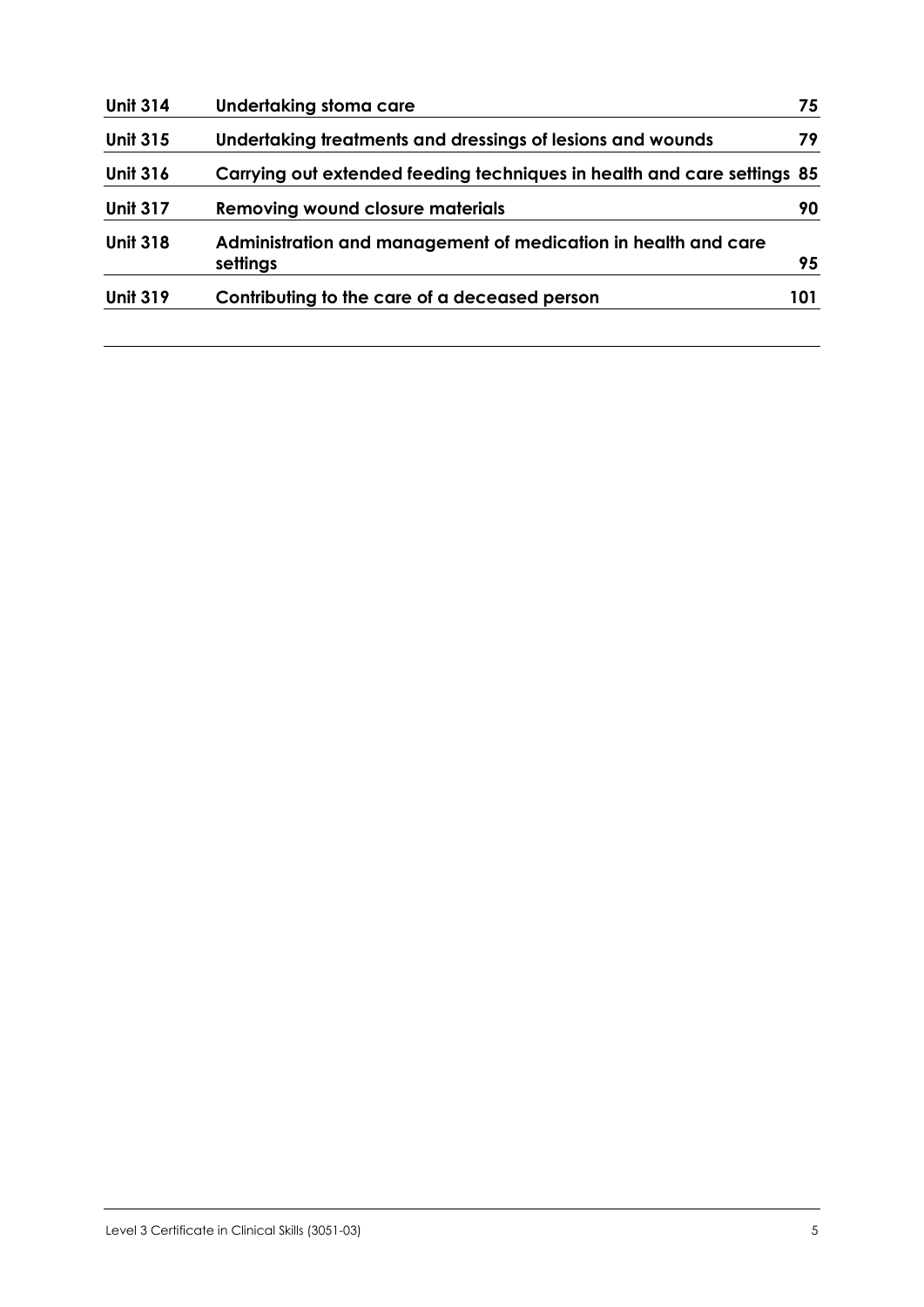## **1 Introduction**

This centre handbook tells you what you need to do to deliver the qualification:

| <b>Area</b>                                                 | <b>Description</b>                                                                                                                                                                                                                                                                                                                                                                                                                                                  |
|-------------------------------------------------------------|---------------------------------------------------------------------------------------------------------------------------------------------------------------------------------------------------------------------------------------------------------------------------------------------------------------------------------------------------------------------------------------------------------------------------------------------------------------------|
| Who is the qualification for?                               | The Level 3 Certificate in Clinical Skills has<br>been specifically designed for learners who<br>wish to develop their clinical skills when<br>working in hospital or community based<br>settings. This could include acute hospital<br>care, domiciliary care/community care, GP<br>surgeries, and residential/nursing homes.<br>The completion of the Level 3 Certificate in<br>Clinical Skills could lead to jobs such as:<br>Key Worker in Domiciliary Services |
| What does the qualification cover?                          | Senior Healthcare Assistant.<br>This qualification allows learners to learn and                                                                                                                                                                                                                                                                                                                                                                                     |
|                                                             | develop the clinical skills required for their<br>employment role and/or career<br>progression/CPD and in support of other<br>health care professionals. It covers a range<br>of topics. Please see the qualification<br>structure and units for details.                                                                                                                                                                                                           |
| What opportunities for progression<br>are there?            | Learners may progress in their employment<br>role or may wish to consider further learning<br>after completion. They may be interested in<br>the following qualification:<br>Level 3 Diploma in Clinical Healthcare<br>Support (4223-11/91) and related<br>Apprenticeships.                                                                                                                                                                                         |
| Who did we develop the<br>qualification with?               | This qualification has been developed in<br>collaboration with NHS, Domiciliary Care and<br>Health and Social Care employers in the<br>related industries.                                                                                                                                                                                                                                                                                                          |
| Is it part of an apprenticeship<br>framework or initiative? | <b>No</b>                                                                                                                                                                                                                                                                                                                                                                                                                                                           |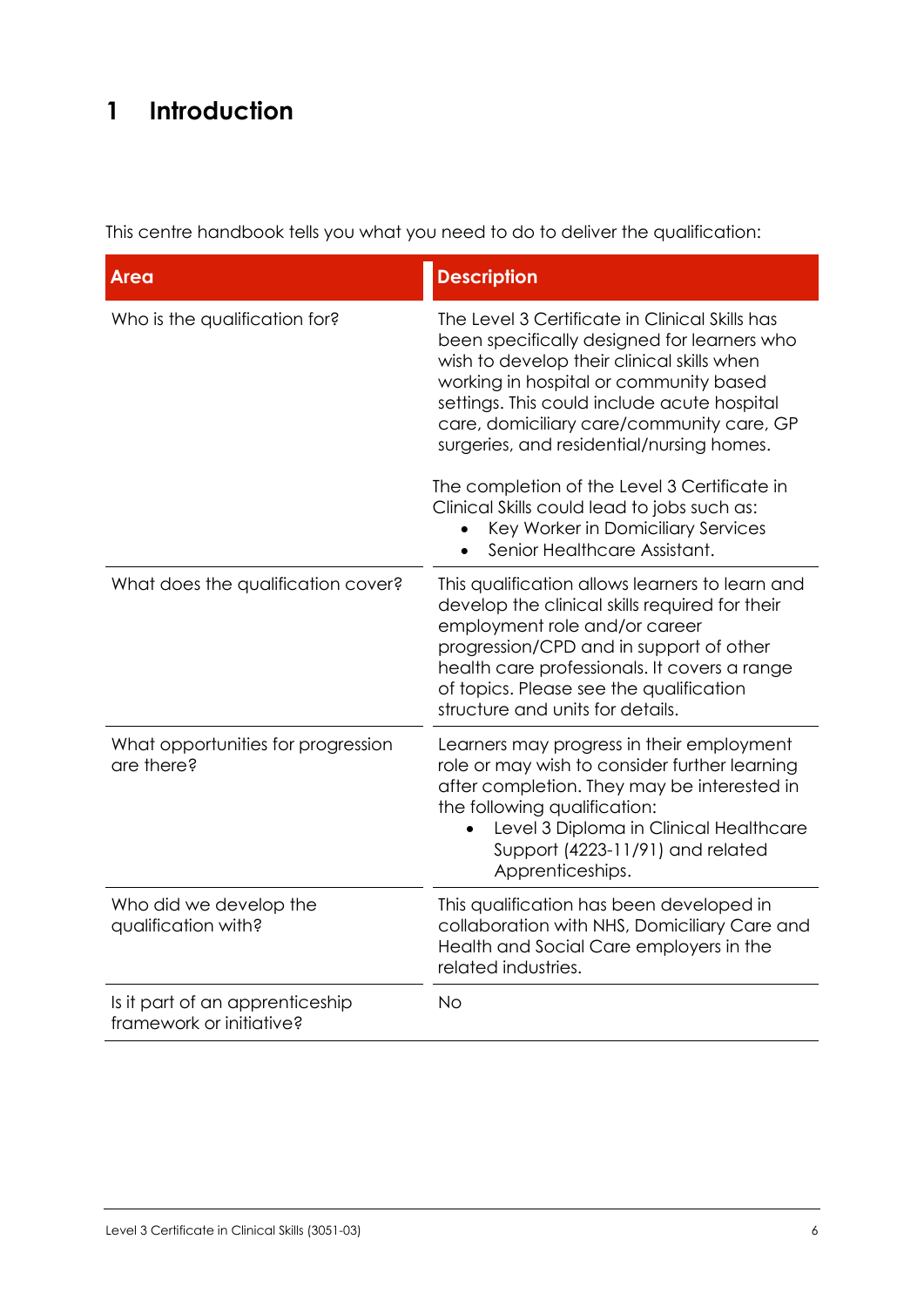## **2 Structure**

To achieve the **City & Guilds Level 3 Certificate in Clinical Skills** learners must achieve **3 mandatory** and **6 optional units**.

Please note that the three mandatory units, 301 to 303 are assessed by a synoptic assignment which is externally set by City & Guilds, internally marked and externally quality assured. Please see Section 4 – Assessment of this document for more details.

| <b>Level 3 Certificate in Clinical Skills</b> |                                           |                                                                                                                          |              |            |
|-----------------------------------------------|-------------------------------------------|--------------------------------------------------------------------------------------------------------------------------|--------------|------------|
| <b>UAN</b>                                    | City &<br><b>Guilds</b><br>unit<br>number | <b>Unit Title</b>                                                                                                        | <b>Level</b> | <b>GLH</b> |
| <b>Mandatory</b>                              |                                           |                                                                                                                          |              |            |
| L/507/23404                                   | 301                                       | Understanding own role, responsibilities<br>and accountability when working in<br>health and care settings               | 3            | 27         |
| R/507/23412                                   | 302                                       | Understanding support for individuals<br>with acute and chronic conditions in<br>health and care settings                | 3            | 17         |
| Y/507/23421                                   | 303                                       | Understanding the principles of<br>leadership within an integrated<br>workforce approach to health and care<br>provision | 3            | 27         |
| <b>Optional</b>                               |                                           |                                                                                                                          |              |            |
| D/507/2343                                    | 304                                       | Undertaking tissue viability risk<br>assessments                                                                         | 3            | 20         |
| H/507/2344                                    | 305                                       | Obtaining and test capillary blood<br>samples                                                                            | 3            | 15         |
| K/507/2345                                    | 306                                       | Supporting individuals using<br>technologies in health and care settings                                                 | 3            | 19         |
| T/507/2347                                    | 307                                       | Dementia awareness                                                                                                       | 3            | 23         |
| A/507/2348                                    | 308                                       | Supporting urinary continence<br>management and catheter care in<br>health and care settings                             | 3            | 33         |
| F/507/2349                                    | 309                                       | Supporting individuals to manage own<br>healthcare activities                                                            | 3            | 15         |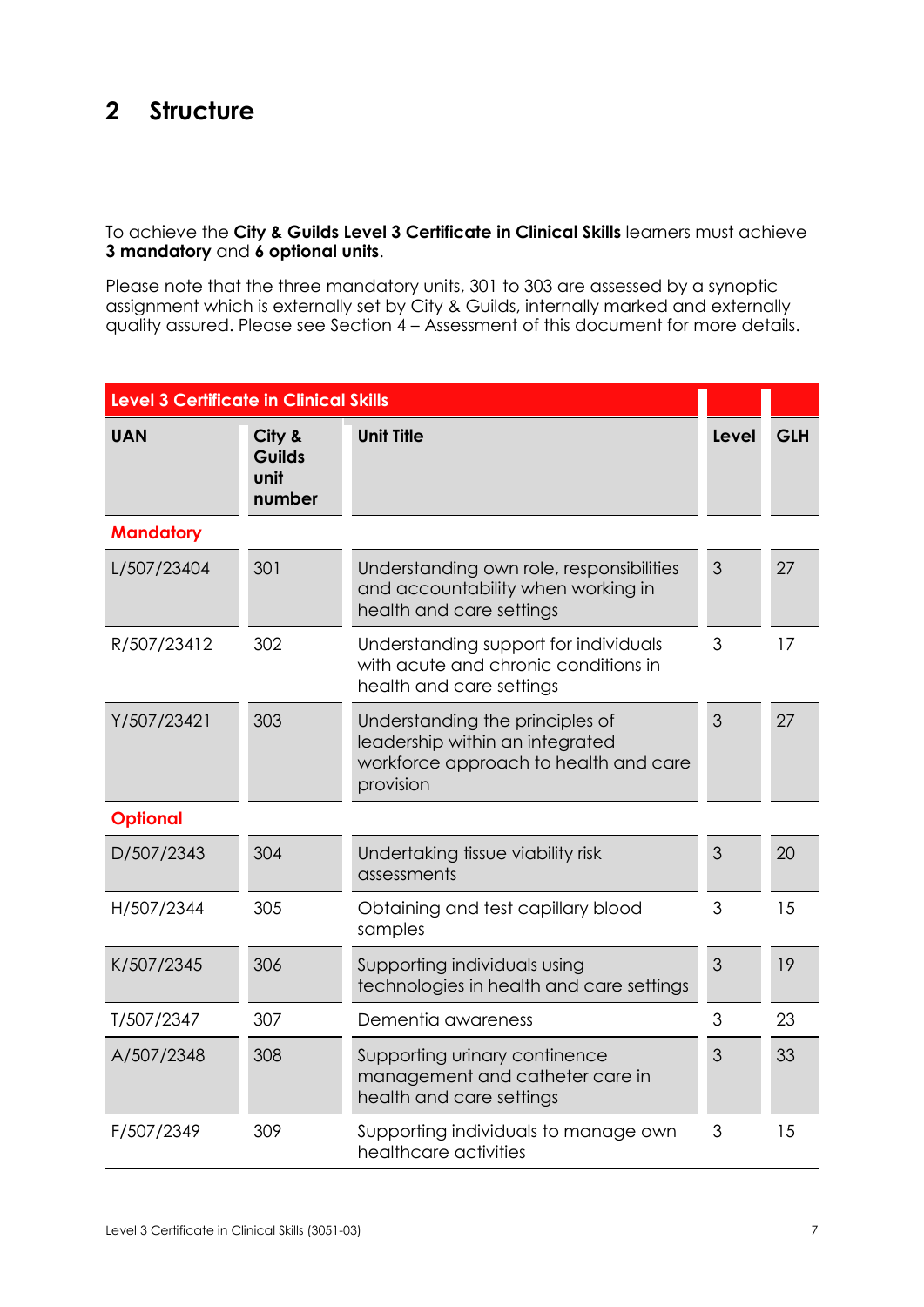| T/507/2350 | 310 | Undertaking physiological<br>measurements                                  | 3 | 19 |
|------------|-----|----------------------------------------------------------------------------|---|----|
| A/507/2351 | 311 | Obtaining venous blood samples                                             | 3 | 17 |
| F/507/2352 | 312 | Performing routine electrocardiograph<br>procedures                        | 3 | 20 |
| J/507/2353 | 313 | Supporting individuals at the end of life                                  | 3 | 27 |
| L/507/2354 | 314 | Undertaking stoma care                                                     | 3 | 23 |
| R/507/2355 | 315 | Undertaking treatments and dressings of<br>lesions and wounds              | 3 | 19 |
| Y/507/2356 | 316 | Carrying out extended feeding<br>techniques in health and care settings    | 3 | 21 |
| H/507/2358 | 317 | Removing wound closure materials                                           | 3 | 24 |
| K/507/2359 | 318 | Administration and management of<br>medication in health and care settings | 3 | 31 |
| D/507/2360 | 319 | Contributing to the care of a deceased<br>person                           | 3 | 14 |

## **Total Qualification Time**

Total Qualification Time (TQT) is the total amount of time, in hours, expected to be spent by a Learner to achieve a qualification. It includes both guided learning hours (which are listed separately) and hours spent in preparation, study and assessment.

| Title and level                                            | <b>GLH</b> | <b>ITQT</b> |
|------------------------------------------------------------|------------|-------------|
| Level 3 Certificate in Clinical Skills                     | 17O        | 238         |
| Level 3 Certificate in Clinical Skills (unit 170<br>route) |            | 238         |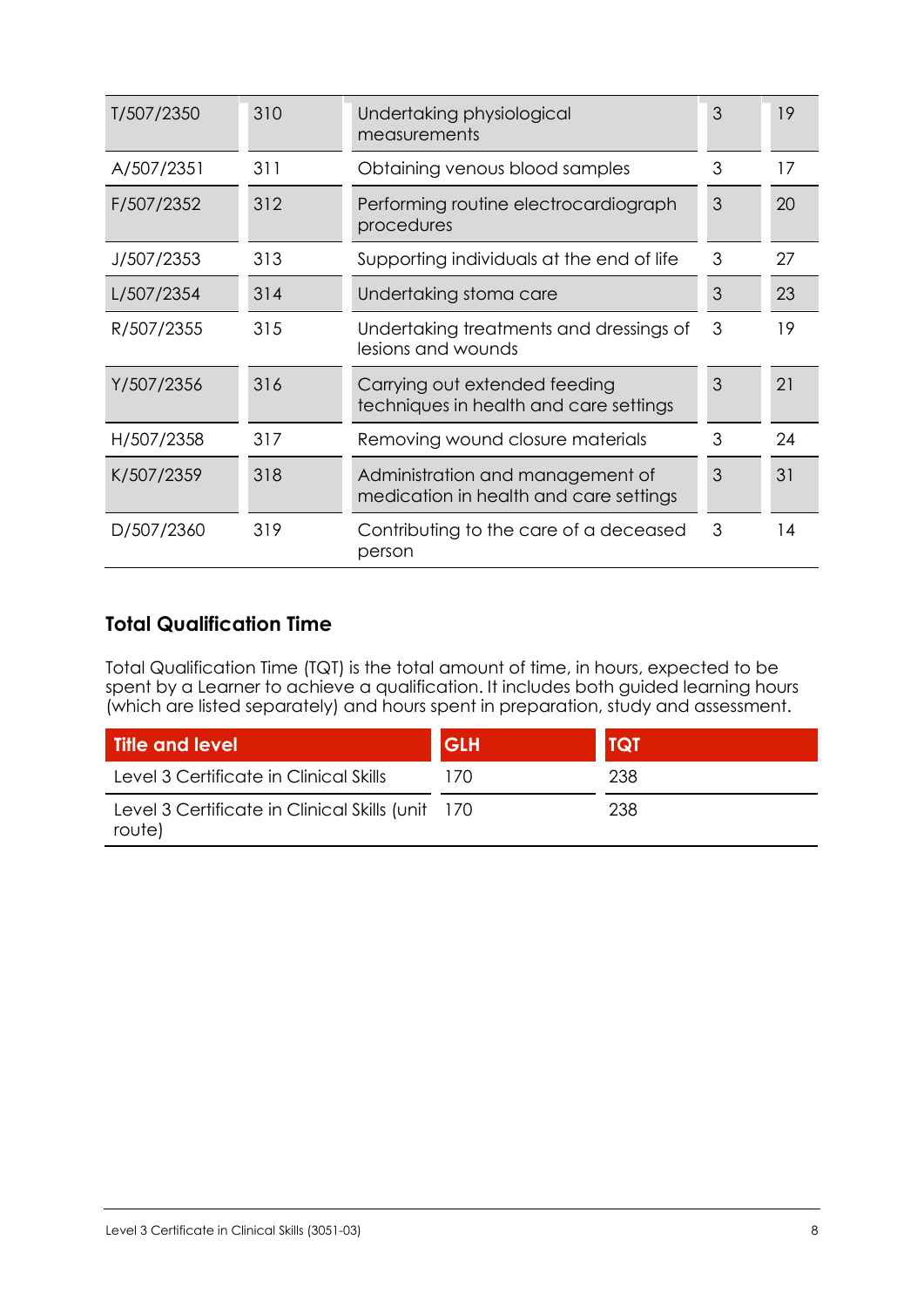## **3 Centre requirements**

## **Approval**

Automatic approval is available for centres offering:

- Level 2 Diploma in Clinical Healthcare Support (4223-01)
- Level 2 Certificate in Clinical Skills (3051-02)
- Level 3 Diploma in Clinical Healthcare Support(4223-11)
- Level 3 Diploma in Pathology Support (4223-13)
- Level 3 Diploma in Allied Health Profession Support (4223-14)
- Level 3 Diploma in Perioperative Support (4223-16)
- Level 5 Diploma for Assistant Practitioners in Healthcare (3576-05/91) (England)

To offer this qualification, new centres will need to gain both centre and/or qualification approval. Please refer to the City & Guilds Centre Manual for further information.

Centre staff should familiarise themselves with the structure, content and assessment requirements of the qualification before designing a course programme.

## **Resource requirements**

## **Centre staffing**

This section outlines the approval processes for centres to offer this qualification and any resources that centres will need in place to offer the qualification including qualification-specific requirements for centre staff.

Existing City & Guilds Centres not currently offering our L2 – 5 Clinical Health qualifications in this area will need to obtain full qualification approval.

### **Human resources**

To meet the quality assurance criteria for these qualification, the centre must ensure that the following internal roles are undertaken:

- Quality Assurance Coordinator
- Trainer/Tutor
- Assessor (occupationally competent and occupationally knowledgeable)
- Internal Quality Assurer

Centre staff may undertake more than one role, eg tutor and assessor or an Internal Quality Assurer, but must never internally quality assure their own assessments.

### **Continuing professional development**

Centres are expected to support their staff in ensuring that their knowledge remains current of the occupational area and of best practice in delivery, mentoring, training,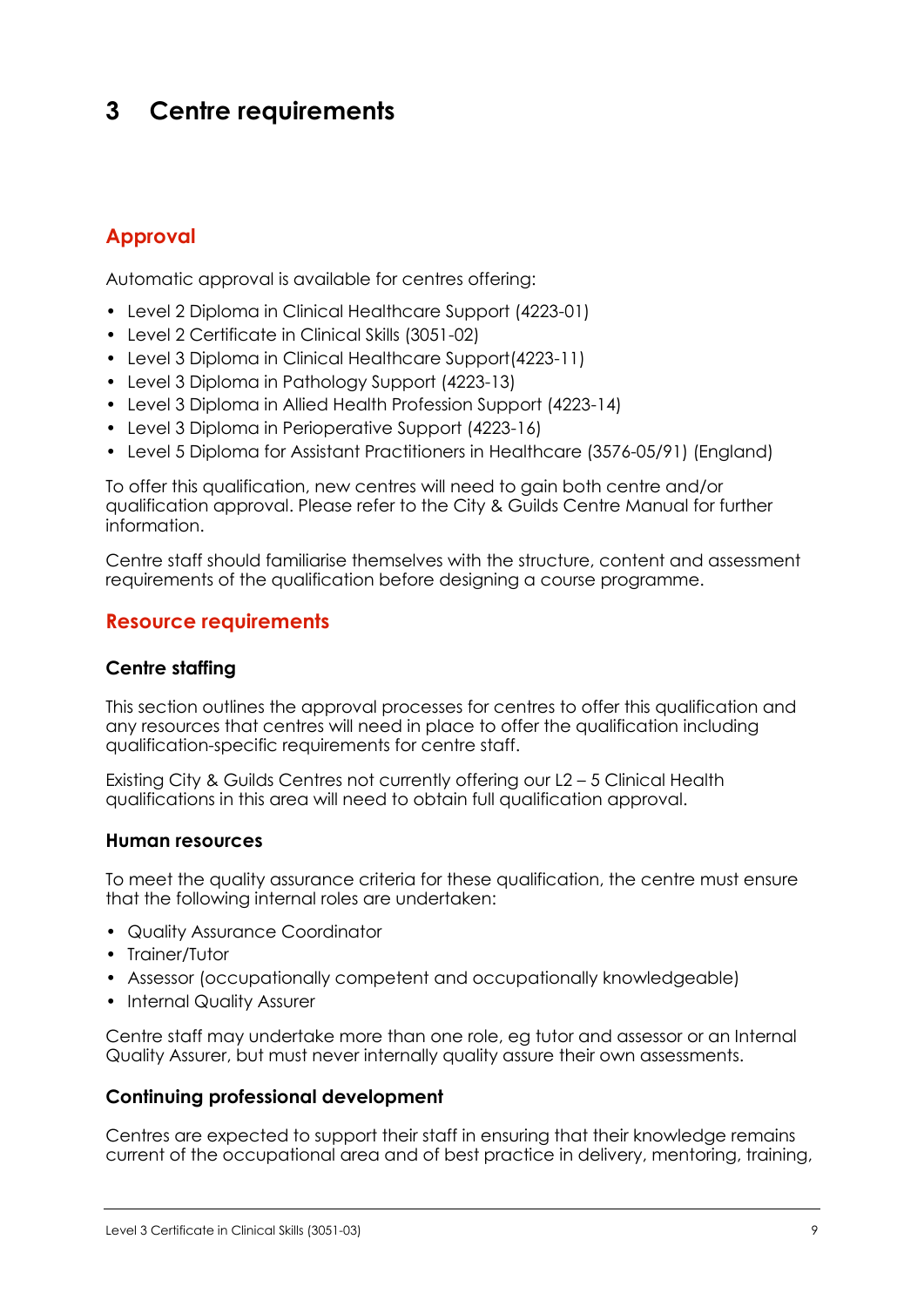assessment and quality assurance and that it takes account of any national or legislative developments.

## *Assessor requirements*

The Assessors of competence based units must:

- be occupationally competent this means that each assessor must be able to carry out the full requirements within the competency units that they are assessing. Occupational competence means that they are also occupationally knowledgeable
- maintain their occupational competence through clearly demonstrable continuing learning and professional development
- hold D32/33 or A1 OR be working towards the A1 replacements eg the City & Guilds 6317 such as:
	- the Level 3 Award in Assessing Competence in the Work Environment or
	- the Level 3 Certificate in Assessing Vocational Achievement or

- another suitable qualification equivalent/alternative in the assessment of work based performance. This must be agreed in advance with the centre's external quality assurer.

Assessors of competence based units may also make assessment decisions on knowledge based units and learning outcomes

City & Guilds also accepts additional nationally accredited assessor and teaching qualifications. A full list of these are available on the qualification webpage.

Assessors of knowledge based units and knowledge based learning outcomes must:

- be occupationally knowledgeable. This means that each assessor should possess relevant knowledge and understanding to assess units designed to test specific knowledge and understanding or units where knowledge and understanding are components of competency
- maintain their occupational knowledge through clearly demonstrable continuing learning and professional development
- hold D32/D33 or A1 or be working towards one of the following:
	- the A1 replacement qualifications i.e. the City & Guilds 6317 such as
	- Level 3 Award in Assessing Vocational Competence or
	- Level 3 Award in Assessing Vocationally Related Achievement or
	- Level 3 Certificate in Assessing Vocational Achievement or

- another suitable qualification in the assessment of knowledge. This must be agreed in advance with the centre's external quality assurer

City & Guilds also accepts additional nationally accredited assessor and teaching qualifications. A full list of these are available on the qualification webpage.

## *Internal quality assurers*

Internal quality assurance is key to ensuring that the assessment of evidence for units is of a consistent and appropriate quality. Those performing the internal quality assurance role must be occupationally knowledgeable and possess the skills necessary to make quality assurance decisions.

Although it is not a requirement to hold a qualification to quality assure this qualification, City & Guilds recommends that it is best practice to hold a quality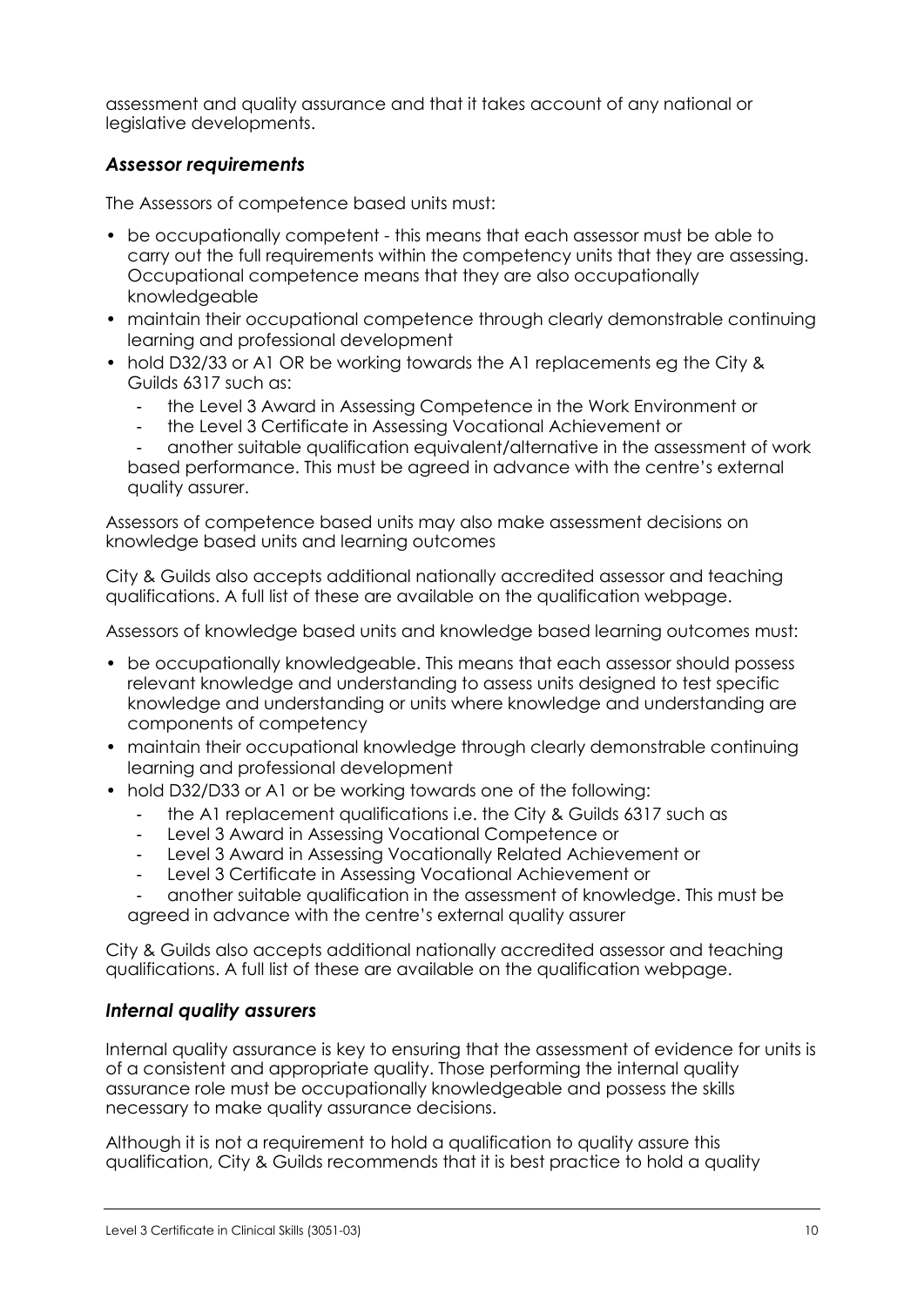assurance qualification. These include:

- $D34$  or  $V1$
- the V1 replacements eg the City & Guilds 6317 such as the:

- Level 4 Award in the Internal Quality Assurance of Assessment Processes and Practice or

- Level 4 Certificate in Leading the Internal Quality Assurance of Assessment Processes and Practice.

If the internal quality assurer does not hold a qualification they must be able to demonstrate evidence of working to their own organisation's QA standards which clearly link to other equivalent standards for Internal Quality Assurance

## **Assessment decisions**

Assessment decisions for criteria that must be assessed in the workplace, as identified in unit assessment requirements, must be made in a real work environment by an occupationally competent assessor.

### **Competence based assessment must include direct observation as the main source of evidence.**

## **Learner entry requirements**

City & Guilds does not set entry requirements for this qualification. However, it is recommended that the learner has:

- completed the mandatory employer training (where already in employment) including the Care Certificate (England)
- 6 months employed experience
- Level 2 literacy and numeracy skills or is working towards achieving these.

Centres must ensure that learners have the potential and opportunity to gain the qualification successfully.

## **Age restrictions**

The City & Guilds Level 3 Certificate in Clinical Skills is not approved for learners under 18 years of age. City & Guilds cannot accept any registrations for learners below this age group.

## **Other legal considerations**

Learners working within care services may be legally required to undergo criminal record checks prior to taking up or continuing in employment. Centres and employers will need to liaise closely with one another to ensure that any requirements for the particular area of work are fully met. As the requirements vary between work contexts, checks should be made with the appropriate regulatory body and/or government departments if centres or employers are uncertain of these requirements. These are usually the responsibility of the employer. The appropriate service regulator identifies any 'fit person' criteria, not the Awarding Body.

Centres are advised that fit persons criteria and work function job specification limitations may impact the learner/learner's ability to generate sufficient and appropriate evidence that meets the learning outcome and assessment criteria in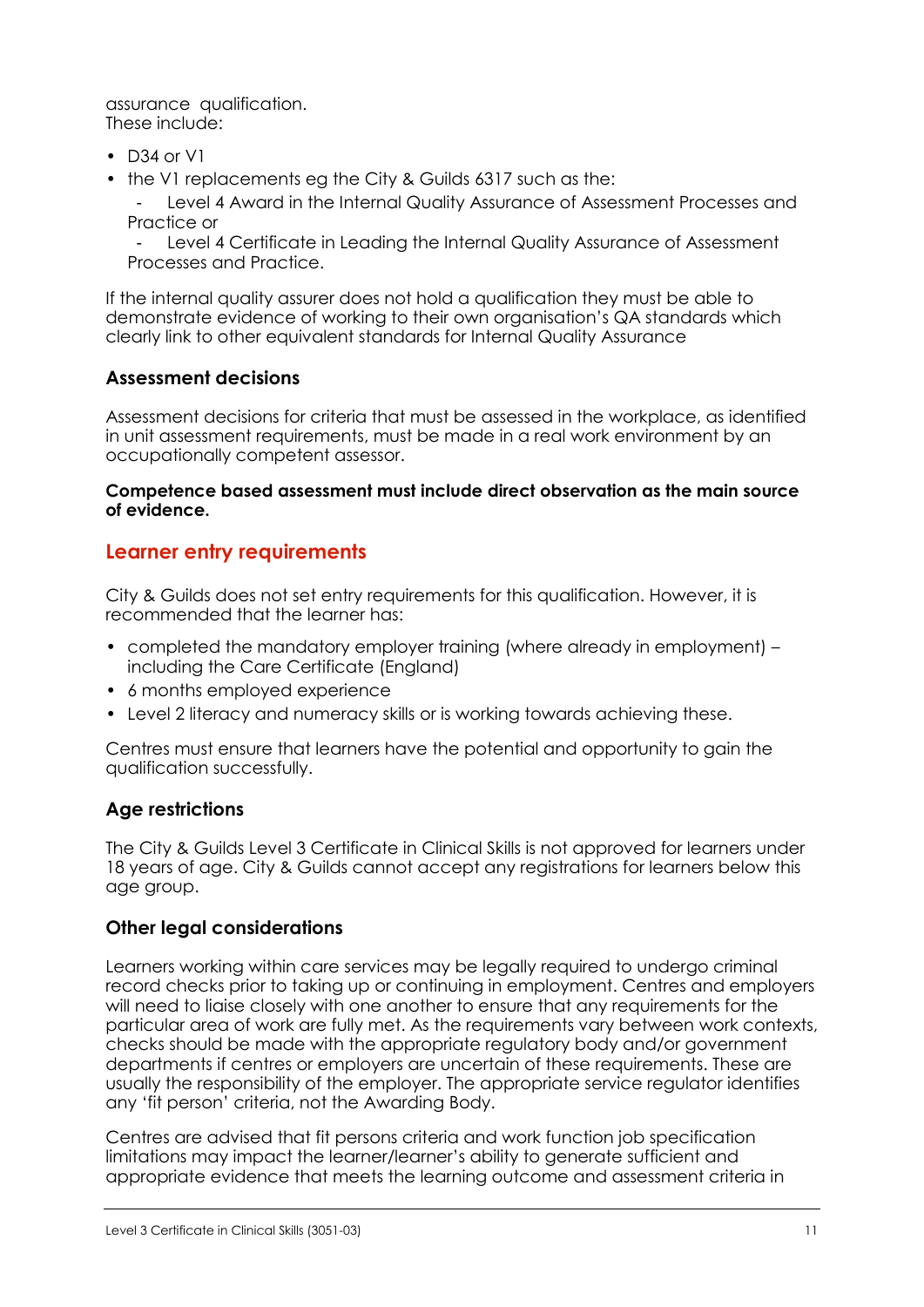some of the units within this qualification. The completion of a robust initial assessment should aim to highlight any possible issues that will impact on the learner's ability to complete a full qualification.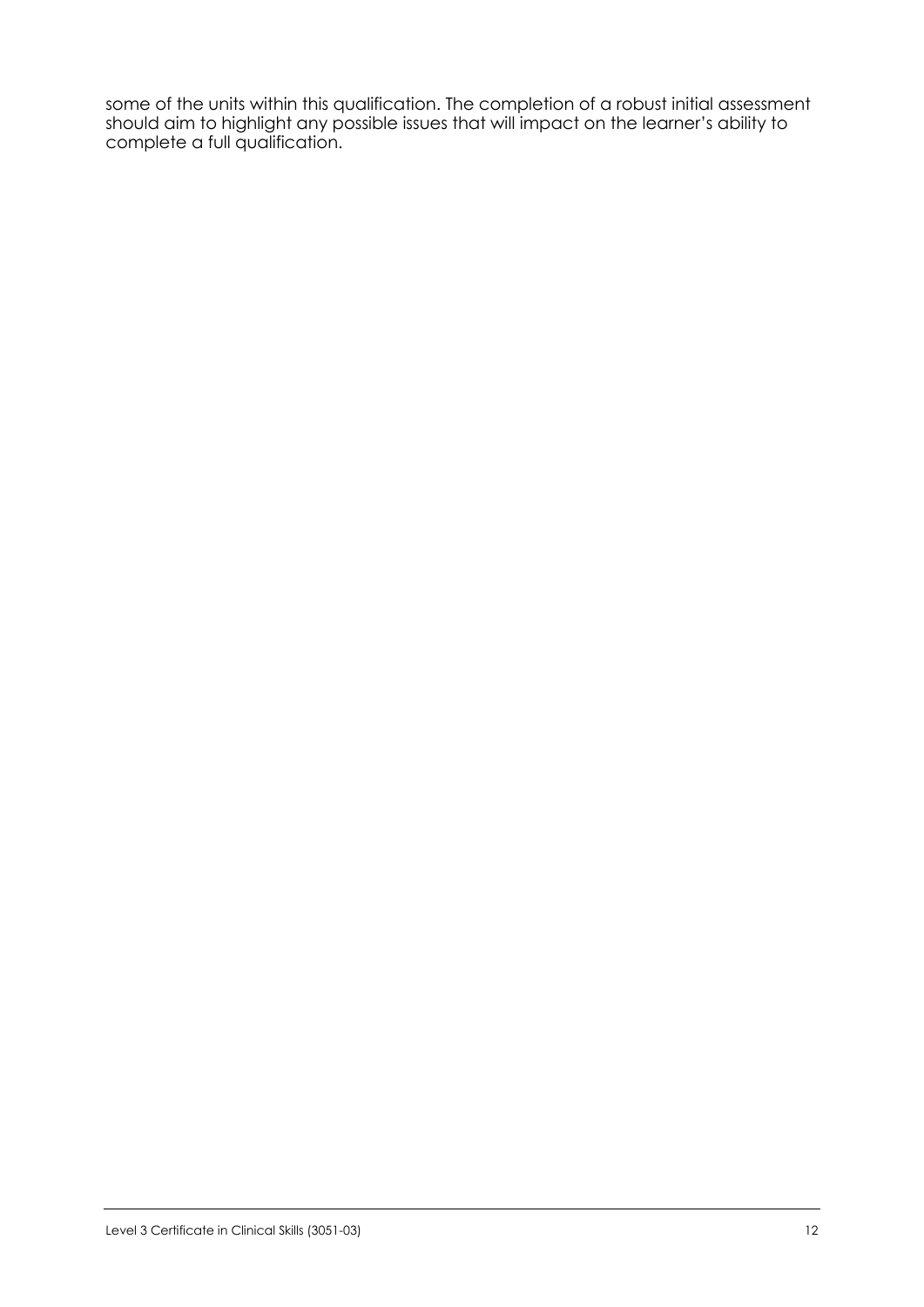## **4 Delivering the qualification**

## **Initial assessment and induction**

An initial assessment of each learner should be made before the start of their programme to identify:

- if the learner has any specific training or learning needs
- support and guidance they may need when working towards their qualification
- any units they have already completed, or credit they have accumulated which is relevant to the qualification and may be used as part of the RPL process
- the appropriate type and level of qualification

We recommend that centres provide an induction programme so the learner fully understands the requirements of the qualification, their responsibilities as a learner, and the responsibilities of the centre. This information can be recorded on a learning contract, a personalised learning plan or a similar document.

## **Recording documents**

Learners and centres may decide to use a paper-based or electronic method of recording evidence.

City & Guilds endorses several ePortfolio systems, including our own, **Learning Assistant**, an easy-to-use and secure online tool to support and evidence learners' progress towards achieving qualifications. Further details are available at: **www.cityandguilds.com/eportfolios.**

City & Guilds has developed a set of recording forms including examples of completed forms, for new and existing centres to use as appropriate. Recording forms are available at **www.cityandguilds.com.**

Although new centres are expected to use these forms, centres may devise or customise alternative forms, which must be approved for use by the external quality assurer, before they are used by learners and assessors at the centre. Amendable (MS Word) versions of the forms are available on the City & Guilds website.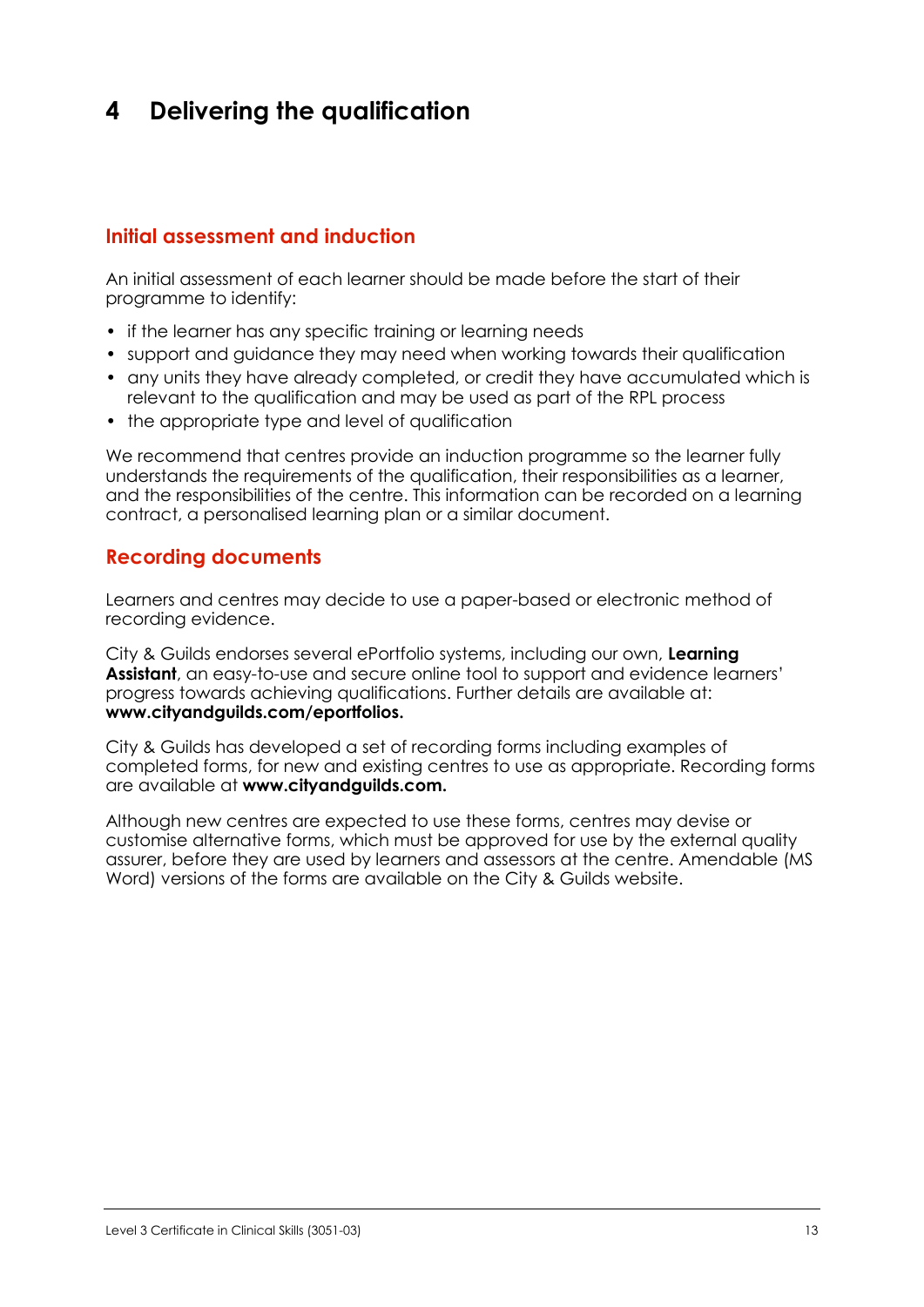## **5 Assessment & summary of assessment methods**

The **mandatory** units (301-303) are assessed by an externally set, internally marked and externally quality assured synoptic assignment.

| <b>Assessment Type</b> |                                                |                                         |
|------------------------|------------------------------------------------|-----------------------------------------|
| Unit                   | Title                                          | Where to obtain assessment<br>materials |
| 300                    | Level 3 Mandatory units<br>synoptic assessment | www.cityandguilds.com                   |

This qualification is an NQF qualification. There is no requirement for 100% assessment coverage of assessment criteria in the mandatory units. The synoptic assignment has been designed to ensure coherence across the mandatory units and holistically assess learner's knowledge and understanding of own role responsibilities and accountability when working in health and care settings, how to support individuals with acute and chronic conditions and the principles of leadership within an integrated workforce approach.

The **optional** units in this qualification are assessed by portfolio of evidence and all assessment criteria must be assessed for these units

## **Range**

It is expected that all the range within the units in this qualification will be taught/covered within the delivery programme. All the range within the knowledge outcomes should be assessed except where there is a mandatory overriding assignment. However, only those aspects of range applicable to the learner's work role need to be assessed in the competency outcomes.

## **Externally set City & Guilds synoptic assignment**

Candidates must complete the synoptic assignment it in its entirety before the results for the four mandatory units can be claimed via unit 300.

Candidates who have been referred on an assignment are **only permitted one further attempt** at that assignment. The referred task(s) must contain new material. After **two** attempts the referred candidate is deemed to have failed the assessment and must re-sit the assignment by choosing an individual with a different long-term condition and completing the tasks in this new context. For task E, candidates are required to choose a different scenario from the one they used in the original assignment.

The centre must provide appropriate feedback and support to enable the candidate to re-take/re-sit the assignment. If a candidate has failed and does not meet the assessment criteria in the third attempt, they have failed the units and hence cannot achieve the full qualification, and the centre should either:

- guide the candidate towards a more suitable qualification, or
- inform the candidate of the right to appeal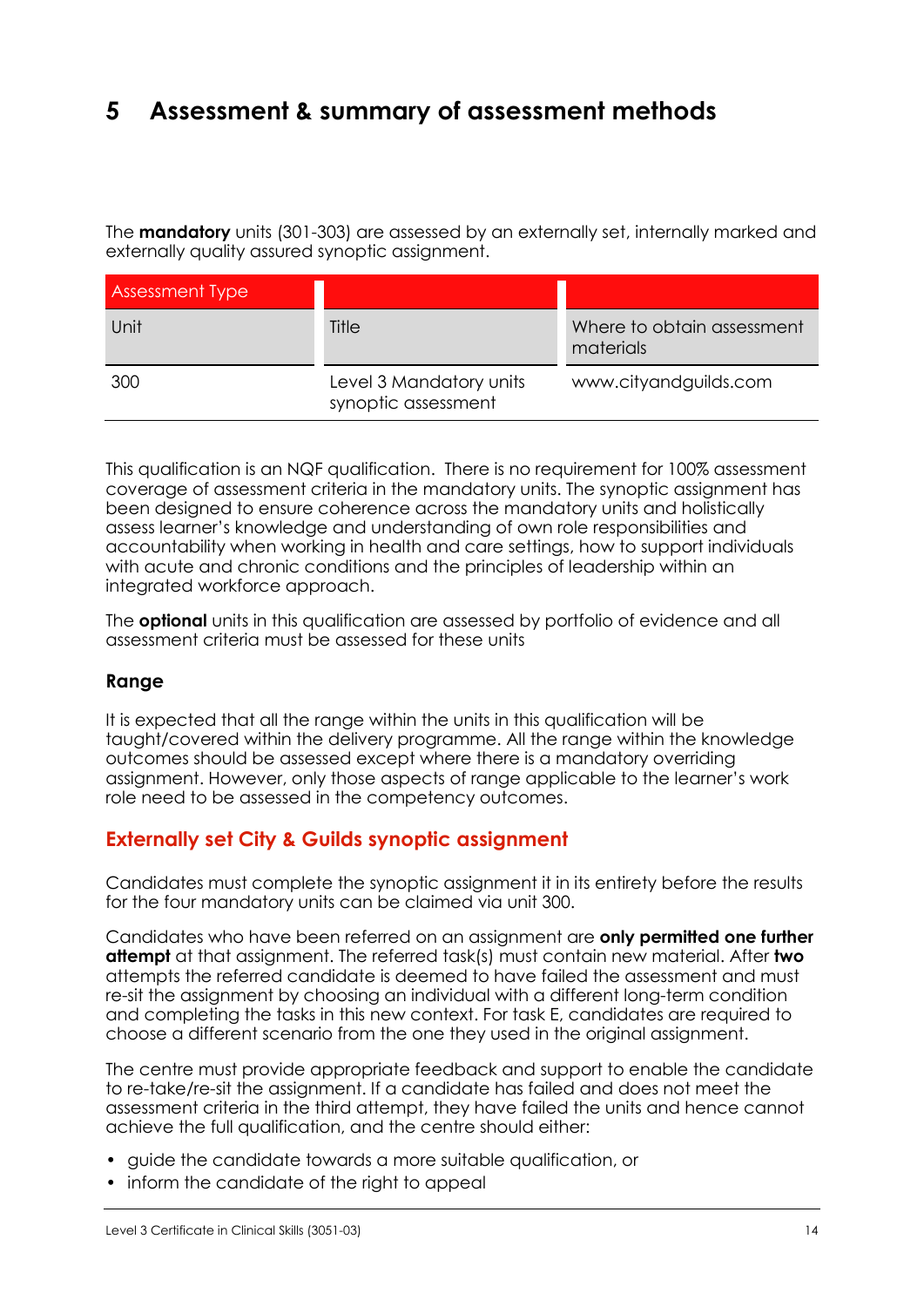Please see the assignment and marking guide for further details.

The assignment is available from **www.cityandguilds.com**. The assignment and marking guide are password protected. The password is available from the Walled Garden.

## **Time constraints**

The following must be applied to the assessment of this qualification:

- centre staff should guide candidates to ensure excessive evidence gathering is avoided. Centres finding that assessments are taking longer, should contact their External Quality Assurer for guidance.
- all units undertaken and related requirements must be completed and assessed within the candidate's period of registration. Centres should advise candidates of any internal timescales for the completion and marking of individual assessments

## **Assessment strategy**

## **Assessment principles**

Assessment decisions for competence based learning outcomes must be made in a real work environment by an assessor qualified to make assessment decisions. **Competence based assessment must include direct observation as the main source of evidence.** Any knowledge evidence integral to competency based learning outcomes may be generated outside the working environment, but the final assessment decisions must be within the real working environment.

Expert witnesses can be used for direct observation where they have occupational expertise for specialist areas or the observation is of a particularly sensitive nature. The use of expert witnesses should be determined and agreed by the assessor.

Assessment of knowledge based learning outcomes (eg those beginning with 'know' or 'understand') may take place in or outside of a real work environment.

Assessment decisions for knowledge based learning outcomes must be made by an occupationally knowledgeable assessor.

Assessment decisions for knowledge based learning outcomes must be made by an assessor qualified to make assessment decisions.

## **Definitions**

## **Occupationally competent**

This means that each assessor must be capable of carrying out the full requirements within the competency units they are assessing. Being occupationally competent means they are also occupationally knowledgeable. This occupational competence should be maintained annually through clearly demonstrable continuing learning and professional development.

## **Occupationally knowledgeable**

This means that each assessor should possess relevant knowledge and understanding, and be able to assess this in units designed to test specific knowledge and understanding, or in units where knowledge and understanding are components of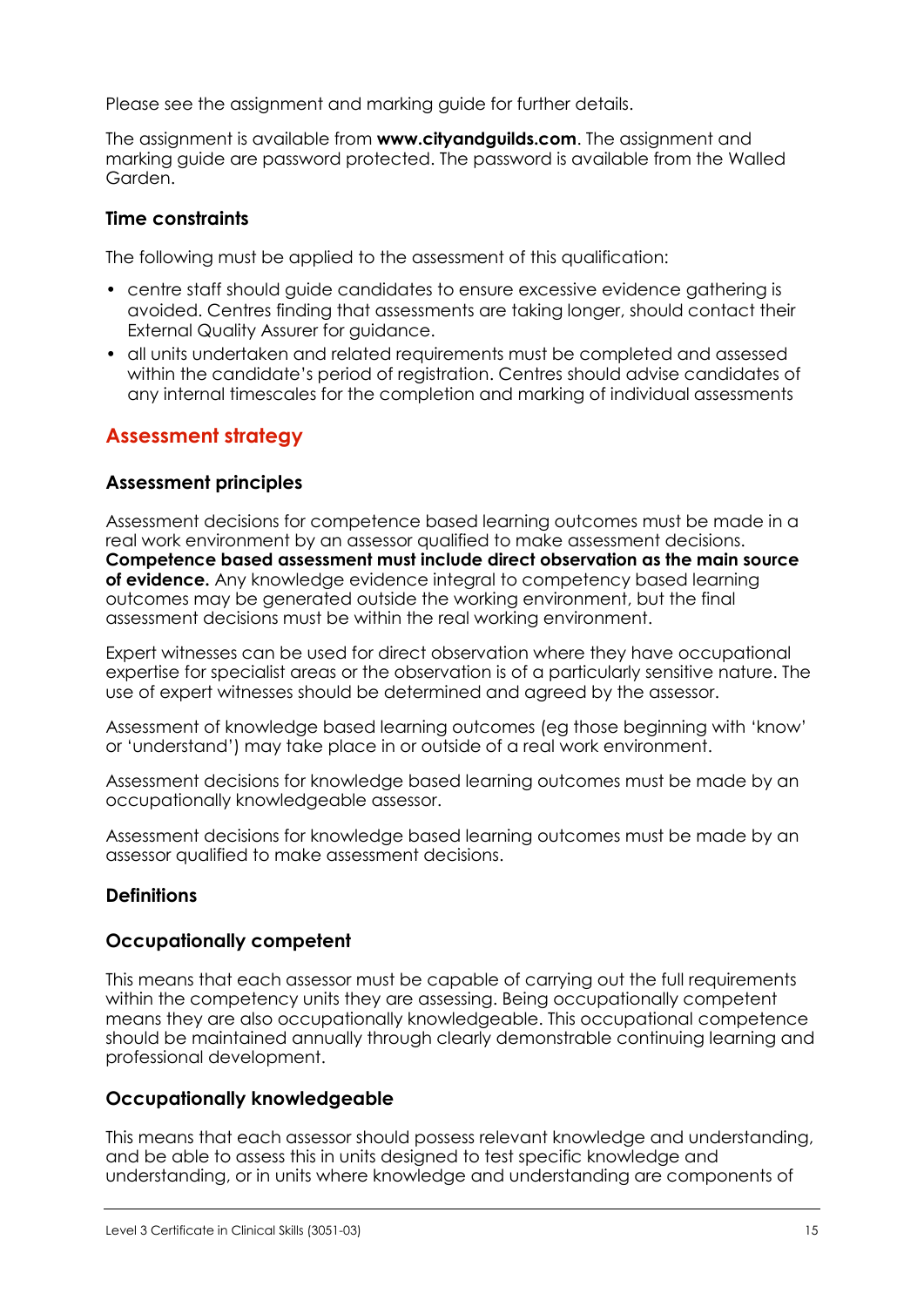competency. This occupational knowledge should be maintained annually through clearly demonstrable continuing learning and professional development.

## **Qualified to make assessment decisions**

This means that each assessor must hold a qualification suitable to support the making of appropriate, safe and consistent assessment decisions. Awarding Organisations will determine what will qualify those making assessment decisions according to the unit of competence under assessment.

## **Expert witness:**

Evidence from expert witnesses must meet the tests of validity, reliability and authenticity. Expert witnesses will need to demonstrate:

- they have a working knowledge of the units on which their expertise is based
- they are occupationally competent in their area of expertise
- they have EITHER any qualification in assessment of workplace performance OR a professional work role which involves evaluating the everyday practice of staff
- they have current or recent (within the last 2 years) experience of working at or above the level for which they are attesting competence
- they can demonstrate appropriate, continuous professional development relevant to the sector for which they are attesting competence
- that they have no conflict of interest in the outcome of the evidence.

## **Recognition of prior learning (RPL)**

The City & Guilds policy on RPL can be found at:

**http://www.cityandguilds.com/Provide-Training/Centre-Support/Centre-Document-Library/Policies-and-Procedures/Quality-Assurance-Documents.**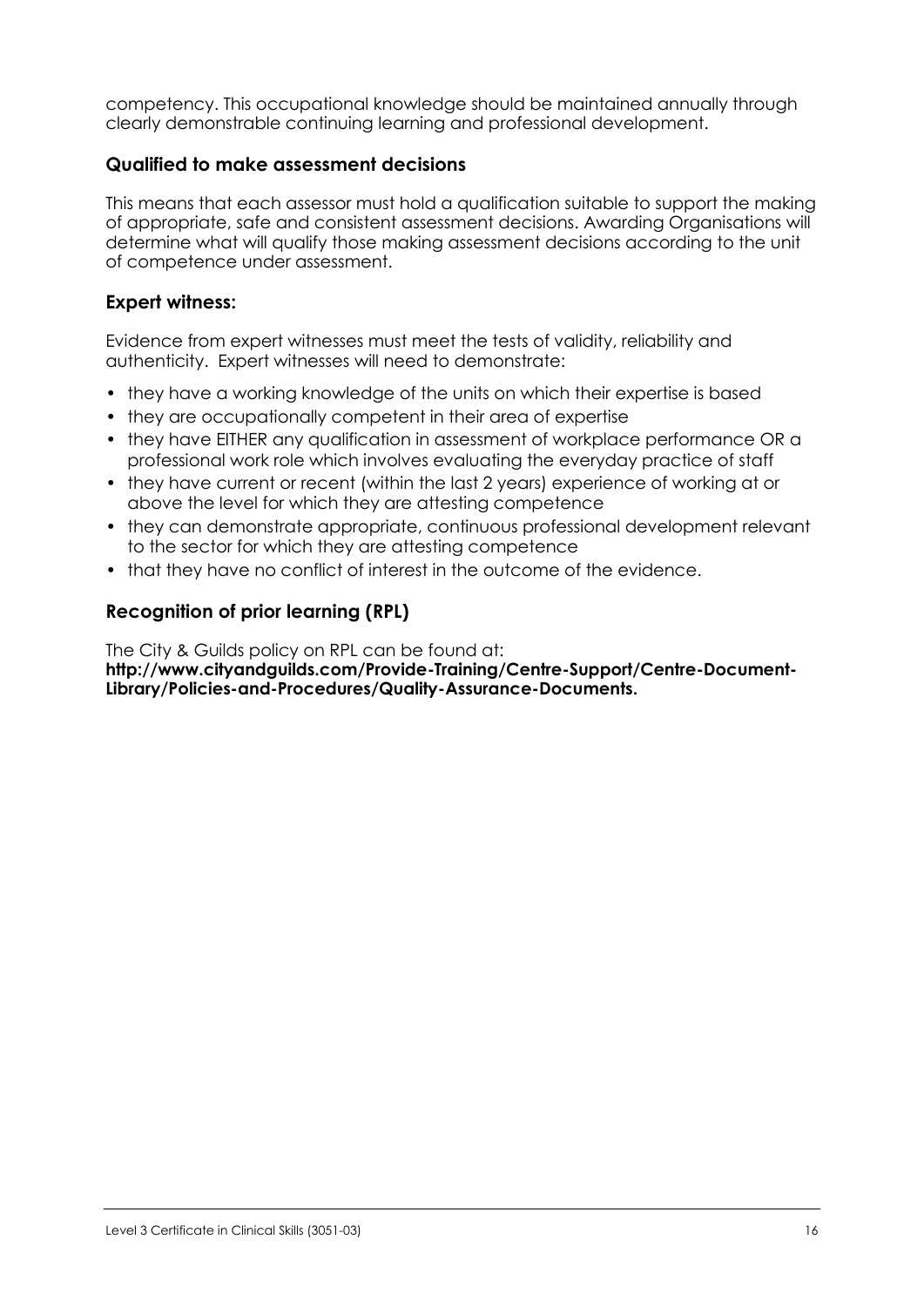## **Unit 301 Understanding own role, responsibilities and accountability when working in health and care settings**

| <b>UAN:</b>             | L/507/2340                                                                                                                                                                                                                        |
|-------------------------|-----------------------------------------------------------------------------------------------------------------------------------------------------------------------------------------------------------------------------------|
| Unit level:             | Level 3                                                                                                                                                                                                                           |
| GLH:                    | 27                                                                                                                                                                                                                                |
| NLH:                    | 50                                                                                                                                                                                                                                |
| Unit aim:               | This unit enables the learner to develop an<br>understanding of their role and responsibilities,<br>accountability, the person-centred approaches to care<br>and reflective practice when working in health and care<br>settings. |
| <b>Assessment type:</b> | Synoptic Assessment                                                                                                                                                                                                               |

## **Learning outcome**

The learner will:

1 Understand own duties, responsibilities and accountability when working in health and care settings

### **Assessment criteria Assessment criteria**

The learner can:

- 1.1 describe the main duties and responsibilities of own role within a health and care setting
- 1.2 explain how key **legislation**, **codes of conduct** and **agreed ways of working** underpin own duty of care
- 1.3 describe what is meant by accountability in relation to own role when working in health and care settings
- 1.4 explain situations when delegated tasks may not be accepted and action that should be taken in accordance with **agreed ways of working**
- 1.5 explain the importance of identifying where errors have occurred and reporting them in accordance with **agreed ways of working.**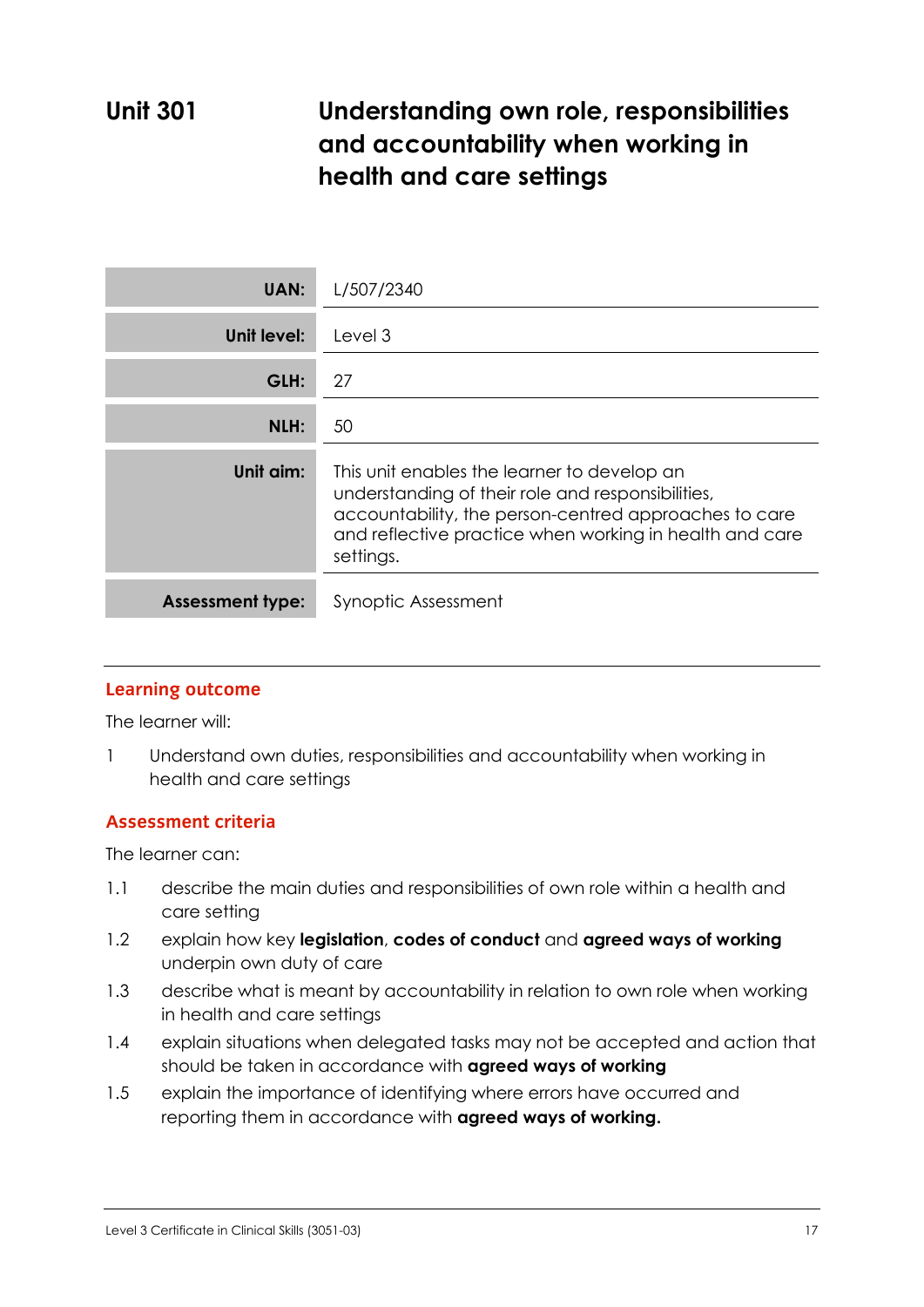**Range Agreed ways of working:** National guidelines, policies, protocols and good (AC1.1, AC1.5, practice AC1.4)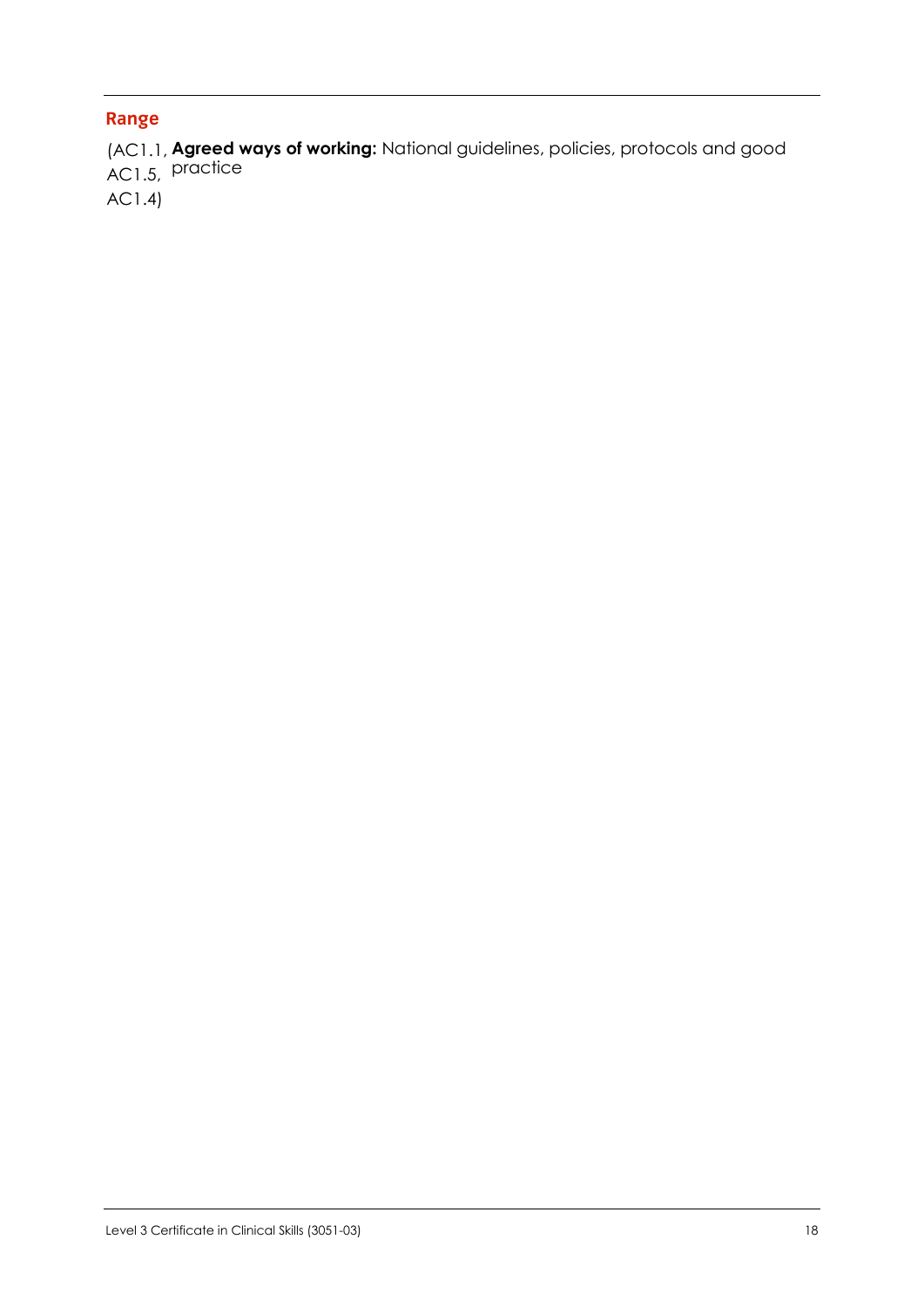- **Legislation:** Care Act 2014, Health and Safety at Work Act 1974, Reporting of (AC1.2 Injuries, Diseases and Dangerous Occurrences Regulations (RIDDOR) 2013, Data Protection Act 1998, Freedom of Information Act 2000, Equality Act 2010, Human Rights Act 1998, Mental Capacity Act 2005, Public Interest Disclosure Act [whistleblowing] 1998 )
- (AC1.2 Codes of conduct: Health Care Professions Council Code of Conduct.

## **Learning outcome**

The learner will:

)

2 Understand the importance of professional values when working in health and care settings

### **Assessment criteria Assessment criteria**

The learner can:

- 2.1 describe own role in **promoting professional values** when working with **individuals**, team members and healthcare professionals
- 2.2 describe the impact on **individuals**, team members and healthcare professionals when **professional values** are not embedded in health and care practice
- 2.3 explain the role of organisations responsible for monitoring the quality of care in health and care settings and why this is important.

**Range Professional values:** Dignity, empowerment, rights, fairness, equality, diversity, (AC2.1, AC2.2) inclusion

**Individual:** Someone requiring care and support (AC2.1, AC2.2)

## **Learning outcome**

The learner will:

3 Understand the importance of core behaviours in health and care practice

### **Assessment criteria Assessment criteria**

The learner can:

- 3.1 explain the importance of promoting core **behaviours** when working with **individuals**, team members and healthcare professionals
- 3.2 describe the training and support available to help workers in health and care settings to embed core behaviours in their practice
- 3.3 describe the impact on **individuals**, team members and healthcare professionals when core **behaviours** are not embedded in health and care practice.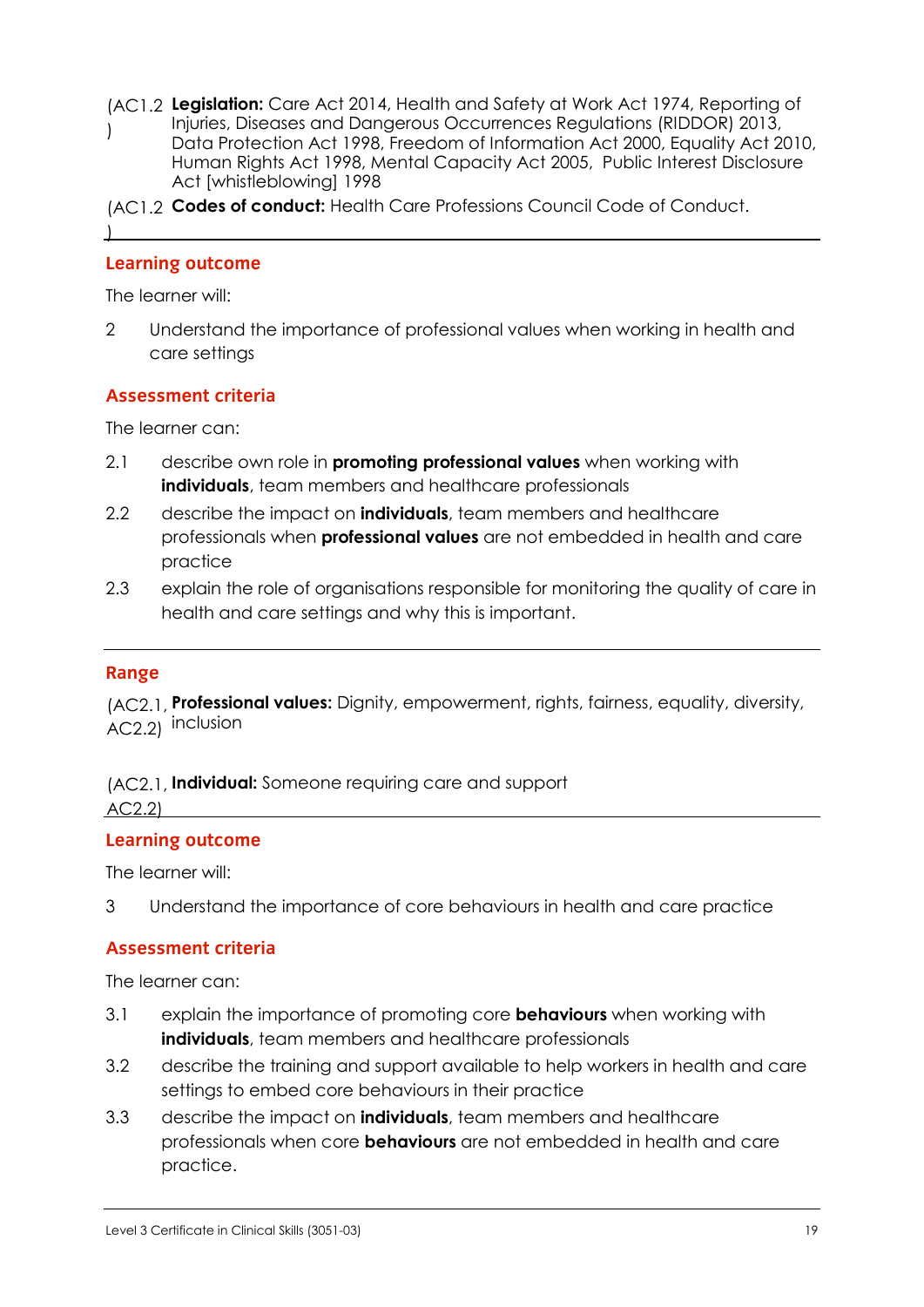**Range Behaviours:** Care, compassion, courage, communication, competence, commitment (AC3.1, AC3.3)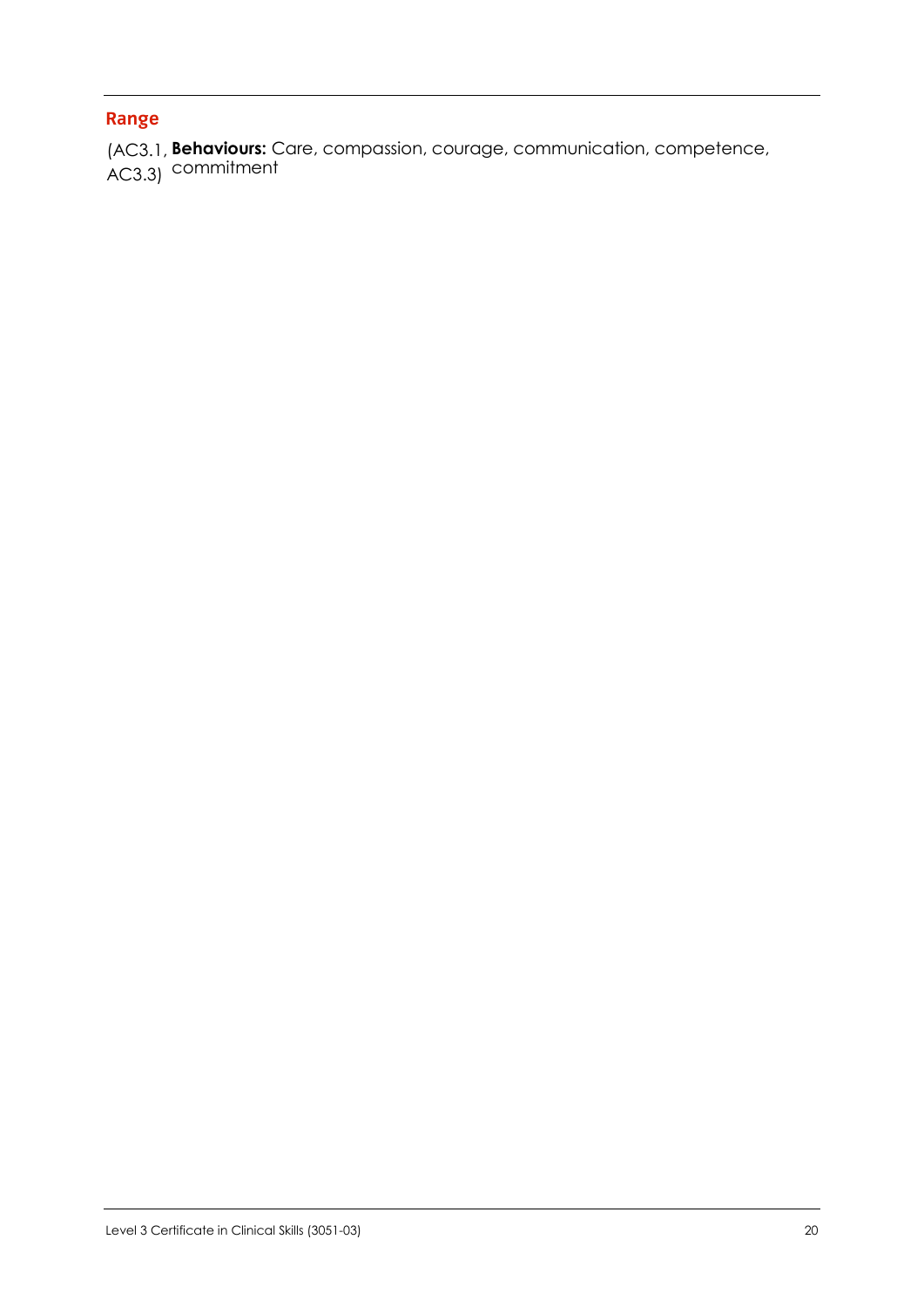## **Individual:** Someone requiring care and support (AC3.1,

AC3.3)

## **Learning outcome**

The learner will:

4 Understand the principles of working in a person-centred way to encourage active participation

### **Assessment criteria Assessment criteria**

The learner can:

- 4.1 describe what is meant by the term 'person-centred approach' in health and care practice
- 4.2 outline the key provisions of the **legislation and agreed ways of working** which underpin person-centred approach to health and care practice
- 4.3 explain why person-centred approach is important in promoting the health and well-being of **individuals**
- 4.4 describe why it is important to obtain an **individual's consent** when providing care or support
- 4.5 describe actions that should be taken if consent cannot be obtained
- 4.6 describe ways of encouraging active participation of **individuals** to lead their own health and care provision
- 4.7 explain why it is important to support **individuals** to make informed choices
- 4.8 explain how risk assessment can support **individuals** to make informed choices
- 4.9 describe actions that should be taken if there are concerns about an **individual's** changing needs.

**Range Legislation and agreed ways of working:** Care Act 2014, Human Rights Act (AC4.2 1998, Mental Capacity Act 2005, Equality Act 2010, Healthcare Professions Council Code of Conduct  $\lambda$ 

**Individual:** Someone requiring care and support (AC4.3,

- AC4.4,
- AC4.6,
- AC4.7,

AC4.8,

AC4.9)

(AC4.4 **Consent:** Informed and implied, written or verbal

 $\lambda$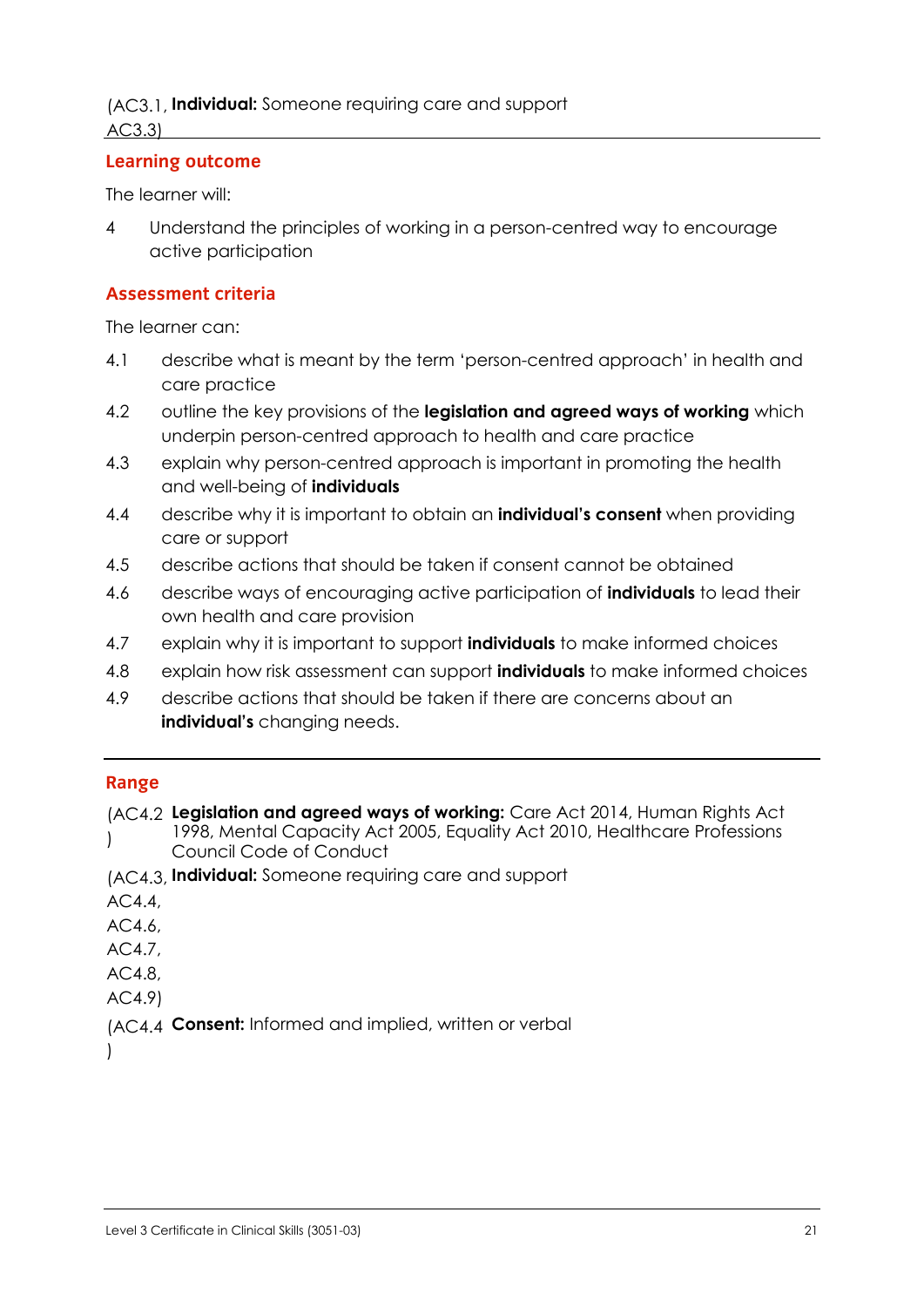## **Learning outcome**

The learner will:

5 Understand the importance of reflective practice when working in health and care settings

### **Assessment criteria Assessment criteria**

The learner can:

- 5.1 explain what is meant by reflective practice
- 5.2 describe the cycle of reflective practice
- 5.3 describe the benefits of reflection on own practice
- 5.4 explain how to implement improvements following reflection on own practice.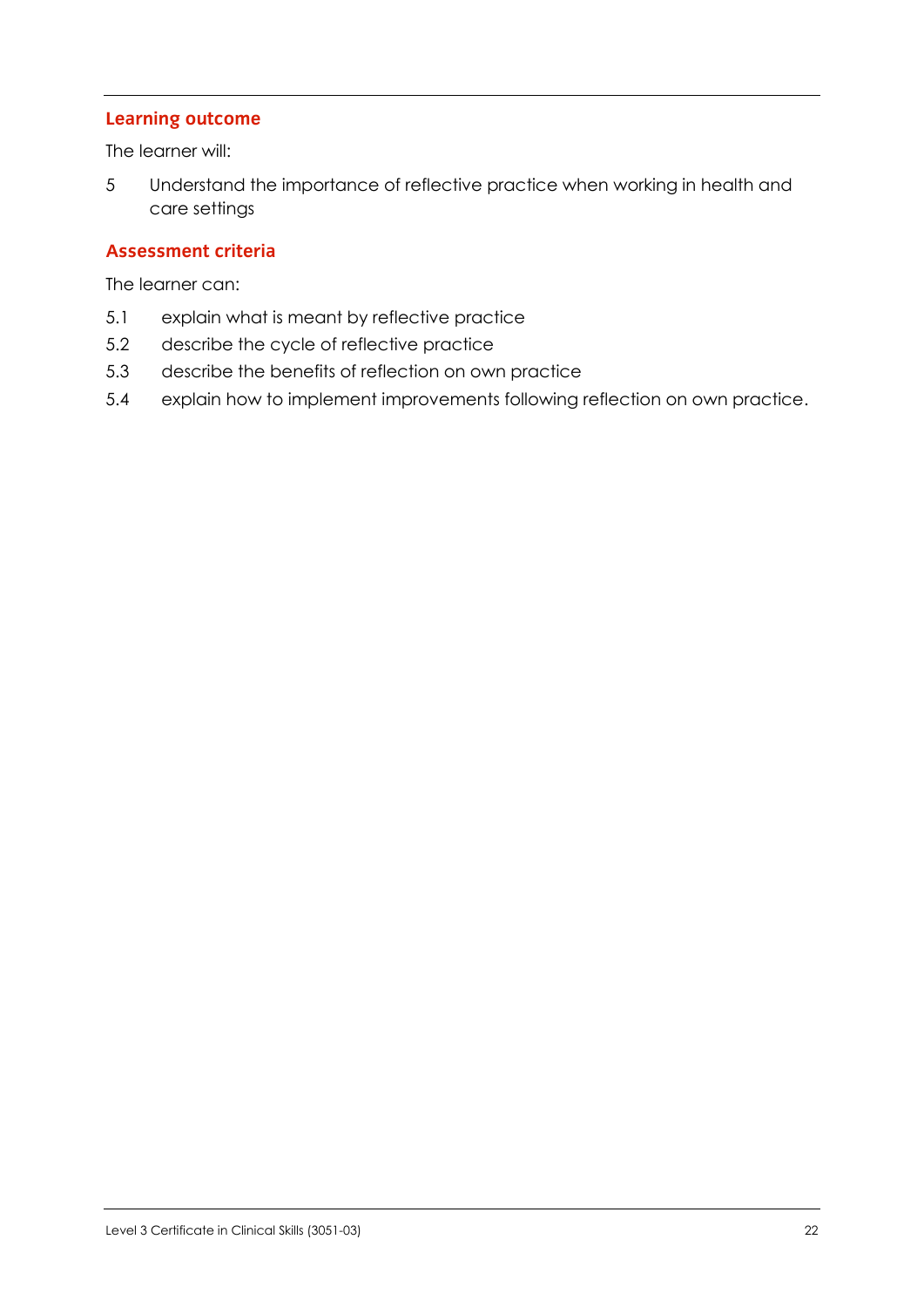## **Unit 302 Understanding support for individuals with acute and chronic conditions in health and care settings**

| <b>UAN:</b>             | R/507/2341                                                                                                                                                                                              |
|-------------------------|---------------------------------------------------------------------------------------------------------------------------------------------------------------------------------------------------------|
| Unit level:             | Level 3                                                                                                                                                                                                 |
| GLH:                    | 17                                                                                                                                                                                                      |
| NLH:                    | 34                                                                                                                                                                                                      |
| Unit aim:               | The aim of this unit is to provide the learner with the<br>knowledge and understanding of acute and chronic<br>health conditions, the impact on the individual's lifestyle<br>and the support required. |
| <b>Assessment type:</b> | Synoptic Assessment                                                                                                                                                                                     |

### **Learning outcome**

The learner will:

1 Understand a range of acute and chronic health conditions and their impact on an individual

### **Assessment criteria**

The learner can:

- 1.1 explain the difference between an acute and chronic health condition
- 1.2 describe a range of chronic health conditions and their main signs and symptoms
- 1.3 describe a range of acute health conditions and their main signs and symptoms
- 1.4 describe the potential **impacts** on an **individual** of:
	- a chronic health conditions
	- b acute health conditions
	- c exacerbation of a chronic health condition.

 $\vert$ 

**Range** (AC1.4 **Impacts:** Social, psychological, physical, financial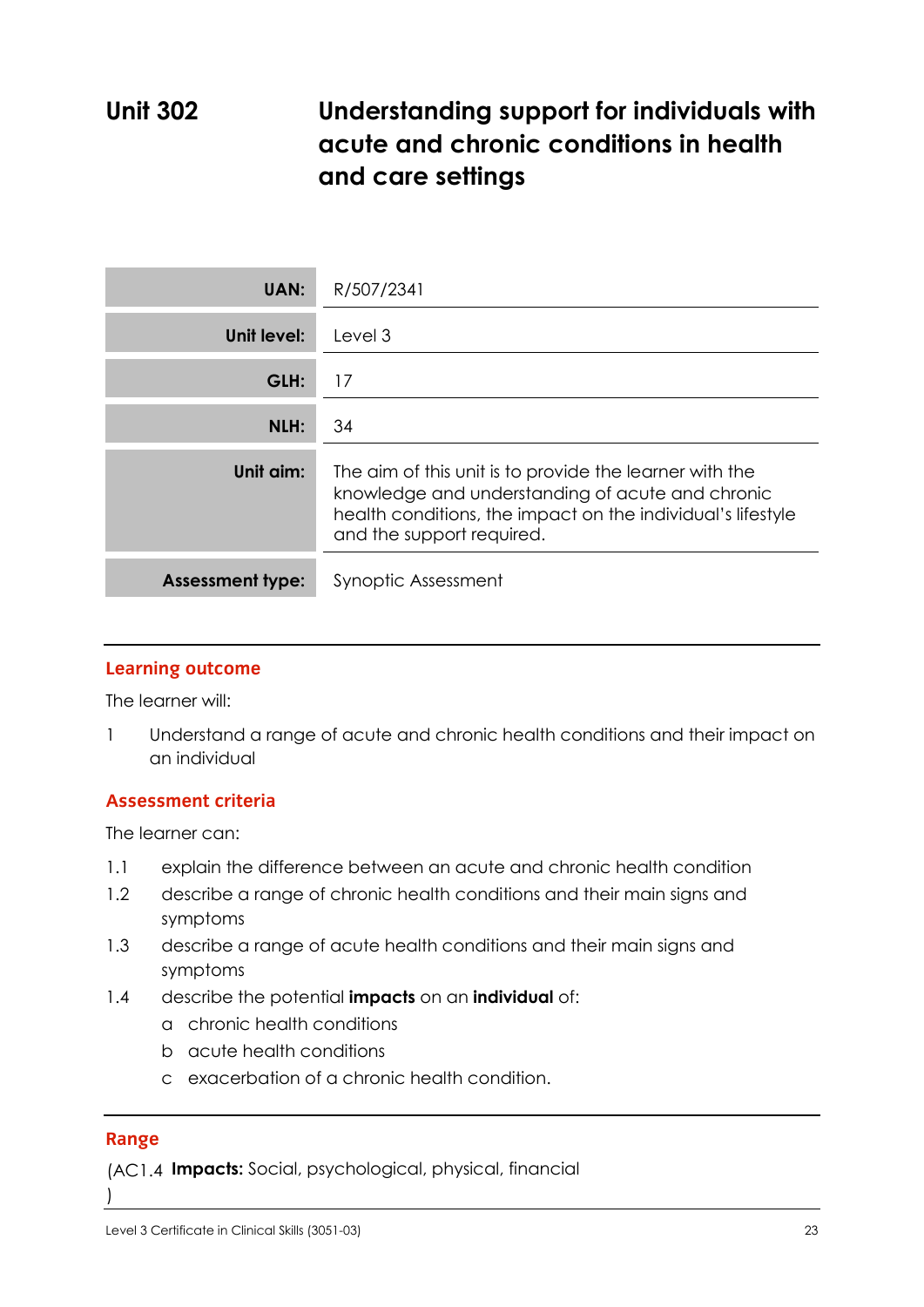## (AC1.4 Individual: Someone requiring care or support.

**Learning outcome** The learner will:

)

2 Understand how to support the physical, social and psychological well-being of individuals with acute and chronic health conditions

### **Assessment criteria Assessment criteria**

The learner can:

- 2.1 explain how to support individuals with a chronic health condition in relation to their psychological, social and physical needs
- 2.2 describe how an acute health condition may affect support for **individuals**
- 2.3 describe how an exacerbation of a chronic health condition may affect support for **individuals**
- 2.4 explain how to support an individual with an acute or chronic health condition to achieve maximum independence

**Range Individual:** Someone requiring care or support (AC2.2

## , AC2.3,  $\frac{1}{2}$

### **Learning outcome**

The learner will:

3 Understand the importance of monitoring and responding to changes to an individual's acute or chronic condition

## **Assessment criteria**

The learner can:

- 3.1 explain how **monitoring** is used to identify signs of deterioration or improvement in an acute or chronic health condition
- 3.2 describe the actions to take when monitoring indicates changes in an acute or chronic health condition
- 3.3 explain the action to be taken when the **individual's** needs may be outside of the boundaries of own role and responsibilities.

## **Range**

)

**Monitoring:** Observation of signs, the individual's explanation of symptoms, (AC3.1,

physiological measurements (temperature, pulse, respiration, blood pressure), AC3.2) mental alertness, other investigations

**Individual:** Someone requiring care or support (AC3.3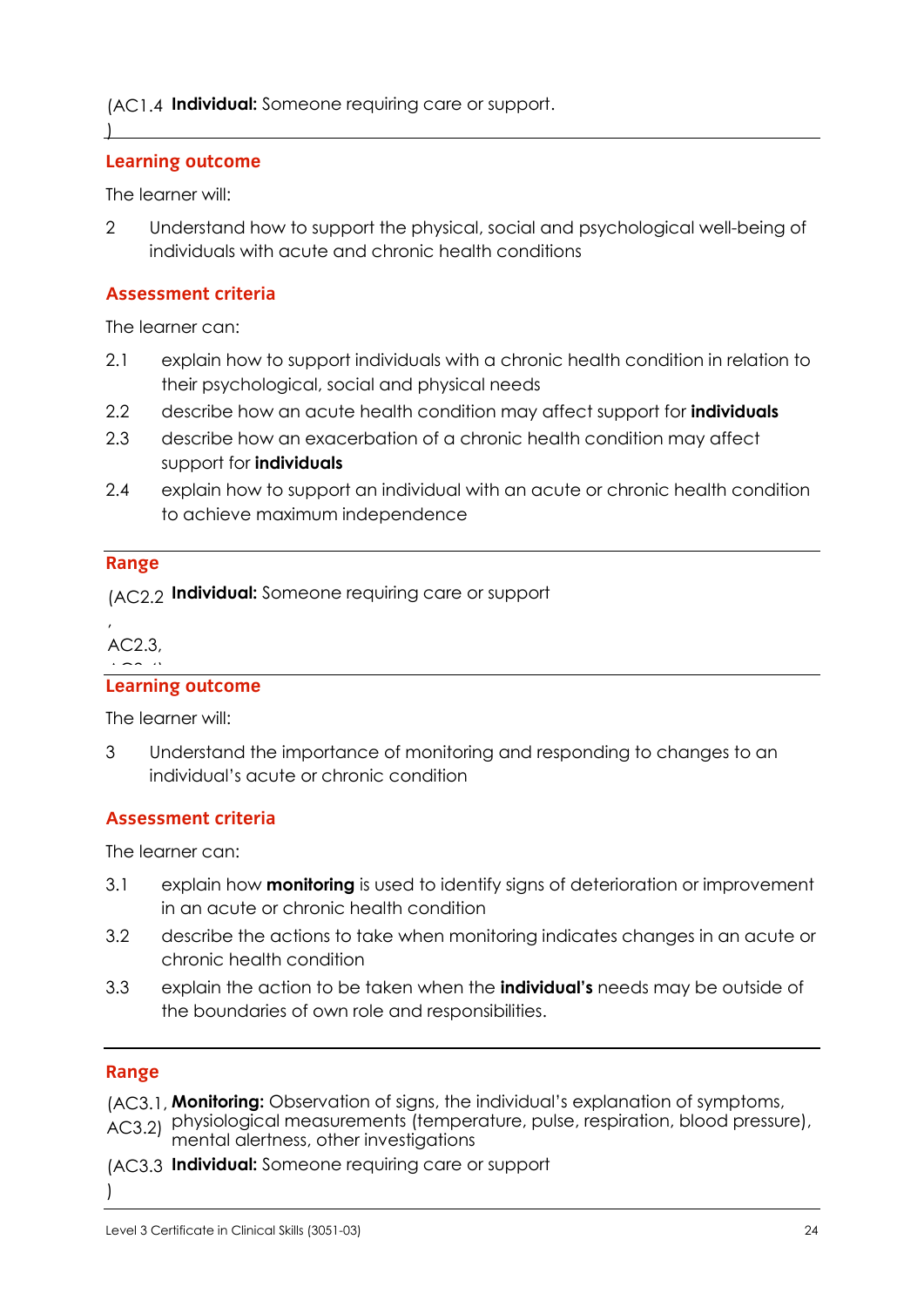## **Learning outcome**

The learner will:

4 Understand services available to individuals with acute and chronic health conditions

### **Assessment criteria Assessment criteria**

The learner can:

- 4.1 describe how to access the different **services and health care** available for individuals with a range of acute and chronic health conditions
- 4.2 explain how **reablement programmes** can support an integrated approach to rehabilitation
- 4.3 explain own responsibilities when supporting individuals accessing services for acute and chronic health conditions.

)

- **Range** (AC4.1 **Services and health care:** Medical treatments, allied healthcare support services (eg physiotherapy and occupational therapy), local health improvement initiatives, alternative therapies, reablement services, charities and voluntary services )
- (AC4.2 Reablement programmes: Intensive rehabilitation services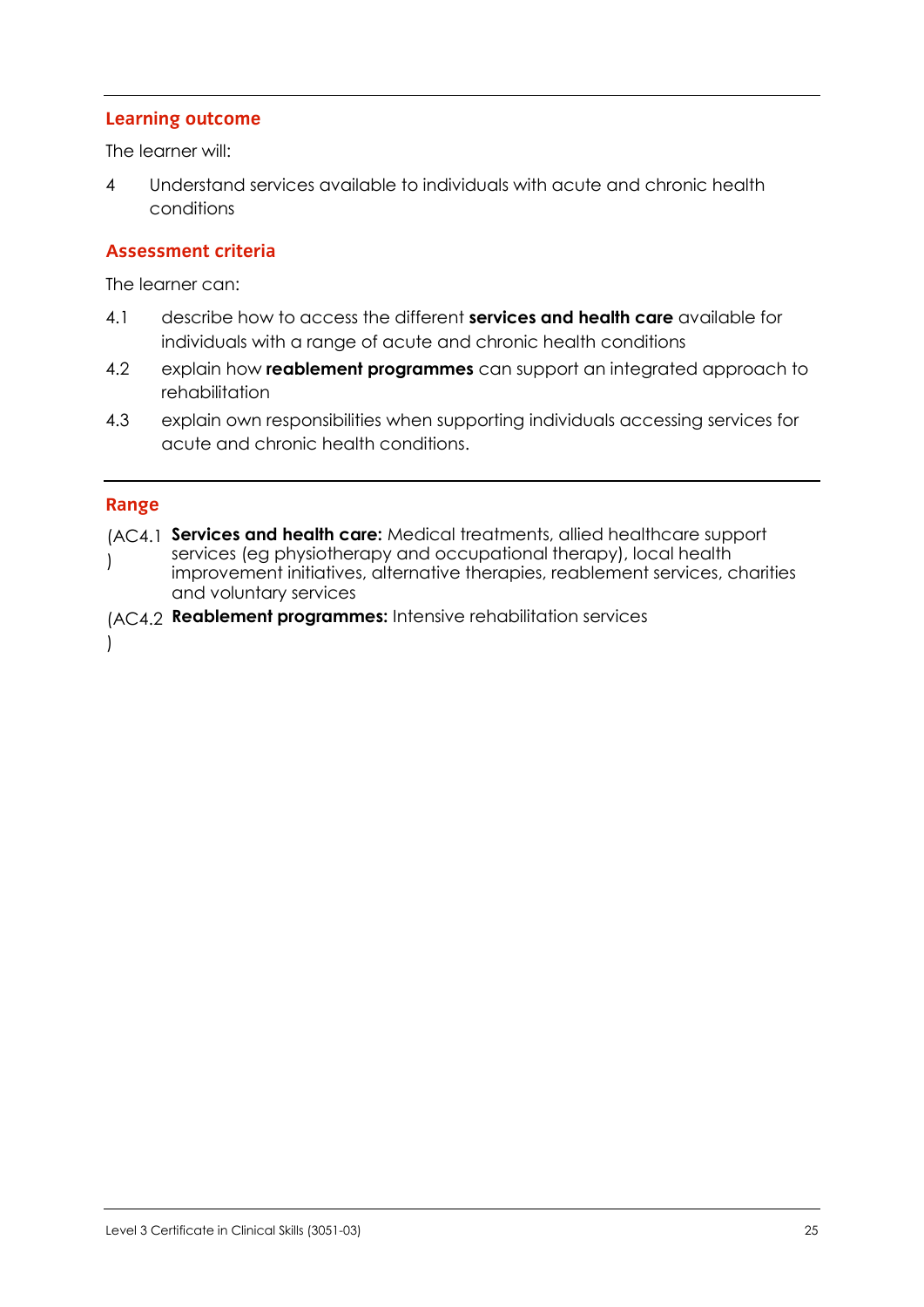## **Unit 303 Understanding the principles of leadership within an integrated workforce approach to health and care provision**

| UAN:                    | Y/507/2342                                                                                                                                                                                                        |
|-------------------------|-------------------------------------------------------------------------------------------------------------------------------------------------------------------------------------------------------------------|
| Unit level:             | Level 3                                                                                                                                                                                                           |
| GLH:                    | 27                                                                                                                                                                                                                |
| NLH:                    | 50                                                                                                                                                                                                                |
| Unit aim:               | This aim of unit is to provide the learner with the<br>knowledge and understanding of how leadership skills<br>and approaches can influence team work and an<br>integrated approach in health and care provision. |
| <b>Assessment type:</b> | Synoptic Assessment                                                                                                                                                                                               |

## **Learning outcome**

The learner will:

1 Understand an integrated approach to health and care service provision

### **Assessment criteria Assessment criteria**

The learner can:

- 1.1 explain how the Care Act 2014 promotes an integrated approach to the provision of **health and care services**
- 1.2 describe what is meant by the term 'integrated workforce approach' in relation to the provision of a range of **health and care services**
- 1.3 explain how **agreed ways of working** support an integrated approach to the provision of **health and care services**
- 1.4 explain how an integrated approach benefits an **individual** receiving services
- 1.5 identify potential barriers to an integrated approach to the provision of **health and care services**
- 1.6 describe how to support **individuals** who are leading their own health and care provision.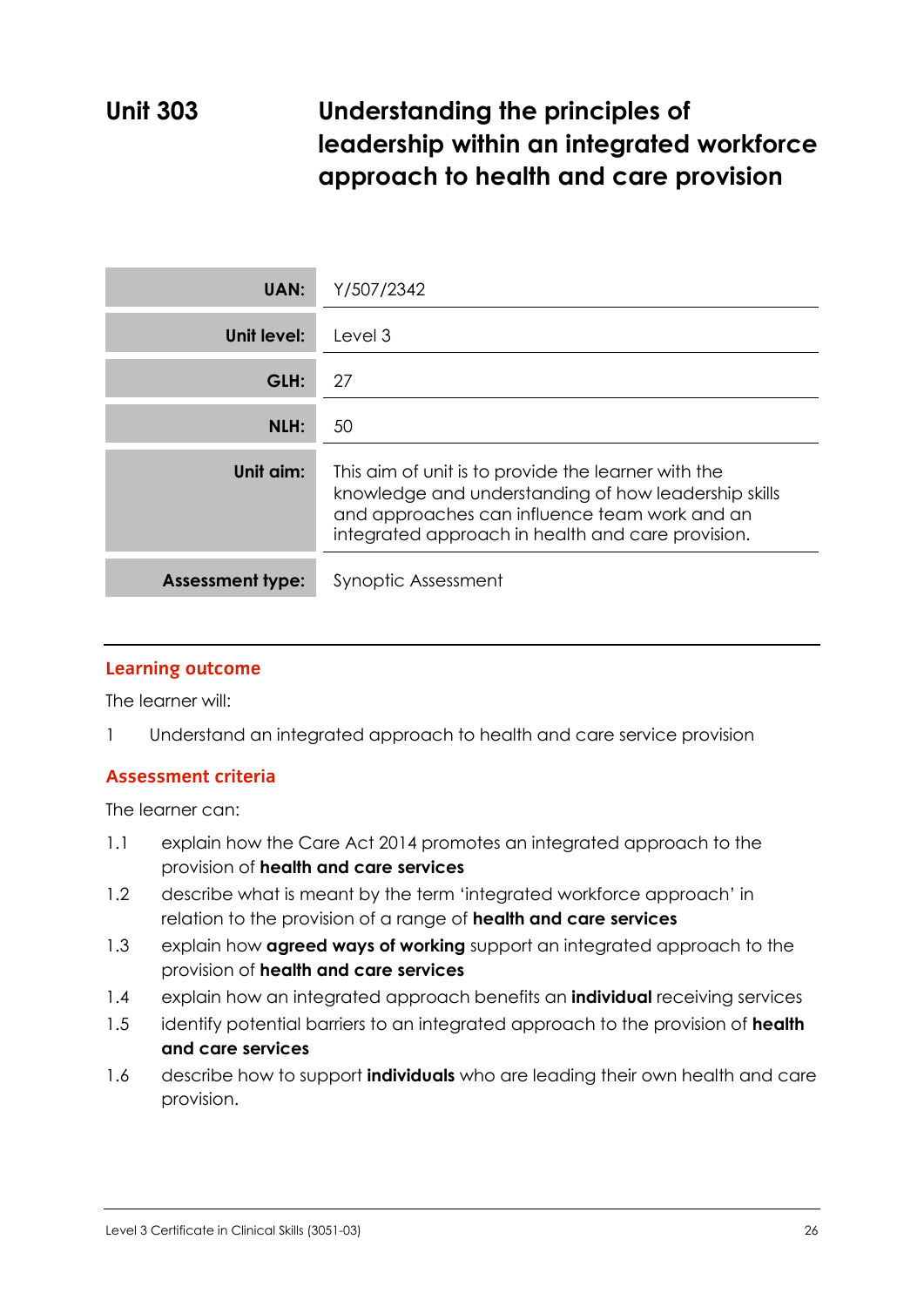**Range Health and care services:** Residential and community-based services and may provide medical, social, healthcare support, reablement services (AC1.1, AC1.2, AC1.3,

AC1.5)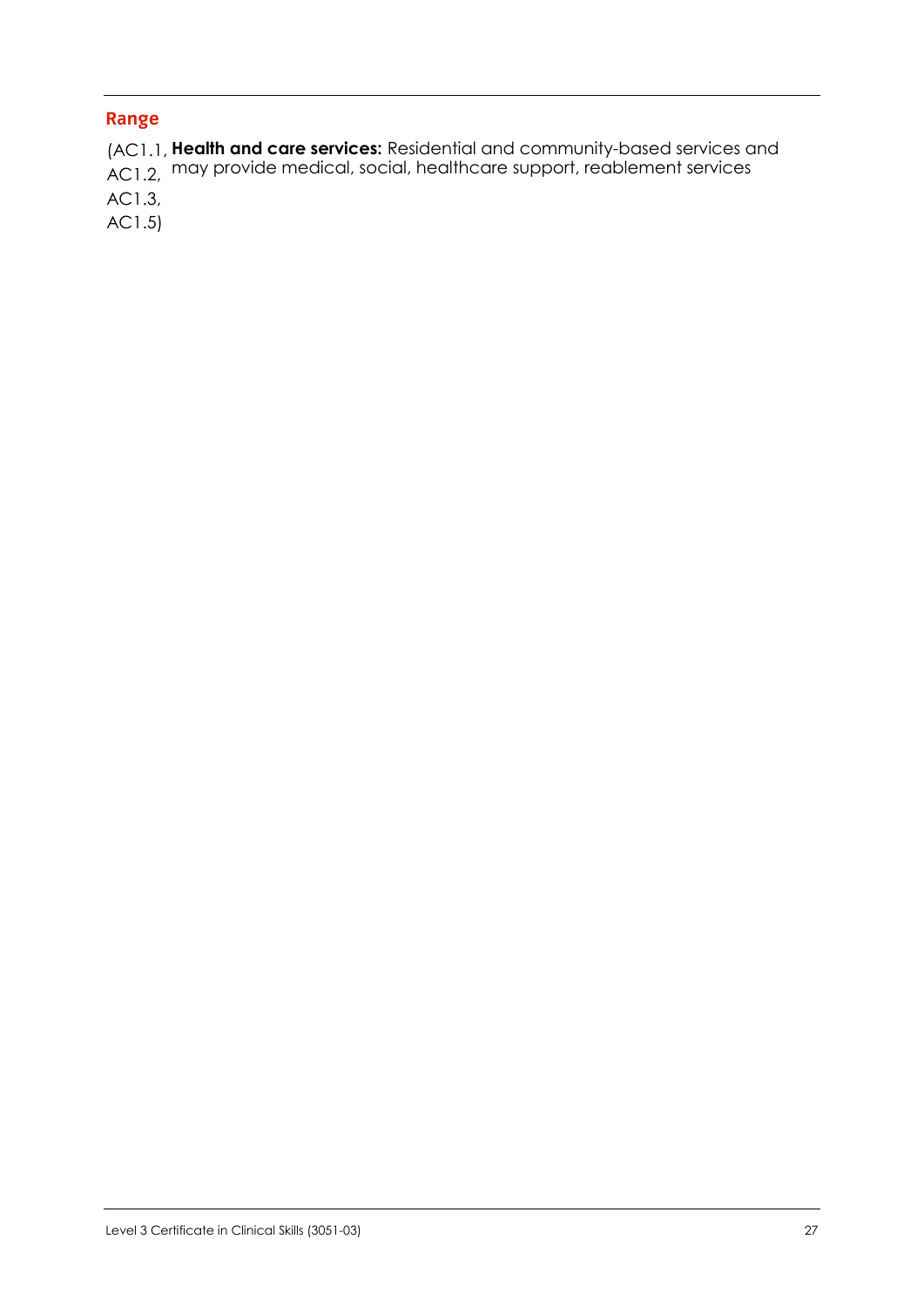**Agreed ways of working:** National and local guidelines, policies and (AC1.3 procedures )

**Individual:** Someone requiring care or support (AC1.4, AC1.6)

## **Learning outcome**

The learner will:

2 Understand how communication supports partnership working to provide integrated services

## **Assessment criteria**

The learner can:

- 2.1 describe the different types of communication which support partnership working with **others**
- 2.2 explain potential barriers to communicating effectively within partnership working
- 2.3 explain how communication supports effective partnership working within an integrated service provision
- 2.4 explain the importance of advocating for the service user when communicating with **others**.

**Range Others:** Colleagues, other health and care professionals, other service (AC2.1, AC2.4) providers

### **Learning outcome**

The learner will:

3 Understand principles of leadership and team work providing health and care services

### **Assessment criteria Assessment criteria**

The learner can:

- 3.1 explain key principles of leadership
- 3.2 describe different **leadership styles** and their potential impact on the **team**
- 3.3 describe responsibilities of the leader of the **team** providing health and care services
- 3.4 explain the components of effective teamwork
- 3.5 explain the importance of supporting **team** members with conflict situations when providing health and care services.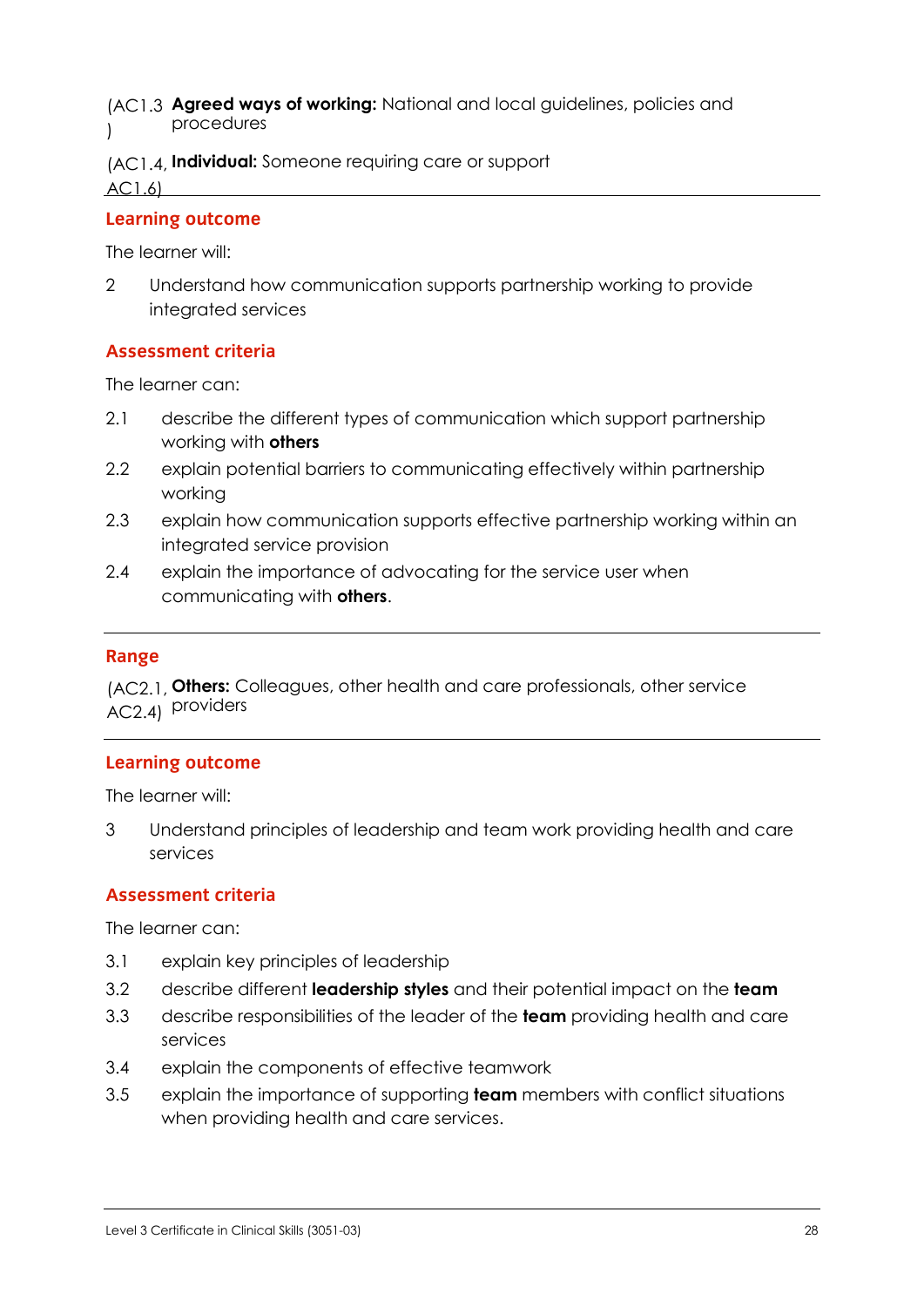**Range Team:** Colleagues, formal and informal carers, volunteers (AC3.2, AC3.3,

AC3.5)

)

**Leadership styles:** Democratic, autocratic, laissez-faire (AC3.2

## **Learning outcome**

The learner will:

4 Understand work allocation within a team providing health and care services

### **Assessment criteria Assessment criteria**

The learner can:

- 4.1 describe factors to consider when allocating work to **team** members
- 4.2 explain the actions to take when there are conflicts in the allocation of work within a **team**
- 4.3 describe how to support **team** members when there are resource constraints or changes to priorities in the provision of health and care services
- 4.4 describe how to support workers providing occasional services in meeting team objectives in the provision of health and care services.

### **Range**

**Team:** Colleagues, formal and informal carers, volunteers (AC4.1, AC4.2,

AC4.3)

## **Learning outcome**

The learner will:

5 Understand performance management and supervision when leading a team of health and care workers

### **Assessment criteria Assessment criteria**

The learner can:

- 5.1 explain the term 'performance management'
- 5.2 describe the aims and objectives of **supervision**
- 5.3 explain how the process of effective **supervision** can improve performance
- 5.4 describe how **performance appraisal** systems can support the development of skills in health and care practice
- 5.5 describe the resources available to team members who request support and/or training.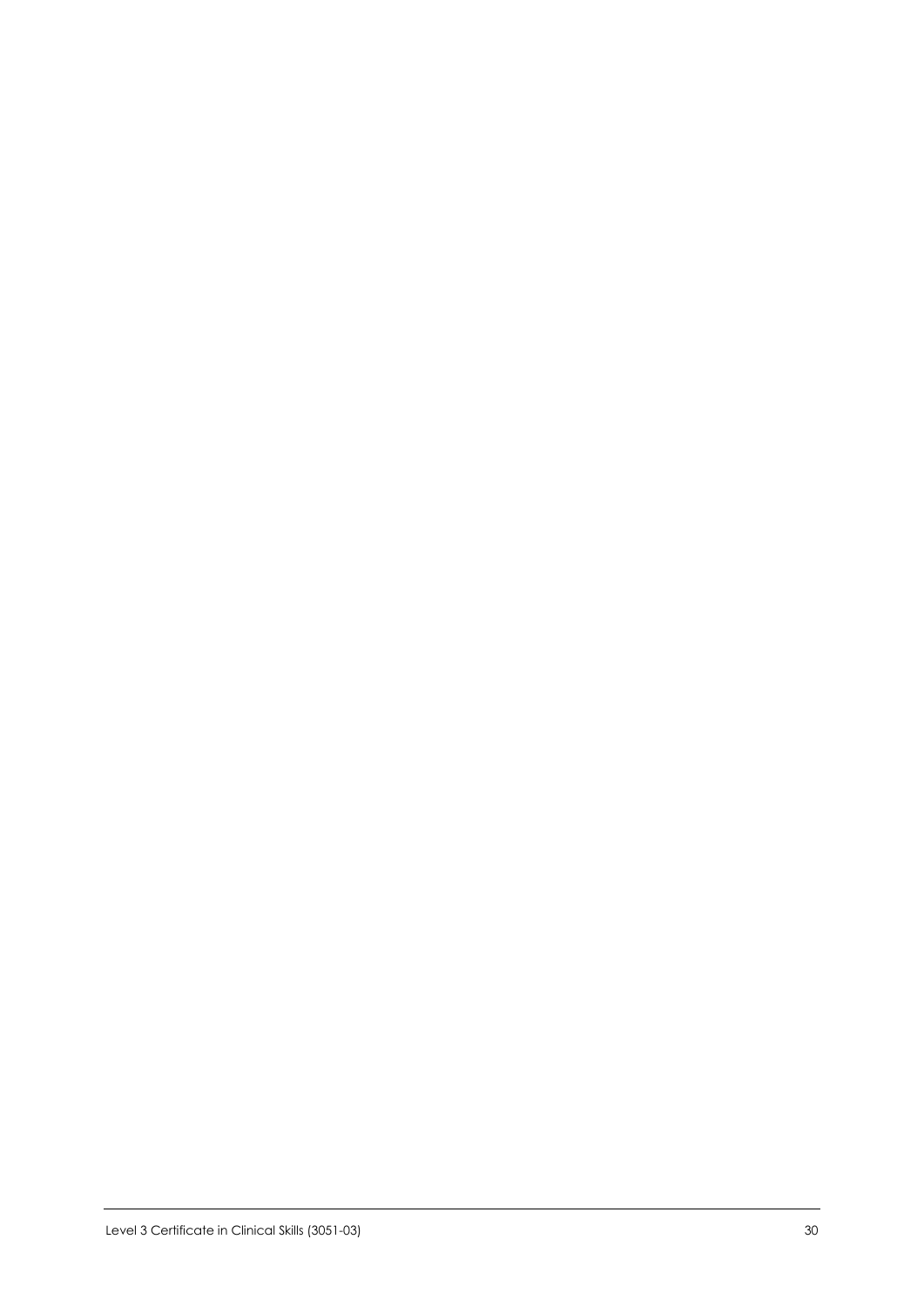**Range** (AC5.2, **Supervision:** Formal and informal AC5.3)

### **Performance appraisal:** Probationary reviews, annual appraisals and (AC5.4 performance monitoring )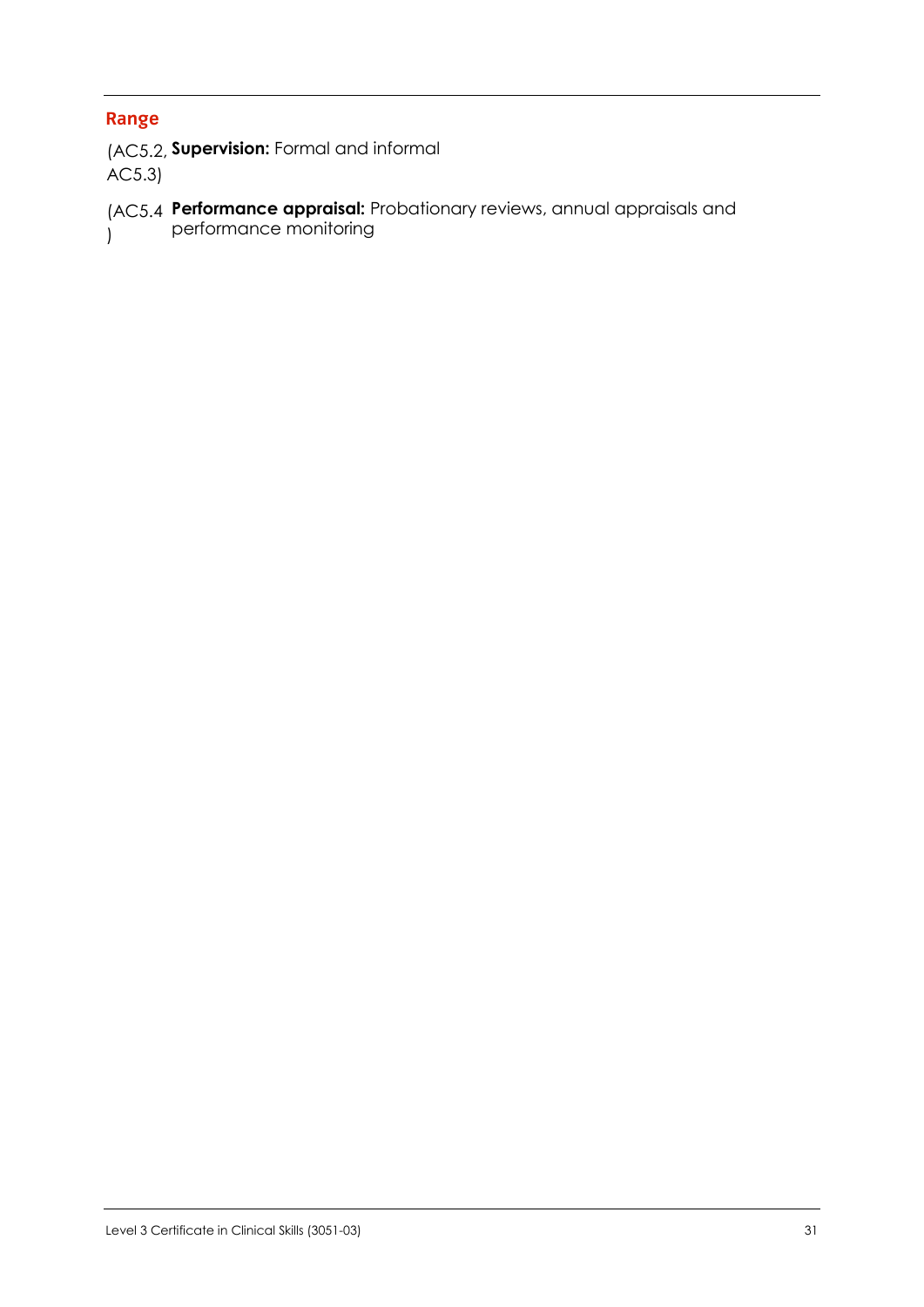## **Unit 304 Undertaking tissue viability risk assessments**

| <b>UAN:</b>             | D/507/2343                                                                                                                                                                                                        |
|-------------------------|-------------------------------------------------------------------------------------------------------------------------------------------------------------------------------------------------------------------|
| Unit level:             | Level 3                                                                                                                                                                                                           |
| GLH:                    | 20                                                                                                                                                                                                                |
| NLH:                    | 35                                                                                                                                                                                                                |
| Unit aim:               | This unit is aimed at those working in a wide range of<br>settings. This unit provides the learner with the skills and<br>knowledge to undertake tissue viability risk assessments<br>and to record the findings. |
| <b>Assessment type:</b> | Portfolio                                                                                                                                                                                                         |

### **Learning outcome**

The learner will:

1 Understand the anatomy and physiology of the skin and the changes it undergoes when there is damage

### **Assessment criteria Assessment criteria**

The learner can:

- 1.1 describe the anatomy and physiology of healthy skin
- 1.2 identify the sites where pressure damage may occur
- 1.3 describe the changes that occur when damage caused by pressure develops
- 1.4 describe what to look for when assessing the skin for pressure damage and tissue breakdown.

### **Learning outcome**

The learner will:

2 Understand legislation and agreed ways of working related to tissue viability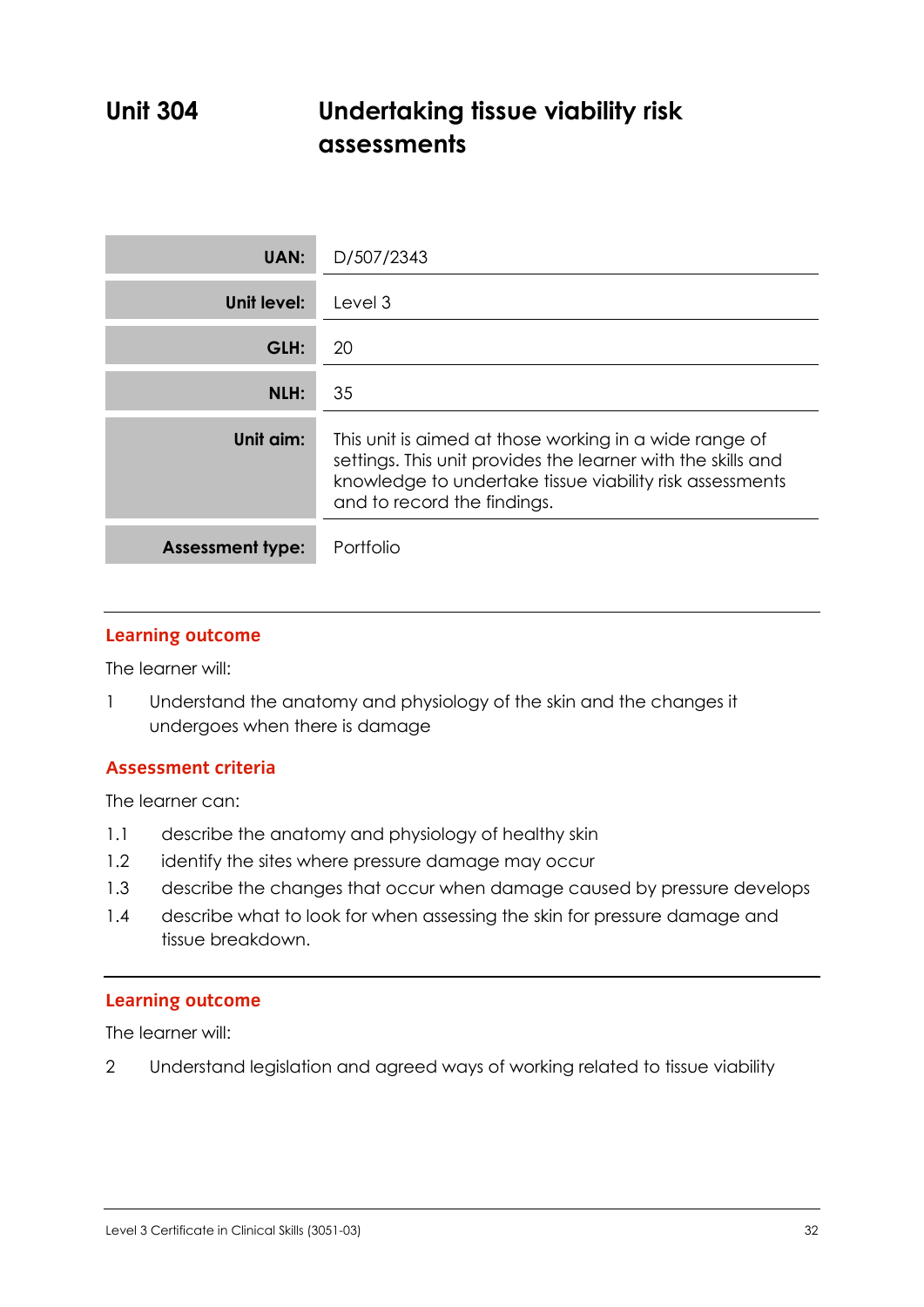## **Assessment criteria**

The learner can:

- 2.1 identify legislation which impacts on the care of **individuals** requiring tissue viability risk assessments
- 2.2 describe **agreed ways of working** which inform tissue viability risk assessments
- 2.3 explain own responsibilities and accountability when undertaking tissue viability risk assessments
- 2.4 describe predisposing **factors** that increase the risk of impaired tissue viability and skin breakdown
- 2.5 explain why the tissue viability risk assessment should be regularly reviewed and repeated.

)

**Range Individual:** Someone requiring care or support (AC2.1

- **Agreed ways of working:** National guidelines, policies, protocols and good practice ) (AC2.2  $\lambda$
- (AC2.4 Factors: Internal, external.

## **Learning outcome**

The learner will:

3 Be able to prepare and undertake tissue viability risk assessment

## **Assessment criteria**

The learner can:

- 3.1 prepare documentation prior to undertaking activity
- 3.2 explain to the **individual** the risk assessment process and gain **valid consent**
- 3.3 apply standard precautions for infection prevention and control
- 3.4 encourage **active participation** of the **individual** as appropriate
- 3.5 complete the tissue viability risk assessment following **agreed ways of working**
- 3.6 use safe handling techniques when assisting the **individual** to move during the assessment
- 3.7 ensure the privacy and dignity of the **individual** throughout the activity.

## **Range**

**Individual:** Someone requiring care or support (AC3.2,

AC3.4,

AC3.6,

AC3.7)

)

(AC3.2 Valid consent: In line with agreed UK country definition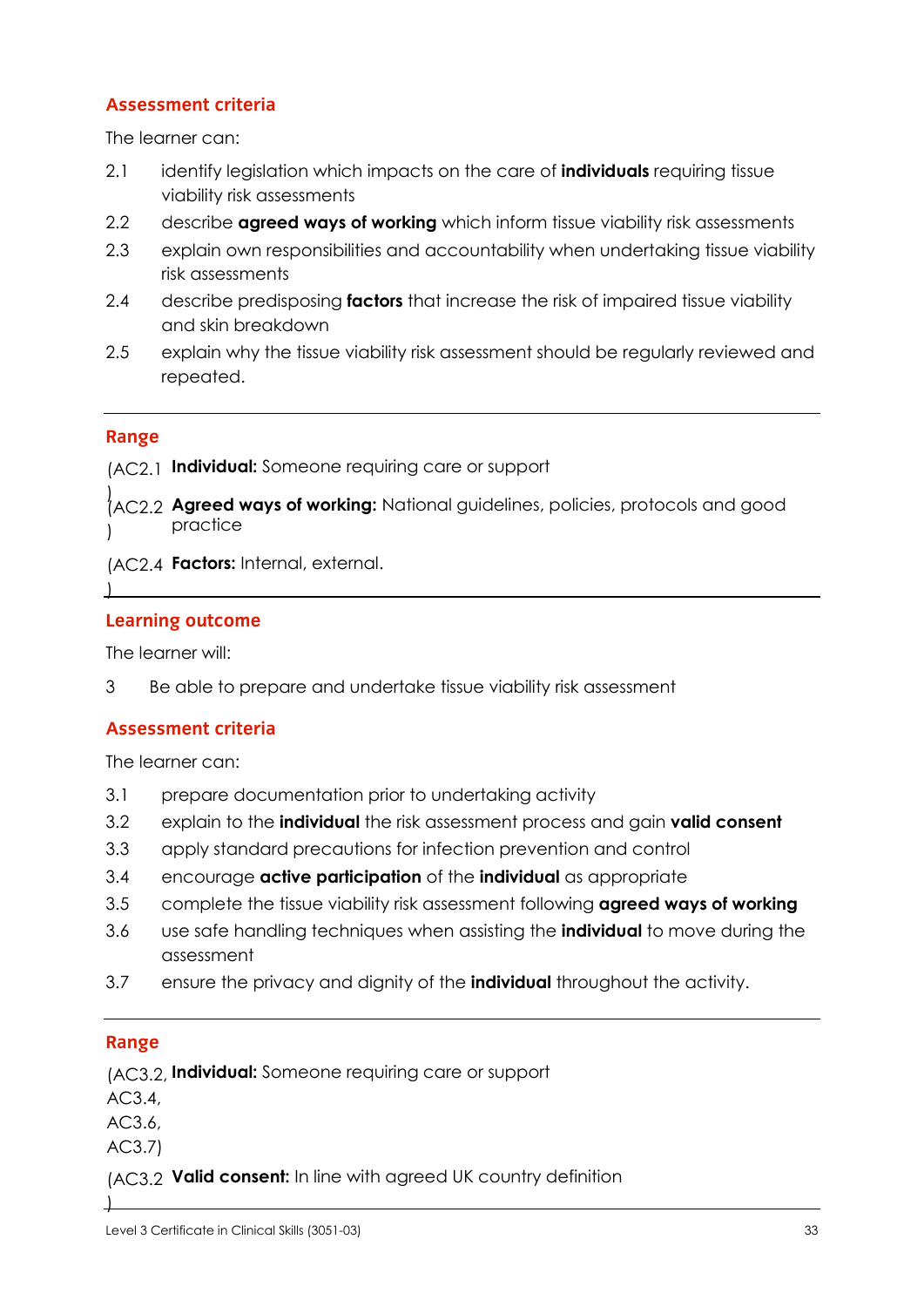**Active participation:** A way of working that recognises an individual's right to participate in the activities and relationships of everyday life as independently as possible; the individual is regarded as an active partner in their own care and support, rather than a passive recipient (AC3.4 )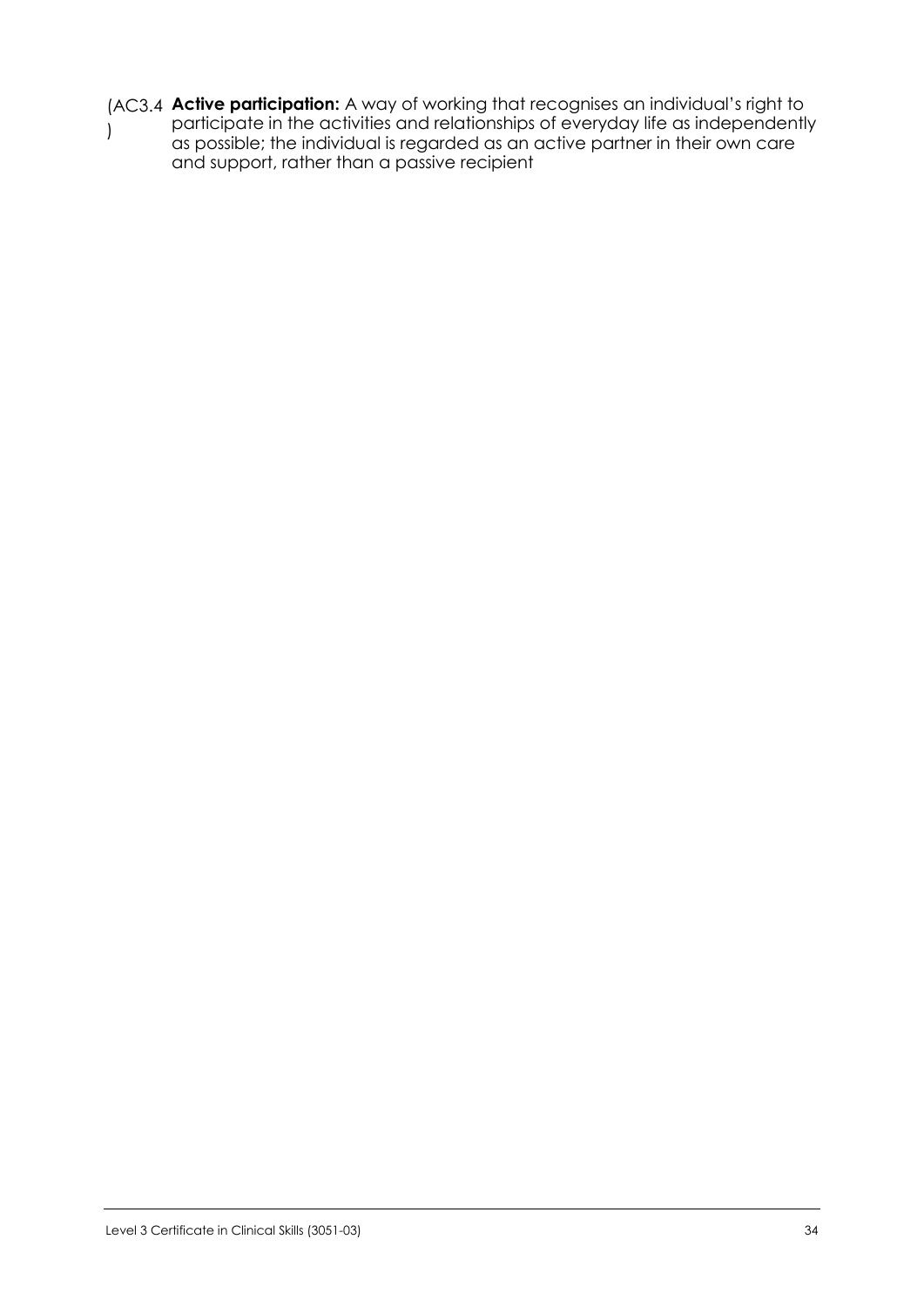**Agreed ways of working:** National guidelines, policies, protocols and good (AC3.5 practice.  $\lambda$ 

## **Learning outcome**

The learner will:

4 Be able to record and report on tissue viability risk assessment

## **Assessment criteria**

The learner can:

- 4.1 record outcomes on tissue viability risk assessment documentation clearly and accurately
- 4.2 report outcomes following **agreed ways of working** highlighting any concerns.

**Range Agreed ways of working:** National guidelines, policies, protocols and good (AC4.2 practice )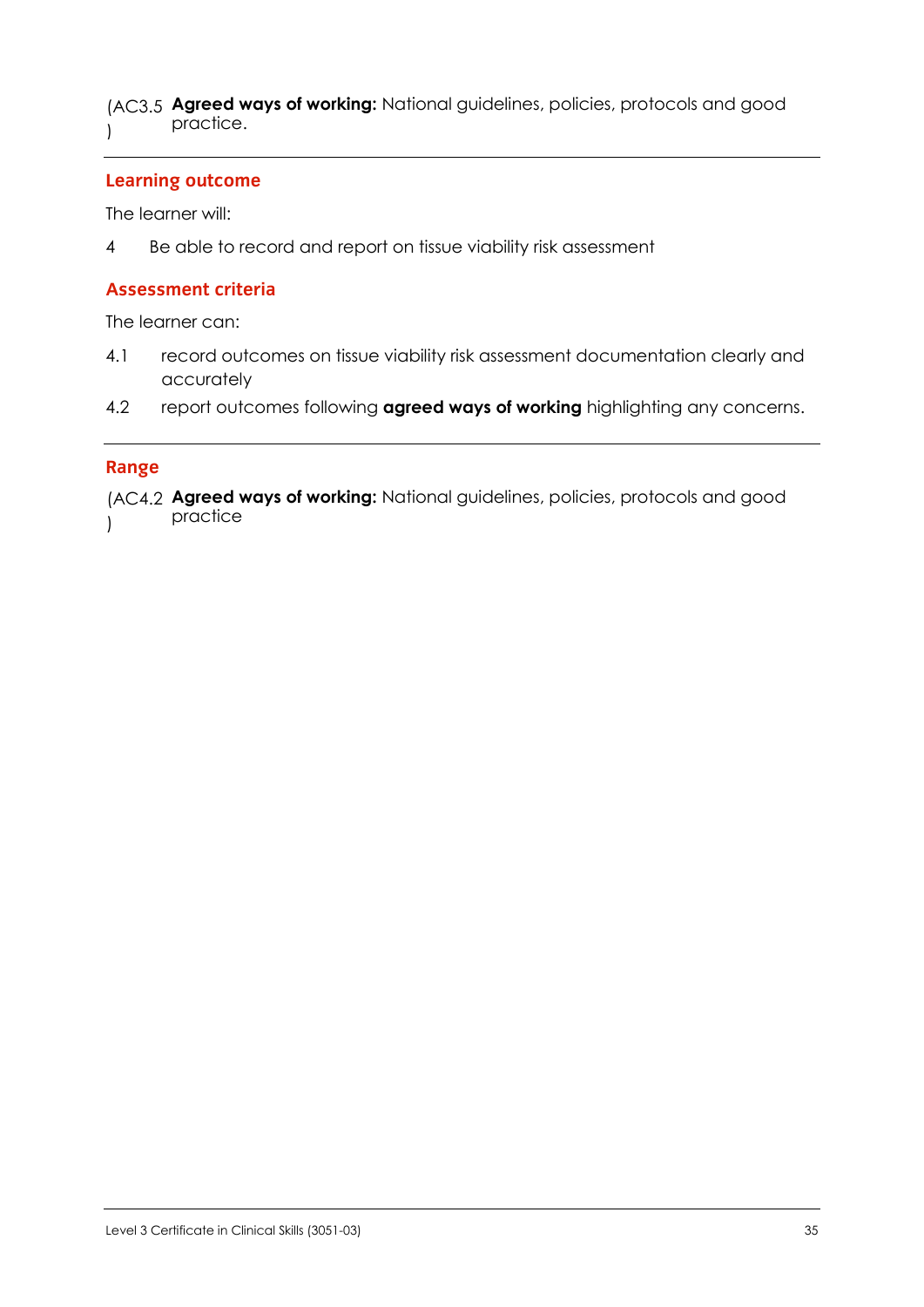## **Unit 305 Obtaining and testing capillary blood samples**

| UAN:                    | H/507/2344                                                                                                                                                                                                                                             |
|-------------------------|--------------------------------------------------------------------------------------------------------------------------------------------------------------------------------------------------------------------------------------------------------|
| Unit level:             | Level 3                                                                                                                                                                                                                                                |
| GLH:                    | 15                                                                                                                                                                                                                                                     |
| NLH:                    | 23                                                                                                                                                                                                                                                     |
| Unit aim:               | The aim of this unit is to provide the learner with<br>knowledge, understanding and skills required for the<br>collection of capillary blood samples using either<br>manual or automated lancets, and testing of the<br>sample where this is required. |
| <b>Assessment type:</b> | Portfolio                                                                                                                                                                                                                                              |

## **Learning outcome**

The learner will:

1 Understand legislation, policy and good practice related to obtaining and testing capillary blood samples

### **Assessment criteria Assessment criteria**

The learner can:

1.1 describe **legislation**, national guidelines and **agreed ways of working** which relate to obtaining and testing capillary blood samples.

## **Range**

- **Legislation:** Health and Safety at Work Act 1974, Personal Protective (AC1.1 Equipment Regulations 1992, COSHH (Control of Substances Hazardous to Health) 2002, Hazardous Waste Regulations 2005 )
- **Agreed ways of working:** National guidelines, policies, protocols and good (AC1.1 practice  $\lambda$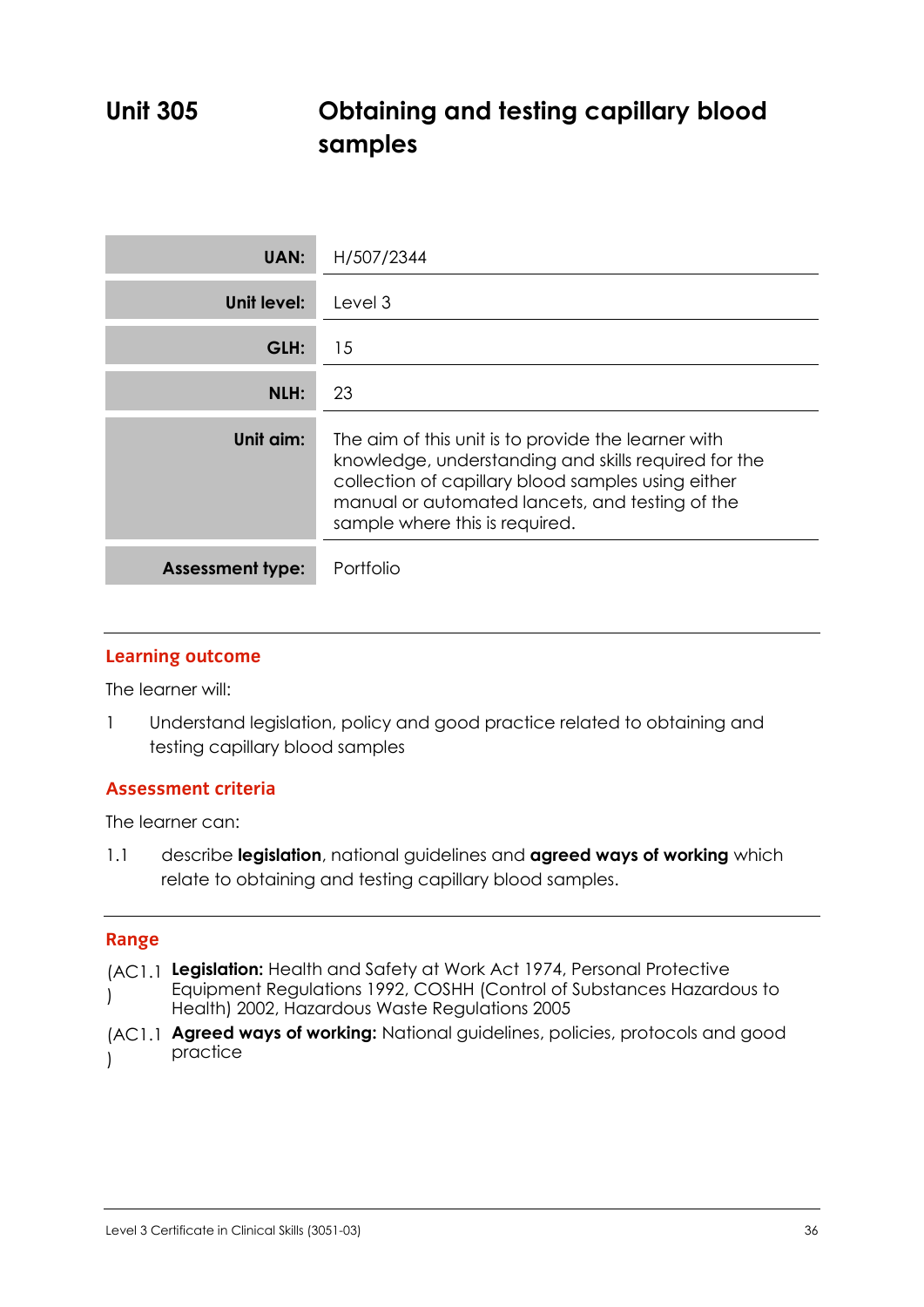The learner will:

2 Know the anatomy and physiology of and reasons for obtaining and testing capillary blood samples

### **Assessment criteria Assessment criteria**

The learner can:

- 2.1 describe the structure and purpose of capillary blood vessels
- 2.2 explain blood clotting processes
- 2.3 describe the factors that influence blood clotting
- 2.4 explain the **reasons** for obtaining and testing capillary blood samples
- 2.5 explain the importance of choosing appropriate sites for capillary blood collection
- 2.6 describe the normal range of results
- 2.7 explain what actions to take when results obtained are out of the normal range
- 2.8 explain the action to be taken if **complications** occur during the collection of capillary blood samples.

# **Range**

**Reasons:** Blood glucose monitoring (BM), International Normalisation Ratio (AC2.4 (INR) )

(AC2.8 **Complications:** Insufficient blood flow, excess blood flow.

## )

## **Learning outcome**

The learner will:

3 Be able to prepare to obtain and test capillary blood samples

# **Assessment criteria**

- 3.1 check that the **individual** has complied with any **pre-procedural instruction**
- 3.2 confirm the **individual's** identity and obtain **valid consent**
- 3.3 provide support and reassurance to address the **individual's** needs and concerns
- 3.4 explain the procedure in a way that is accurate and sensitive to the **individual's** personal beliefs and preferences
- 3.5 check equipment is fit for purpose when preparing to obtain and test the capillary blood sample
- 3.6 select and prepare an appropriate site taking into account the **individual's** preferences.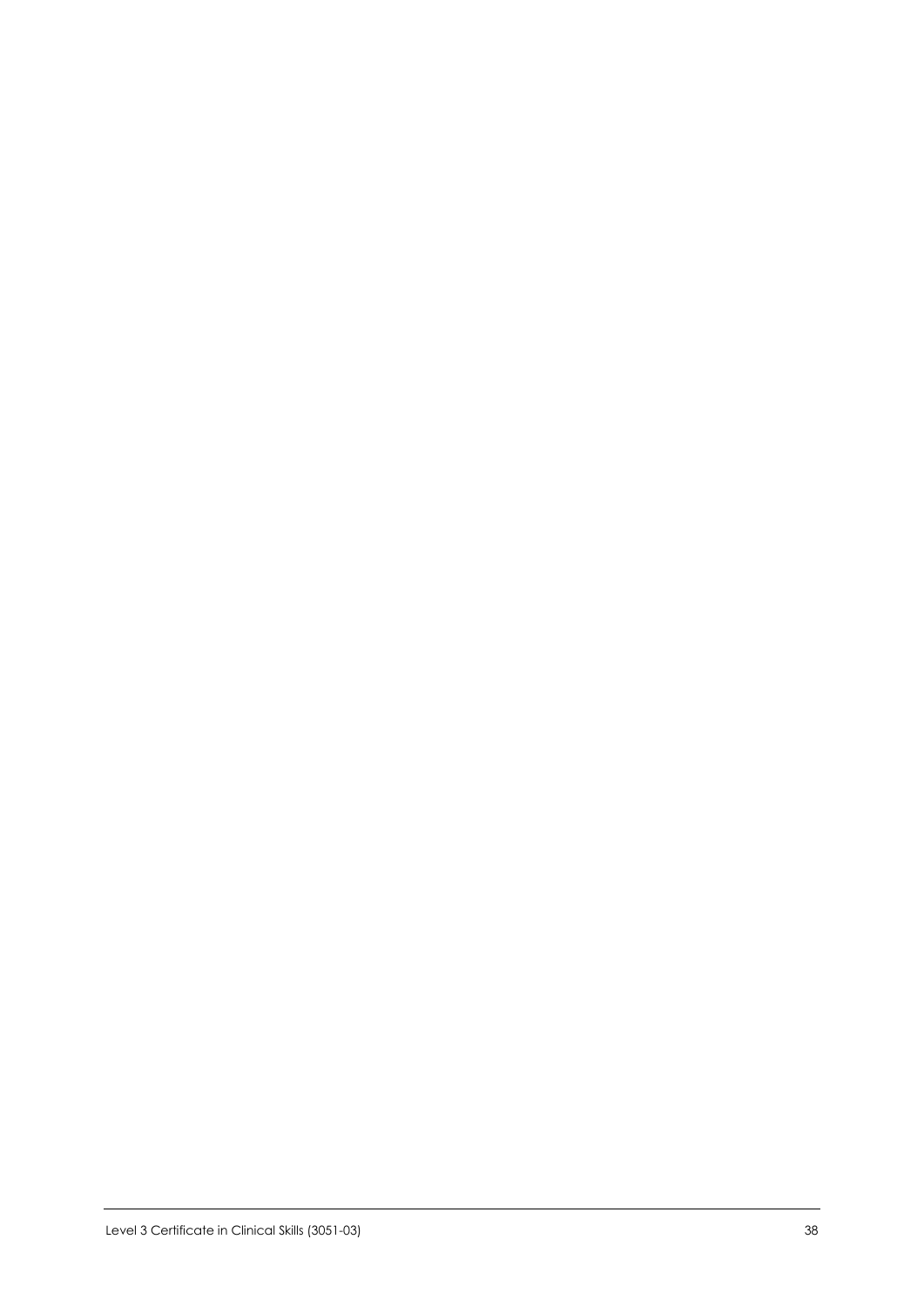**Range Individual:** Someone requiring care or support (AC3.1,

AC3.2,

AC3.3,

AC3.4,

AC3.6)

)

## (AC3.1 Pre-procedural instruction: Fasting, timing

)<br>(AC3.2 **Valid consent:** In line with agreed UK country definition. (AC3.2

## **Learning outcome**

The learner will:

4 Be able to obtain and test capillary blood samples

### **Assessment criteria Assessment criteria**

The learner can:

- 4.1 apply health and safety measures relevant to the procedure and environment
- 4.2 apply **standard precautions** for infection prevention and control
- 4.3 use the selected materials and equipment in accordance with **agreed ways of working**
- 4.4 obtain capillary blood sample of the required volume and quantity causing minimal discomfort to the **individual**
- 4.5 test the sample following **agreed ways of working**
- 4.6 select alternative sites where necessary
- 4.7 ensure blood clotting at the site following the **agreed ways of working**
- 4.8 ensure the **individual** is comfortable following the procedure
- 4.9 provide information to the **individual** on care of the site and results process
- 4.10 dispose of hazardous waste before leaving the care area.

- **Range** (AC4.2 **Standard precautions:** Personal protective equipment (PPE), hygiene
- **Agreed ways of working:** National guidelines, policies, protocols and good AC4.5, practice ) (AC4.3,

AC4.7)

## (AC4.4

**Individual:** Someone requiring care or support

,  $\Delta \cap A$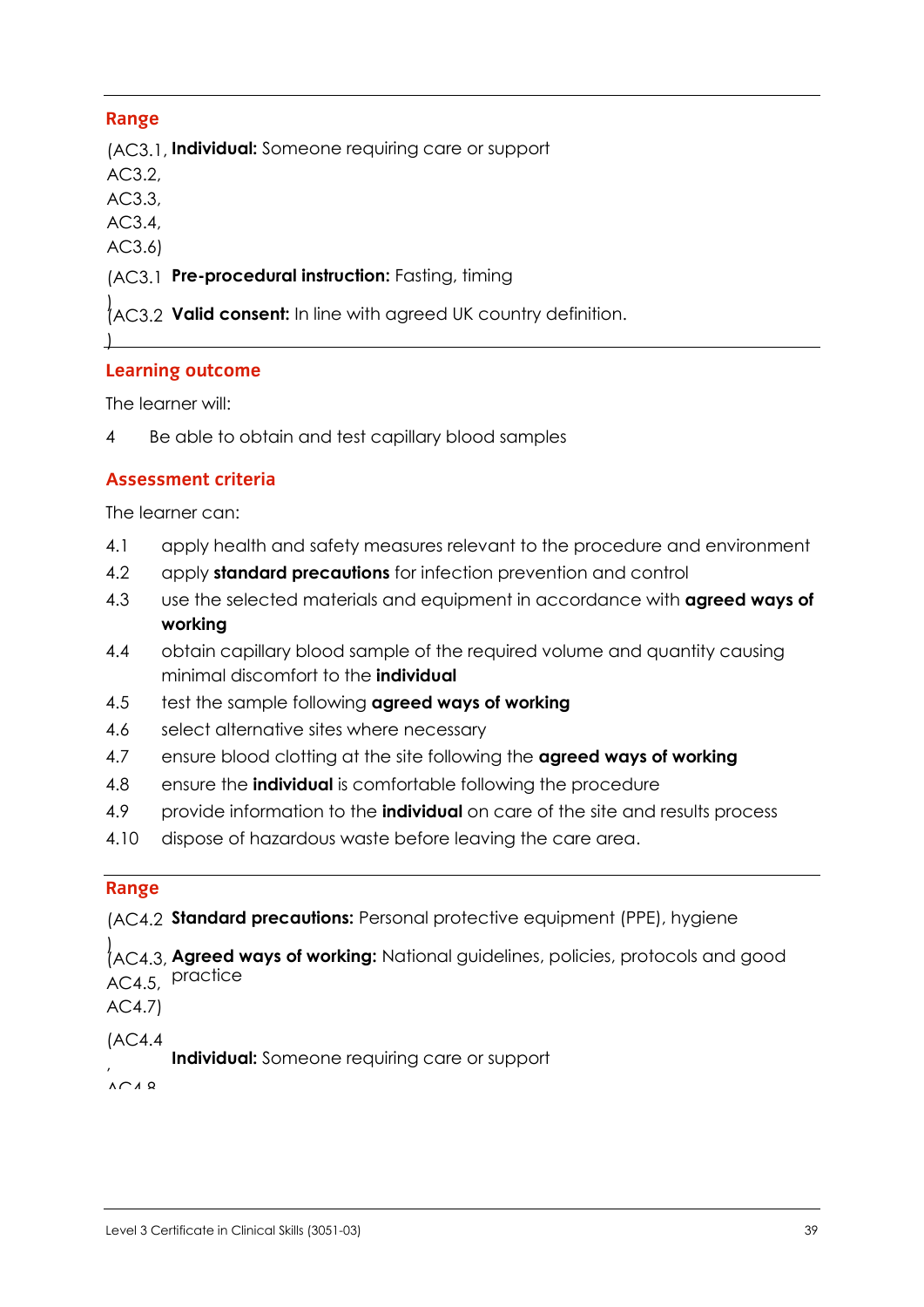The learner will:

5 Be able to record and report the results of the blood samples

# **Assessment criteria**

The learner can:

- 5.1 communicate the results of the tests and any further actions required to the **individual**
- 5.2 respond to questions and concerns from **individuals**
- 5.3 record and report results following **agreed ways of working**.

## **Range**

(AC5.1), **Individual:** someone requiring care or support

(AC5.2)

(AC5.3, **Agreed ways of working:** National guidelines, policies, protocols and good practice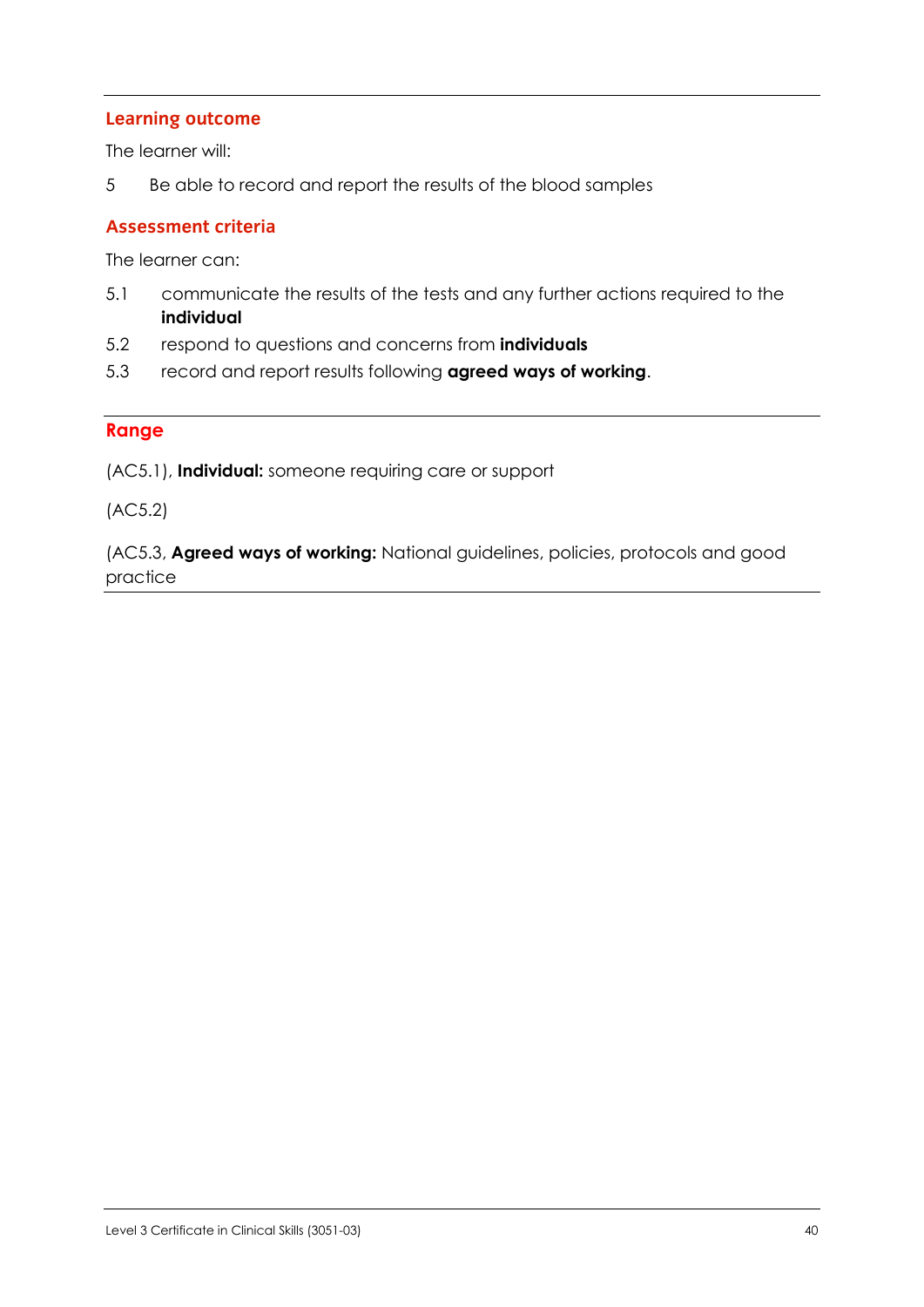## **Unit 306 Supporting individuals using technologies in health and care settings**

| <b>UAN:</b>             | K/507/2345                                                                                                                                                                 |
|-------------------------|----------------------------------------------------------------------------------------------------------------------------------------------------------------------------|
| Unit level:             | Level 3                                                                                                                                                                    |
| GLH:                    | 19                                                                                                                                                                         |
| NLH:                    | 32                                                                                                                                                                         |
| Unit aim:               | This unit enables the learner to develop the knowledge<br>and understanding of technologies used by individuals<br>in health and care settings and how to provide support. |
| <b>Assessment type:</b> | Portfolio                                                                                                                                                                  |

## **Learning outcome**

The learner will:

1 Know technologies available to individuals in health and care settings

# **Assessment criteria**

The learner can:

- 1.1 define the terms 'assistive technology' and 'self-monitoring technology'
- 1.2 state the principles behind 'telehealth' and 'telecare'
- 1.3 describe when it may be appropriate for **individuals** to use 'telehealth' or 'telecare'
- 1.4 describe the function of a range of technological aids used in health and care settings
- 1.5 explain how technological aids can enhance the services provided for **individuals** in own area of work.

**Range** (AC1.3, **Individual:** Someone requiring care or support AC1.5)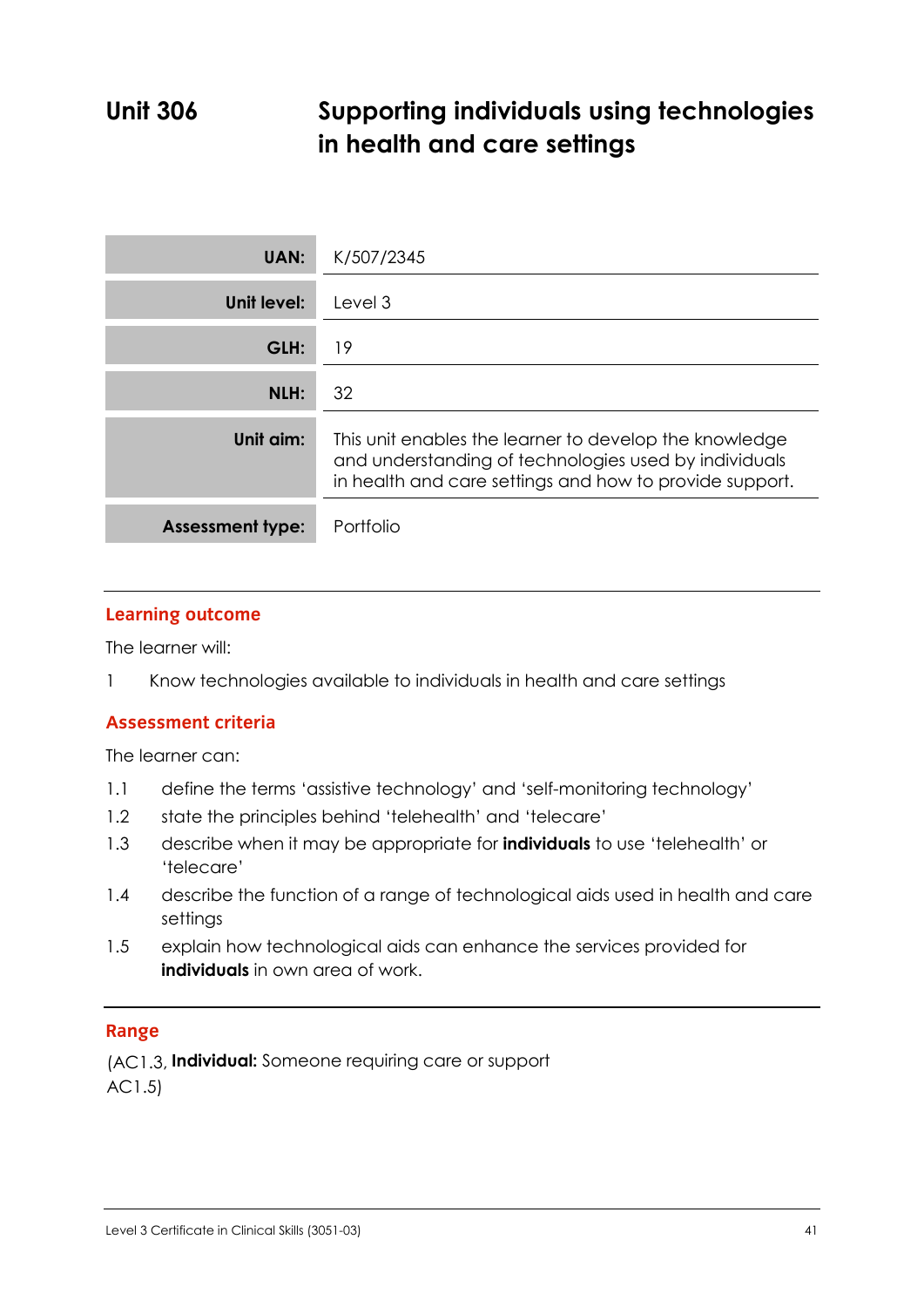The learner will:

2 Understand the use of technological aids with individuals in health and care settings

### **Assessment criteria Assessment criteria**

The learner can:

- 2.1 explain why it is important to gain an **individual's valid consent** before using technological aids
- 2.2 explain how to use a range of technological aids safely according to **agreed ways of working** and manufacturer's instructions
- 2.3 describe how technological aids can be utilised to promote the wellbeing of an **individual**
- 2.4 explain how to encourage active participation of **individuals** when using technological aids

**Range Individual:** Someone requiring care or support (AC2.1,

AC2.3,

AC2.4)

**Valid consent:** In line with agreed UK country definition (AC2.1

)<br>(AC2.2 **Agreed ways of working:** National guidelines, policies, protocols and good ) practice (AC2.2 )

## **Learning outcome**

The learner will:

3 Understand how to support individuals using telecare or telehealth systems in health and care settings

### **Assessment criteria Assessment criteria**

- 3.1 explain how **individuals** benefit from the use of telecare and telehealth systems
- 3.2 explain the range of activities the **individual** may need support with when using a telecare system
- 3.3 explain the range of activities the **individual** may need support with when using a telehealth system
- 3.4 explain own role in supporting **individuals** using telecare and telehealth systems.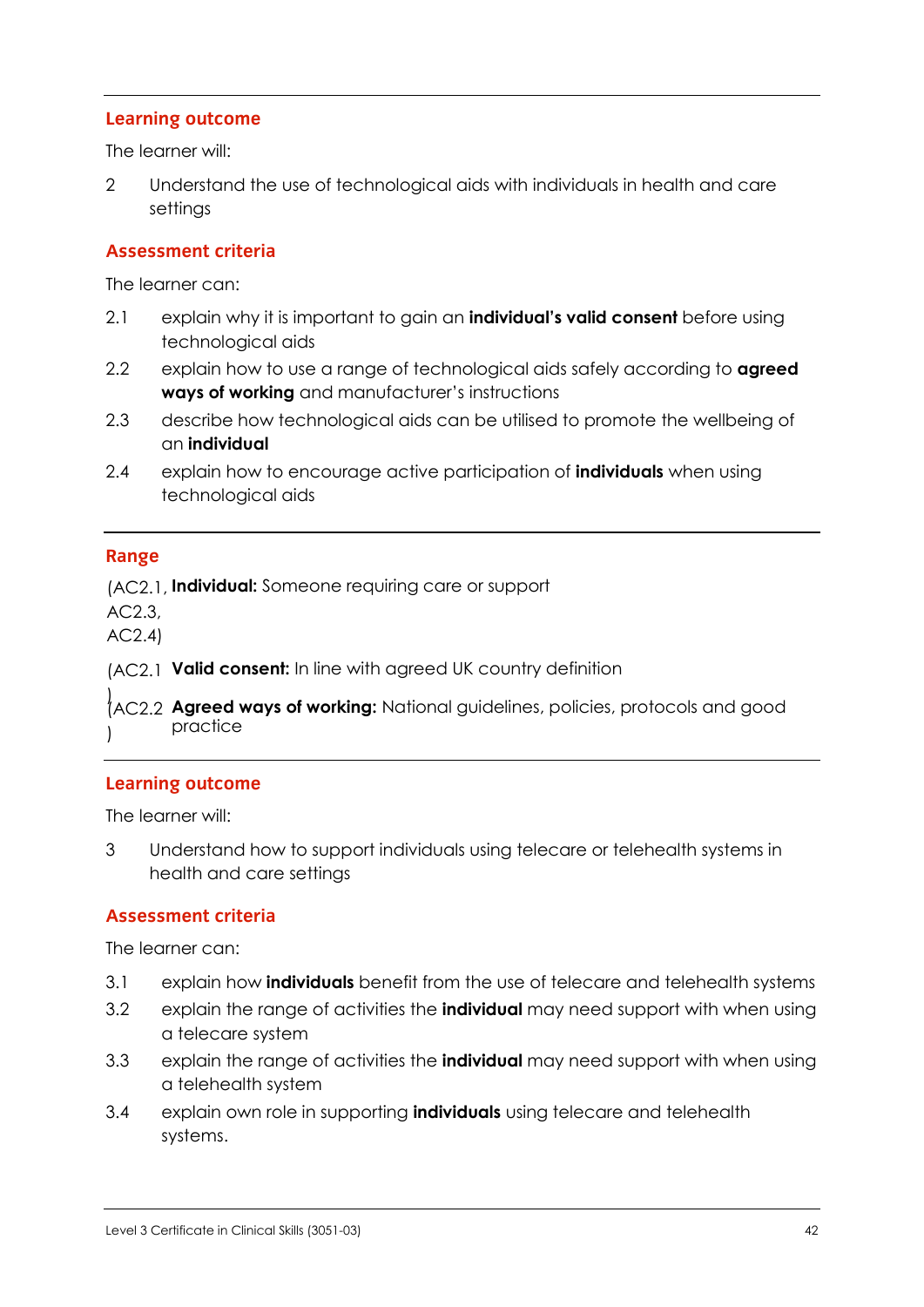**Range** (AC3.1, **Individual:** Someone requiring care and support

AC3.2,

AC3.3,

AC3.4)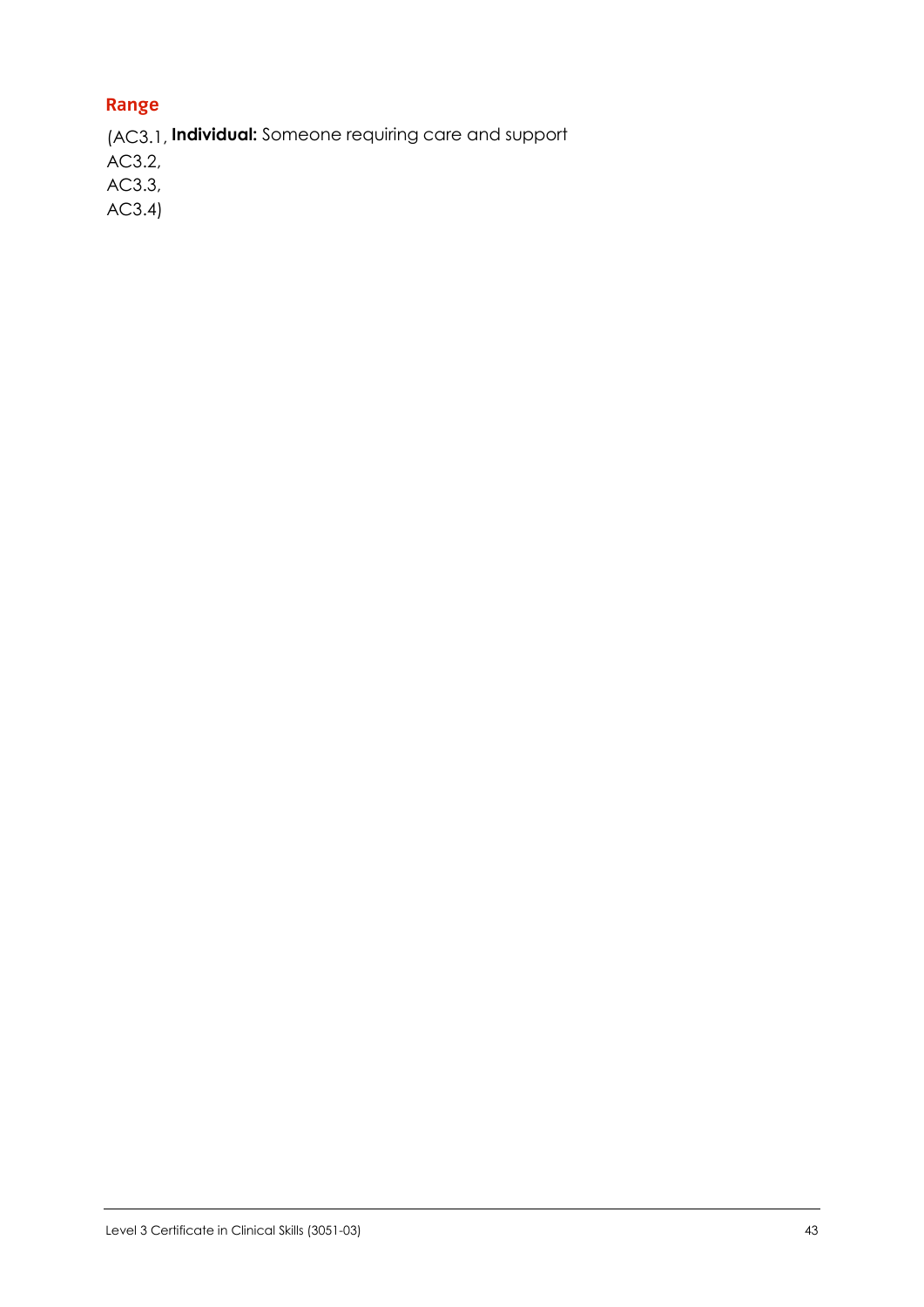The learner will:

4 Understand safe working practices when supporting individuals' using technological aids

### **Assessment criteria Assessment criteria**

The learner can:

- 4.1 identify safety concerns that may arise for an **individual** when using a technological aid
- 4.2 describe actions that can be taken to enhance the safety of an **individual** when using a technological aid
- 4.3 explain how to report a safety concern when using a technological aid
- 4.4 explain why it is important that technological aids are serviced and maintained in good working order
- 4.5 explain how to maintain confidentiality of information when using technological aids.

**Range** (AC4.1, **Individual:** Someone requiring care and support AC4.2)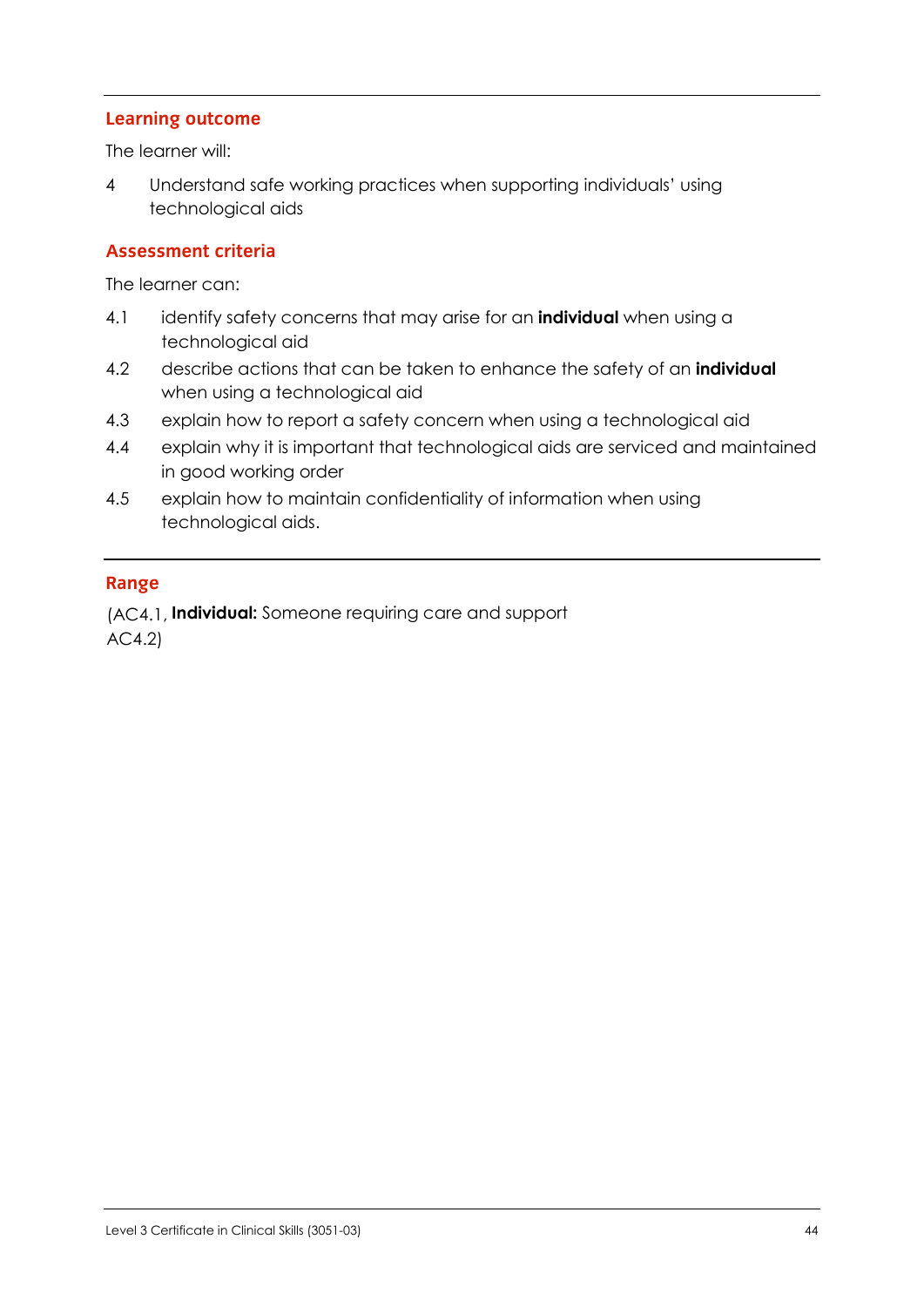## **Unit 307 Dementia awareness**

| <b>UAN:</b>             | T/507/2347                                                                                                                       |
|-------------------------|----------------------------------------------------------------------------------------------------------------------------------|
| Unit level:             | Level 3                                                                                                                          |
| GLH:                    | 23                                                                                                                               |
| NLH:                    | 38                                                                                                                               |
| Unit aim:               | The aim of this unit is provide the learner with knowledge<br>and understanding of dementia, and its impact on<br>communication. |
| <b>Assessment type:</b> | Portfolio                                                                                                                        |

### **Learning outcome**

The learner will:

1 Understand the impact of dementia on individuals and others

### **Assessment criteria Assessment criteria**

The learner can:

- 1.1 identify different types of dementia
- 1.2 describe the main causes of the different types of dementia
- 1.3 describe the main signs and symptoms of dementia
- 1.4 explain why the abilities and needs of an **individual** with dementia may fluctuate
- 1.5 describe the impact of dementia on the
	- a **individual**
	- b **others**.

## **Range**

**Individual:** Someone requiring care or support (AC1.4,

AC1.5)

(AC1.5 Others: Partner, family members, informal carers, significant others and casual acquaintances  $\lambda$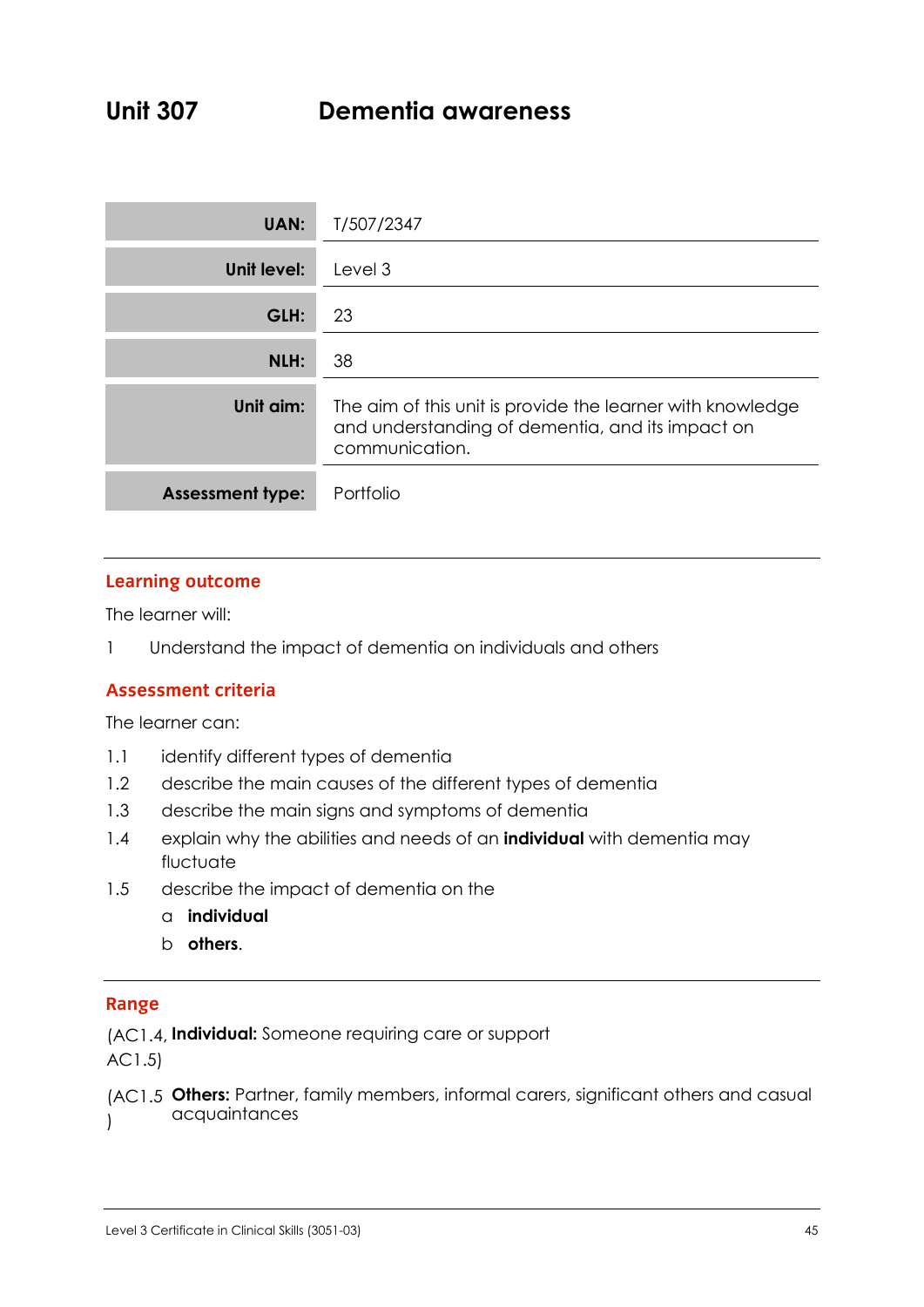The learner will:

2 Understand services and treatments available for individuals' with dementia and others

### **Assessment criteria Assessment criteria**

The learner can:

- 2.1 outline national initiatives designed to support and improve dementia care services for **individuals** with dementia and **others**
- 2.2 describe local support services available for **individuals** with dementia and **others**
- 2.3 explain the benefits of the local support services to **individuals** and **others**
- 2.4 describe how services with a person-centred approach can improve an **individual's** sense of **wellbeing**
- 2.5 describe the main **therapies and treatments** and how they can help to manage symptoms of dementia.

**Range** (AC2.1, **Individual**: Someone requiring care or support

AC2.2,

AC2.3,

AC 2.4)

- **Others:** Partner, family members, informal carers, significant others and casual (AC2.2 acquaintances  $\mathbf{)}$ .
- **Wellbeing:** Confidence, self-esteem, physical and psychological health, sense of hope and purpose  $\overline{\phantom{a}}$  $\overline{)}$ (AC 2.4)
- **Therapies and treatments:** Medication, group and one-to-one therapy, (AC2.5 validation, meaningful occupation.  $\overline{)}$

## **Learning outcome**

The learner will:

3 Understand factors which affect communication with individuals with dementia

# **Assessment criteria**

- 3.1 describe methods of **communication** with **individuals** with dementia
- 3.2 describe how dementia may affect the way an **individual communicates**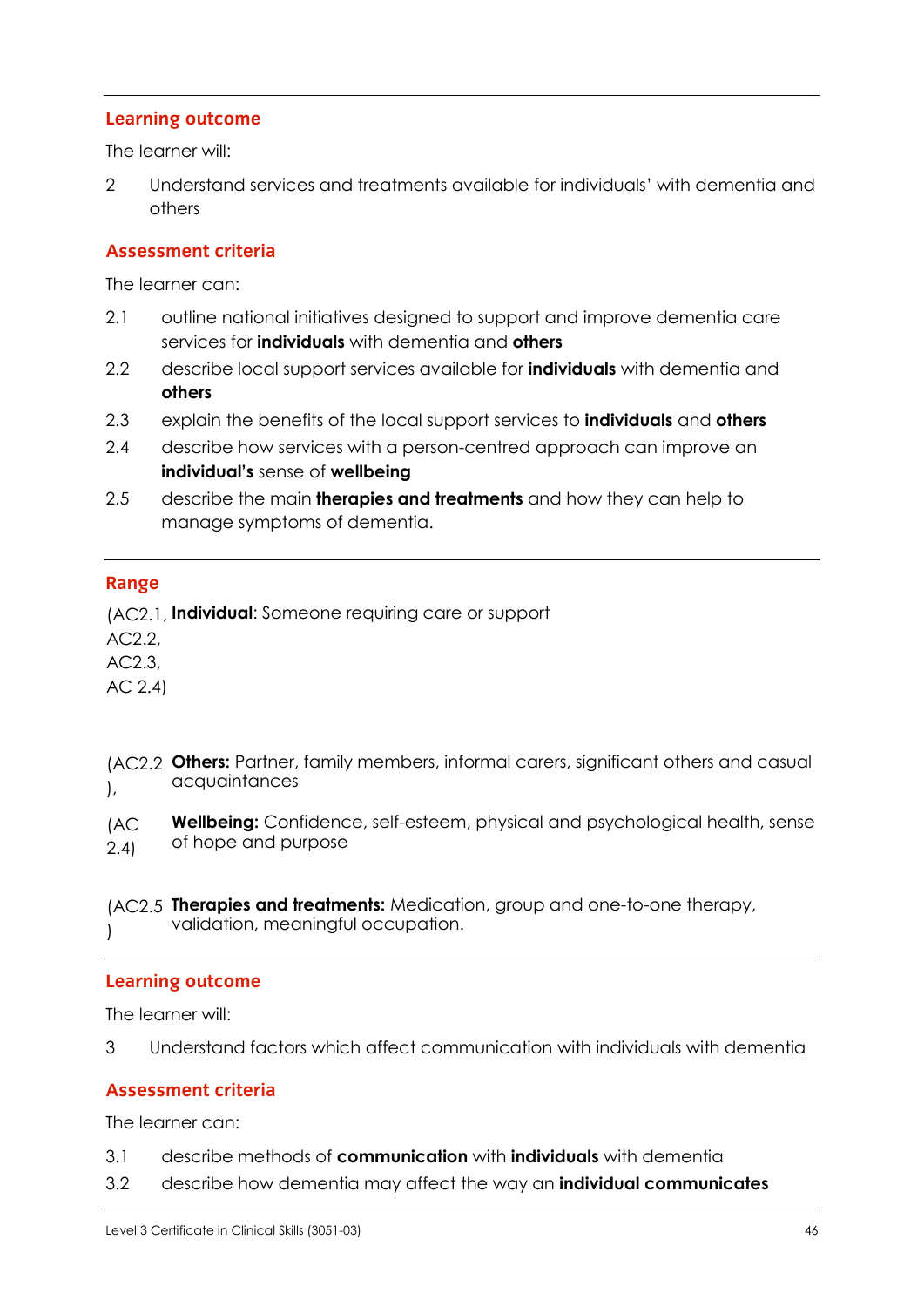- 3.3 explain why involving **others** can enhance **communication** with an **individual** with dementia
- 3.4 describe the impact of the environment on interactions with an **individual** with dementia
- 3.5 explain how the attitudes and behaviours of carers and **others** can affect communication with **individuals** with dementia.

## **Range**

**Individual:** Someone requiring care or support (AC3.1,

AC3.2,

AC3.3, AC3.4,

AC3.5)

(AC3.1, **Communication:** Verbal, non-verbal, behavioural

AC3.2,

AC3.3)

**Others:** Partner, family members, informal carers, significant others and casual (AC3.3, AC3.5) acquaintances.

# **Learning outcome**

The learner will:

4 Understand the importance of positive interactions with individuals with dementia

### **Assessment criteria Assessment criteria**

The learner can:

- 4.1 explain the different components of positive interaction with **individuals** with dementia
- 4.2 explain how positive interactions can contribute to the **wellbeing** of **individuals** with dementia
- 4.3 explain the importance of monitoring **individuals'** responses during interactions
- 4.4 explain the importance of involving **individuals** with dementia in a range of activities and how this contributes to positive interaction
- 4.5 explain the benefits and drawbacks of a:
	- a reality orientation approach to interactions
	- b validation approach to interactions

**Range Individual:** Someone requiring care or support (AC4.1,

AC4.2,

AC4.3,

### AC4.4)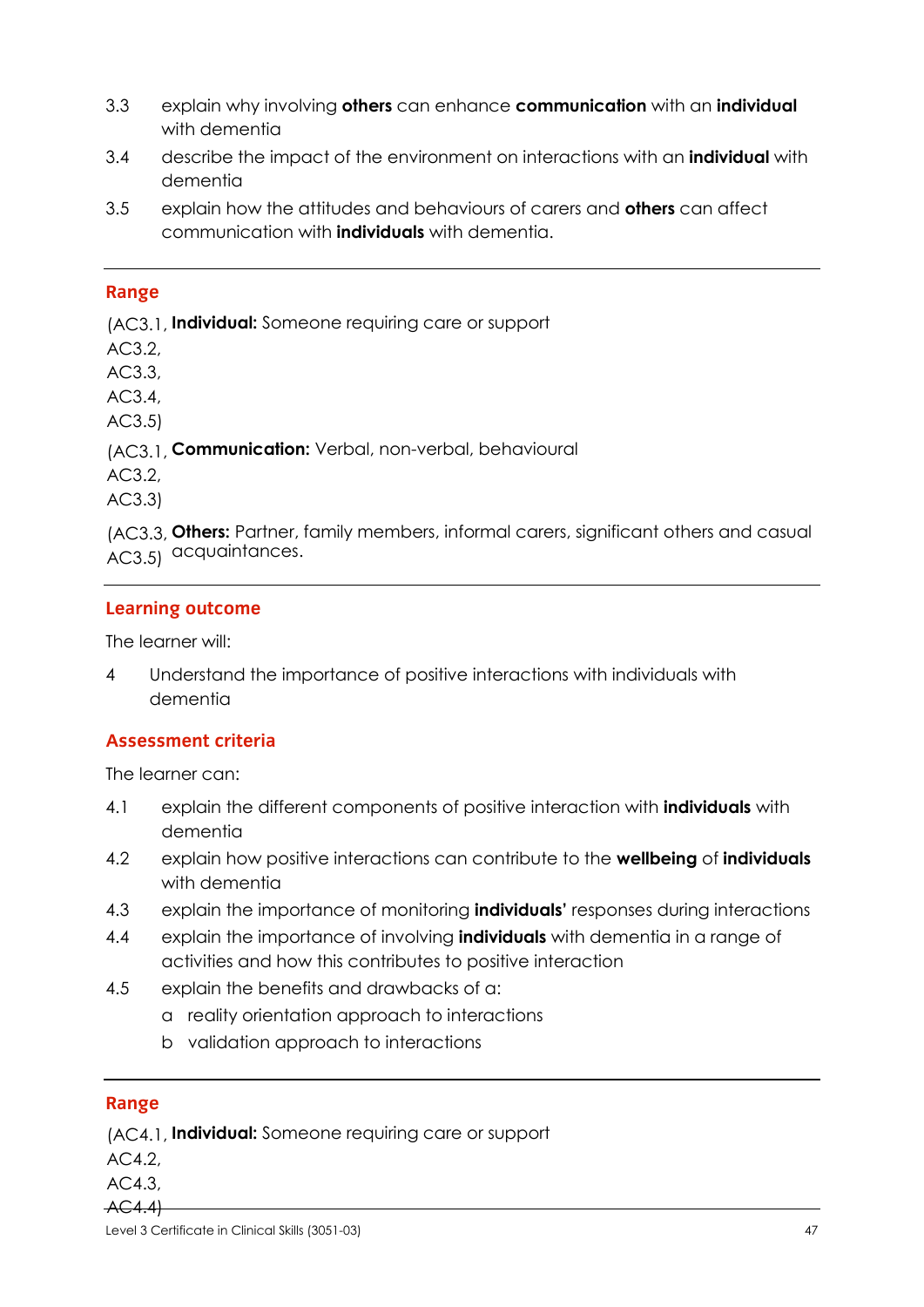**Wellbeing:** Confidence, self-esteem, physical and psychological health, sense of hope and purpose (AC4.2 )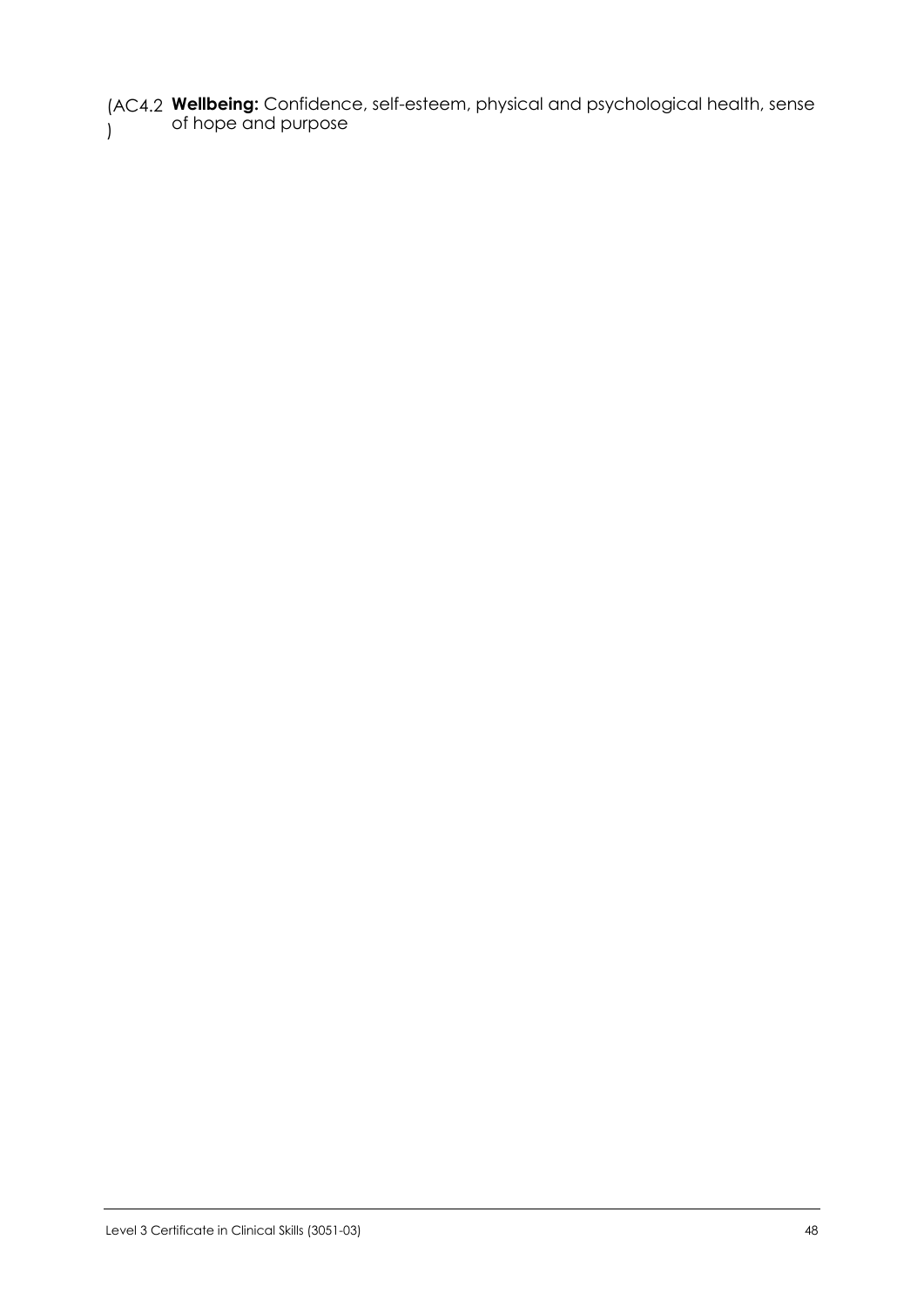## **Unit 308 Supporting urinary continence management and catheter care in health and care settings**

| <b>UAN:</b>             | A/507/2348                                                                                                                                                                                                                                                              |
|-------------------------|-------------------------------------------------------------------------------------------------------------------------------------------------------------------------------------------------------------------------------------------------------------------------|
| Unit level:             | Level 3                                                                                                                                                                                                                                                                 |
| GLH:                    | 33                                                                                                                                                                                                                                                                      |
| NLH:                    | 57                                                                                                                                                                                                                                                                      |
| Unit aim:               | This unit enables the learner to develop the skills and<br>knowledge required to support urinary care for<br>individuals, including support for incontinence<br>management and catheter care, to monitor the<br>individual and report urinary catheter care procedures. |
| <b>Assessment type:</b> | Portfolio                                                                                                                                                                                                                                                               |

## **Learning outcome**

The learner will:

1 Understand own role and responsibilities when supporting individuals to manage continence

### **Assessment criteria Assessment criteria**

- 1.1 explain how **agreed ways of working** affect the management of continence for **individuals**
- 1.2 explain the importance of effective communication to ensure the i**ndividual's** personal beliefs and preferences are met when promoting continence
- 1.3 explain the information that should be given to an **individual** about catheter care
- 1.4 identify boundaries of own role in relation to supporting **individuals** to manage continence
- 1.5 explain the reasons for maintaining professional boundaries when supporting **individuals** to manage continence
- 1.6 describe health and safety and infection control measures required when supporting an **individual** to manage their continence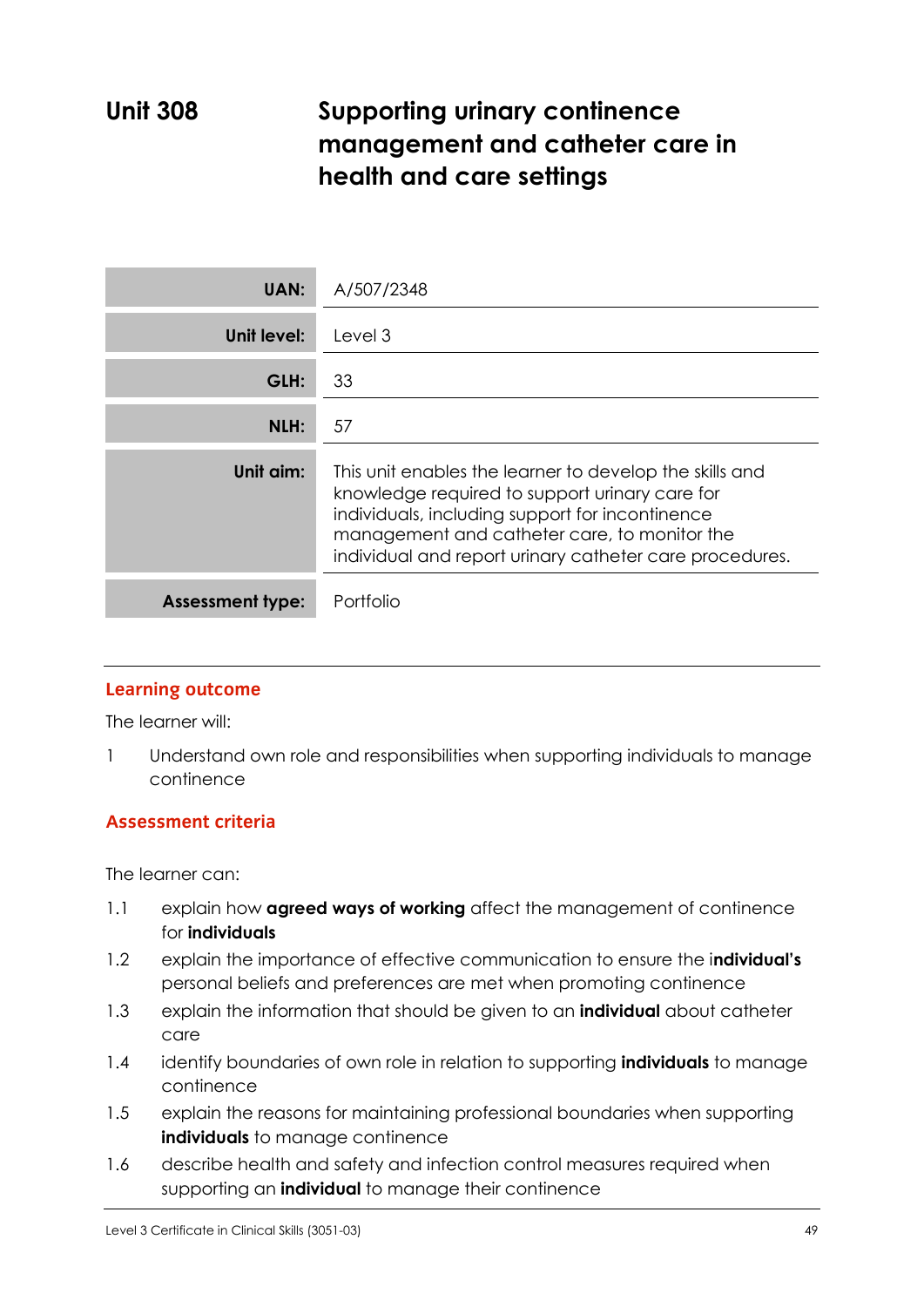1.7 explain the importance of reporting concerns about changes in an i**ndividual's** health to the appropriate person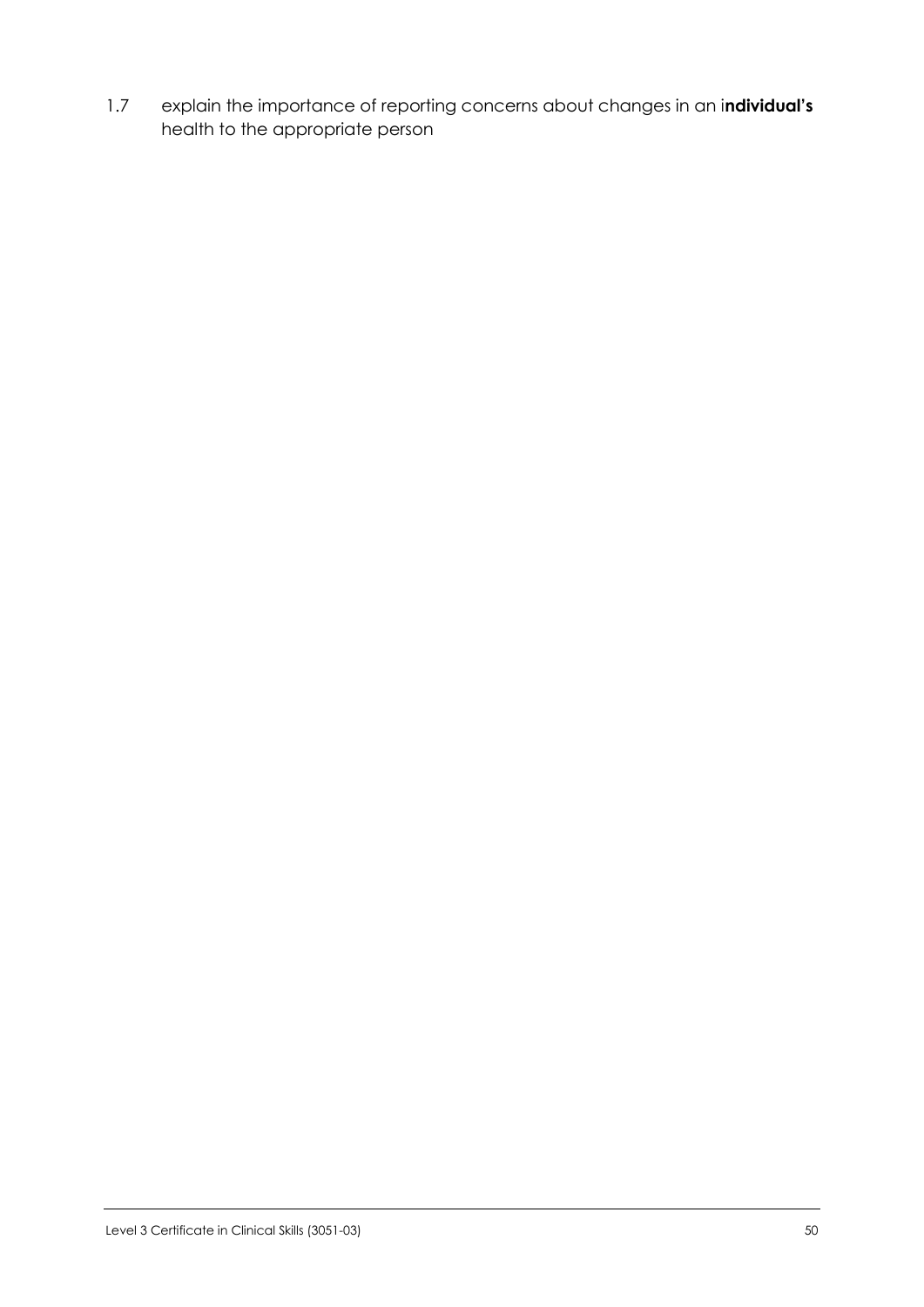**Range Agreed ways of working:** National guidelines, policies, protocols and good (AC1.1 practice )

- **Individual:** Someone requiring care or support (AC1.1,
- AC1.2,
- AC1.3,
- AC1.4,
- AC1.5,
- AC1.6,
- $AC1.7$
- 

### **Learning outcome**

The learner will:

2 Understand normal and abnormal urinary function

### **Assessment criteria Assessment criteria**

The learner can:

- 2.1 describe the function and structure of the male and female upper and lower urinary system
- 2.2 describe the normal appearance and characteristics of urine
- 2.3 explain the term 'urinary continence'
- 2.4 explain the reasons for incontinence
- 2.5 describe the signs and symptoms of common problems associated with the urinary system
- 2.6 explain the actions to take when signs and symptoms of common problems associated with the urinary system are identified

### **Learning outcome**

The learner will:

3 understand urinary catheterisation

# **Assessment criteria**

- 3.1 explain the difference between urethral and suprapubic catheterisation
- 3.2 describe the reasons for urethral and suprapubic catheterisation for males and females
- 3.3 identify equipment and materials used in urinary care/catheterisation
- 3.4 describe the **complications** associated with urethral and suprapubic indwelling catheters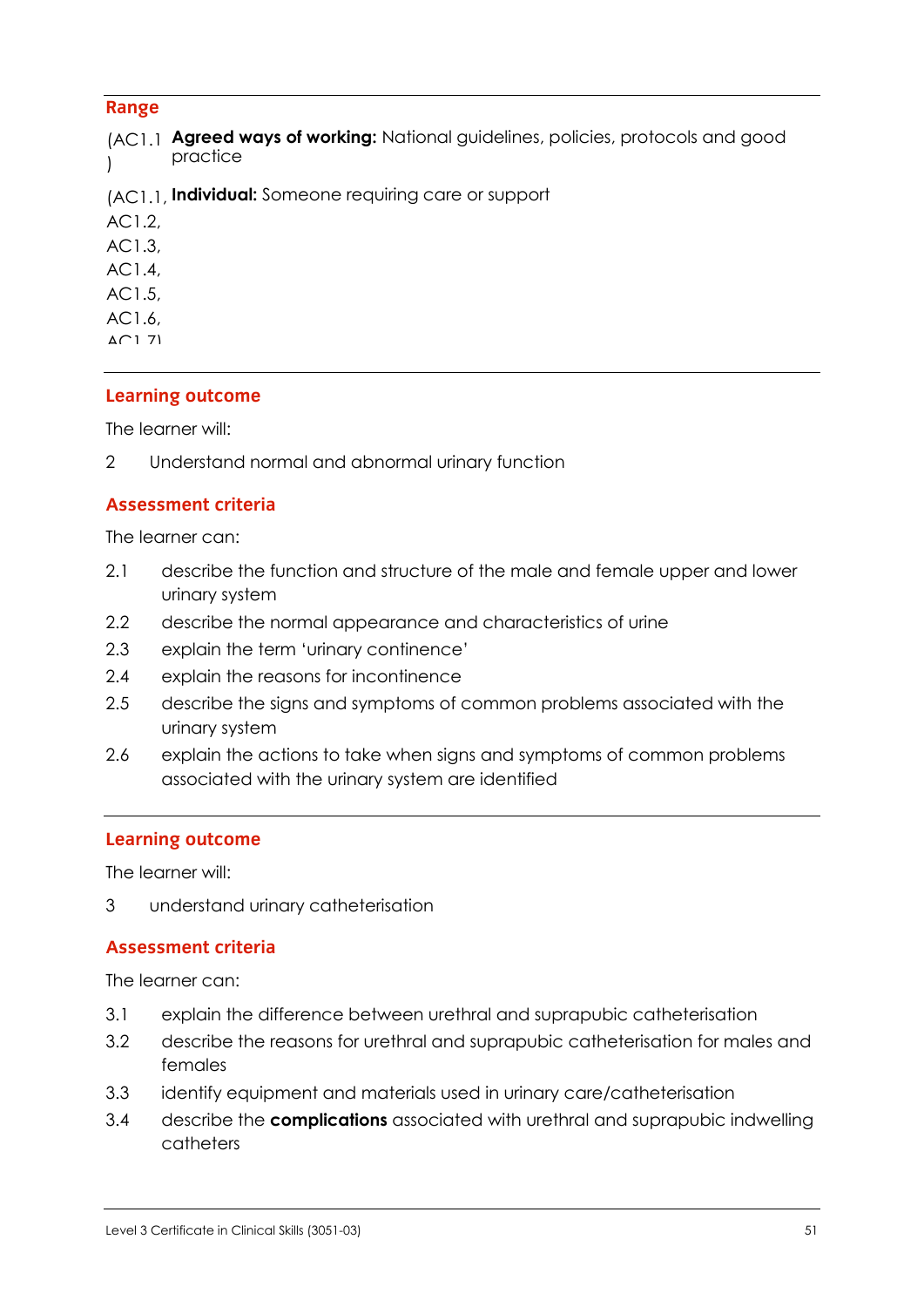3.5 describe the actions that should be taken when **complications** associated with urethral and suprapubic indwelling catheters are identified

**Range Agreed ways of working:** National guidelines, policies, protocols and good (AC3.3 practice  $\lambda$ 

**Complications:** Infections, tissue damage, urinary retention and pain (AC3.4, AC3.5)

# **Learning outcome**

The learner will:

4 Be able to promote continence with individuals

### **Assessment criteria**

The learner can:

- 4.1 discuss and advise the **individual** on the support required to manage continence
- 4.2 encourage the **individual** to follow toileting schedules according to their plan of care
- 4.3 support the **individual** to use and replace continence aids
- 4.4 encourage the **individual** to dispose of **waste materials** and clean equipment in line with **agreed ways of working**
- 4.5 review and record continence activity in line with **agreed ways of working**.

# **Range**

**Individual:** Someone requiring care or support (AC4.1,

AC4.2,

AC4.3,

AC4.4)

 $\vert$ 

**Agreed ways of working:** National guidelines, policies, protocols and good (AC4.4, AC4.5) practice

(AC4.4 Waste materials: Urine, continence aids.

## **Learning outcome**

The learner will:

5 Be able to prepare, support and/or carry out urinary catheter care for individuals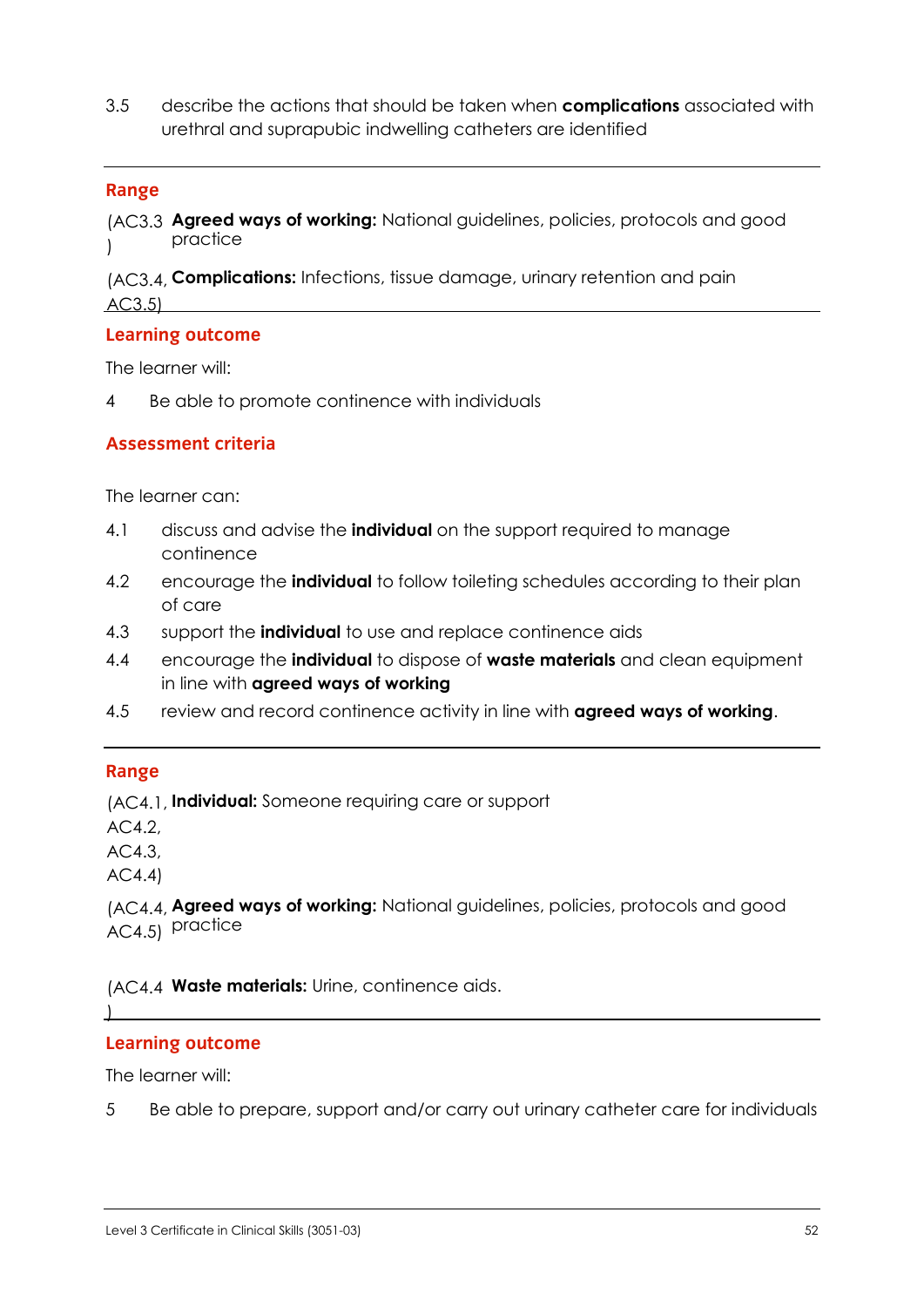# **Assessment criteria**

The learner can:

- 5.1 confirm the **individual's** identity
- 5.2 explain the activity to the **individual** and ensure understanding
- 5.3 agree support required with the **individual** and gain **valid consent**
- 5.4 apply standard precautions for infection prevention and control, and health and safety measures
- 5.5 support the **individual** to position themselves ensuring their comfort and dignity
- 5.6 encourage **active participation** throughout the activity
- 5.7 carry out or support the **individual** to carry out, the catheter care activity taking into account their personal beliefs and preferences
- 5.8 maintain, or support the **individual** to maintain, the cleanliness of the meatus
- 5.9 use or support the individual to use catheter care equipment and/or materials in line with manufacturer's guidelines and **agreed ways of working**.

## **Range**

**Individual:** Someone requiring care or support (AC5.1,

AC5.2,

AC5.3,

AC5.5,

AC5.7)

- (AC5.3 Valid consent: In line with agreed UK country definition
- )<br>(AC5.6 **Active participation:** A way of working that recognises an individual's right to participate in the activities and relationships of everyday life as independently as possible; the individual is regarded as an active partner in their own care and support, rather than a passive recipient (AC5.6 )
- **Agreed ways of working:** National guidelines, policies, protocols and good (AC5.9 practice )

# **Learning outcome**

The learner will:

6 Be able to monitor individuals following the removal of urinary catheters

# **Assessment criteria**

- 6.1 remove the urethral catheter in accordance with **agreed ways of working**
- 6.2 monitor the **individual** for adverse effects and potential complications following the urinary care activity
- 6.3 advise the **individual** on the importance of noting when they start passing urine
- 6.4 explain to the **individual** the signs and symptoms of urine retention and the importance of reporting this without delay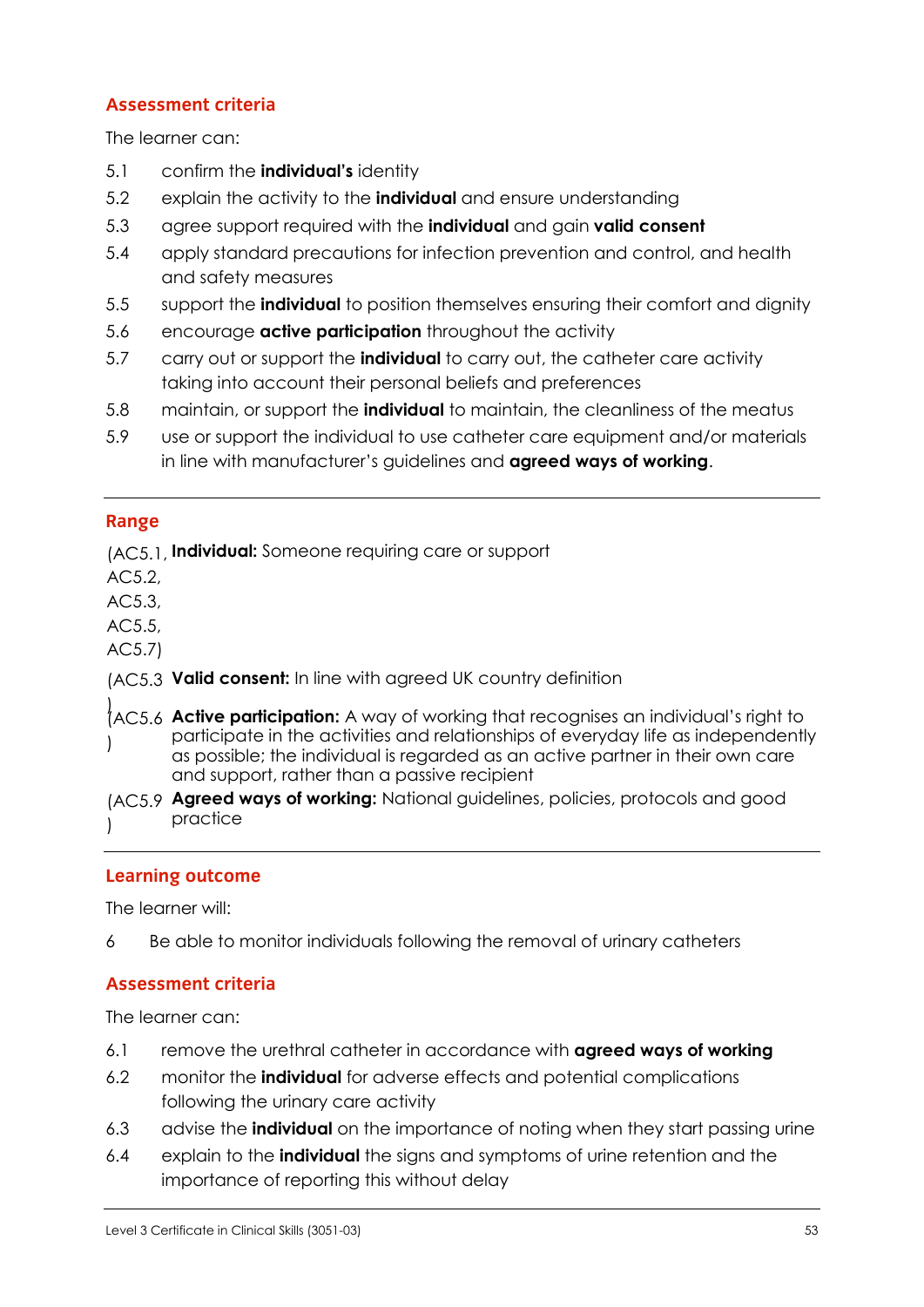6.5 monitor and report the **individual's** urinary output over a period of time in line with agreed ways of working.

## **Range**

| (AC6.<br>$\left  \right $ | <b>Agreed ways of working:</b> National guidelines, policies, protocols and good<br>practice |
|---------------------------|----------------------------------------------------------------------------------------------|
|                           | (AC6.2) Individual: someone requiring care or support                                        |
| (AC6.3)                   |                                                                                              |
| (AC6.4)                   |                                                                                              |
| (AC6.5)                   |                                                                                              |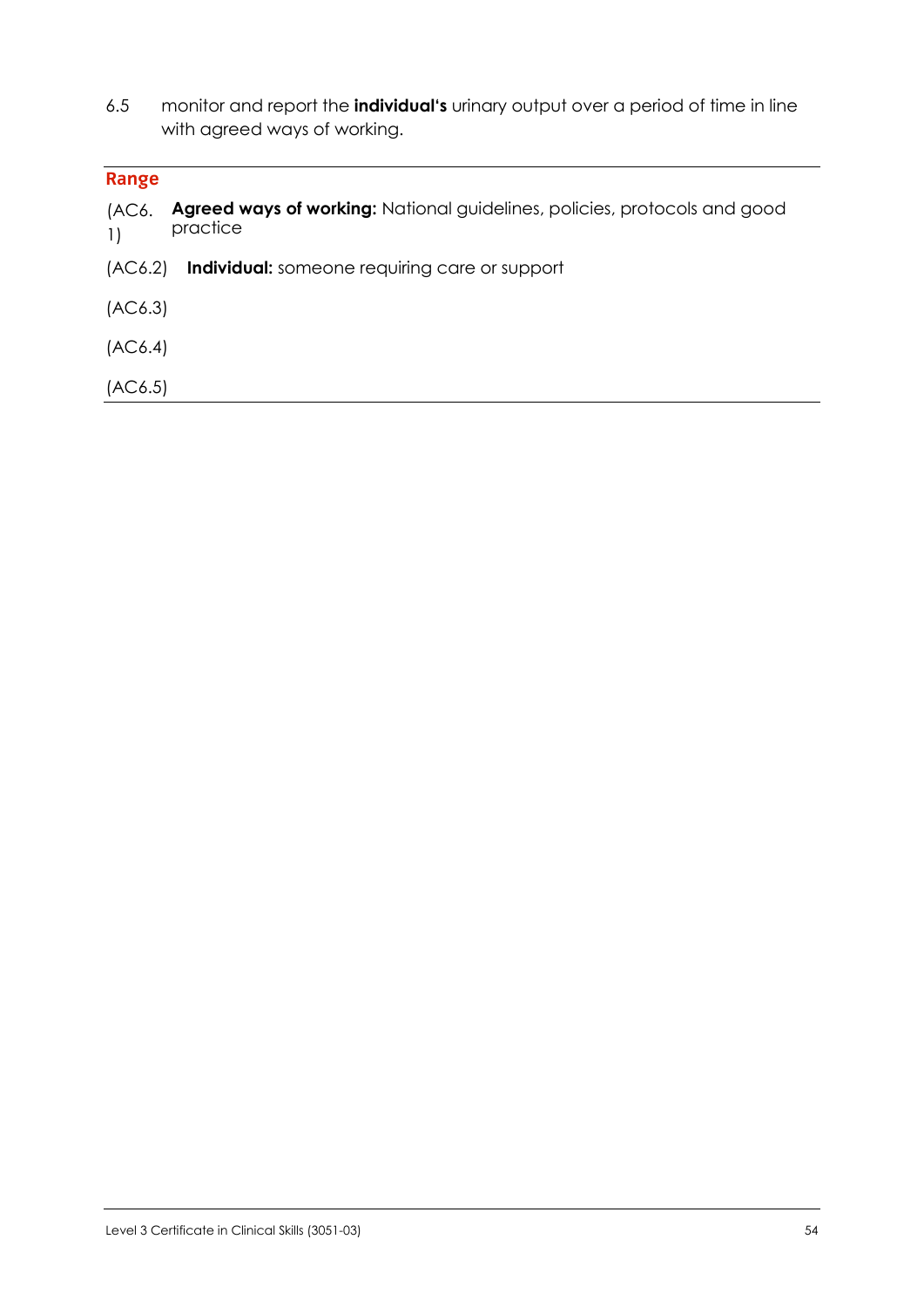## **Unit 309 Supporting individuals to manage own healthcare activities**

| <b>UAN:</b>             | F/507/2349                                                                                                                                            |
|-------------------------|-------------------------------------------------------------------------------------------------------------------------------------------------------|
| Unit level:             | Level 3                                                                                                                                               |
| GLH:                    | 15                                                                                                                                                    |
| NLH:                    | 25                                                                                                                                                    |
| Unit aim:               | This unit enables the learner to develop the skills and<br>knowledge required to support individuals in managing<br>a range of healthcare activities. |
| <b>Assessment type:</b> | Portfolio                                                                                                                                             |

## **Learning outcome**

The learner will:

1 Understand the principles of supporting individuals to manage their own health and care activities

### **Assessment criteria Assessment criteria**

- 1.1 explain **agreed ways of working** relating to own role in supporting **individuals** to manage health and care activities
- 1.2 identify a range of health and care activities that an **individual** may participate in or self-manage
- 1.3 explain the importance of gaining valid consent when offering support to an **individual** to manage their own health and care activities
- 1.4 describe ways to encourage active participation of **individuals** in carrying out their own health and care activities
- 1.5 explain when the outcome of a self-managed health and care activity should be recorded and reported
- 1.6 identify sources of information available to **individuals** who wish to manage their own health and care activities
- 1.7 explain how to support an **individual** to obtain supplies of equipment and materials to carry out their own health and care activities.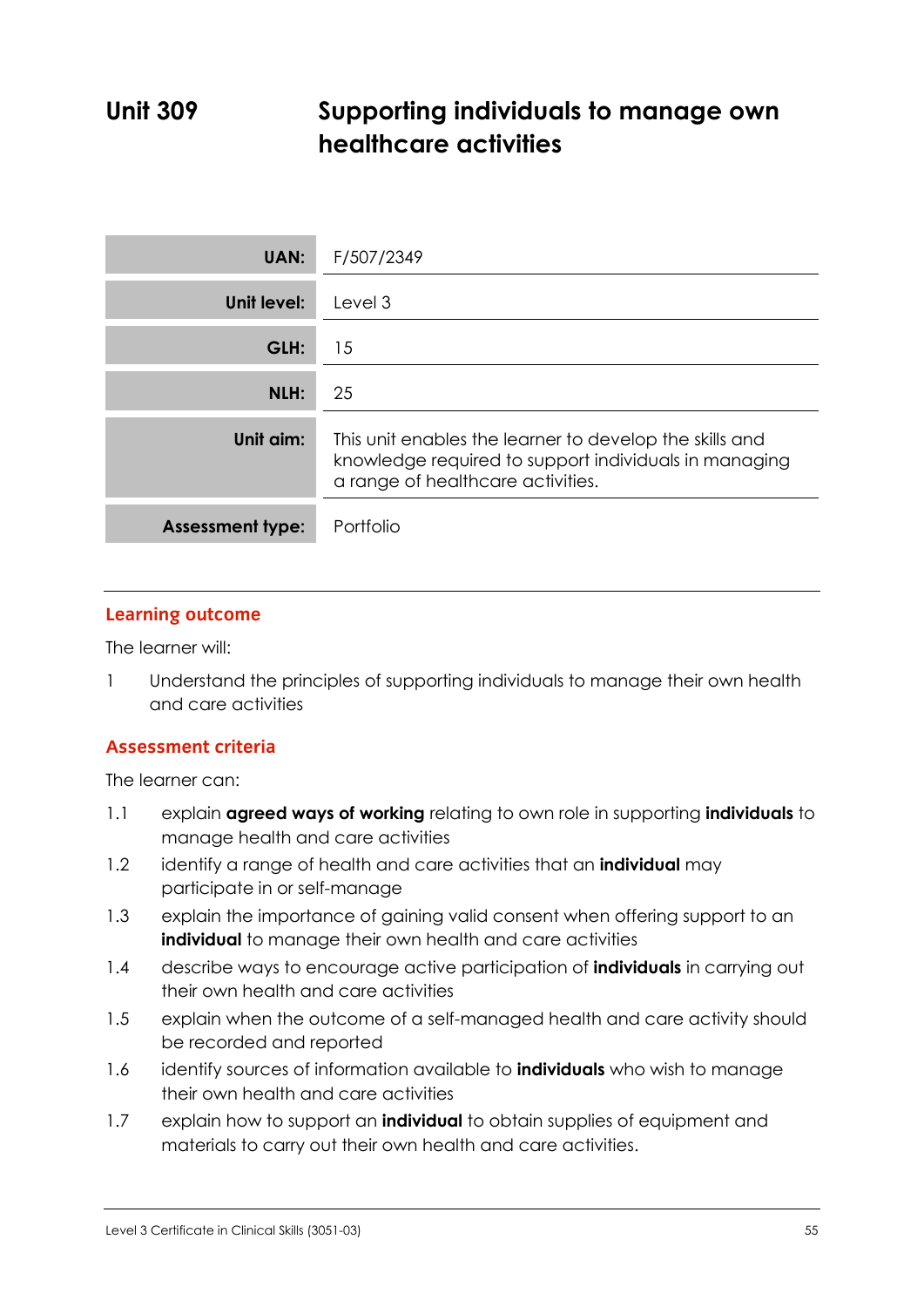**Range Agreed ways of working:** National guidelines, policies, protocols and good (AC1.1 practice )

**Individual:** Someone requiring care or support (AC1.1,

- AC1.2,
- AC1.3,
- AC1.4,
- AC1.6,
- AC1.7)

 $\mathbf{I}$ 

**Valid consent:** In line with agreed UK country definition (AC1.3

## **Learning outcome**

The learner will:

2 Understand the impact of self-managing health and care activities

# **Assessment criteria**

The learner can:

- 2.1 explain how change can be perceived by an **individual** starting to undertake their own health and care activities
- 2.2 identify strategies for overcoming resistance to change
- 2.3 describe how self-managing own health and care activities can empower an **individual**
- 2.4 explain the impact that self-managing of health and care activities can have on:
	- a others
	- b provision of services.

**Range Individual:** Someone requiring care and support (AC2.1,

AC2.3)

## **Learning outcome**

The learner will:

3 Be able to support individuals to prepare for own health and care activities

## **Assessment criteria**

- 3.1 provide information about the health and care activity to the **individual** in a way that is sensitive to their personal values and preferences
- 3.2 support the **individual** to apply infection control precautions when preparing equipment and materials for a health and care activity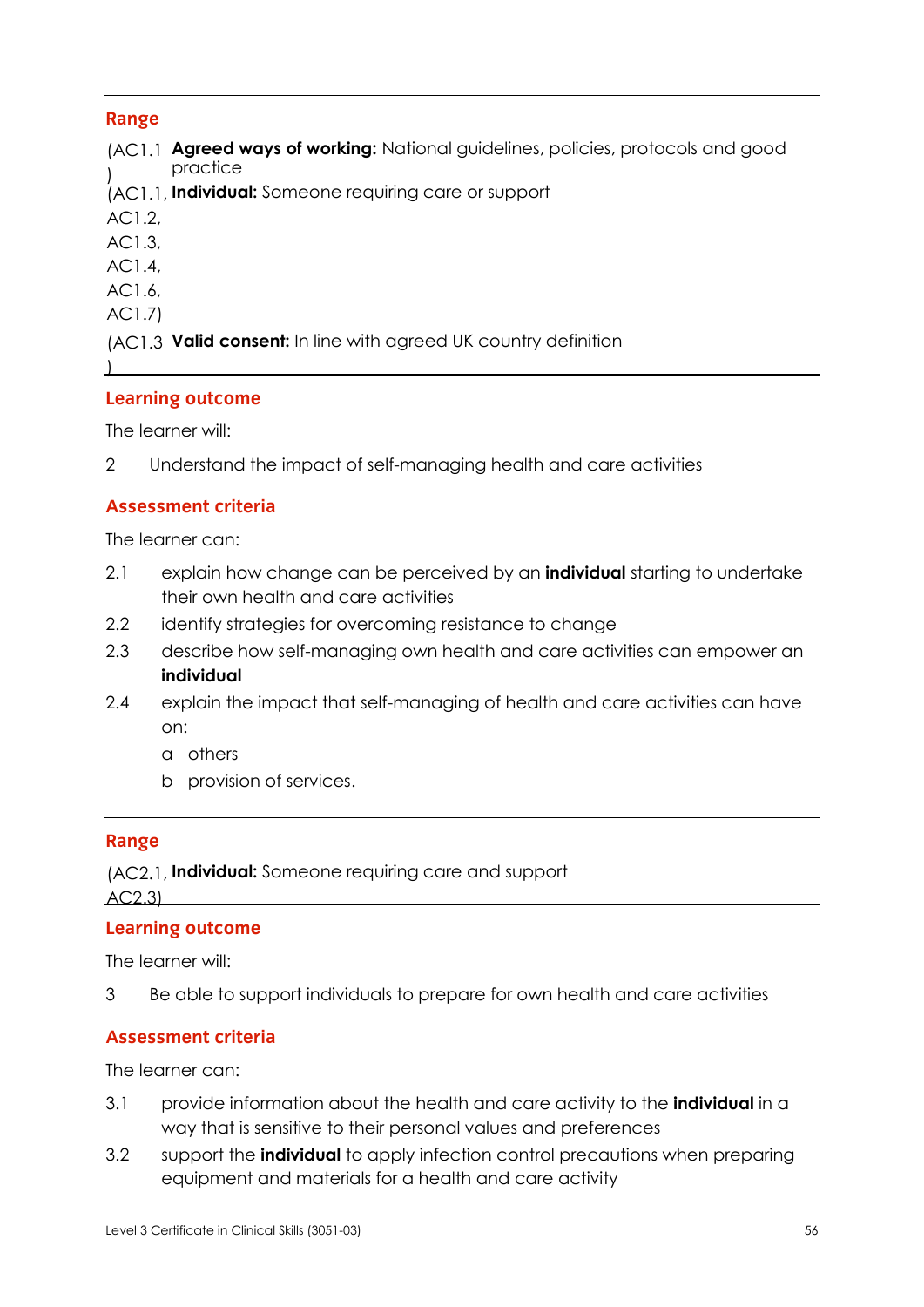- 3.3 support the **individual** to prepare the environment prior to the health and care activity
- 3.4 support the **individual** to prepare themselves for carrying out the health and care activity.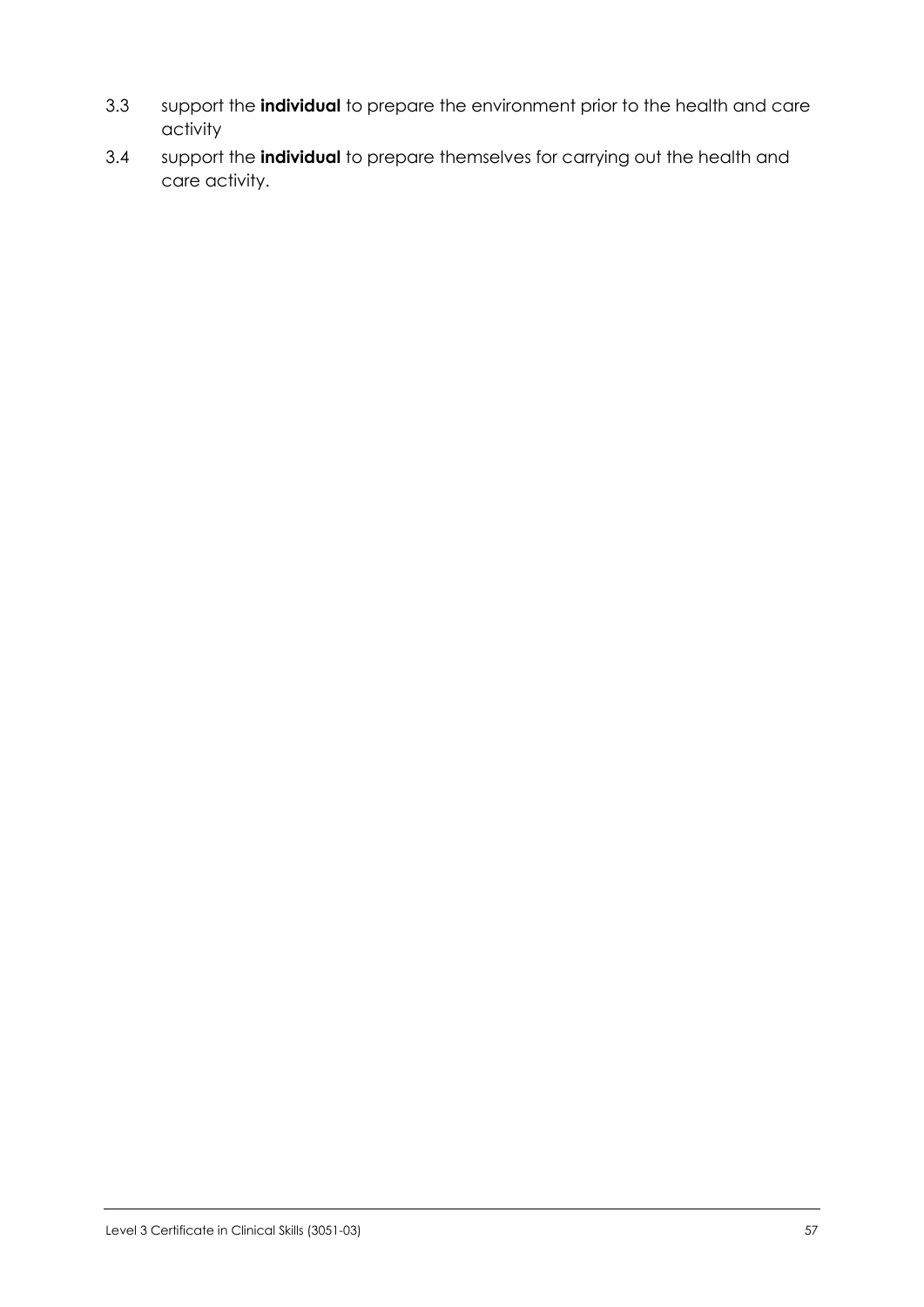**Range Individual:** Someone requiring care and support (AC3.1, AC3.2, AC3.3,  $\Lambda$   $\cap$   $\Omega$   $\Lambda$ 

### **Learning outcome**

The learner will:

4 Be able to support individuals to carry out own health and care activities

### **Assessment criteria Assessment criteria**

The learner can:

- 4.1 support and encourage the **individual** to carry out the health and care activity
- 4.2 support and encourage the **individual** to carry out the health and care activity
- 4.3 support the **individual** to dispose of any waste safely following the completion of the health and care activity
- 4.4 support the **individual** to identify any changes in the results of the health and care activity that may need to be reported
- 4.5 complete the required documentation relating to the health care activity accurately and in line with **agreed ways of working**.

## **Range**

**Individual:** Someone requiring care and support (AC4.1,

AC4.2,

AC4.3,

AC4.4)

**Agreed ways of working:** National guidelines, policies, protocols and good (AC4.5 practice.  $\overline{ }$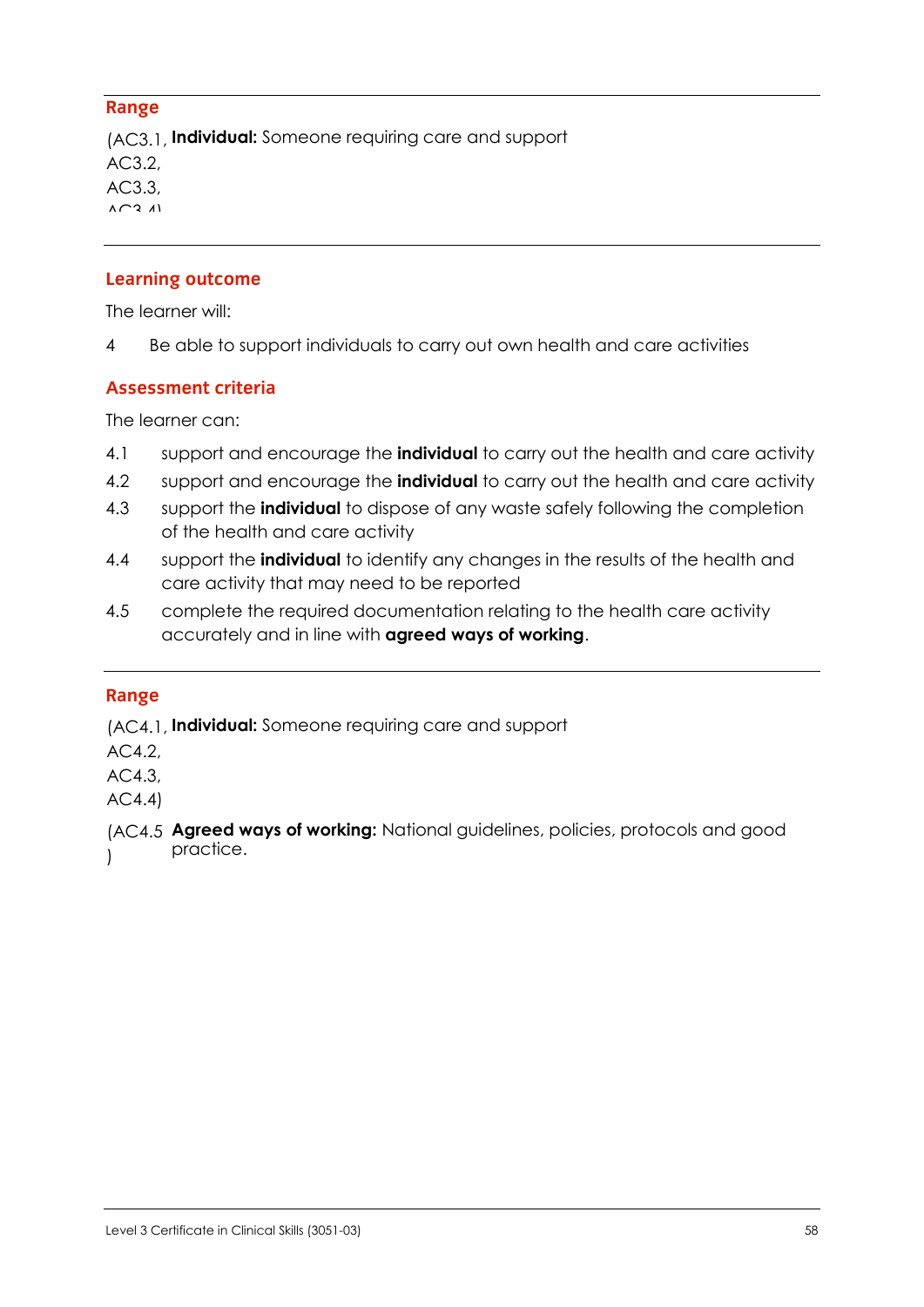| UAN:                    | T/507/2350                                                                                                                                                            |
|-------------------------|-----------------------------------------------------------------------------------------------------------------------------------------------------------------------|
| Unit level:             | Level 3                                                                                                                                                               |
| GLH:                    | 19                                                                                                                                                                    |
| NLH:                    | 34                                                                                                                                                                    |
| Unit aim:               | This unit enables the learner to develop the skills and<br>knowledge required to take and record physiological<br>measurements as part of the individual's care plan. |
| <b>Assessment type:</b> | Portfolio                                                                                                                                                             |

The learner will:

1 Understand agreed ways of working relating to physiological measurements

### **Assessment criteria Assessment criteria**

The learner can:

- 1.1 describe **agreed ways of working** that affect own work practice when undertaking **physiological measurements**
- 1.2 explain own role and responsibilities for obtaining **valid consent** and the importance of doing this
- 1.3 describe the standard checks that should be made on the **equipment** used to take **physiological measurements**.

## **Range**

- **Agreed ways of working:** National guidelines, policies, protocols and good (AC1.1 practice )
- **Physiological measurements:** Blood pressure, pulse, temperature, Oxygen (AC1.1,  $AC1.3$ ) saturation, respiration, body mass index (BMI)
- **Valid consent:** In line with agreed UK country definition (AC1.2

)<br>(AC1.3 **Equipment:** Electronic blood pressure, pulse and oxygen saturation machine, sphygmomanometer, blood pressure cuff, stethoscope, temperature probe, weighing scales, height measure. (AC1.3 )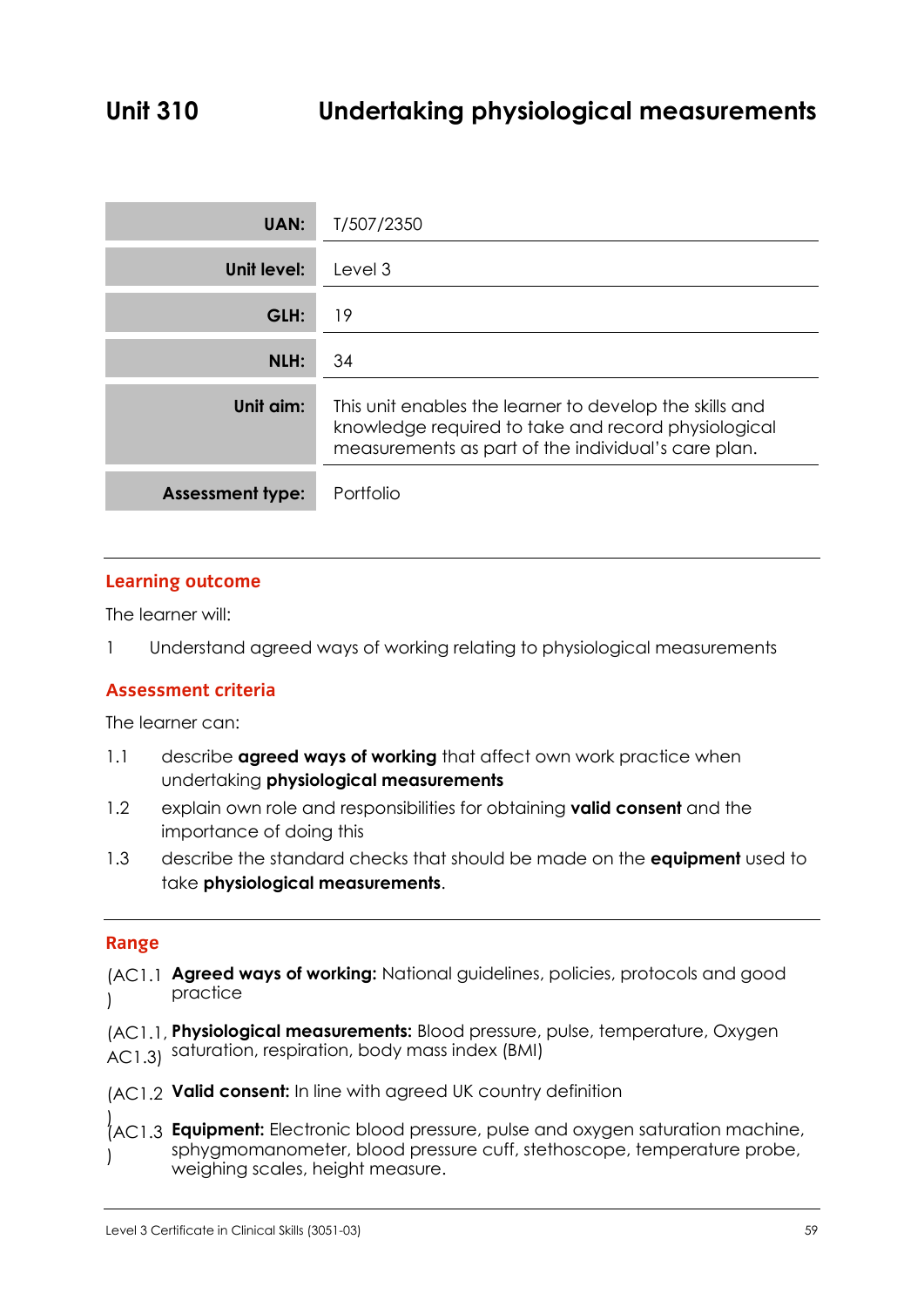The learner will:

2 Understand the different physiological states that can be measured and how they are maintained by the body

### **Assessment criteria Assessment criteria**

The learner can:

- 2.1 explain the importance of baseline measurements
- 2.2 explain what blood pressure and normal ranges are and how they are maintained
- 2.3 explain what is meant by systolic and diastolic blood pressure
- 2.4 explain what is meant by a pulse and the normal pulse ranges
- 2.5 identify the main pulse points in the body
- 2.6 explain pulse oximetry and when readings may be required
- 2.7 explain how the body maintains temperature and the normal ranges
- 2.8 explain how and why respirations are measured, and the normal respiration ranges
- 2.9 explain the principles of body mass index (BMI) in relation to weight/dietary control
- 2.10 describe the actions to be taken if **complications** occur during physiological measurements.

**Range Complications:** Results out of expected range for the individual (AC2.1 0)

## **Learning outcome**

The learner will:

3 Be able to undertake physiological measurements

### **Assessment criteria Assessment criteria**

- 3.1 check equipment is fit for purpose when preparing to take **physiological measurements**
- 3.2 check the documentation for the prescribed time and **physiological measurements** to be taken
- 3.3 explain to the **individual** what **physiological measurements** will be undertaken and why these are required
- 3.4 answer any questions the **individual** has within the limits of own work role
- 3.5 obtain **valid consent** for the **physiological measurements** to be taken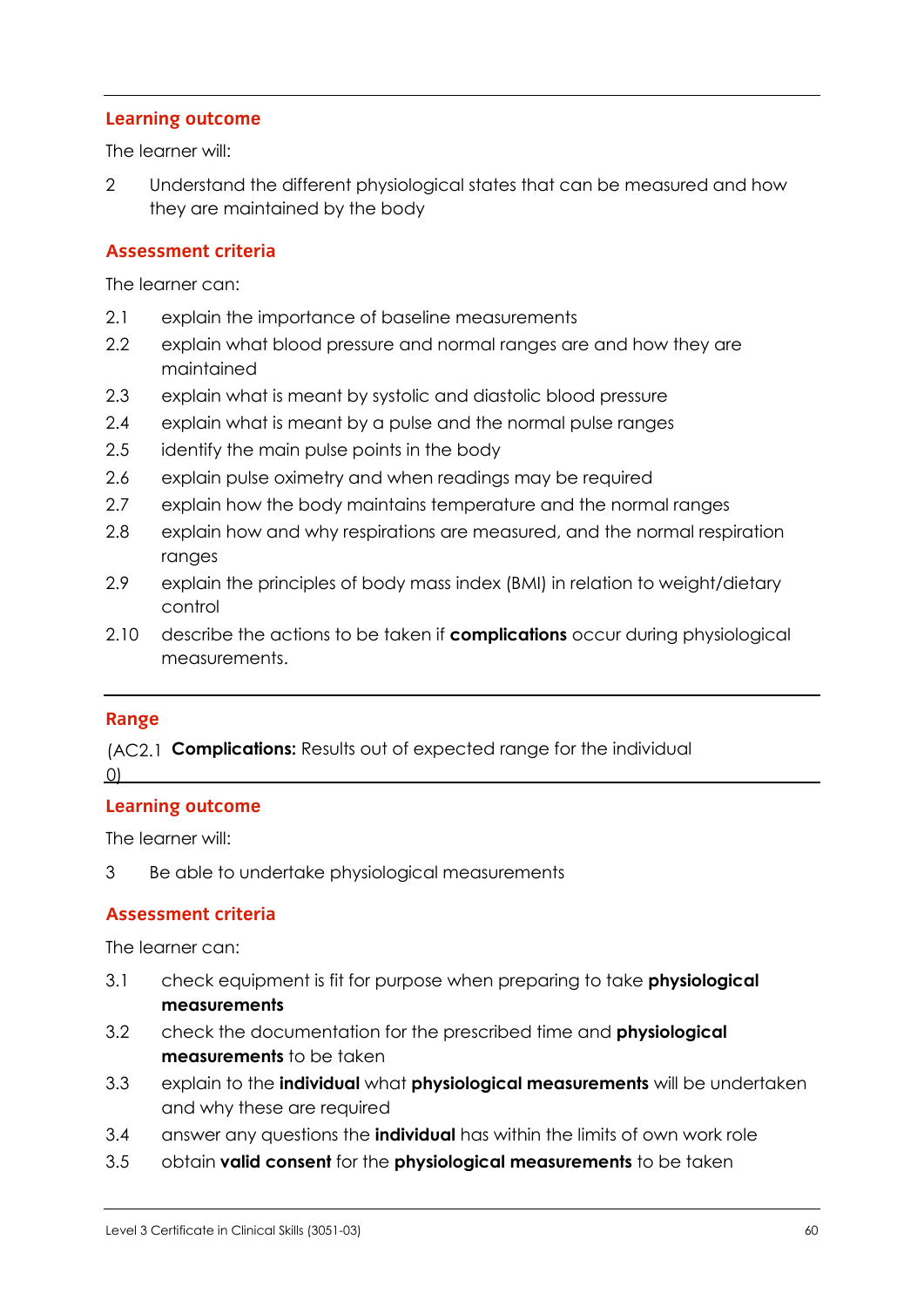- 3.6 take in to account the **individual's** preferences when supporting them to adjust their clothing when taking **physiological measurements**
- 3.7 take **physiological measurements** accurately
- 3.8 monitor the condition of the **individual** when taking **physiological measurements**
- 3.9 follow the agreed ways of working when unable to obtain or read **physiological measurements**.

**Range** (AC3.1, AC3.2, Physiological measurements: Blood pressure, pulse, temperature, Oxygen saturation, respiration, body mass index (BMI) AC3.3, AC3.5, AC3.6, AC3.7, AC3.8, . . . . .

(AC3.3, **Individual:** Someone requiring care or support

AC3.4,

AC3.6,

AC3.8)

- **Valid consent:** In line with agreed UK country definition (AC3.5
- **Agreed ways of working:** National guidelines, policies, protocols and good practice.  $\overline{\phantom{a}}$ (AC3.9

## **Learning outcome**

The learner will:

4 Be able to record and report results of physiological measurements

# **Assessment criteria**

The learner can:

- 4.1 record **physiological measurements** in line with **agreed ways of working**
- 4.2 report results in line with **agreed ways of working**.

# **Range**

**Agreed ways of working:** National guidelines, policies, protocols and good (AC4.2, AC4.1) practice

**Physiological measurements:** Blood pressure, pulse, temperature, Oxygen (AC4.1 saturation, respiration, body mass index (BMI). )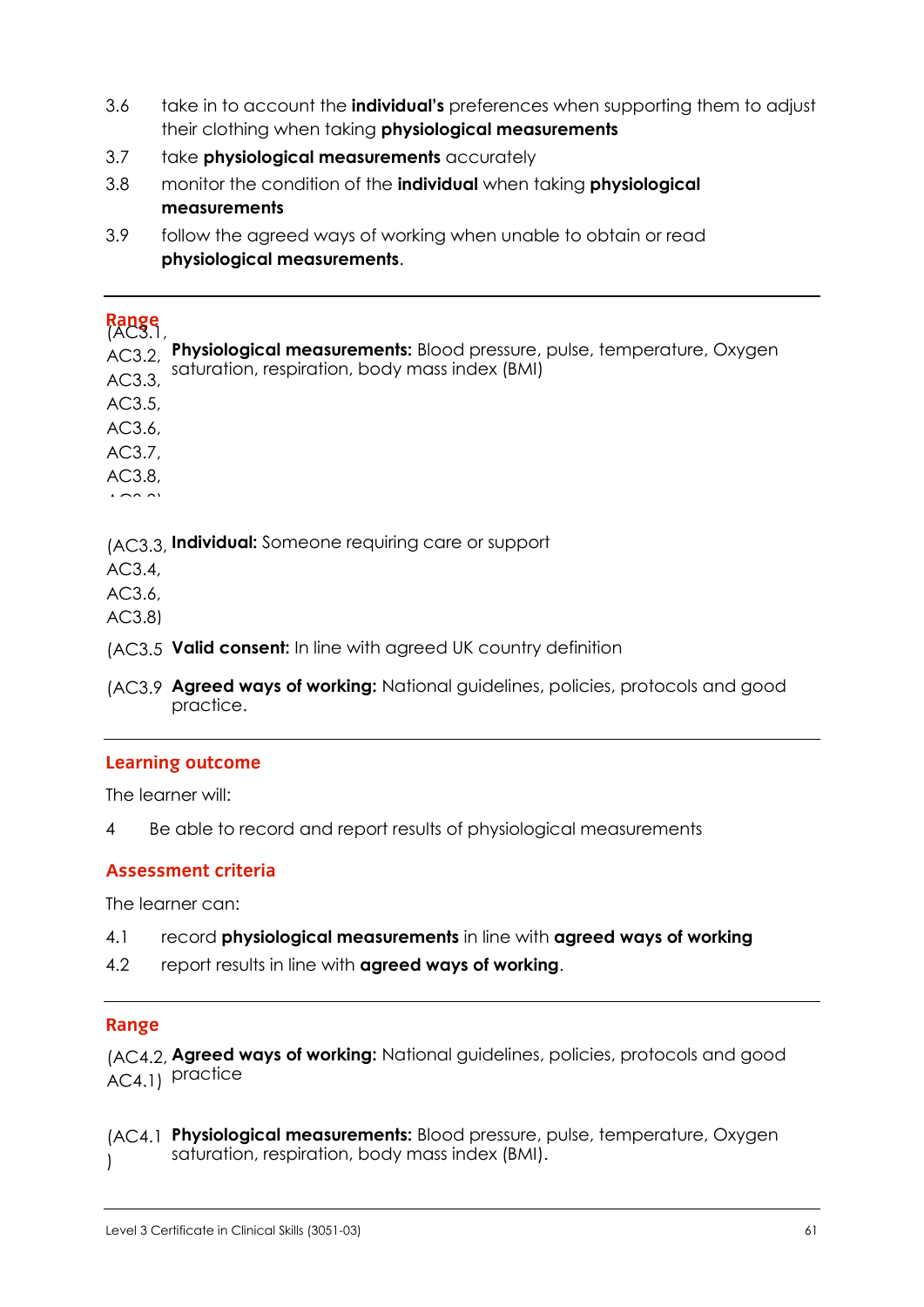| <b>UAN:</b>             | A/507/2351                                                                                                                                                                                    |
|-------------------------|-----------------------------------------------------------------------------------------------------------------------------------------------------------------------------------------------|
| <b>Unit level:</b>      | Level 3                                                                                                                                                                                       |
| GLH:                    | 17                                                                                                                                                                                            |
| NLH:                    | 26                                                                                                                                                                                            |
| Unit aim:               | This unit enables the learner to develop the skills and<br>knowledge required to apply agreed procedures in the<br>collection of venous blood samples from individuals for<br>investigations. |
| <b>Assessment type:</b> | Portfolio                                                                                                                                                                                     |

The learner will:

1 Understand legislation, policy and good practice related to obtaining venous blood samples

# **Assessment criteria**

The learner can:

- 1.1 outline the key provisions of the **legislation** which relate to obtaining venous blood samples
- 1.2 describe **agreed ways of working** which relate to obtaining venous blood samples.

## **Range**

- **Legislation:** Health and Safety at Work Act 1974, Personal Protective (AC1.1 Equipment Regulations 1992, COSHH (Control of Substances Hazardous to Health) 2002, Hazardous Waste Regulations, 2005 )
- **Agreed ways of working:** National guidelines, policies, protocols and good (AC1.2 practice  $\left( \right)$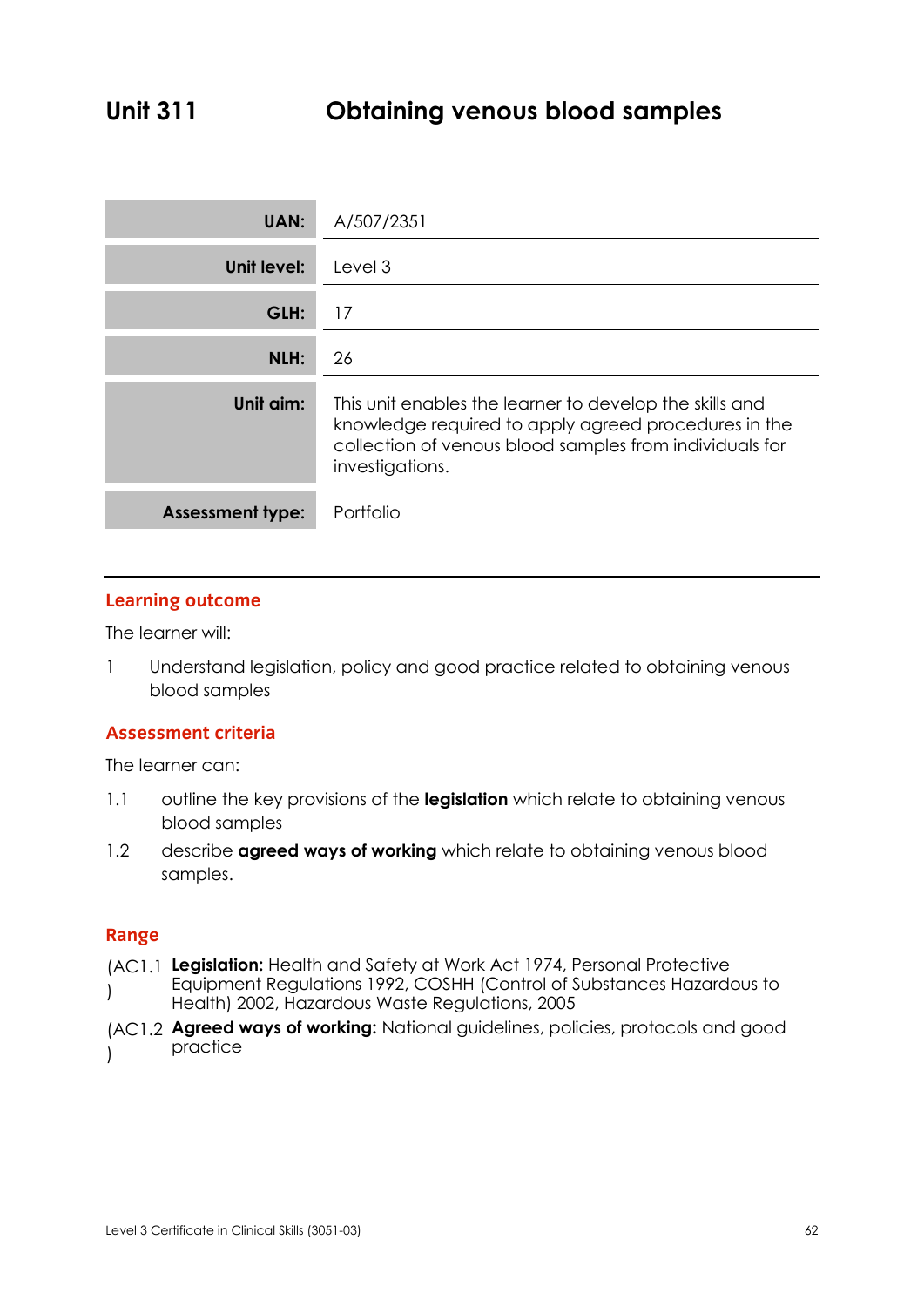The learner will:

2 Know the anatomy and physiology in relation to obtaining venous blood samples

### **Assessment criteria Assessment criteria**

The learner can:

- 2.1 describe the structure of venous blood vessels
- 2.2 explain blood clotting processes
- 2.3 describe the factors that influence blood clotting
- 2.4 describe the position of relevant venous blood vessels in relation to arteries, nerves and other structures
- 2.5 explain the correct procedure to deal with an arterial puncture
- 2.6 explain the action that should be taken if **complications** occur during the collection of venous blood samples.

**Range Complications:** Insufficient blood flow, excess blood flow, needle or blood (AC2.6 phobia.  $\lambda$ 

## **Learning outcome**

The learner will:

3 Be able to prepare to obtain venous blood samples

### **Assessment criteria Assessment criteria**

The learner can:

- 3.1 confirm that the **individual** has complied with any **pre-procedural instruction**
- 3.2 confirm the **individual's** identity and obtain **valid consent**
- 3.3 provide support and reassurance to address the **individual's** needs and concerns
- 3.4 explain the procedure in a way that is accurate and sensitive to the **individual's** personal beliefs and preferences
- 3.5 check equipment is fit for purpose when preparing to obtain the venous blood sample
- 3.6 select and prepare an appropriate site taking into account the **individual's** preferences.

**Range Individual:** Someone requiring care or support (AC3.1,

AC3.2,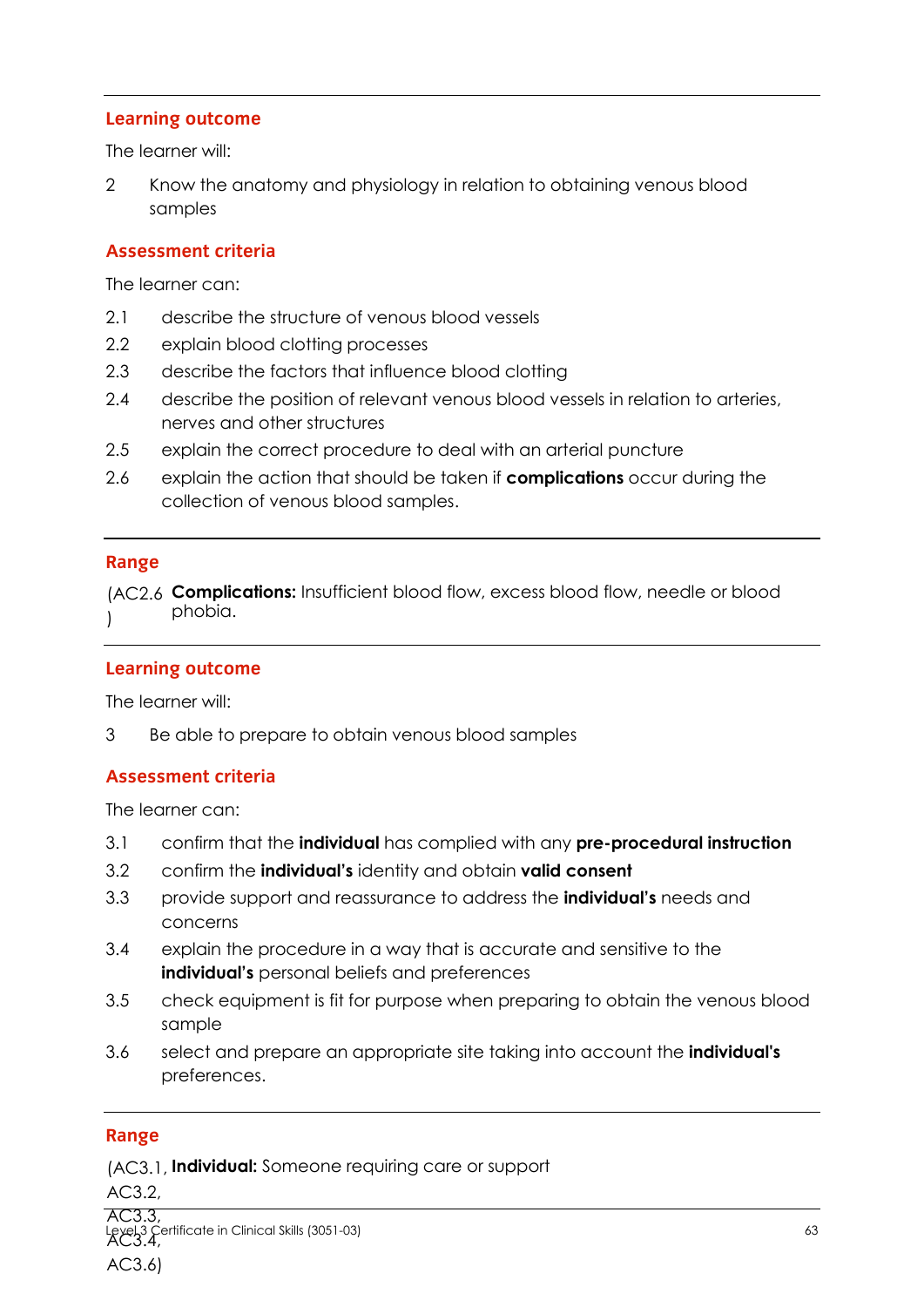## (AC3.1 Pre-procedural instruction: Fasting, timing

)<br>(AC3.2 **Valid consent:** In line with agreed UK country definition. (AC3.2

# **Learning outcome**

The learner will:

)

4 Be able to obtain venous blood samples

### **Assessment criteria Assessment criteria**

The learner can:

- 4.1 apply health and safety measures relevant to the procedure and environment
- 4.2 apply **standard precautions** for infection prevention and control
- 4.3 use the selected blood collection equipment correctly, in a manner which causes minimum discomfort to the **individual**
- 4.4 obtain the venous blood sample following **agreed ways of working**
- 4.5 respond to any indication of adverse reaction, complication or problem during the procedure
- 4.6 terminate the blood collection procedure following **agreed ways of working**
- 4.7 ensure the **individual** is comfortable following the procedure
- 4.8 provide information to the **individual** on care of the site and results process
- 4.9 dispose of hazardous waste before leaving the care area.

**Range** (AC4.2 **Standard precautions:** PPE, hand hygiene

)<br>(AC4.3, **Individual:** Someone requiring care or support (AC4.3,

AC4.7,

AC4.8)

**Agreed ways of working:** National guidelines, policies, protocols and good (AC4.4, AC4.6) practice

# **Learning outcome**

The learner will:

5 Be able to prepare venous blood samples for transportation

### **Assessment criteria Assessment criteria**

- 5.1 label specimens and check documentation is completed
- 5.2 package and store blood samples correctly
- 5.3 follow **agreed ways of working** for the collection and transportation of specimens to the laboratory.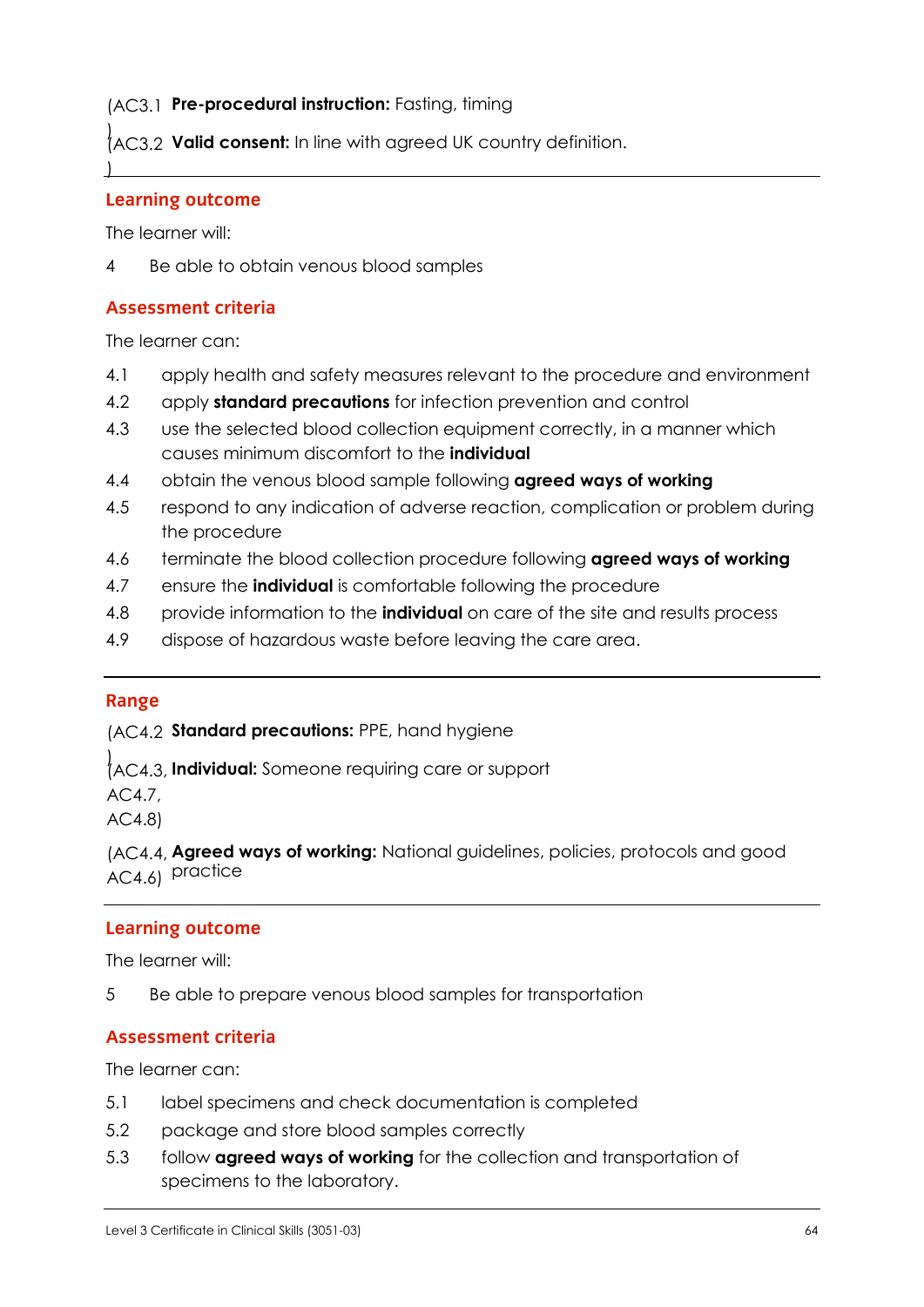**Range Agreed ways of working:** National guidelines, policies, protocols and good (AC5.3 practice )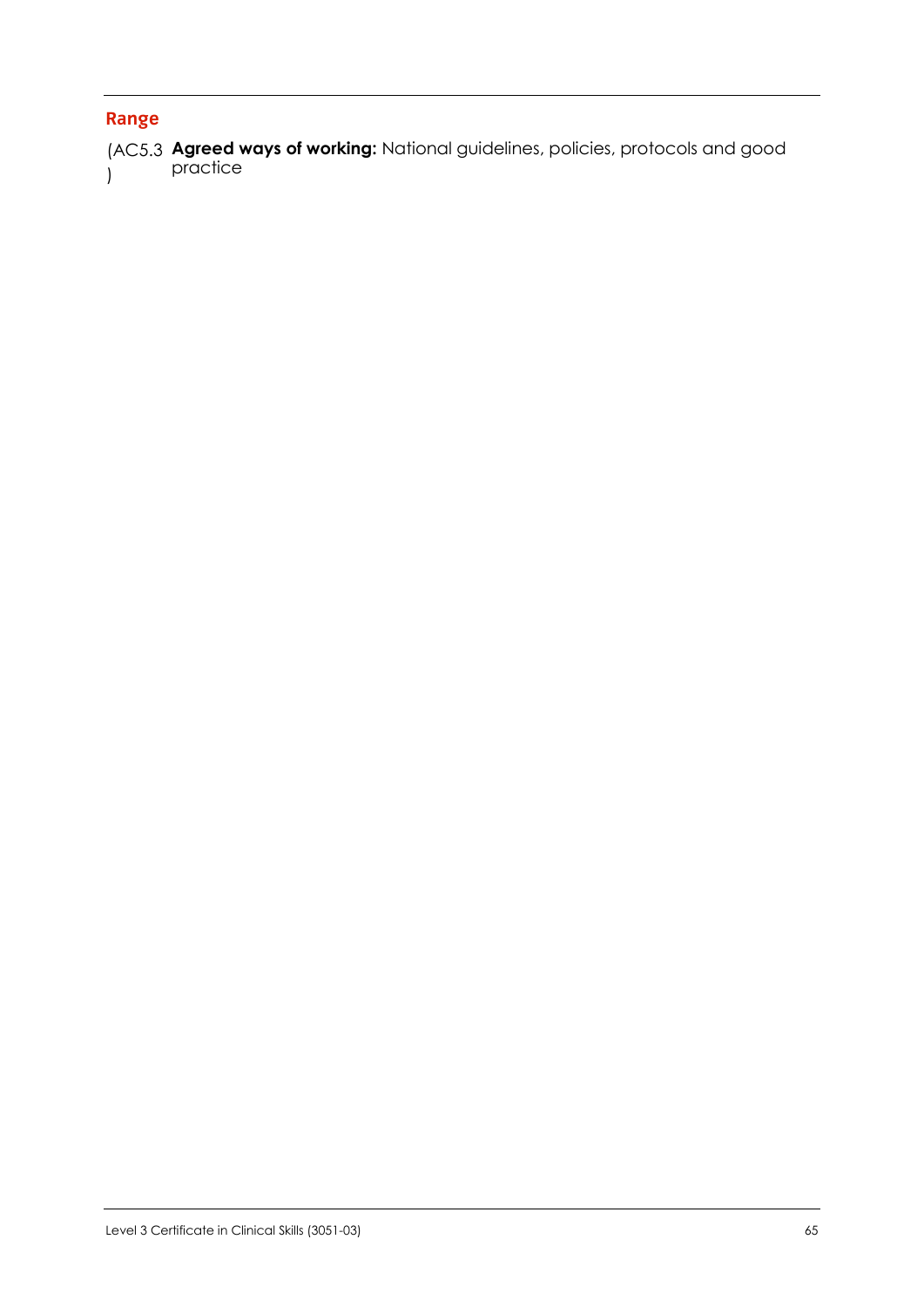## **Unit 312 Performing routine electrocardiograph procedures**

| UAN:                    | F/507/2352                                                                                                                                                                                                                                                                                                                                        |
|-------------------------|---------------------------------------------------------------------------------------------------------------------------------------------------------------------------------------------------------------------------------------------------------------------------------------------------------------------------------------------------|
| Unit level:             | Level 3                                                                                                                                                                                                                                                                                                                                           |
| GLH:                    | 20                                                                                                                                                                                                                                                                                                                                                |
| NLH:                    | 21                                                                                                                                                                                                                                                                                                                                                |
| Unit aim:               | The aim of this unit is to provide the learner with the<br>knowledge, understanding and skills required for<br>recording electrocardiograph (ECG) at rest and<br>ambulatory ECG procedures. This unit also provides the<br>learner with the knowledge required for good practice<br>and the understanding of the purpose and functions of<br>ECG. |
| <b>Assessment type:</b> | Portfolio                                                                                                                                                                                                                                                                                                                                         |

## **Learning outcome**

The learner will:

1 Understand agreed ways of working which impact on own role when performing electrocardiograph procedures

### **Assessment criteria Assessment criteria**

The learner can:

- 1.1 summarise the **agreed ways of working** for performing routine electro cardiograph procedures
- 1.2 explain own responsibilities and accountability in relation to current **legislation** and **agreed ways of working**
- 1.3 explain own duty to report any acts or omissions that could be detrimental when performing electrocardiograph procedures.

## **Range**

**Agreed ways of working:** National guidelines, policies, protocols and good (AC1.1, AC1.2) practice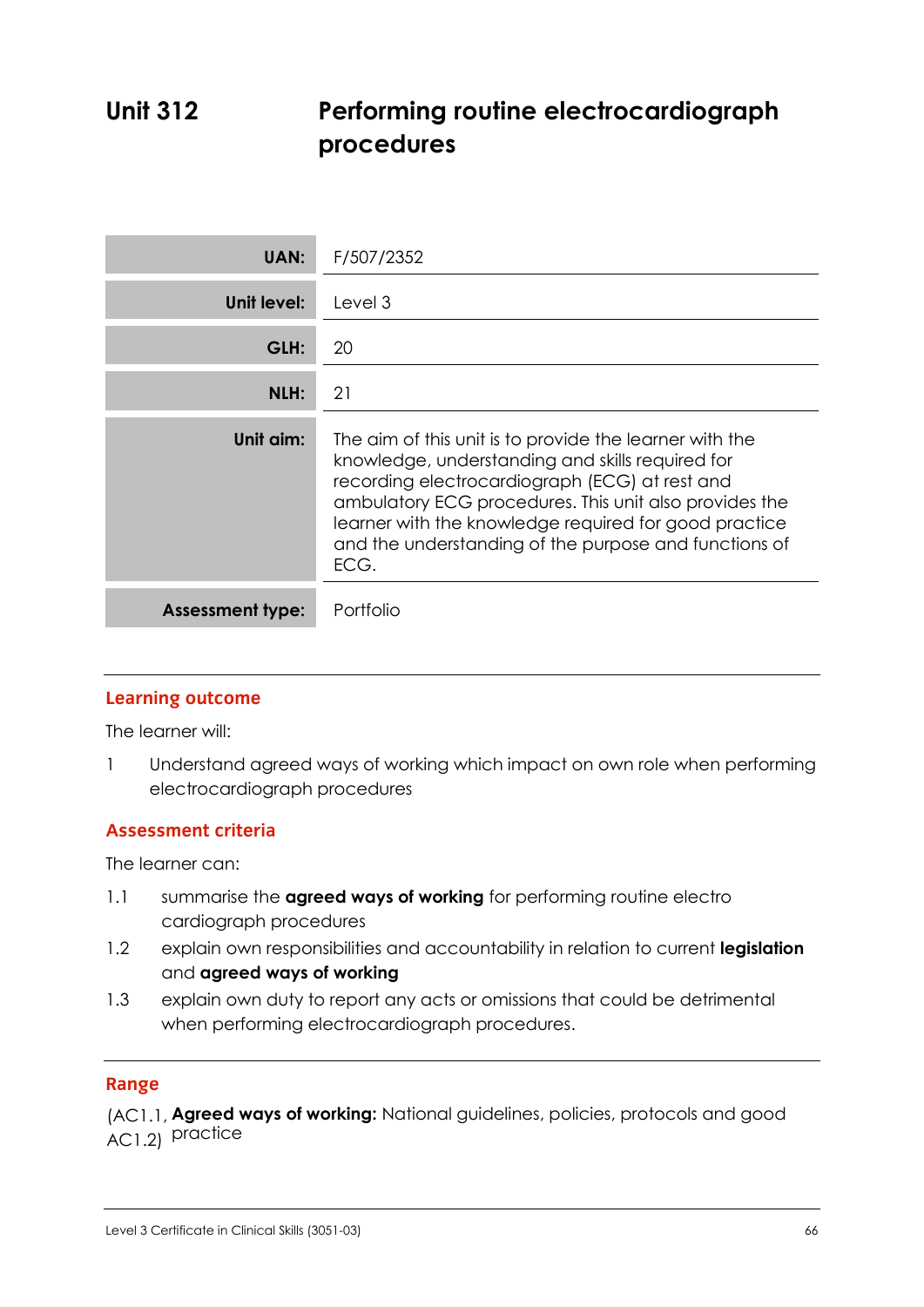The learner will:

2 Understand the anatomy and physiology of the heart and the purpose and functions of electrocardiographs

# **Assessment criteria**

The learner can:

- 2.1 describe the structure and function of the heart
- 2.2 explain the purpose of electrocardiograph procedures
- 2.3 describe a normal electrocardiograph and relate this to the conduction system of the heart
- 2.4 explain the importance of carrying out routine checks on equipment when performing electrocardiograph procedures
- 2.5 describe the correct positioning of electrodes for at rest and ambulatory procedures
- 2.6 explain the importance of ensuring the electrodes are positioned correctly and the consequences if they are not
- 2.7 explain why it is important that the **individual** understands the need for recording signs and symptoms throughout an ambulatory electrocardiograph.

)

**Range Individual:** Someone requiring care or support (AC2.7

# **Learning outcome**

The learner will:

3 Be able to prepare to carry out routine electrocardiograph procedures

### **Assessment criteria Assessment criteria**

- 3.1 confirm the **individual's** identity and obtain **valid consent**
- 3.2 check the equipment when preparing the electrocardiograph procedure
- 3.3 apply standard precautions for infection control and health and safety
- 3.4 explain the procedure to the **individual** and the requirements for their compliance ensuring understanding of this
- 3.5 confirm any factors or special needs which may affect the test or test results
- 3.6 answer any questions the individual or the carer has regarding the electrocardiograph procedure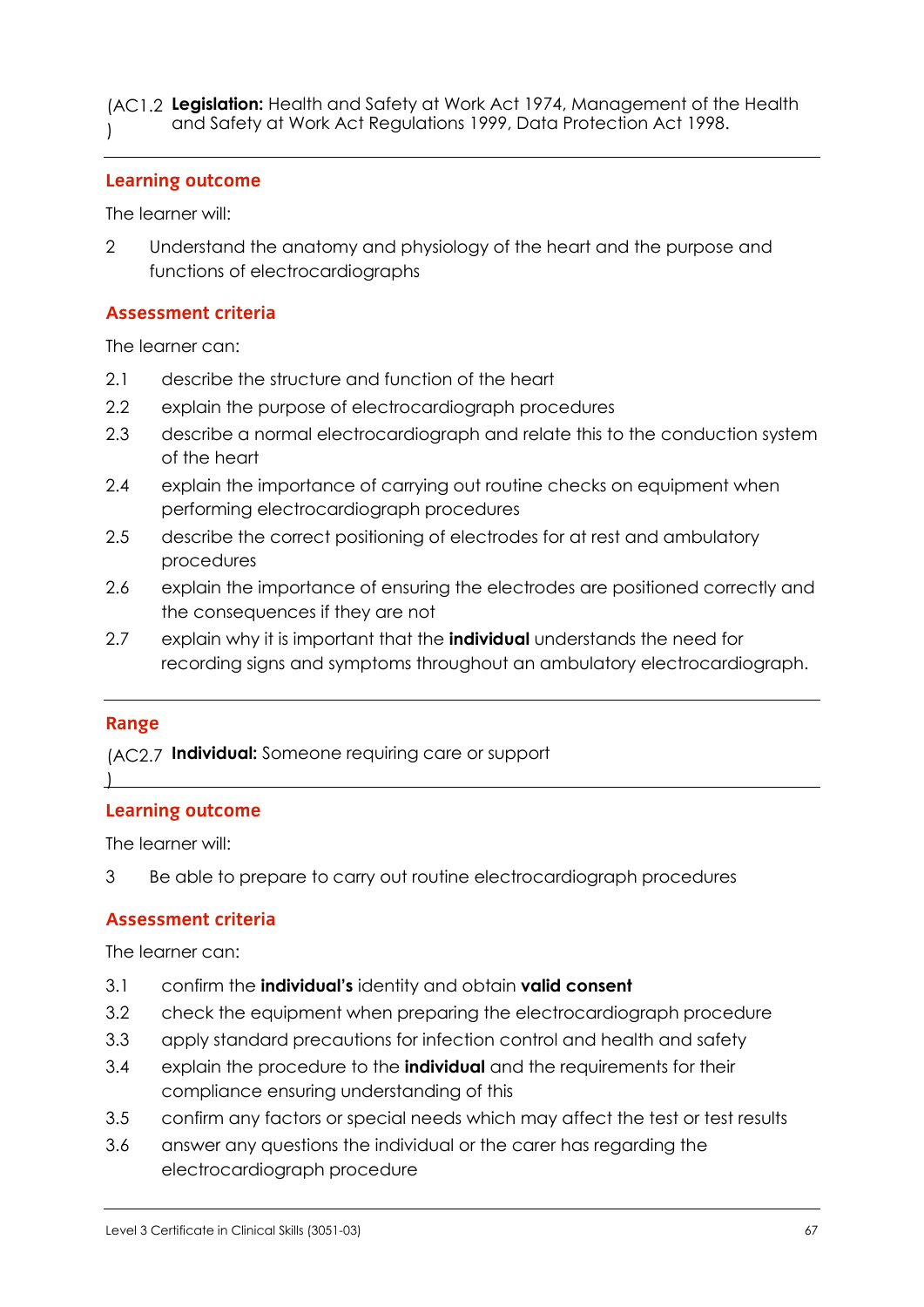- 3.7 seek advice on **special needs** requirements from an appropriate member of staff
- 3.8 prepare sites and position electrodes, considering any special needs if they have been identified.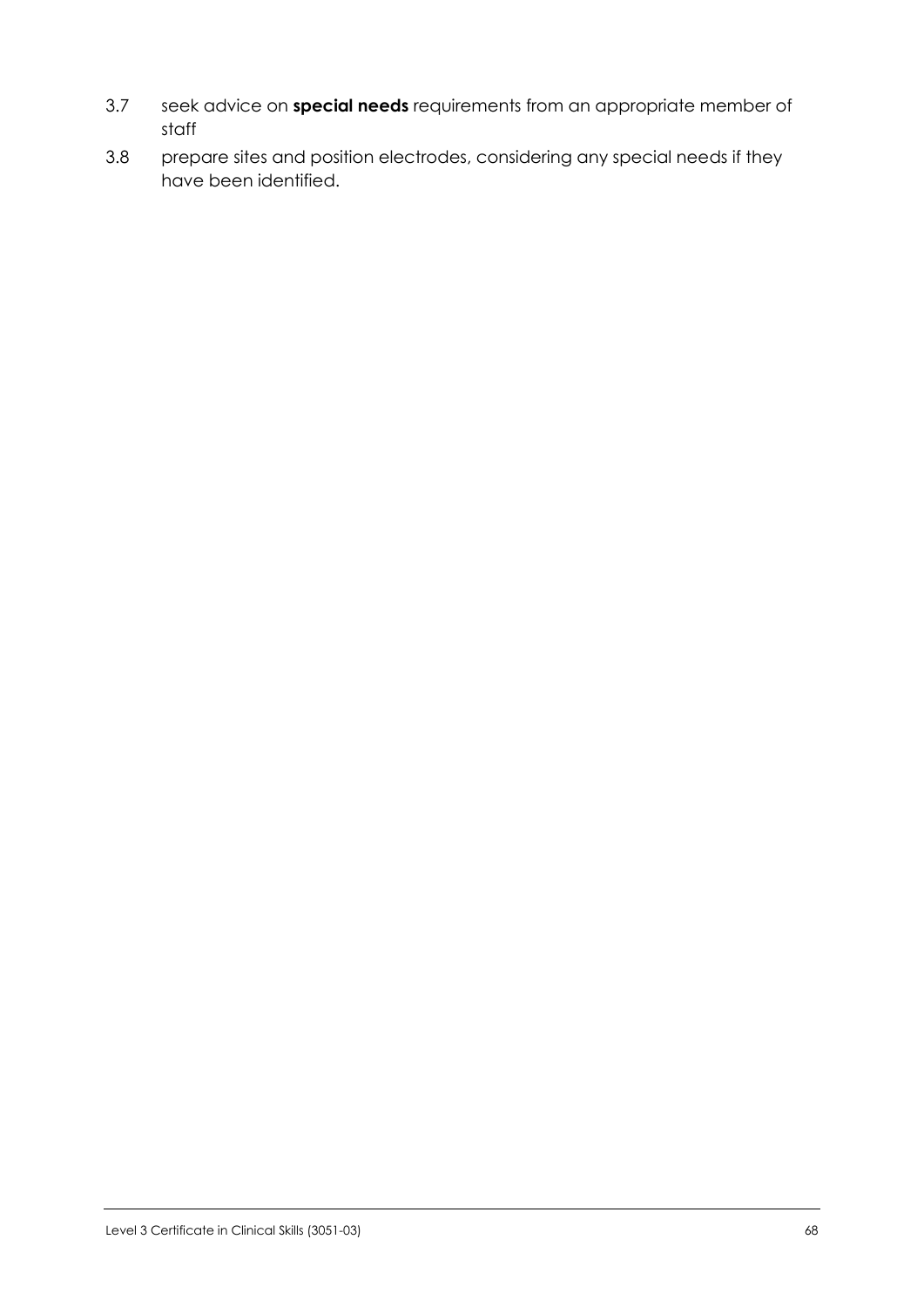**Range Individual:** Someone requiring care or support (AC3.1,

AC3.4,

AC3.6)

**Valid consent:** In line with agreed UK country definition (AC3.1

JAC3.5, Special needs: Using alternative sites for placing electrodes due to dressings,  $\rm AC3.8$ ) sound supports, limbs missing.

# **Learning outcome**

The learner will:

4 Be able to carry out routine electrocardiograph procedures

# **Assessment criteria**

The learner can:

- 4.1 ensure that the **individual's** privacy and dignity is maintained at all times
- 4.2 perform the electrocardiograph procedure
- 4.3 communicate information in a way that is sensitive to the personal beliefs and preferences of the **individual**
- 4.4 encourage the **individual** to relax and remain immobile throughout a resting electrocardiograph
- 4.5 observe the **individual** throughout the electrocardiograph procedure, responding to any concerns or adverse reactions
- 4.6 report any problems encountered with the electrocardiograph procedure to an appropriate member of staff
- 4.7 ensure the **individual** is comfortable following the electrocardiograph procedure
- 4.8 record results following the **agreed ways of working**.

### **Range**

- (AC4.1), **Individual:** someone requiring care or support
- (AC4.3)
- (AC4.4)
- (AC4.5)
- (AC4.7)
- (AC4.8), **Agreed ways of working:** National guidelines, policies, protocols and good practice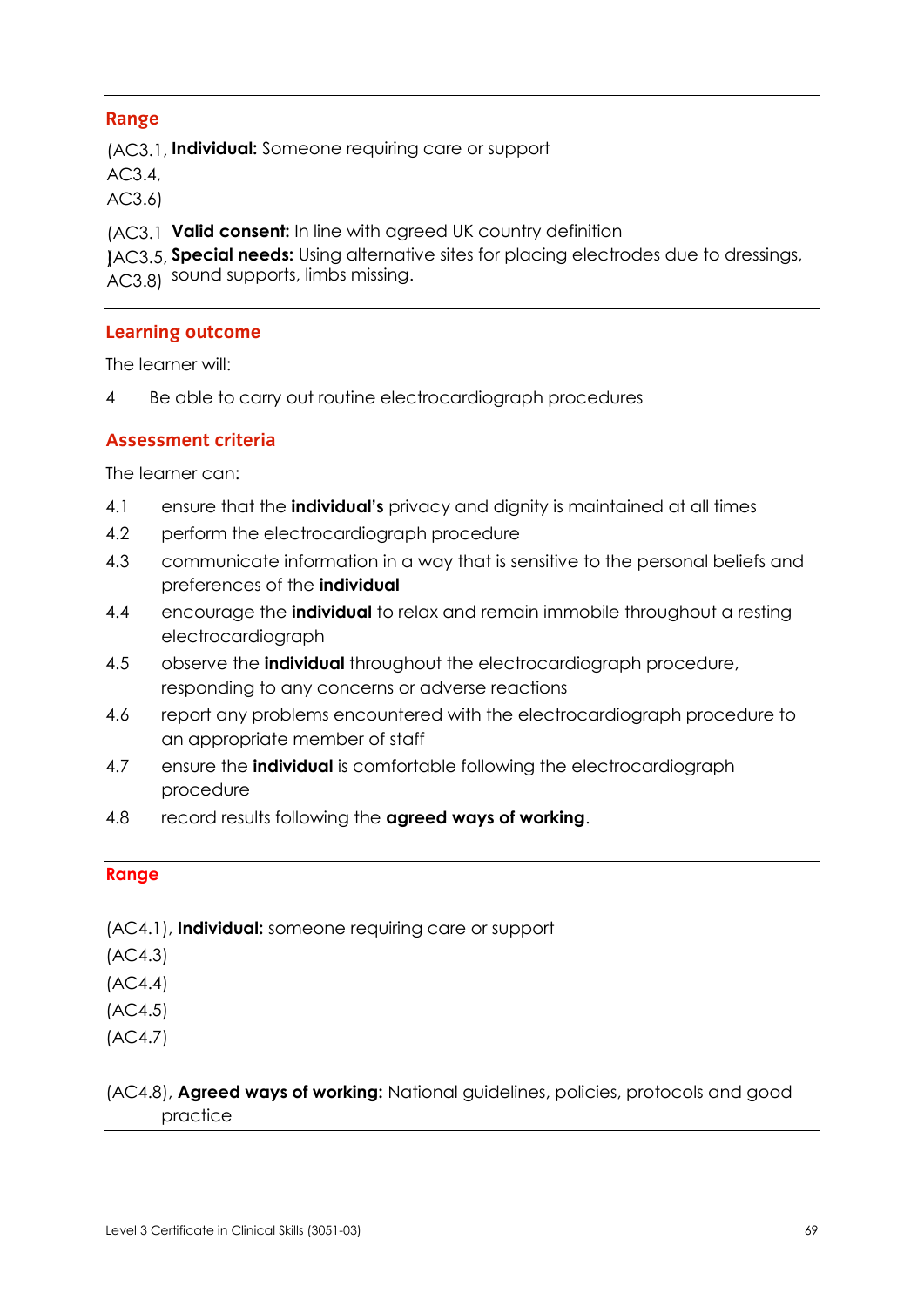| <b>UAN:</b>             | J/507/2353                                                                                                                              |
|-------------------------|-----------------------------------------------------------------------------------------------------------------------------------------|
| Unit level:             | Level 3                                                                                                                                 |
| GLH:                    | 27                                                                                                                                      |
| NLH:                    | 47                                                                                                                                      |
| Unit aim:               | The aim of this unit is to provide the learner with the<br>knowledge, understanding and skills required to support<br>end of life care. |
| <b>Assessment type:</b> | Portfolio                                                                                                                               |

The learner will:

1 Understand factors affecting end of life care

### **Assessment criteria Assessment criteria**

The learner can:

- 1.1 explain how **legislation** and **agreed ways of working** protect the rights of individuals in end of life care
- 1.2 outline the emotional and psychological processes that **individuals** and **others**  may experience with the approach of death
- 1.3 explain how **values and beliefs** of **individuals** and key people influence end of life care
- 1.4 explain the role of **others** in an **individual's** end of life care
- 1.5 explain the importance of supporting the health and wellbeing for **individuals**  with a terminal condition.

## **Range**

- **Legislation:** Care Act 2014, Human Rights Act 1998, Equality Act 2010, Mental (AC1.1 Capacity Act 2005 )
- **Agreed ways of working:** National guidelines, policies, protocols and good (AC1.1 practice  $\lambda$

**Individual:** Someone requiring care or support (AC1.1,

AC1.2,

AC1.4,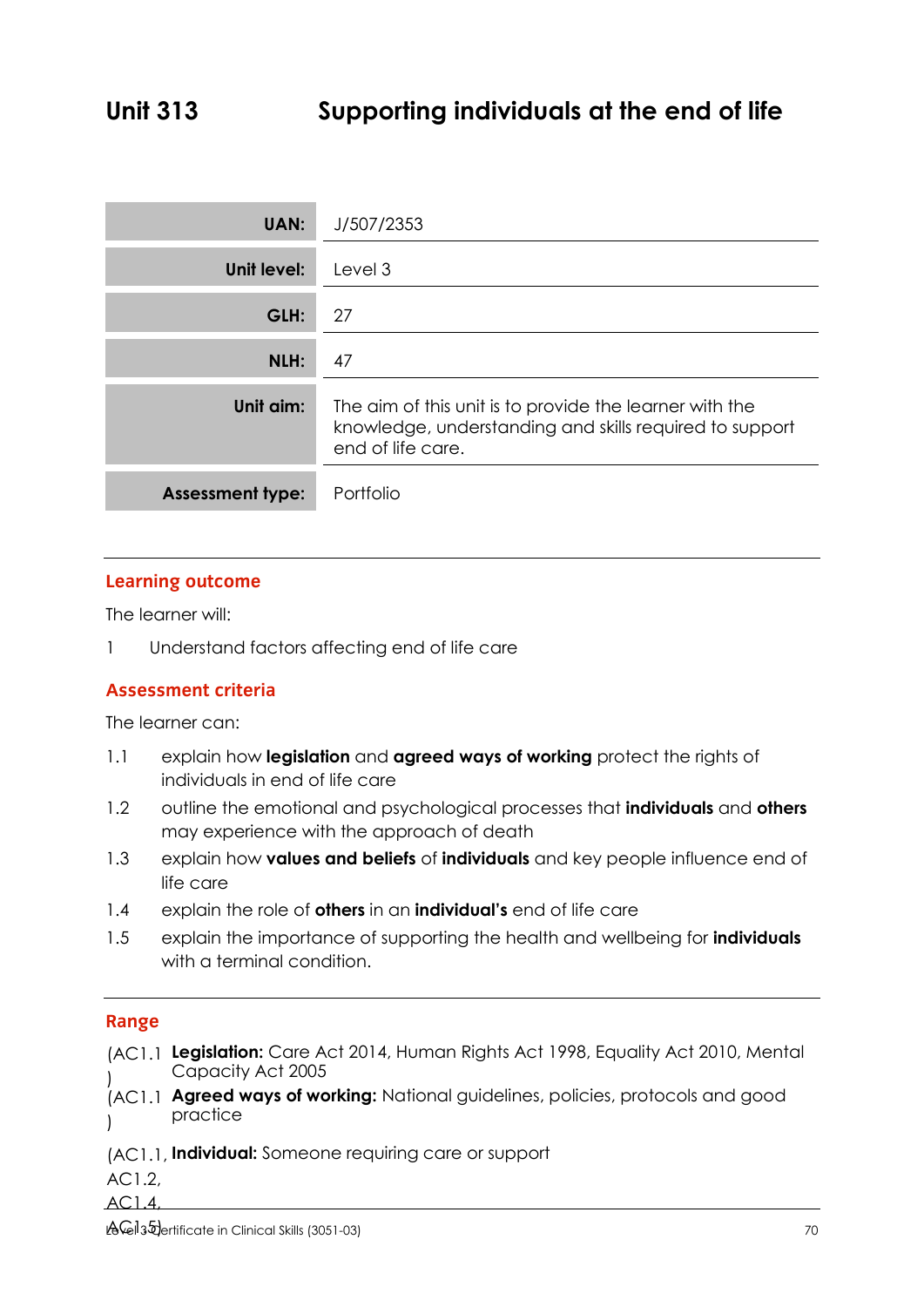**Others:** Family members, friends, informal carers, others who are important to (AC1.2 the wellbeing of the individual )

(AC1.

3)

**Values and beliefs:** Values and beliefs.

## **Learning outcome**

The learner will:

2 Understand how to provide support to individuals and others during the receipt of significant news

### **Assessment criteria Assessment criteria**

The learner can:

- 2.1 describe how to support an **individual** and **others** when receiving significant news
- 2.2 describe how to recognise and manage distressful situations experienced by **individuals** and **others** in end of life care
- 2.3 explain how to assess when an **individual** and/or **others** need to be alone
- 2.4 explain how to adapt support to reflect the **individual's** changing needs or responses
- 2.5 describe the importance of recording significant conversations during end of life care.

**Range Others:** Family members, friends, informal carers, others who are important to (AC2.1,  $AC2.2$ , the wellbeing of the individual

AC2.3)

(AC2.1, Individual: Someone requiring care or support.

 $AC2.2$ 

AC2.3,

AC2.4)

## **Learning outcome**

The learner will:

3 Understand advance care planning for individuals in end of life care

### **Assessment criteria Assessment criteria**

- 3.1 describe how to support an **individual** to have as much control as possible over their end of life care
- 3.2 explain the purpose of advance care planning for end of life care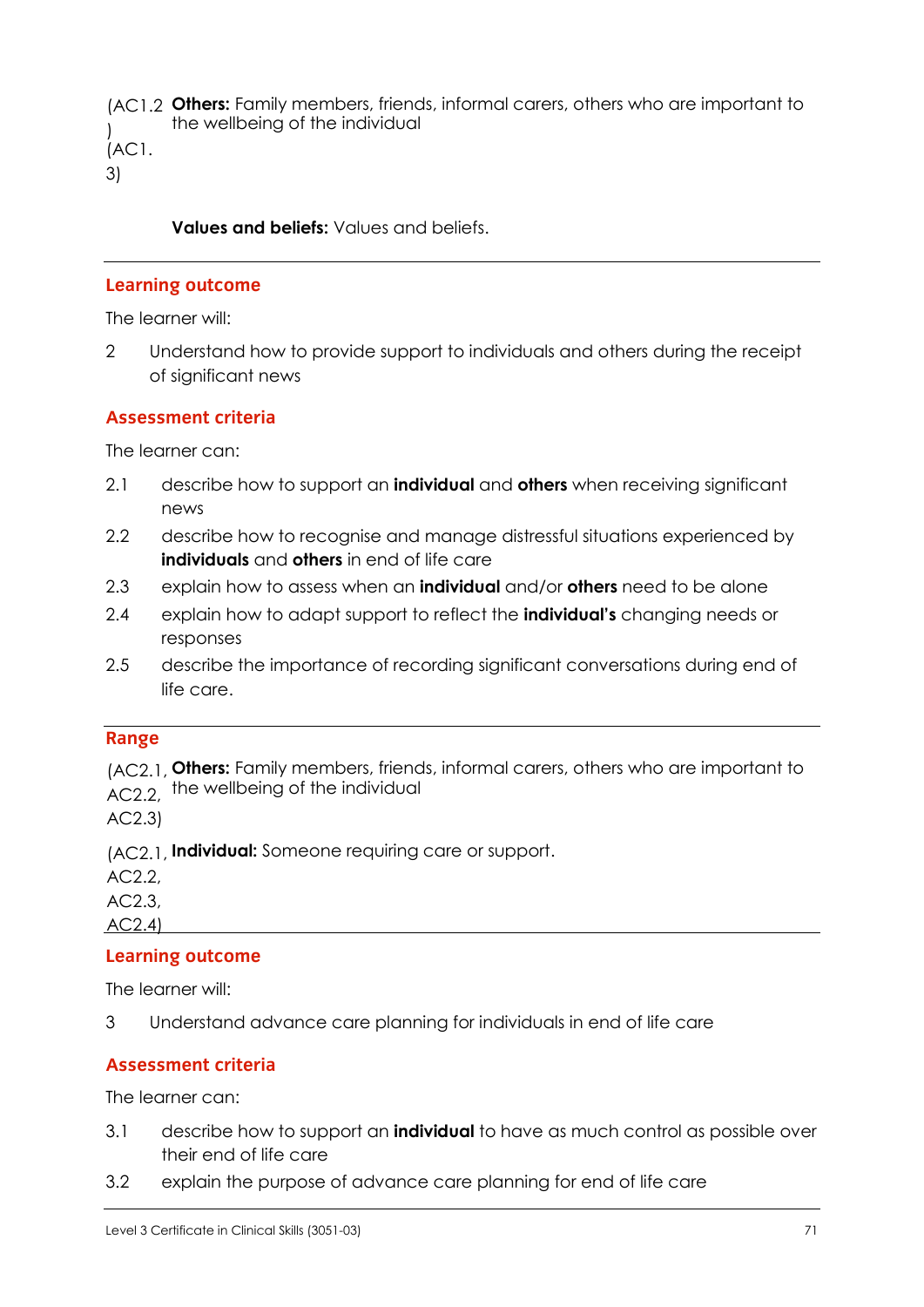- 3.3 describe own role in supporting and recording decisions about advance care planning
- 3.4 outline ethical and legal issues that may arise in relation to advance care planning
- 3.5 describe **non-medical interventions** that can enhance the wellbeing of an **individual**
- 3.6 describe **medical interventions** that can enhance the wellbeing of an **individual**.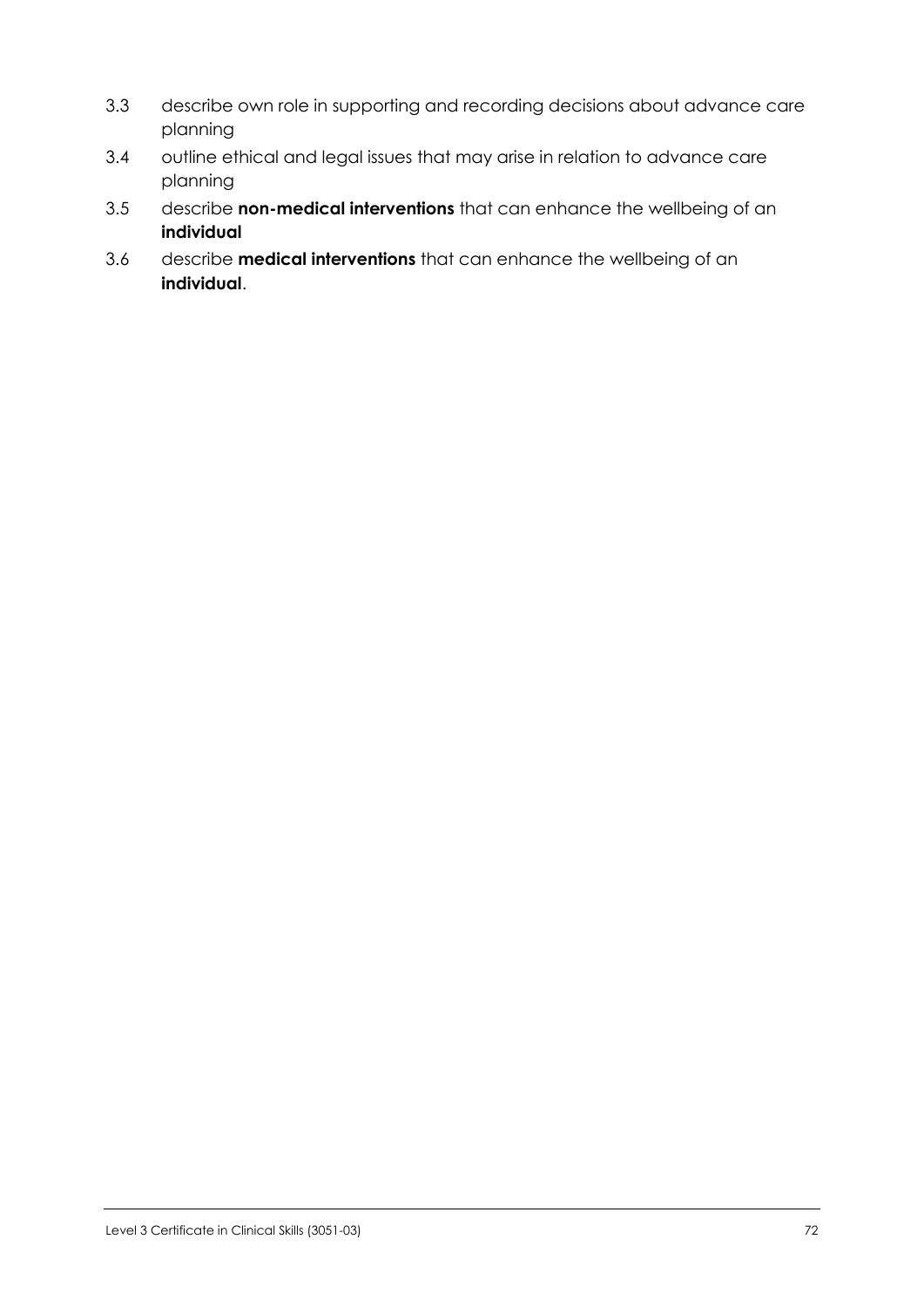**Range Individual:** Someone requiring care or support (AC3.1,

AC3.5,

AC3.6)

)

**Non-medical interventions:** Environmental factors, aids, alternative therapies, (AC3.5 social activity, spiritual, counselling )

**Medical interventions:** Treatments and medication. (AC3.6

# **Learning outcome**

The learner will:

4 Understand the role of organisations and support services available to individuals and others in relation to end of life care

#### **Assessment criteria Assessment criteria**

The learner can:

- 4.1 describe the role of **support organisations and specialist services** that may contribute to end of life care
- 4.2 explain how to liaise with **team members** and **others** to provide identified support for the **individual** or **others**
- 4.3 explain the role and value of an advocate in relation to end of life care
- 4.4 identify sources of support available to address spiritual needs.

- **Range** (AC4.1 Support organisations and specialist services: Nursing and care homes, palliative care services, domiciliary, respite and day services, national helplines, charities **Others:** Family members, friends, informal carers, others who are important to (AC4.2  $\lambda$
- the wellbeing of the individual **Individual:** Someone requiring care or support (AC4.2 )
- **Team members:** Line manager, doctor, nurses, religious representatives, specialist nurse, occupational or other therapist, social worker. ) (AC4.2 )

### **Learning outcome**

The learner will:

5 Understand how to manage own feelings in relation to the dying or death of individuals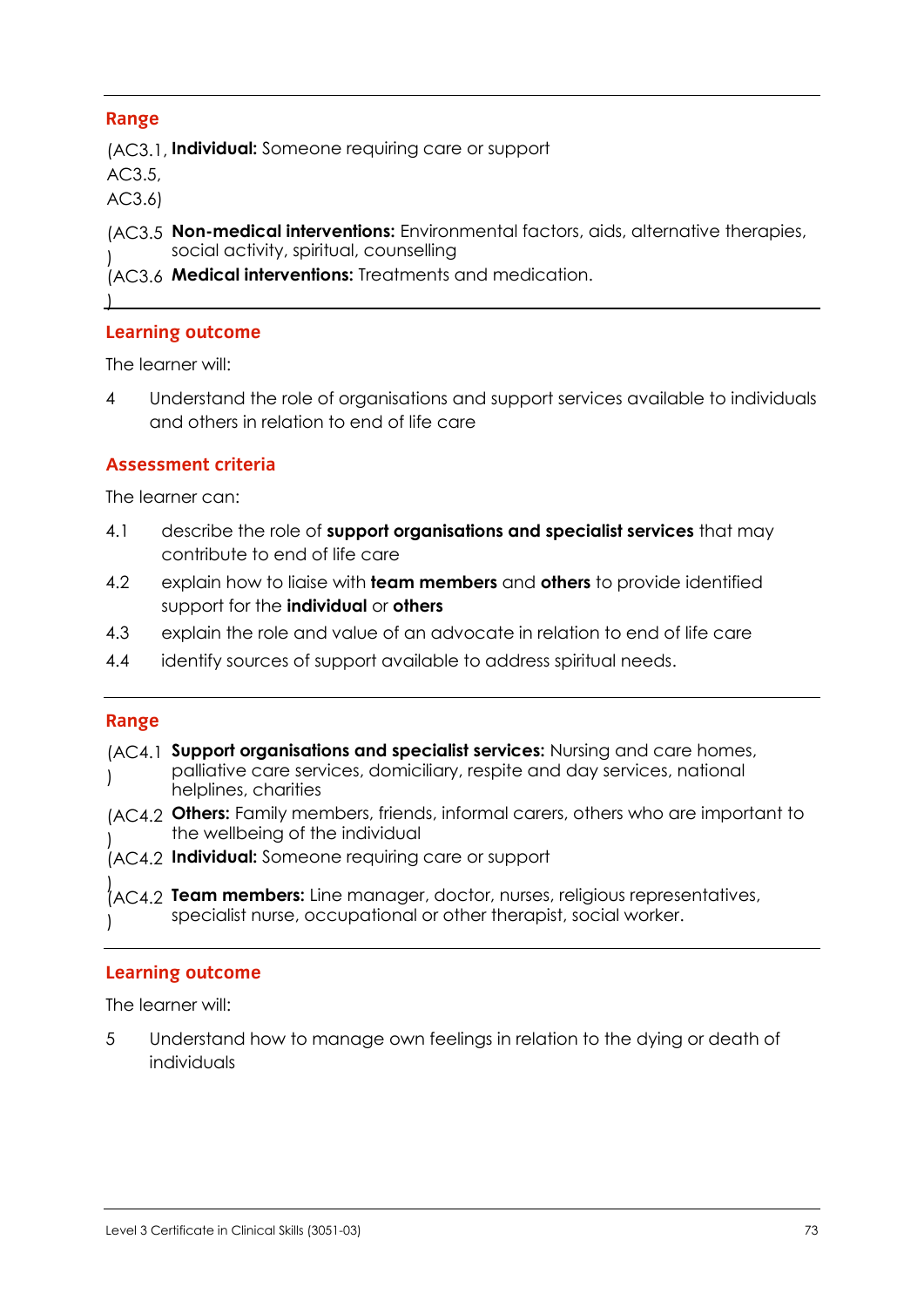# **Assessment criteria**

The learner can:

- 5.1 identify ways to manage own feelings in relation to an **individual's** dying or death
- 5.2 explain support systems available to help to deal with own feelings in relation dying or death.

 $\mathcal{L}$ 

**Range** (AC5.1 Individual: Someone requiring care or support.

#### **Learning outcome**

The learner will:

6 Be able to support individuals and others in end of life care

#### **Assessment criteria Assessment criteria**

The learner can:

- 6.1 communicate with the **individual** to meet their needs and preferences
- 6.2 review communication to meet changing circumstances
- 6.3 provide support for the **individual** and **others** that respects their **values and beliefs**
- 6.4 contribute to partnership working with **others** to support the **individual's** wellbeing
- 6.5 report on the support provided to meet the **individual's** needs

**Range Individual:** Someone requiring care or support (AC6.1,

AC6.3,

AC6.4,

- AC6.5)
- **Others:** Family members, friends, informal carers, others who are important to (AC6.3 the wellbeing of the individual  $\lambda$
- (AC6.3 Values and beliefs: Values and beliefs.

)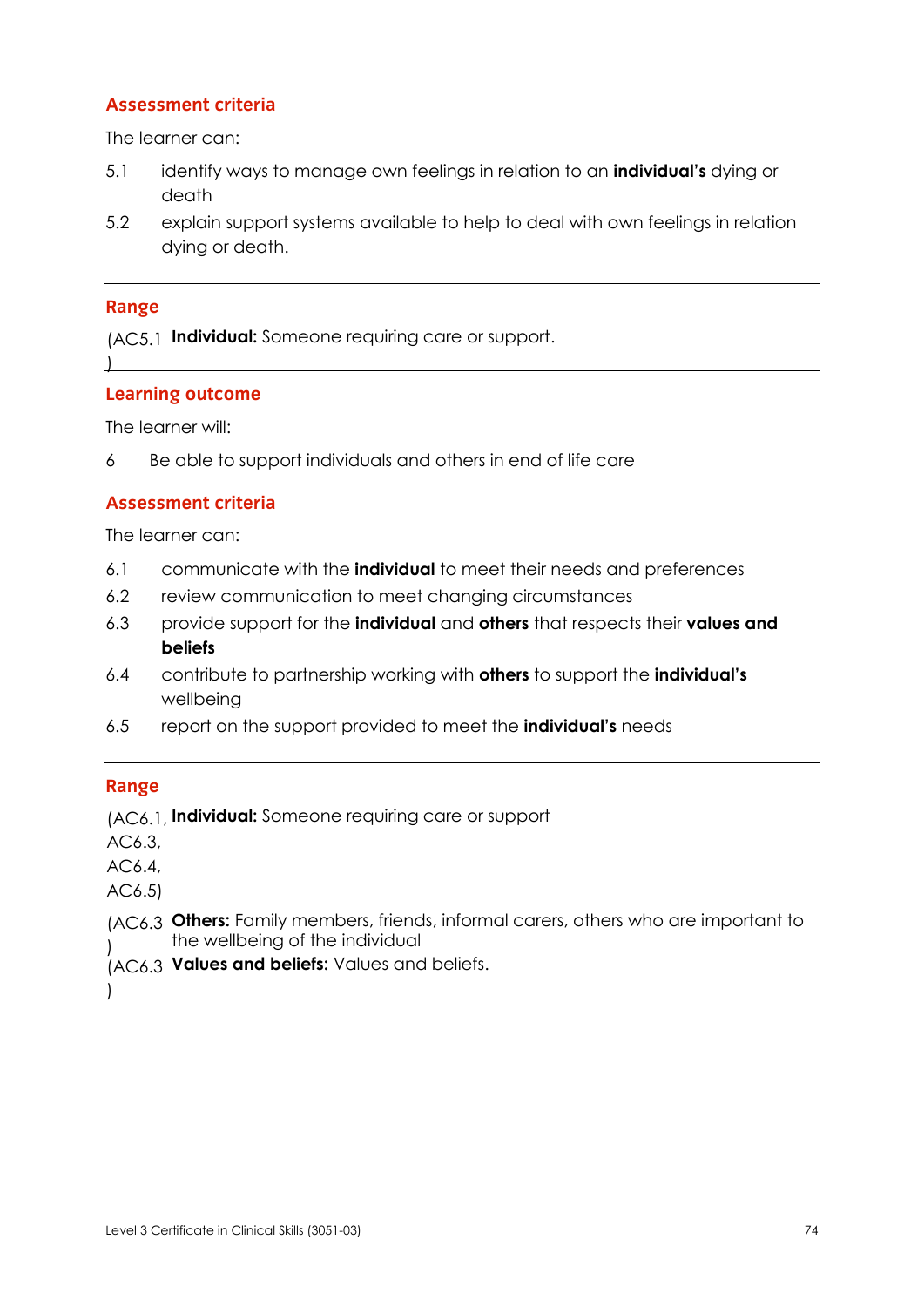| <b>UAN:</b>             | L/507/2354                                                                                                                                                                                                                                                                                                                                                                                                                                                                    |  |
|-------------------------|-------------------------------------------------------------------------------------------------------------------------------------------------------------------------------------------------------------------------------------------------------------------------------------------------------------------------------------------------------------------------------------------------------------------------------------------------------------------------------|--|
| Unit level:             | Level 3                                                                                                                                                                                                                                                                                                                                                                                                                                                                       |  |
| GLH:                    | 23                                                                                                                                                                                                                                                                                                                                                                                                                                                                            |  |
| NLH:                    | 42                                                                                                                                                                                                                                                                                                                                                                                                                                                                            |  |
| Unit aim:               | This unit enables the learner to develop the skills and<br>knowledge required to provide care for individuals with<br>bowel/bladder stoma. This may be for individuals with<br>new stomas or for individuals with established stomas<br>who are unable to manage their own stoma care. This<br>unit is applicable in a variety of care environments<br>including hospitals, care homes, the individual's own<br>home or other community environments such as GP<br>surgeries. |  |
| <b>Assessment type:</b> | Portfolio                                                                                                                                                                                                                                                                                                                                                                                                                                                                     |  |

The learner will:

1 Understand agreed ways of working related to assessment for stoma care

## **Assessment criteria**

The learner can:

- 1.1 describe **agreed ways of working** related to assessment for and undertaking stoma care
- 1.2 explain own responsibilities related to assessment and carrying out stoma care.

#### **Range**

| (AC1.1 Agreed ways of working: National guidelines, policies, protocols and good |
|----------------------------------------------------------------------------------|
| practice.                                                                        |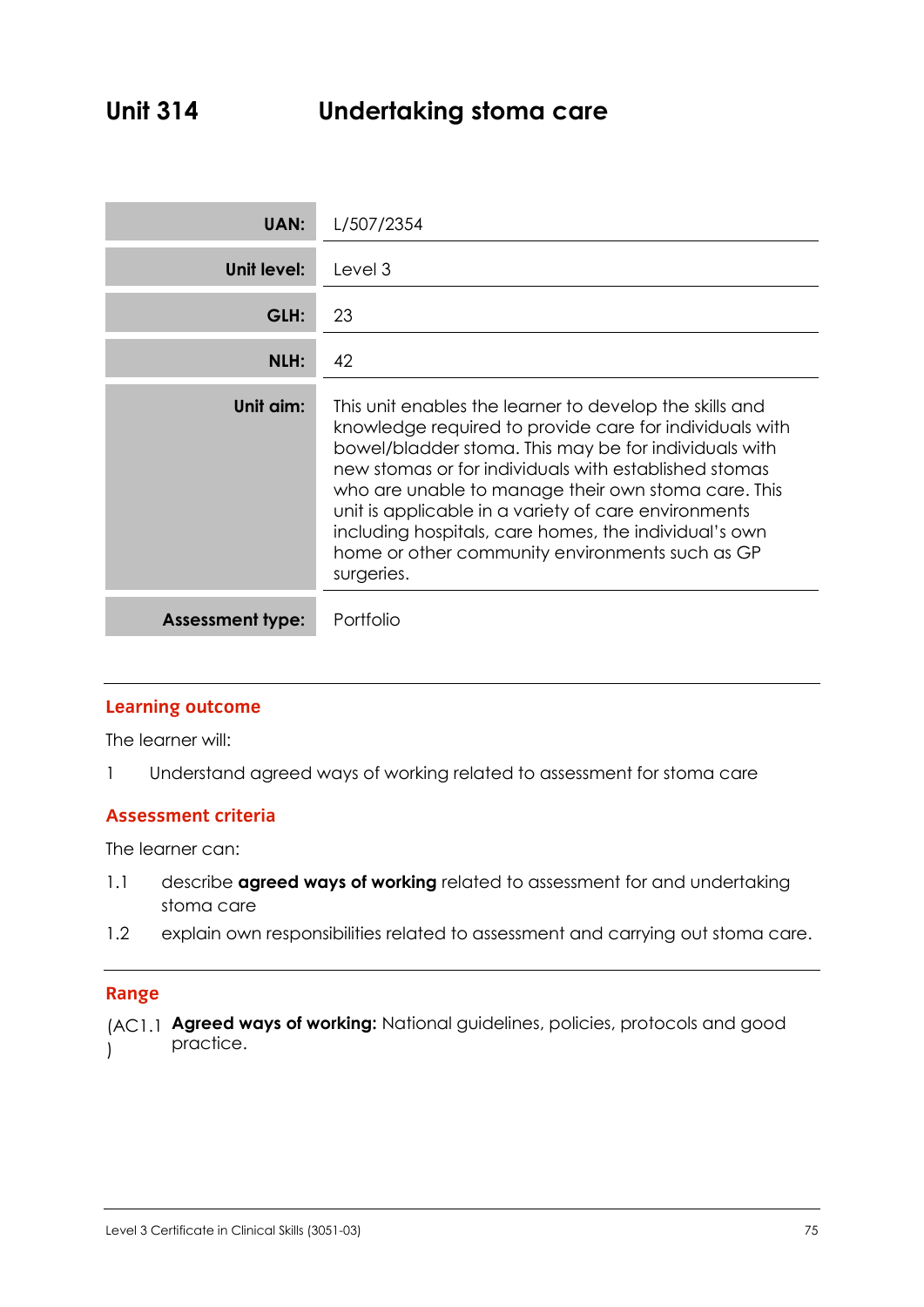The learner will:

2 Understand the anatomy and physiology in relation to conditions requiring stoma care

#### **Assessment criteria Assessment criteria**

The learner can:

- 2.1 define the term "Stoma"
- 2.2 describe the anatomy of the different **types** of stoma formation, their position and functions
- 2.3 identify the reasons why each of the **types** of stoma may be formed
- 2.4 describe stoma **abnormalities** and actions to take
- 2.5 describe the potential consequences of contamination of stoma drainage systems
- 2.6 describe the effects of diet and mobility on stoma function
- 2.7 describe the effects of medication prescribed to maintain stoma function.

## **Range**

**Types:** colostomy, illeostomy, urostomy, permanent and temporary (AC2.2, AC2.3)

(AC2.4 **Abnormalities:** change in colour, size and appearance, signs of oedema, retractions, broken surrounding skin and rashes )

# **Learning outcome**

The learner will:

3 Understand the impact on an individual of living with a stoma

#### **Assessment criteria Assessment criteria**

The learner can:

- 3.1 describe the **physical effects** on **individuals'** living with a stoma
- 3.2 describe the **psychological effects** on **individuals'** living with a stoma
- 3.3 describe the **social effects** on **individuals'** living with a stoma
- 3.4 explain the importance of promoting **individuals'** independence to manage the stoma
- 3.5 identify sources of support for **individuals'** living with a stoma
- 3.6 describe the importance of follow up **support** to **individuals'** with a stoma.

# **Range**

)

**Physical effects:** Pain, discharge and seeping problem, skin irritation (AC3.1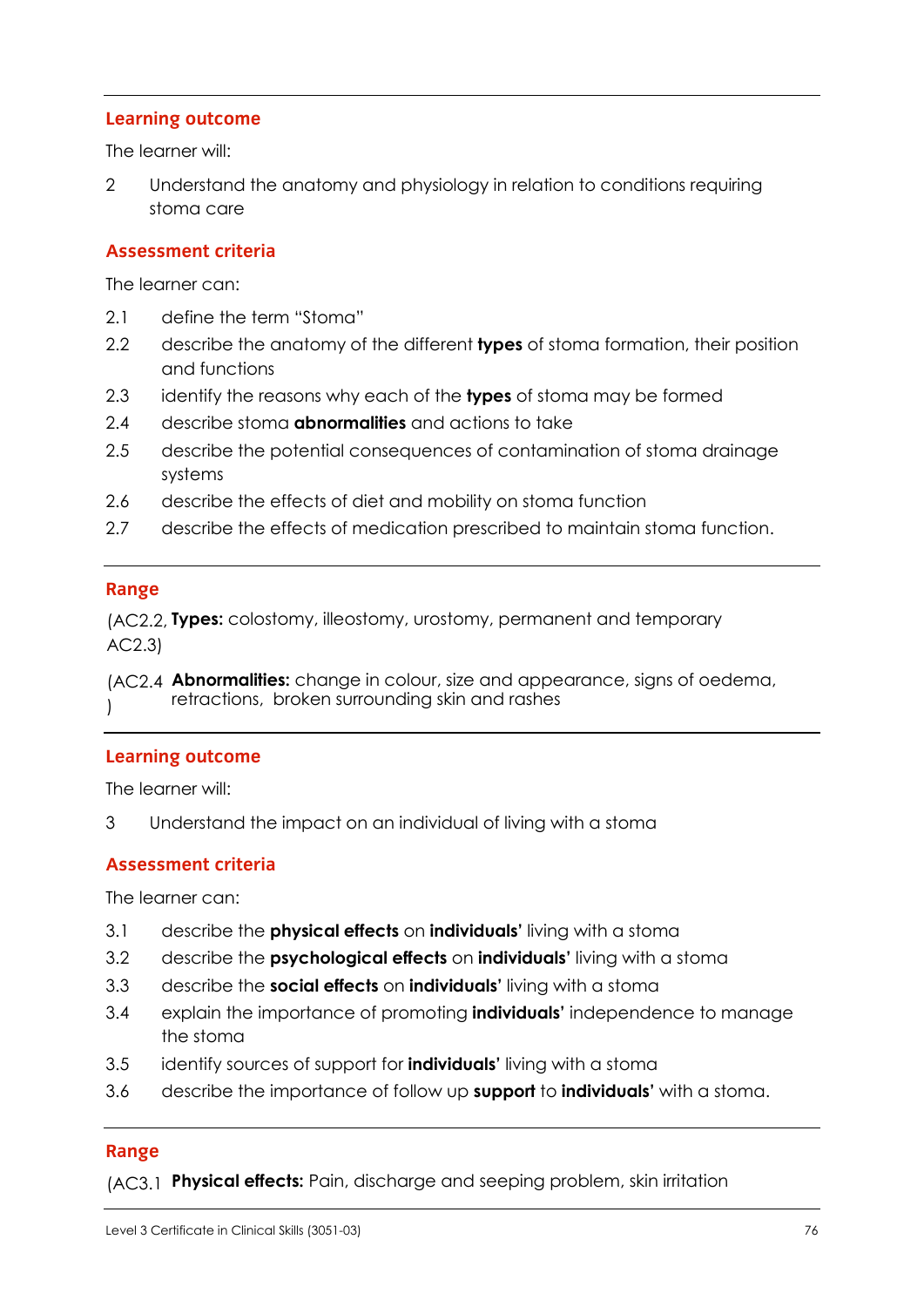**Individual:** someone requiring care and support (AC3.1, **Psychological effects:** Body image, depression, anxiety, anger (AC3.2 )<br>(AC3.3 **Social effects:** Sexual relationships, family relationships, daily activity, recreation activities **Support:** stoma care instructions, prescriptions for supplies and appliances, specialist nurse, charities. AC3.2, AC3.3, AC3.4, AC3.5, AC3.6) (AC3.3 ) (AC3.6 )

### **Learning outcome**

The learner will:

4 Be able to prepare individuals for stoma care

#### **Assessment criteria Assessment criteria**

The learner can:

- 4.1 confirm the **individual's** identity and gain **valid consent**
- 4.2 explain the procedure in a way that is sensitive to the personal beliefs and preferences of the **individual**
- 4.3 check equipment is fit for purpose when preparing to carry out stoma care as prescribed/detailed in the **individual's** documentation
- 4.4 take in to account **individual's** preferences when supporting the individual to adjust their clothing in preparing for stoma care.

# **Range**

)

(AC4.1 Individual: someone requiring care and support

)<br>(AC4.1 **Valid consent:** must be in line with agreed UK country definition. (AC4.1

# **Learning outcome**

The learner will:

5 Be able to carry out stoma care for individuals

#### **Assessment criteria Assessment criteria**

- 5.1 apply health and safety measures relevant to the procedure and environment
- 5.2 apply standard precautions for infection prevention and control
- 5.3 agree the level of support required with the **individual**
- 5.4 provide active support for **individuals** to manage their own stoma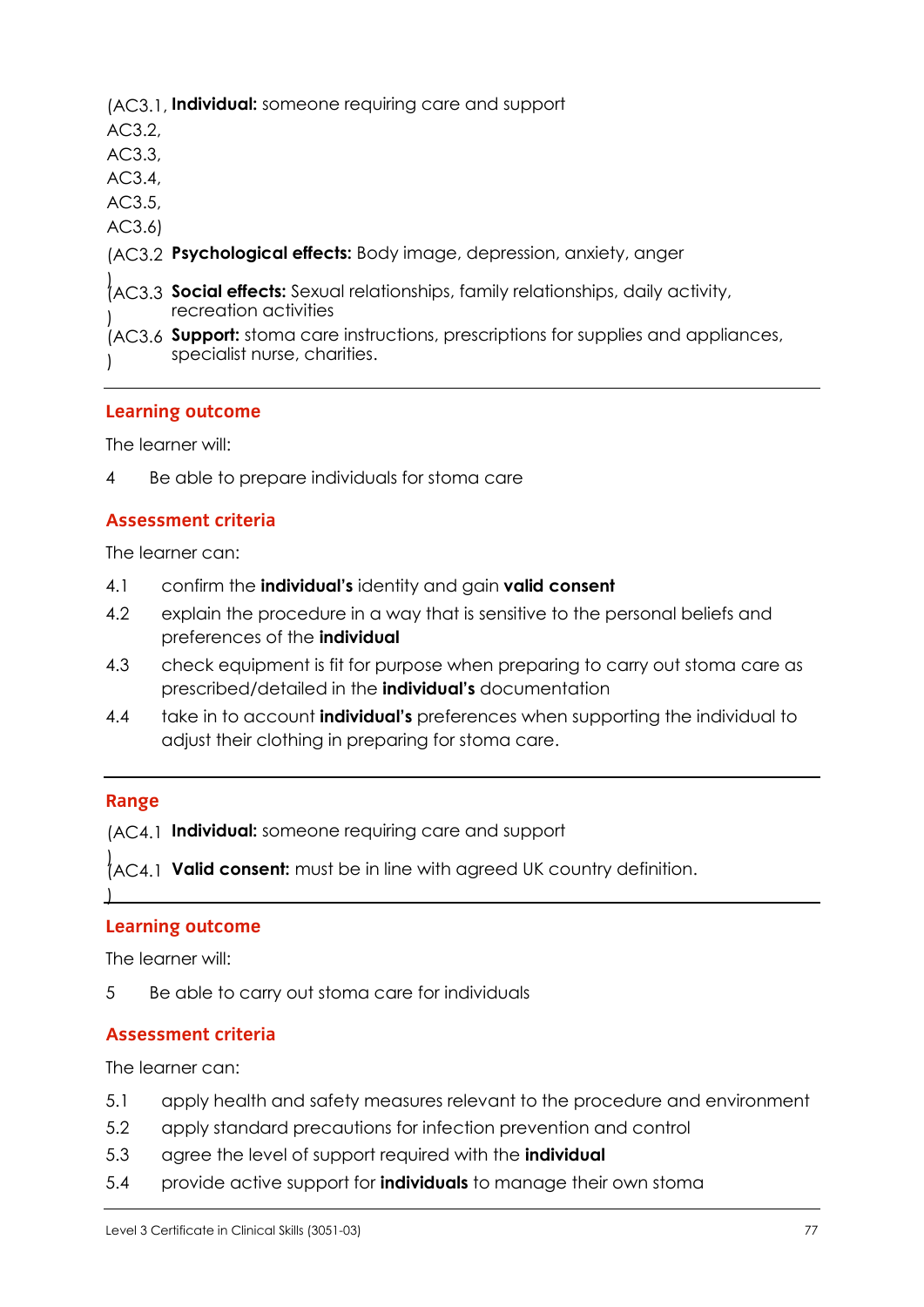- 5.5 perform stoma care in line with **agreed ways of working**
- 5.6 monitor the **individual's** condition throughout the stoma care
- 5.7 give **individual** the opportunity to dispose of their own used stoma care equipment
- 5.8 dispose of equipment and materials in line with **agreed ways of working**.

**Range Individual:** someone requiring care and support (AC5.3,

AC5.4,

AC5.6,

AC5.7)

**Agreed ways of working:** National guidelines, policies, protocols and good (AC5.5,  $pA$ C $5.8$  $pC$ .

## **Learning outcome**

The learner will:

6 Be able to monitor individuals following stoma care

# **Assessment criteria**

The learner can:

- 6.1 report on the **individual's** pattern of stoma function
- 6.2 record the outcomes of stoma care activity in line with **agreed ways of working**.

**Range Individual:** someone requiring care and support (AC6.1

)<br>(AC6.2 **Agreed ways of working:** National guidelines, policies, protocols and good ) practice. (AC6.2 )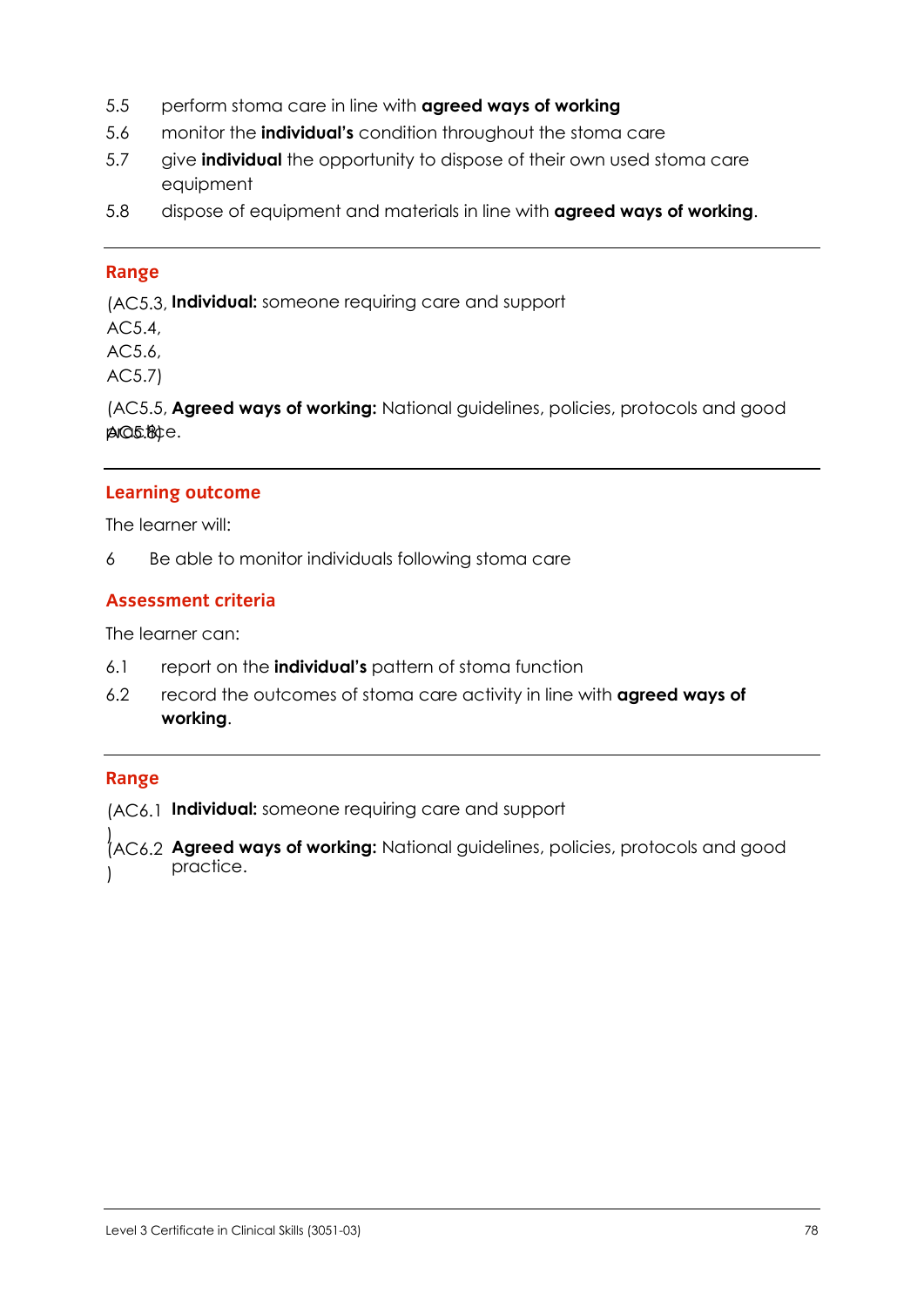### **Unit 315 Undertaking treatments and dressings of lesions and wounds**

| <b>UAN:</b>             | R/507/2355                                                                                                                                                                                                                                                                                                                                 |  |
|-------------------------|--------------------------------------------------------------------------------------------------------------------------------------------------------------------------------------------------------------------------------------------------------------------------------------------------------------------------------------------|--|
| Unit level:             | Level 3                                                                                                                                                                                                                                                                                                                                    |  |
| GLH:                    | 19                                                                                                                                                                                                                                                                                                                                         |  |
| NLH:                    | 31                                                                                                                                                                                                                                                                                                                                         |  |
| Unit aim:               | This unit enables the learner to develop the skills and<br>knowledge required to carry out treatments and<br>dressings for the care of individuals' lesions and wounds.<br>Learners will also explore general infection control and<br>the specific application of the care of wounds/lesions,<br>as well as the process of wound healing. |  |
| <b>Assessment type:</b> | Portfolio                                                                                                                                                                                                                                                                                                                                  |  |

# **Learning outcome**

The learner will:

1 Understand legislation and agreed ways of working when undertaking treatments and dressings of lesions and wounds

#### **Assessment criteria Assessment criteria**

The learner can:

- 1.1 identify the legislation and **agreed ways of working** which inform undertaking treatments and dressings of lesions and wounds
- 1.2 explain the importance of complying with infection control procedures at all times
- 1.3 explain the importance of wearing **personal protective equipment**
- 1.4 state own responsibilities and accountability when caring for lesions and/or wounds.

## **Range**

)

**Agreed ways of working:** National guidelines, policies, protocols and good (AC1.1 practice )

**Personal protective equipment:** Sterile/non sterile gloves, aprons, masks. (AC1.3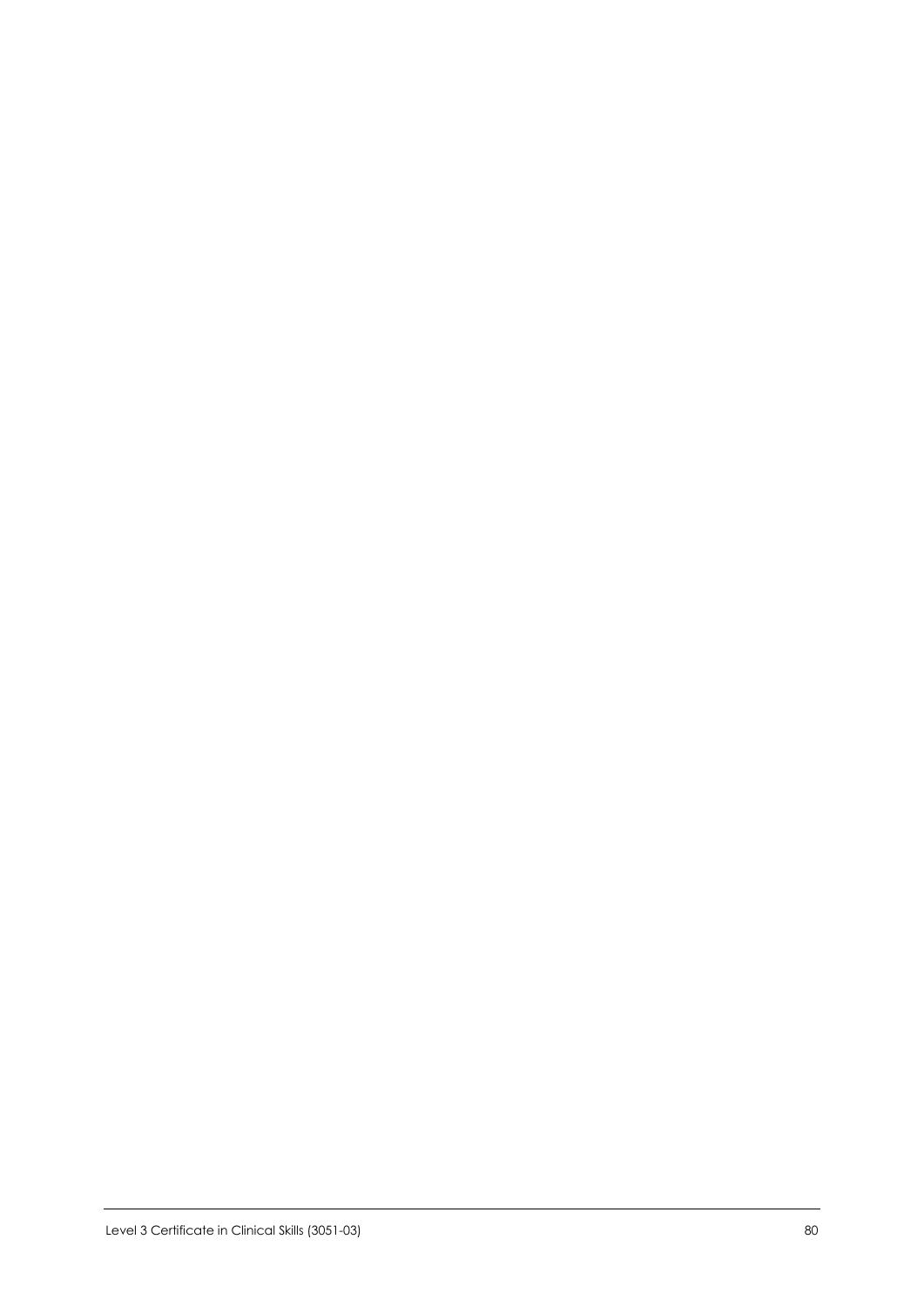The learner will:

2 Understand wound healing and contamination

# **Assessment criteria**

The learner can:

- 2.1 describe the anatomy and physiology of the skin
- 2.2 explain the **process of wound healing**
- 2.3 identify factors which promote the **process of wound healing**
- 2.4 identify factors which delay the **process of wound healing**
- 2.5 explain the terms asepsis, antisepsis and cross infection
- 2.6 describe potential sources of wound contamination and the required measures to avoid and deal with them
- 2.7 explain what happens if a wound becomes contaminated
- 2.8 explain the aspects of the anatomy and physiology of the skin which inform the application of dressings.

## **Range**

**Process of wound healing:** Phases of wound healing (AC2.2, AC2.3,

AC2.4)

### **Learning outcome**

The learner will:

3 Know the approved procedures and techniques when applying treatments and dressing lesions and wounds

# **Assessment criteria**

- 3.1 describe the types and functions of treatments and dressings used in own work area
- 3.2 explain the importance of following instructions and techniques specified in the documentation when applying treatments and dressings
- 3.3 describe potential adverse reactions when undertaking treatments and dressing of lesions and wounds
- 3.4 explain the procedure for dealing with adverse reactions while undertaking treatments and dressing to lesions and wounds
- 3.5 explain changes in the wound and/or lesion that need reporting.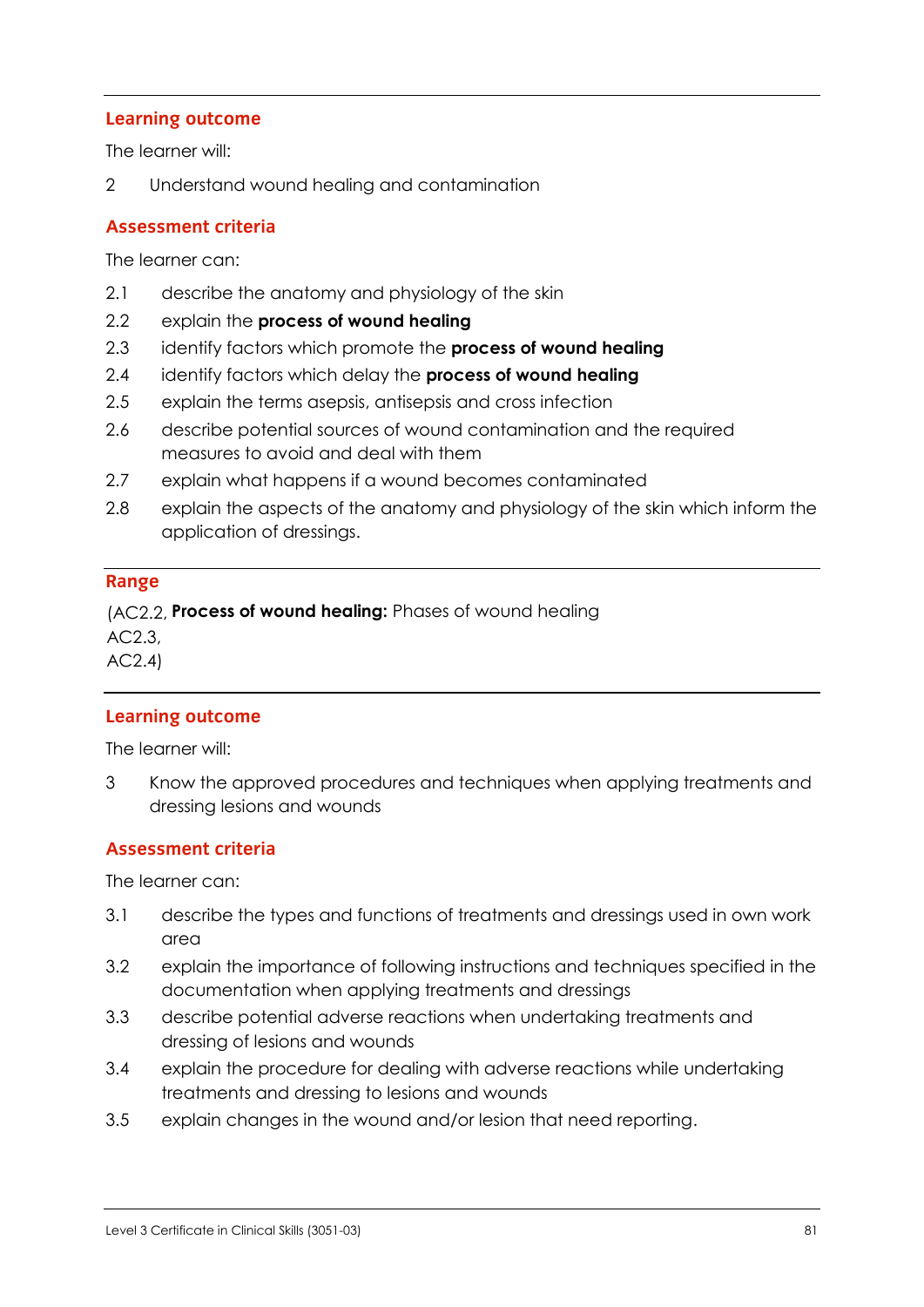The learner will:

4 Be able to prepare to treat and dress lesions and wounds

# **Assessment criteria**

The learner can:

- 4.1 refer to the treatment plan and wound assessment documentation
- 4.2 apply health and safety measures relevant to the procedure and environment
- 4.3 confirm the **individual's** identity and gain **valid consent** to carry out the activity
- 4.4 check for any contraindications to treatments and dressings
- 4.5 provide information, support and reassurance to the **individual** in a way that is sensitive to their personal beliefs and preferences
- 4.6 check required equipment, treatments and dressings are fit for purpose
- 4.7 assist the **individual** to position themselves to enable access to the wound lesion site
- 4.8 assist the **individual** to adjust clothing whilst maintaining privacy and dignity.

**Range** (AC4.3, **Individual:** Someone requiring care or support

AC4.5,

AC4.7,

AC4.8)

(AC4.3 Valid consent: In line with agreed UK country definition.

### )

### **Learning outcome**

The learner will:

5 Be able to carry out treatments and dressings to lesions/wounds

#### **Assessment criteria Assessment criteria**

- 5.1 apply standard precautions for infection control
- 5.2 remove existing dressing to evaluate the lesion and/or wound for any change in appearance
- 5.3 undertake treatments and dressings using techniques following treatment plan
- 5.4 maintain the sterility of dressings prior to and during application
- 5.5 monitor the individual during treatment and dressings
- 5.6 reassure the **individual** during treatment and dressings
- 5.7 dispose of waste in accordance with **agreed ways of working**
- 5.8 ensure the **individual** is comfortable following the procedure.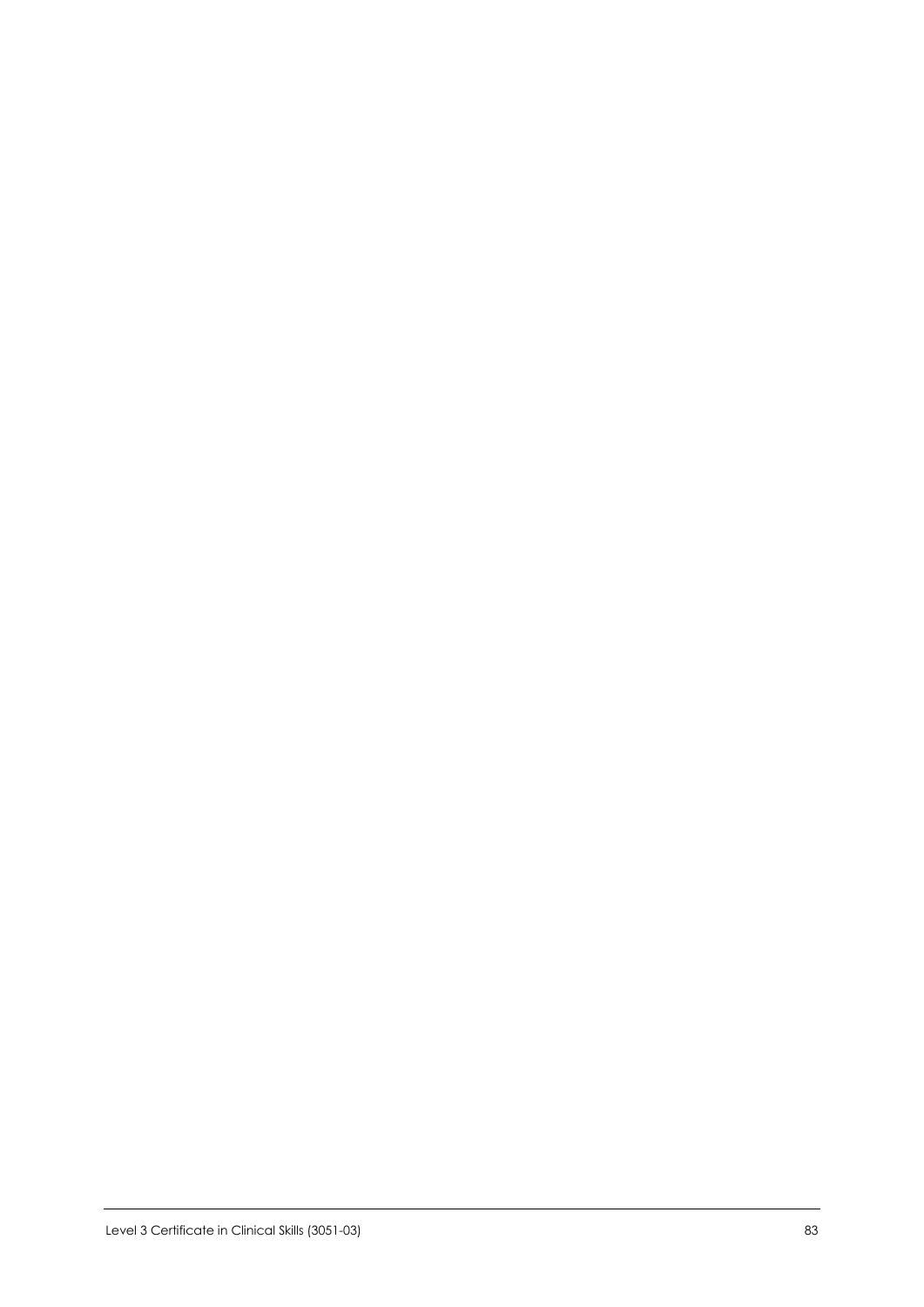**Range Individual:** Someone requiring care or support (AC5.5, AC5.6, AC5.8)

**Agreed ways of working:** National guidelines, policies, protocols and good (AC5.7 practice  $\overline{)}$ 

#### **Learning outcome**

The learner will:

6 Be able to record and report outcomes of treatments and dressings

# **Assessment criteria**

The learner can:

- 6.1 record the outcomes and findings of the activity according to **agreed ways of working**
- 6.2 report outcomes and **findings** following **agreed ways of working**.

## **Range**

**Agreed ways of working:** National guidelines, policies, protocols and good (AC6.1, AC6.2) practice

**Findings:** Condition of wounds/lesions – wound healing, inflammation, pain. (AC6.1, AC6.2)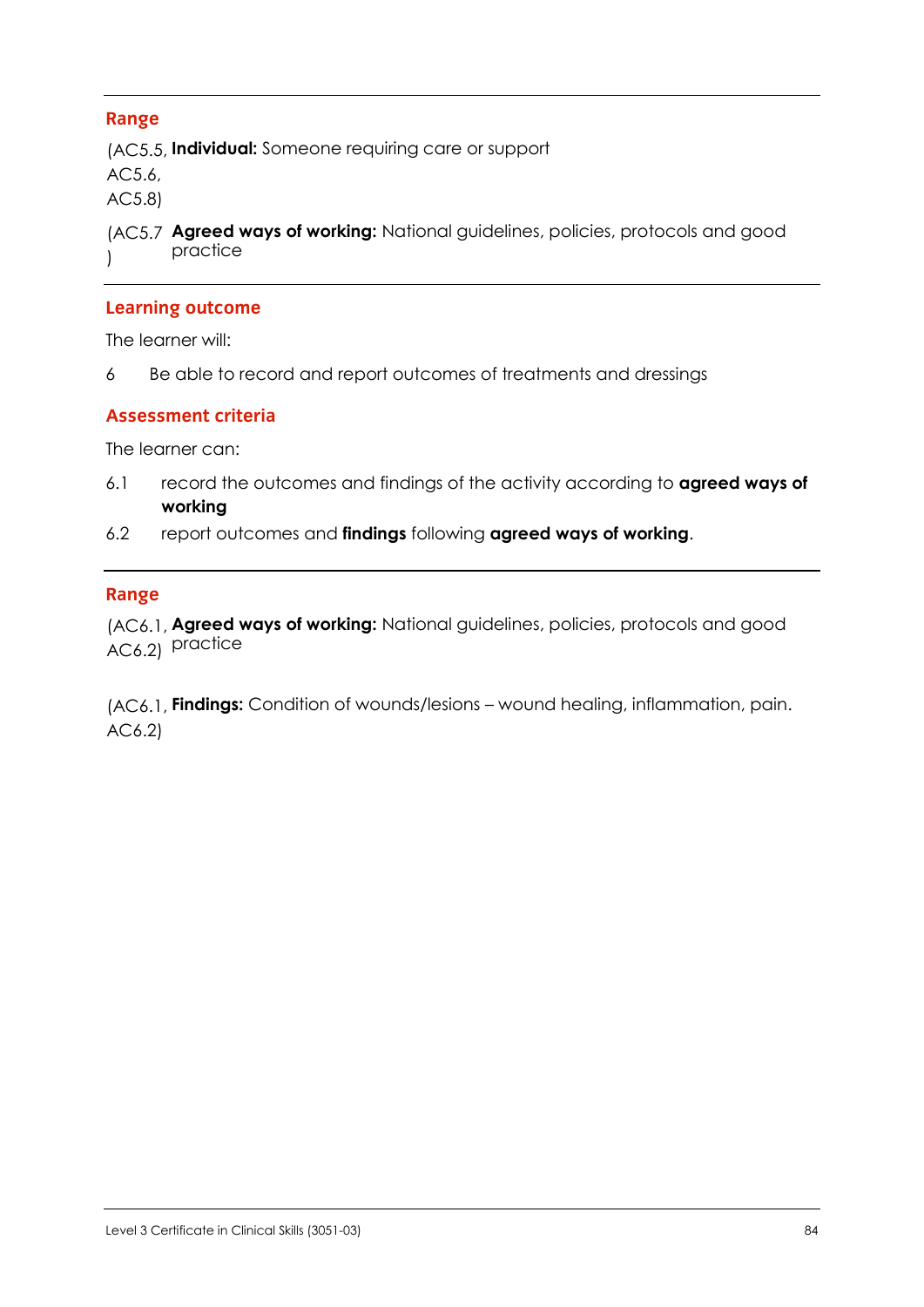### **Unit 316 Carrying out extended feeding techniques in health and care settings**

| UAN:                    | Y/507/2356                                                                                                                                                                                                                 |  |
|-------------------------|----------------------------------------------------------------------------------------------------------------------------------------------------------------------------------------------------------------------------|--|
| Unit level:             | Level 3                                                                                                                                                                                                                    |  |
| GLH:                    | 21                                                                                                                                                                                                                         |  |
| NLH:<br>38              |                                                                                                                                                                                                                            |  |
| Unit aim:               | The aim of this unit is to provide the learner with the<br>knowledge, understanding and skills required to prepare<br>for and carry out extended feeding techniques to<br>ensure individuals nutritional and fluid intake. |  |
| <b>Assessment type:</b> | Portfolio                                                                                                                                                                                                                  |  |

### **Learning outcome**

The learner will:

1 Understand extended feeding and related anatomy and physiology

# **Assessment criteria**

The learner can:

- 1.1 describe the anatomy and physiology of the gastro-intestinal tract
- 1.2 explain the reasons why feeding may need to be carried out by extended techniques
- 1.3 explain how fluid and nutritional balance contribute to maintaining health
- 1.4 describe techniques used for extended feeding
- 1.5 explain how equipment and materials are used for extended feeding techniques.

# **Learning outcome**

The learner will:

2 Understand risks associated with extended feeding techniques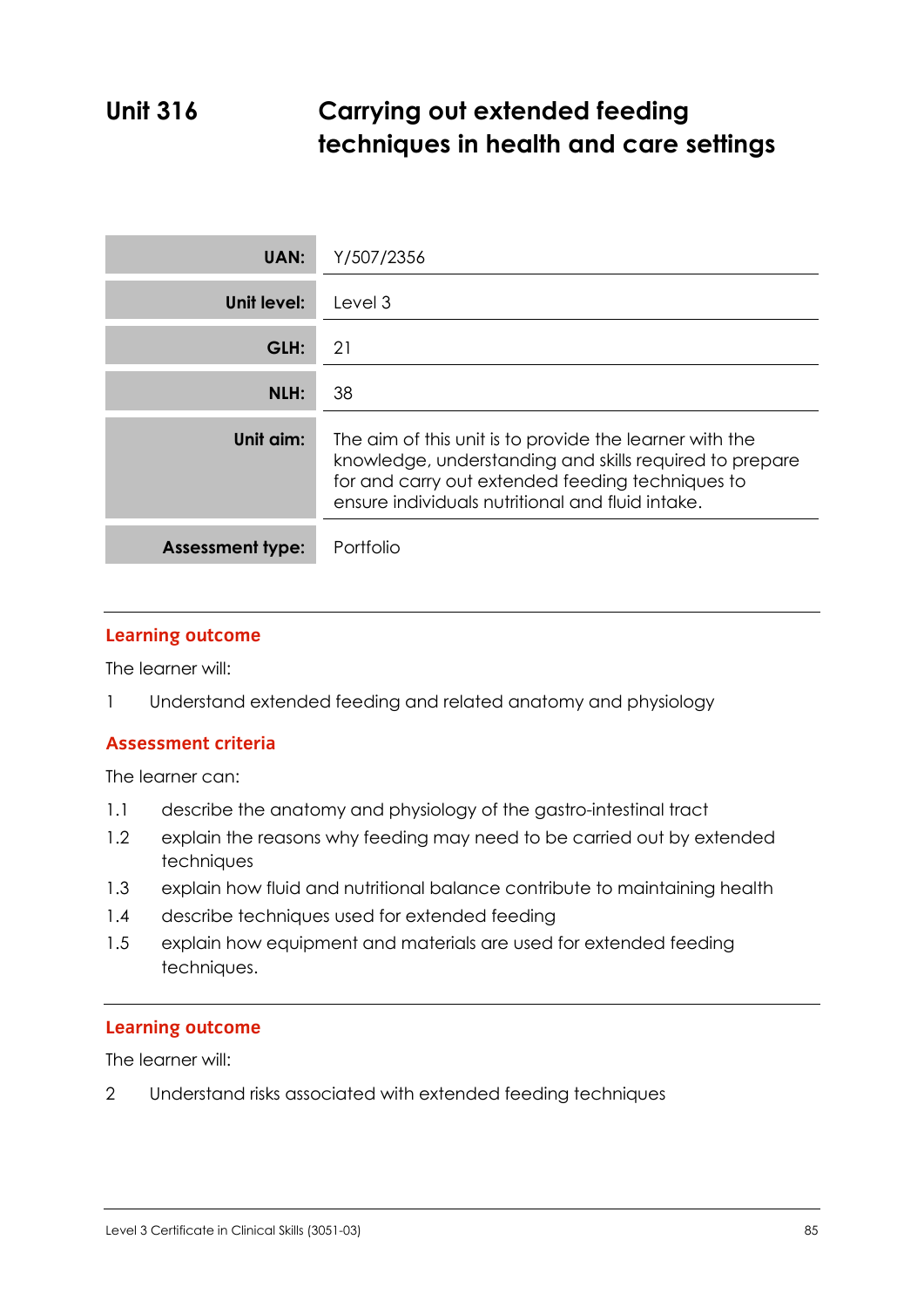# **Assessment criteria**

The learner can:

- 2.1 explain how **agreed ways of working** affect extended feeding **techniques**
- 2.2 describe the potential risks associated with extended feeding **techniques**
- 2.3 identify indicators of adverse reactions which may occur during and following extended feeding
- 2.4 describe the actions to take in the event of an adverse reaction
- 2.5 explain the potential sources and consequences of contamination
- 2.6 explain the actions to take in the event of contamination.

**Range Agreed ways of working:** National guidelines, policies, protocols and good (AC2.1 practice )

**Techniques:** Naso-gastric, Percutaneous Endoscopic Gastrostomy (PEG) (AC2.2, AC2.3,

AC2.4)

# **Learning outcome**

The learner will:

3 Understand the importance of preparing to carry out extended feeding techniques

#### **Assessment criteria Assessment criteria**

The learner can:

- 3.1 describe the safety checks that should be carried out before commencing extended feeding **techniques**
- 3.2 explain the importance of carrying out the safety checks before commencing extended feeding **techniques**
- 3.3 describe ways to support an **individual** to prepare for extended feeding **techniques** in a way that meets their **individual** needs and preferences.

**Range Techniques:** Naso-gastric, Percutaneous Endoscopic Gastrostomy (PEG) (AC3.2, AC3.1,

AC3.3)

(AC3.3 Individual: Someone requiring care or support.

 $\left( \right)$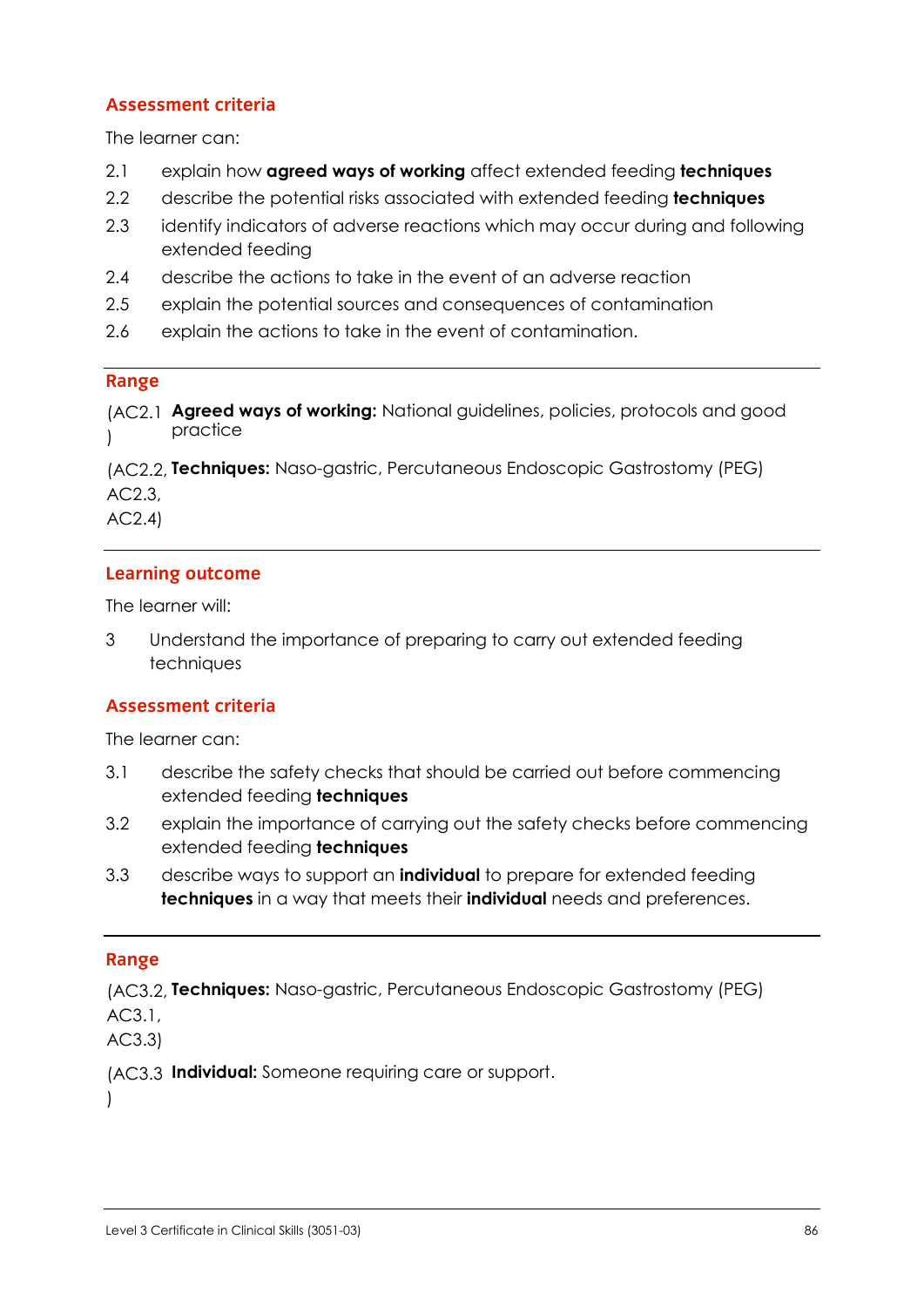The learner will:

4 Be able to prepare for extended feeding

# **Assessment criteria**

The learner can:

- 4.1 refer to documentation to confirm the feed and/or fluid requirement
- 4.2 ensure that correct equipment and materials are available
- 4.3 carry out safety checks and confirm equipment and materials are fit for purpose
- 4.4 confirm the identity of the **individual** prior to carrying out the activity
- 4.5 explain the procedure to the individual and obtain **valid consent**
- 4.6 support the **individual** to position themselves to ensure their safety and comfort.

)

**Range Individual:** Someone requiring care or support (AC4.4, AC4.5)

**Valid consent:** In line with agreed UK country definition (AC4.5

### **Learning outcome**

The learner will:

5 Be able to carry out and complete extended feeding

# **Assessment criteria**

The learner can:

- 5.1 apply standard precautions for infection prevention and control
- 5.2 ensure feeding tubes are positioned and secured correctly in a manner that prevents discomfort and promotes the dignity of the **individual**
- 5.3 carry out extended feeding **safely and according to the individual's plan of care**
- 5.4 monitor and reassure the **individual** throughout the activity
- 5.5 ensure the comfort of the **individual** following extended feeding
- 5.6 dispose of used equipment, materials, feeds and body fluids in accordance with **agreed ways of working**.

**Range Individual:** Someone requiring care or support (AC5.2,

AC5.4,

AC5.5)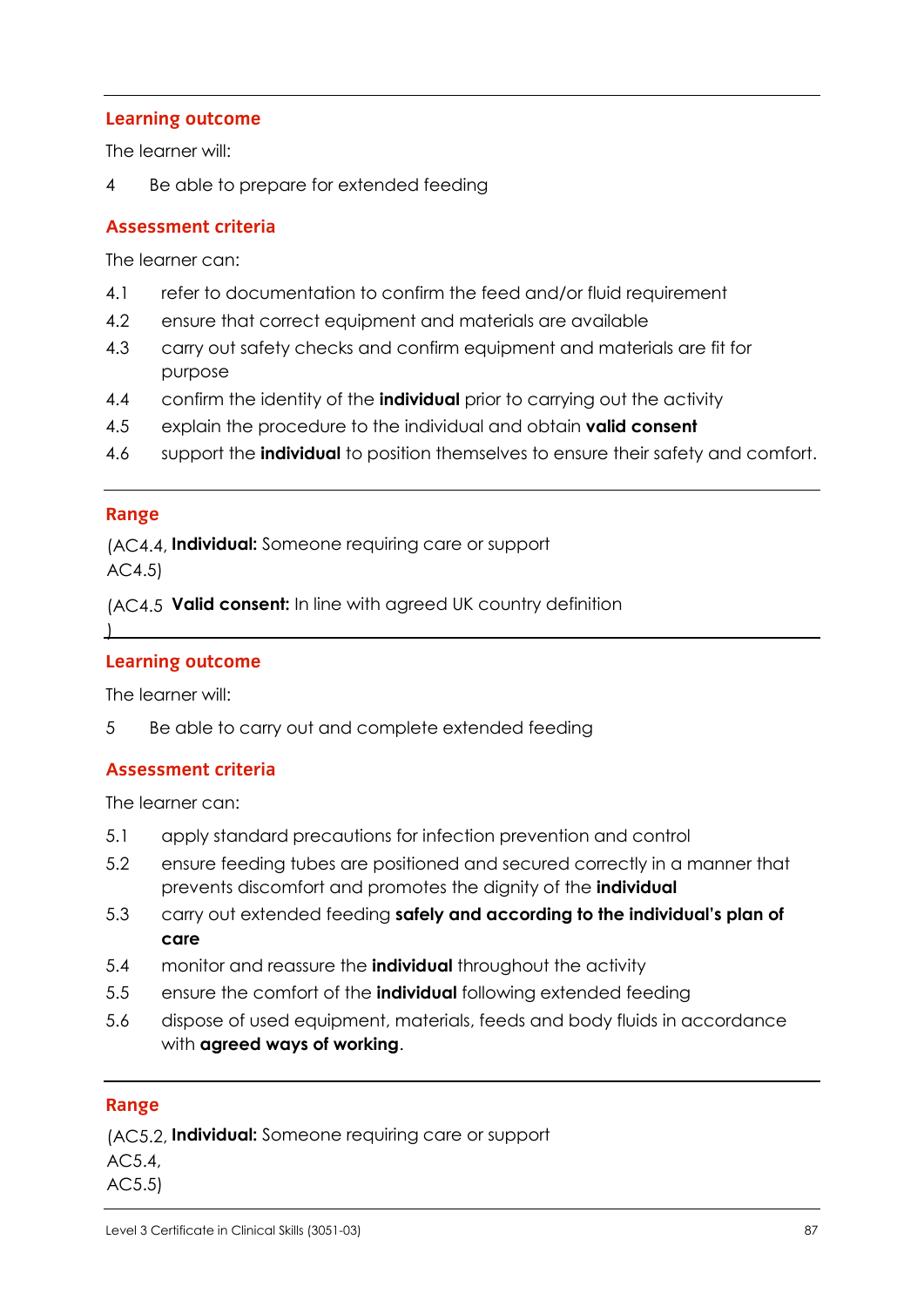- (AC5.3 Safely and according to the individual's plan of care: at an appropriate time, using agreed techniques, using equipment in line with manufacturer's instructions, optimising the individual's comfort and dignity and minimising pain and trauma )
- **Agreed ways of working:** National guidelines, policies, protocols and good (AC5.6 practice.  $\lambda$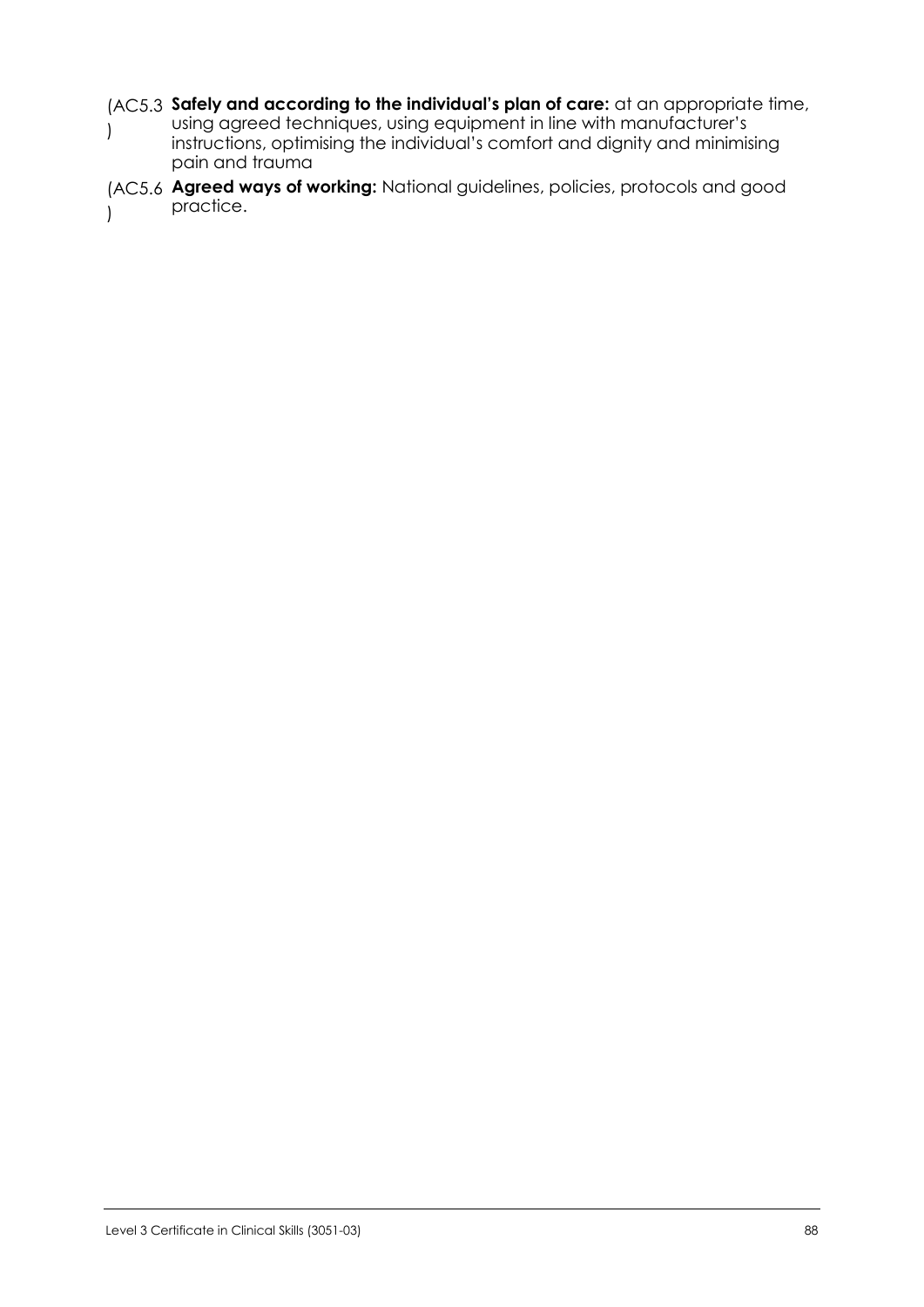The learner will:

6 Be able to maintain records and report on extended feeding

# **Assessment criteria**

The learner can:

- 6.1 complete the required documentation clearly and legibly in accordance with **agreed ways of working**
- 6.2 report the findings about the process to **others** and the **individual**.

)

**Range Agreed ways of working:** National guidelines, policies, protocols and good (AC6.1 practice )

**Individual:** Someone requiring care or support (AC6.2

**Others:** Family members, advocate, line manager, other professionals. ) (AC6.2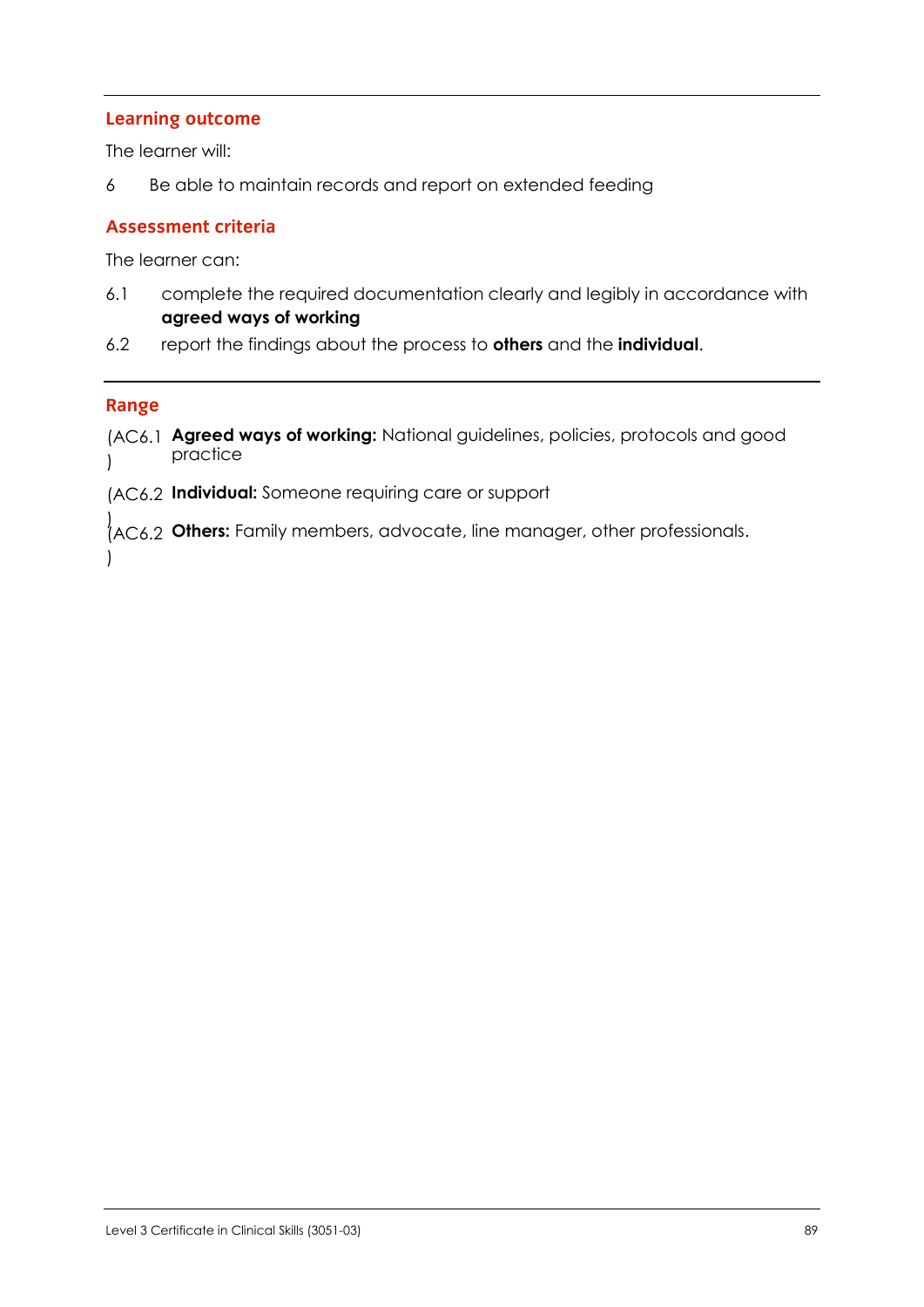| <b>UAN:</b>             | H/507/2358                                                                                                                                                                                                                   |  |
|-------------------------|------------------------------------------------------------------------------------------------------------------------------------------------------------------------------------------------------------------------------|--|
| Unit level:             | Level 3                                                                                                                                                                                                                      |  |
| GLH:                    | 24                                                                                                                                                                                                                           |  |
| NLH:                    | 42                                                                                                                                                                                                                           |  |
| Unit aim:               | This unit enables the learner to develop the skills and<br>knowledge required to remove wound closure materials<br>from individuals when directed by a health practitioner<br>and following local guidelines and procedures. |  |
| <b>Assessment type:</b> | Portfolio                                                                                                                                                                                                                    |  |

The learner will:

1 Know the anatomy and physiology of the skin and types of wound closures

#### **Assessment criteria Assessment criteria**

The learner can:

- 1.1 describe the anatomy and physiology of the skin
- 1.2 describe the different types of **wound closures** and their removal.

## **Range**

**Wound closures:** Dissolvable, non-dissolvable, staples. (AC1.2

)

## **Learning outcome**

The learner will:

2 Understand wound healing and contamination

# **Assessment criteria**

- 2.1 explain the terms 'asepsis', 'antisepsis and 'cross infection'
- 2.2 explain the **process of wound healing**
- 2.3 identify factors which promote the **process of wound healing**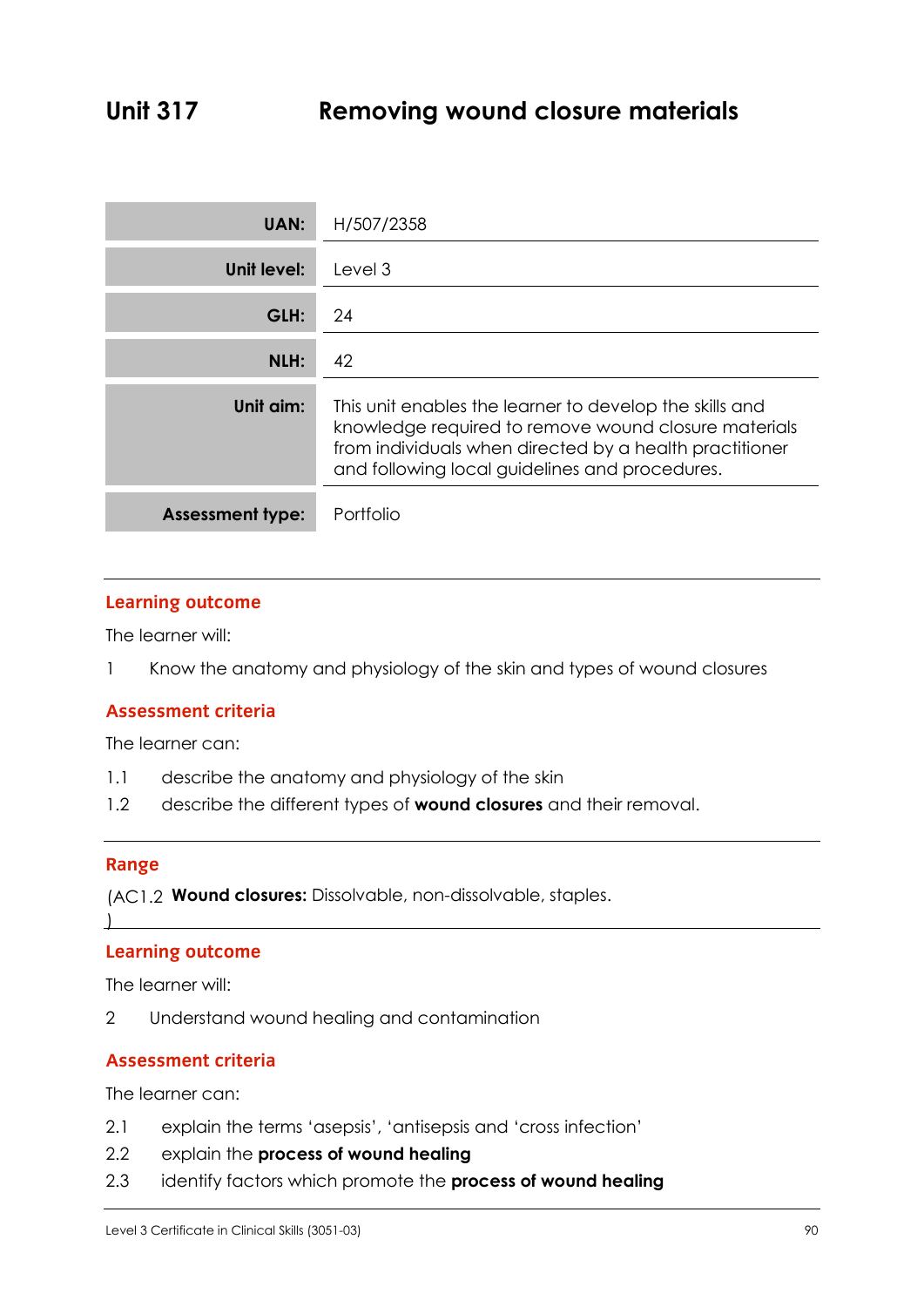- 2.4 identify factors which delay the **process of wound healing**
- 2.5 describe potential sources of wound contamination and the required measures to avoid and deal with them
- 2.6 describe what happens if a wound becomes contaminated.

**Range** (AC2.2, Process of wound healing: Phases of wound healing

AC2.3,

AC2.4)

# **Learning outcome**

The learner will:

3 Know the approved procedures and techniques to remove wound closures

#### **Assessment criteria Assessment criteria**

The learner can:

- 3.1 identify the policies and protocols which inform own role when removing **wound closures**
- 3.2 explain the importance of following procedures and techniques specified in the treatment plan and the consequences of poor practice
- 3.3 explain the procedure for dealing with problems encountered while removing **wound closures**
- 3.4 describe potential adverse reactions to the removal of **wound closures** and how to deal with them.

### **Range**

**Wound closures:** Dissolvable, non-dissolvable, staples (AC3.1, AC3.3, AC3.4)

### **Learning outcome**

The learner will:

4 Be able to prepare to remove wound closure materials

#### **Assessment criteria Assessment criteria**

- 4.1 apply health and safety measures relevant to the procedure and environment
- 4.2 confirm the **individual's** identity and gain **valid consent** to carry out the activity
- 4.3 provide information, support and reassurance to the **individual** in a way that is sensitive to their personal beliefs and preferences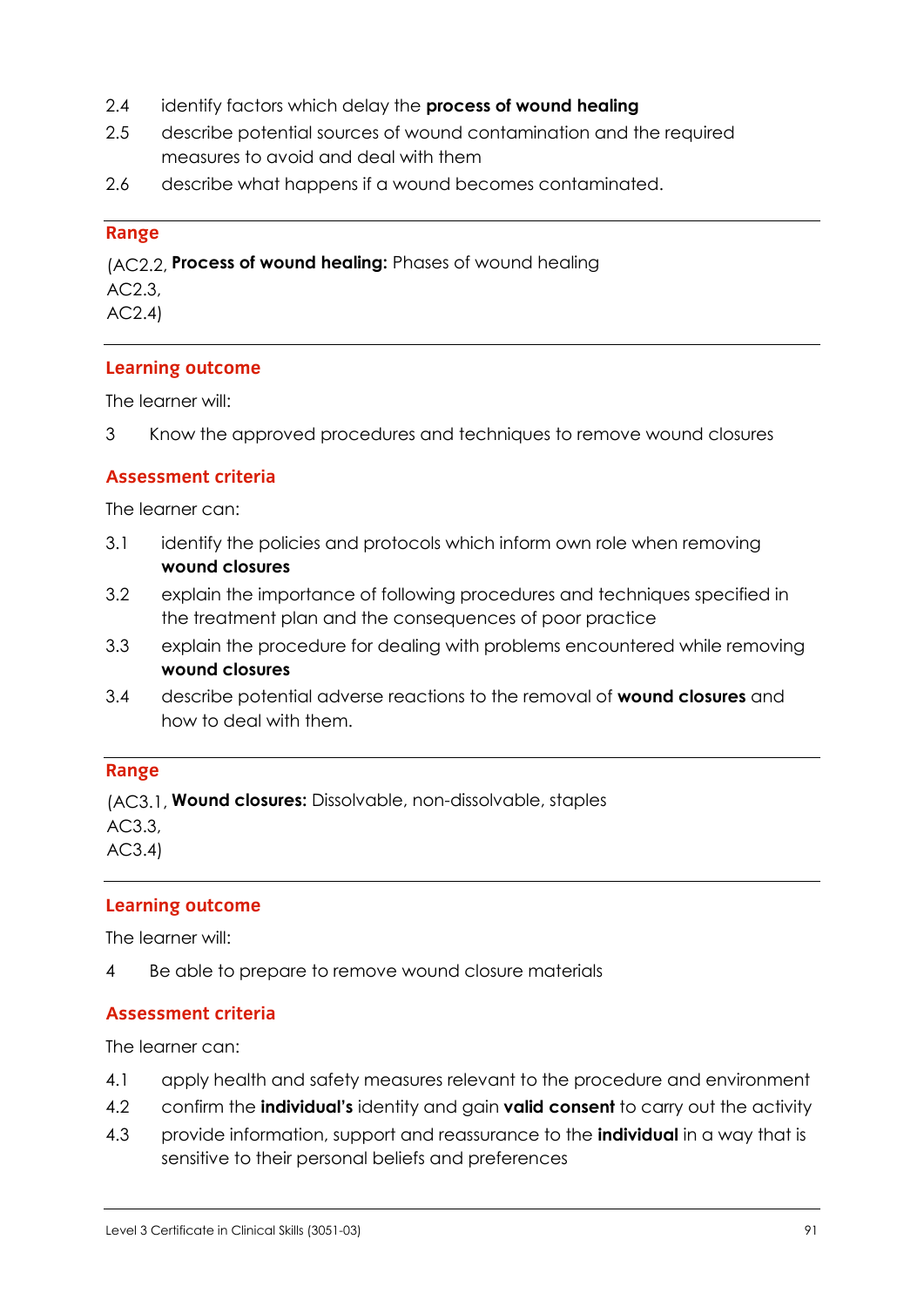- 4.4 check required equipment and materials are fit for purpose when preparing for the activity
- 4.5 check for any contraindications to removing **wound closures** and deal with these within own scope of practice.

)

**Range Individual:** Someone requiring care or support (AC4.2, AC4.3)

**Valid consent:** In line with agreed UK country definition (AC4.2

)<br>(AC4.5 **Wound closures:** Dissolvable, non-dissolvable, staples. (AC4.5

#### **Learning outcome**

The learner will:

5 Be able to remove wound closure materials

# **Assessment criteria**

The learner can:

- 5.1 apply standard precautions for infection control
- 5.2 perform removal **wound closures** according to **local procedure** and treatment plan
- 5.3 support the **individual** during the removal of **wound closures**
- 5.4 dispose of waste in accordance with **agreed ways of working**
- 5.5 ensure the **individual** is comfortable following the procedure.

# **Range**

**Wound closures:** Dissolvable, non-dissolvable, staples (AC5.2 AC5.3)<br>(AC5.2 **Local procedure:** Aseptic technique )<br>(AC5.3, **Individual:** Someone requiring care or support **Agreed ways of working:** National guidelines, policies, protocols and good (AC5.4 practice.  $\mathcal{L}$ (AC5.3, AC5.5)  $\lambda$ 

## **Learning outcome**

The learner will:

6 Be able to record and report outcomes of procedures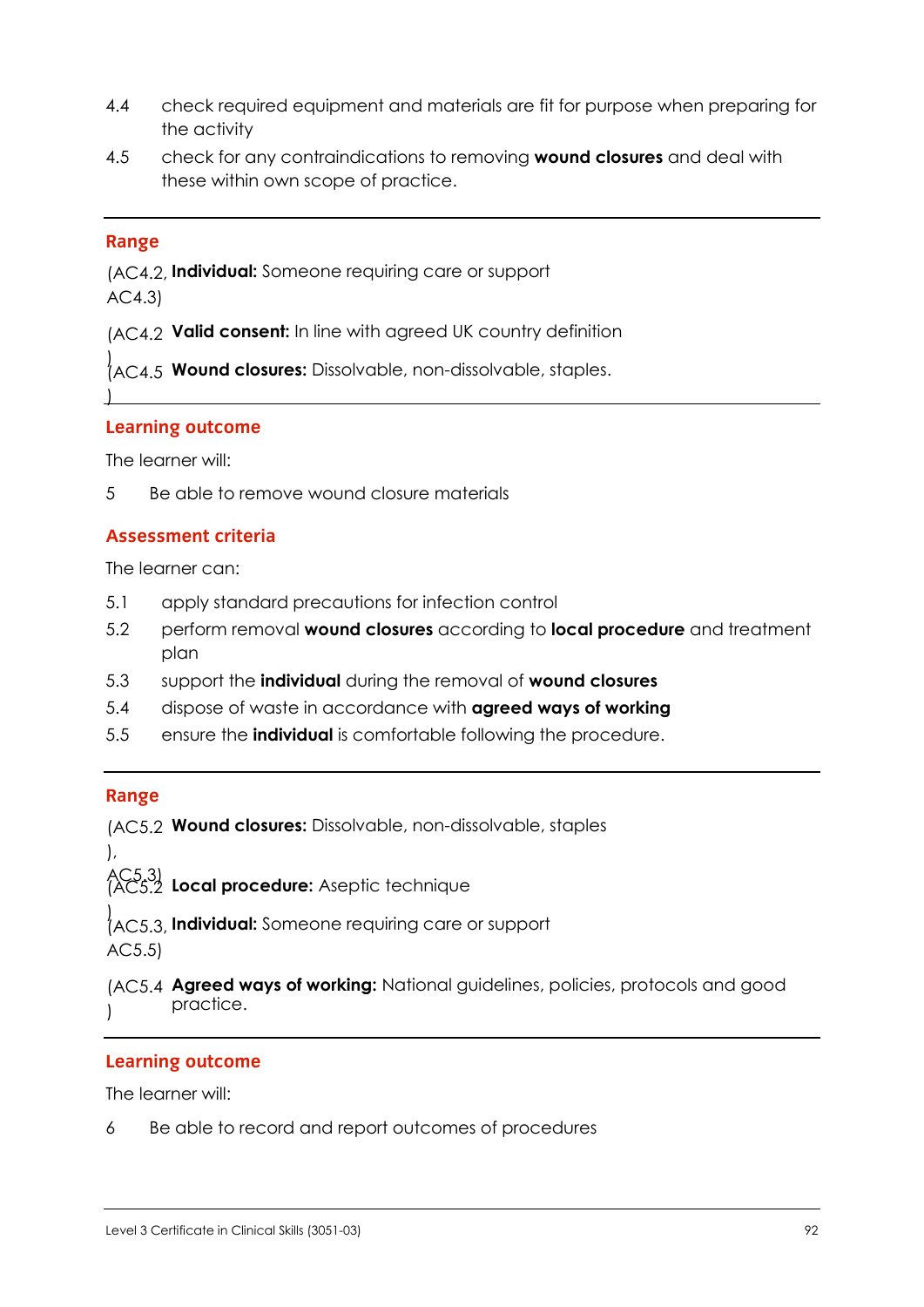### **Assessment criteria**

- 6.1 record the outcomes and **findings** of the activity according to **agreed ways of working**
- 6.2 report outcomes and **findings** following **agreed ways of working**.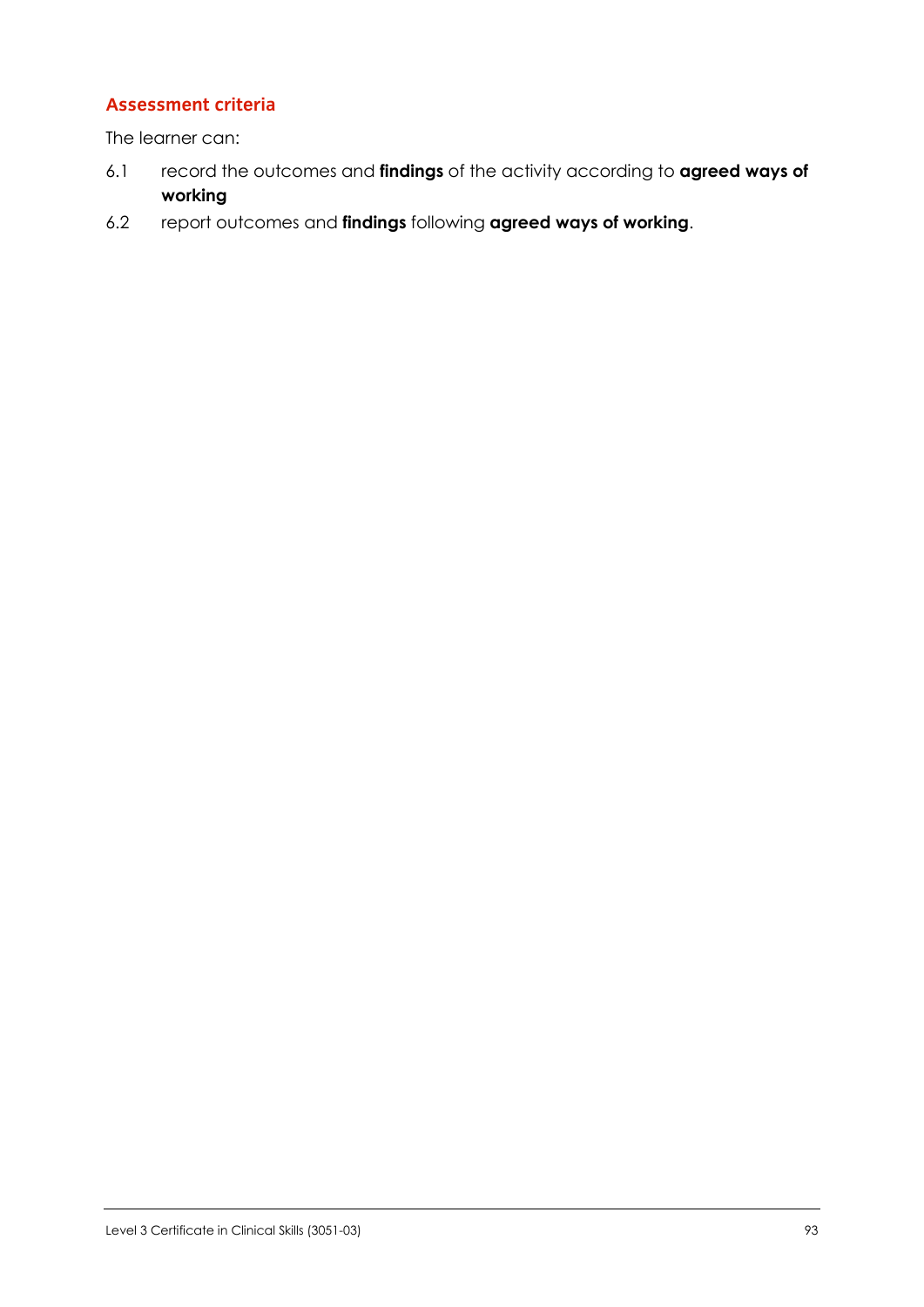)

**Range Agreed ways of working:** National guidelines, policies, protocols and good (AC6.1, AC6.2) practice

**Findings:** Condition of skin – suture line, inflammation, pain. (AC6.1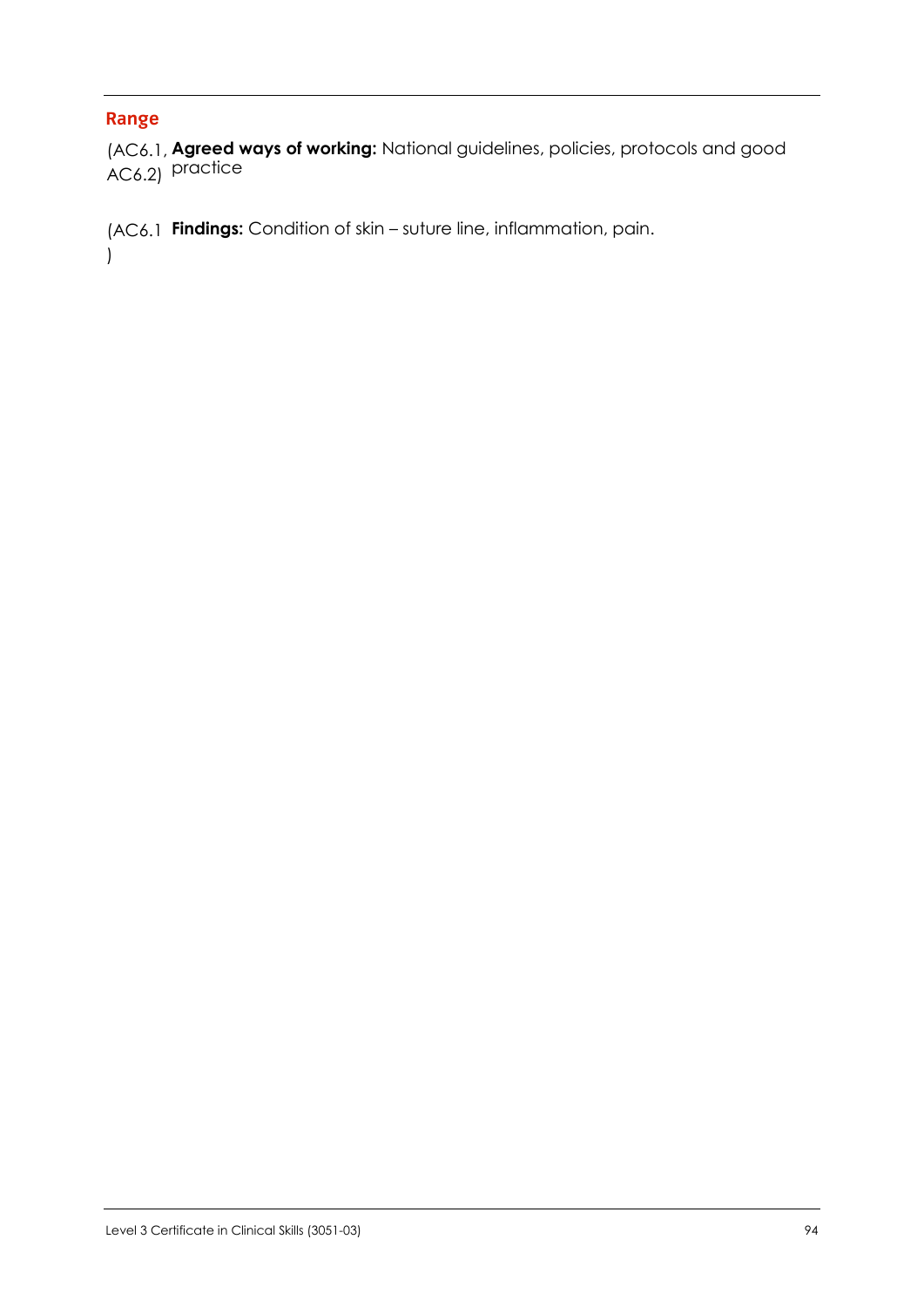### **Unit 318 Administration and management of medication in health and care settings**

| <b>UAN:</b>             | K/507/2359                                                                                                                                                                                                                                                             |  |
|-------------------------|------------------------------------------------------------------------------------------------------------------------------------------------------------------------------------------------------------------------------------------------------------------------|--|
| Unit level:             | Level 3                                                                                                                                                                                                                                                                |  |
| GLH:                    | 31                                                                                                                                                                                                                                                                     |  |
| NLH:                    | 50                                                                                                                                                                                                                                                                     |  |
| Unit aim:               | The aim of this unit is to provide the learner with the<br>knowledge and skills to manage, prepare and<br>administer medication in health and care settings. The<br>unit applies to all medication used for and by individuals,<br>both prescribed and non-prescribed. |  |
| <b>Assessment type:</b> | Portfolio                                                                                                                                                                                                                                                              |  |

# **Learning outcome**

The learner will:

1 Understand legal requirements and agreed ways of working related to administration of medication

#### **Assessment criteria Assessment criteria**

- 1.1 outline the key provisions of **legislation** and **agreed ways of working** related to administration of medication
- 1.2 describe own accountability and responsibilities for managing medication
- 1.3 define the terms' drug' and 'medicine'
- 1.4 explain the term "controlled drug"
- 1.5 explain the difference between the 'brand name' and 'generic name'
- 1.6 explain what is meant by 'prescription only medicines', 'pharmacy medicines' and 'general sales medicines'
- 1.7 outline the legal requirements for prescriptions in the UK
- 1.8 state the requirements for labelling medicines.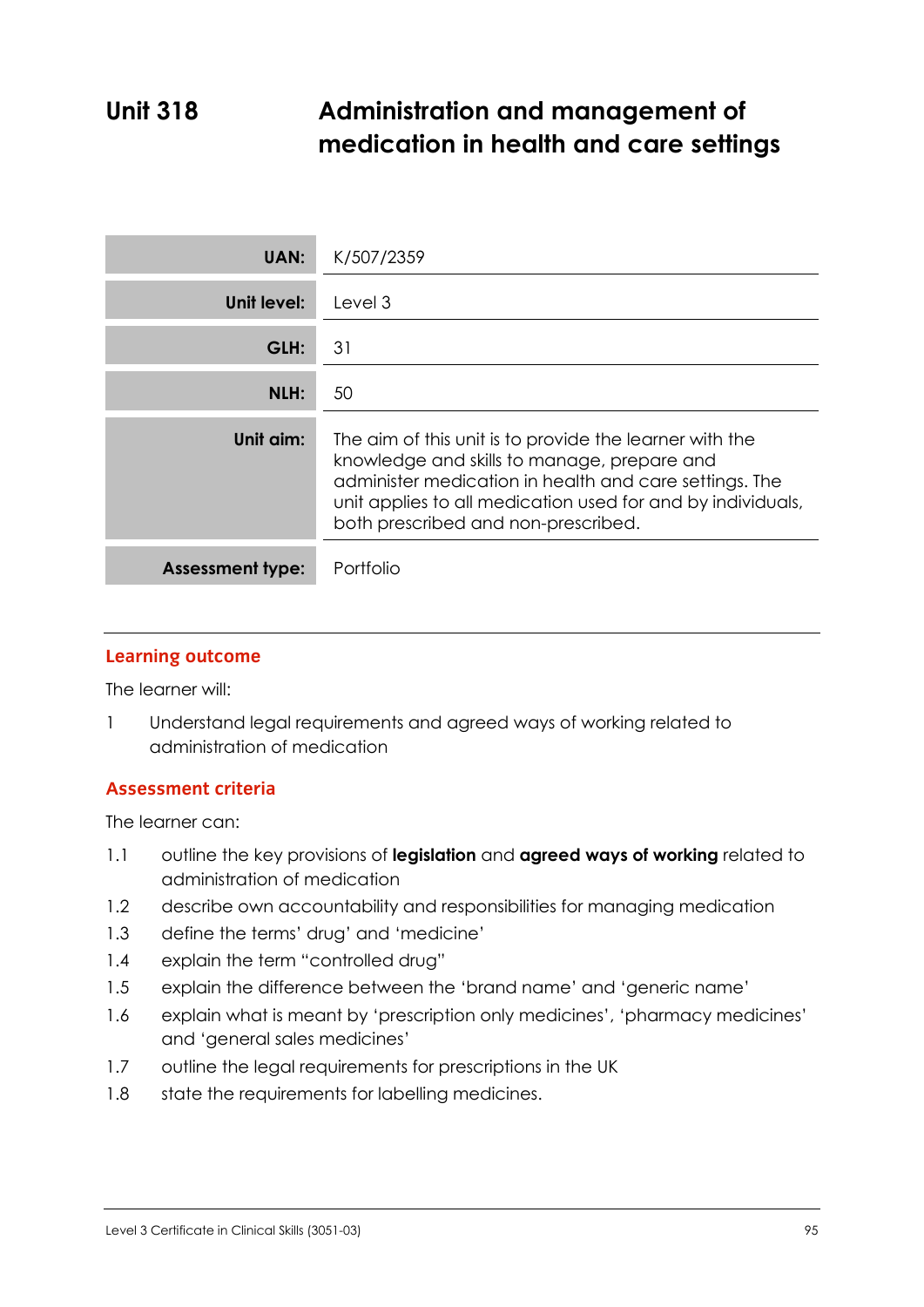**Range Legislation:** Misuse of Drugs Act 1971(regulations 1972 and 2001); Health Act (AC1.1 2006 (Controlled Medication), Control of Substances Hazardous to Health (COSHH) 1999, Hazardous Waste Regulations 2005, Mental Health Act 2007, Mental Capacity Act 2011 )

**Agreed ways of working:** National guidelines, policies, protocols and good (AC1.1 practice. )

### **Learning outcome**

The learner will:

2 Know the effects of common types of medication

# **Assessment criteria**

The learner can:

- 2.1 state the effects and common side effects of a range of **medication**
- 2.2 identify **special requirements** and contraindications of a range of **medication**
- 2.3 explain actions to be taken if an individual develops an adverse reaction to **medication**
- 2.4 identify **medication** that requires measurement of **physiological factors**.

- **Range Medication:** Laxatives, analgesics,, anti-inflammatory non-steroidal (AC2.1,
- medication, anti-histamines, antibiotics, inhalers for asthma and COPD, anti-AC2.2) hypertensive, medication for heart failure, anti-epileptics, anti-depressants, anti-psychotic, anti-Parkinson's medication, anti-coagulants, dementia support medication, diabetic medication

(AC2.2 Special requirements: Dietary, fluid intake

)<br>(AC2.4 **Physiological factors:** Blood pressure, urine levels, blood glucose readings, pulse, bowel movements, peak flow. (AC2.4 )

# **Learning outcome**

The learner will:

3 Understand administration of medication

# **Assessment criteria**

- 3.1 describe the **routes of medicine administration**
- 3.2 identify **routes of medication administration** outside the boundary of own role
- 3.3 describe the techniques and equipment needed for the administration of medication via different routes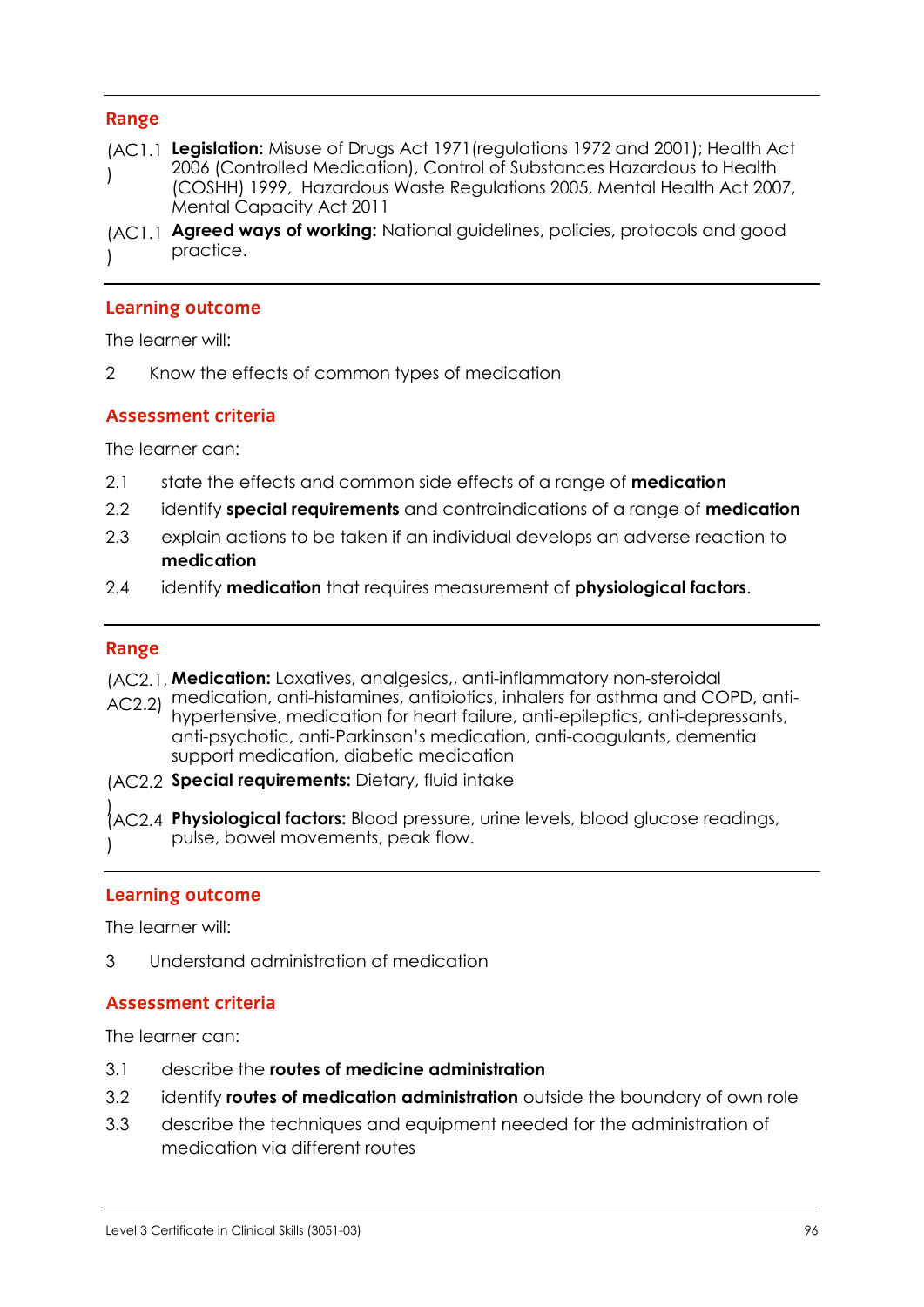- 3.4 state the procedure for checking the required information from prescriptions and/or medication administration charts
- 3.5 explain the process for administering a "controlled drug"
- 3.6 explain the action to take if medication has been wrongly administered
- 3.7 explain the importance of reporting and recording any issues with administration of medication
- 3.8 explain how to support an individual who wishes to self-medicate.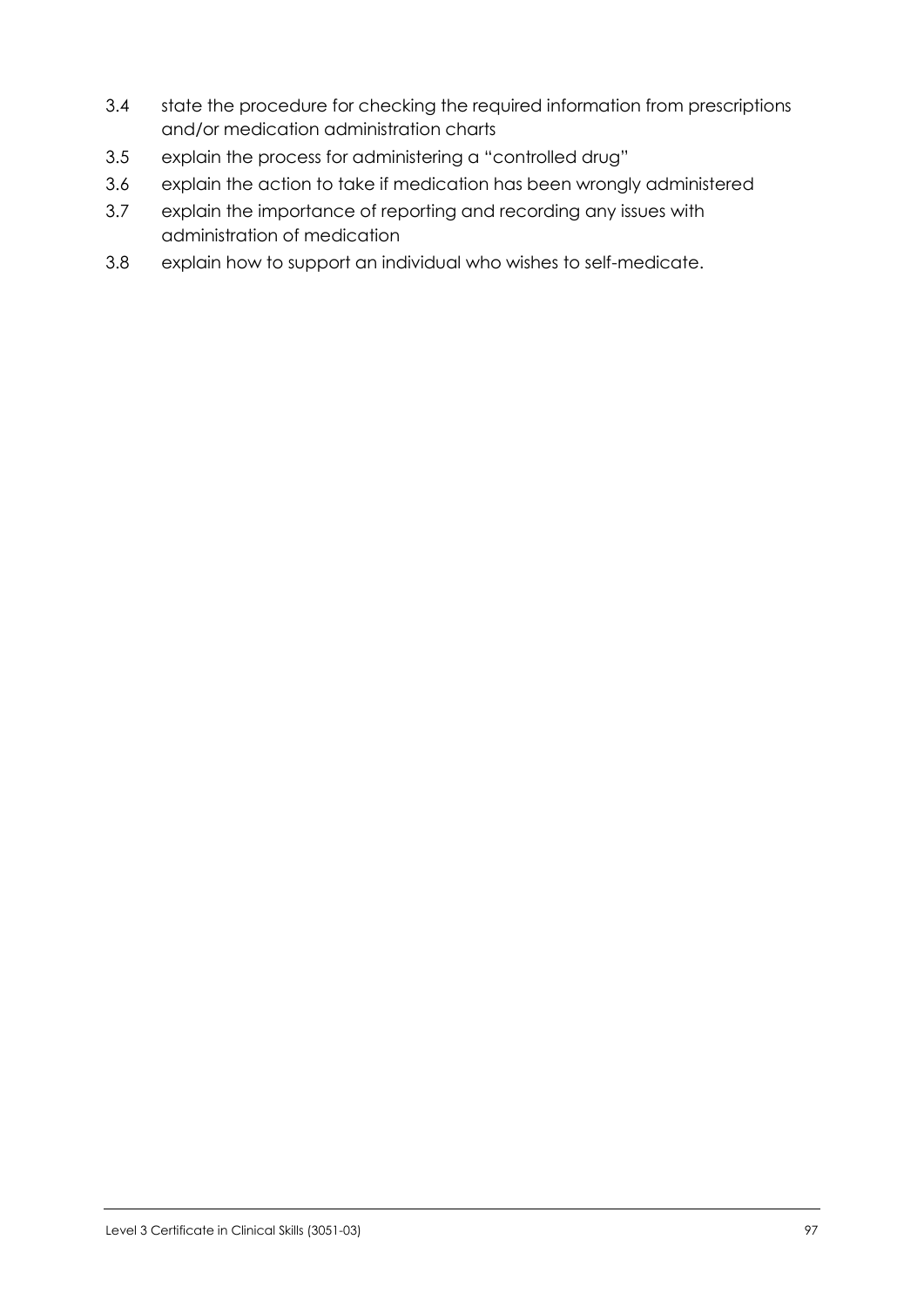)

**Range** (AC3.1, **Routes of medicine administration:** Oral, sublingual, transdermal, parenteral,  $_{\sf AC3.3)}\,$  topical, inhaled, nasal, rectal and vaginal

(AC3.8 Individual: Someone requiring care or support.

**Learning outcome** The learner will:

4 Understand the management of medication

#### **Assessment criteria Assessment criteria**

The learner can:

- 4.1 describe the ordering process for medication in own organisation
- 4.2 explain the process for stock control
- 4.3 explain why different types of medication may require specific storage requirements
- 4.4 explain how to dispose of out of date and part-used medication safely
- 4.5 describe the precautions to be taken to protect self when handling medication and equipment
- 4.6 explain the importance of cleaning and/or disposing of equipment and medication safely.

#### **Learning outcome**

The learner will:

5 Be able to prepare for the administration of medication

#### **Assessment criteria Assessment criteria**

The learner can:

- 5.1 identify the timing and techniques for the administration of medication on the medication chart or prescription chart
- 5.2 apply **standard precautions** for infection control
- 5.3 confirm with the **individual** the appropriate timing for medication
- 5.4 confirm with the **individual** when they last had the medication
- 5.5 confirm the **individual's** identity and obtain **valid consent**
- 5.6 select, check and prepare correctly the medication according to the medication administration record or medication information leaflet.

### **Range**

)

(AC5.2 **Standard precautions:** Hand hygiene, PPE

IAC5.5 Individual: Someone requiring care or support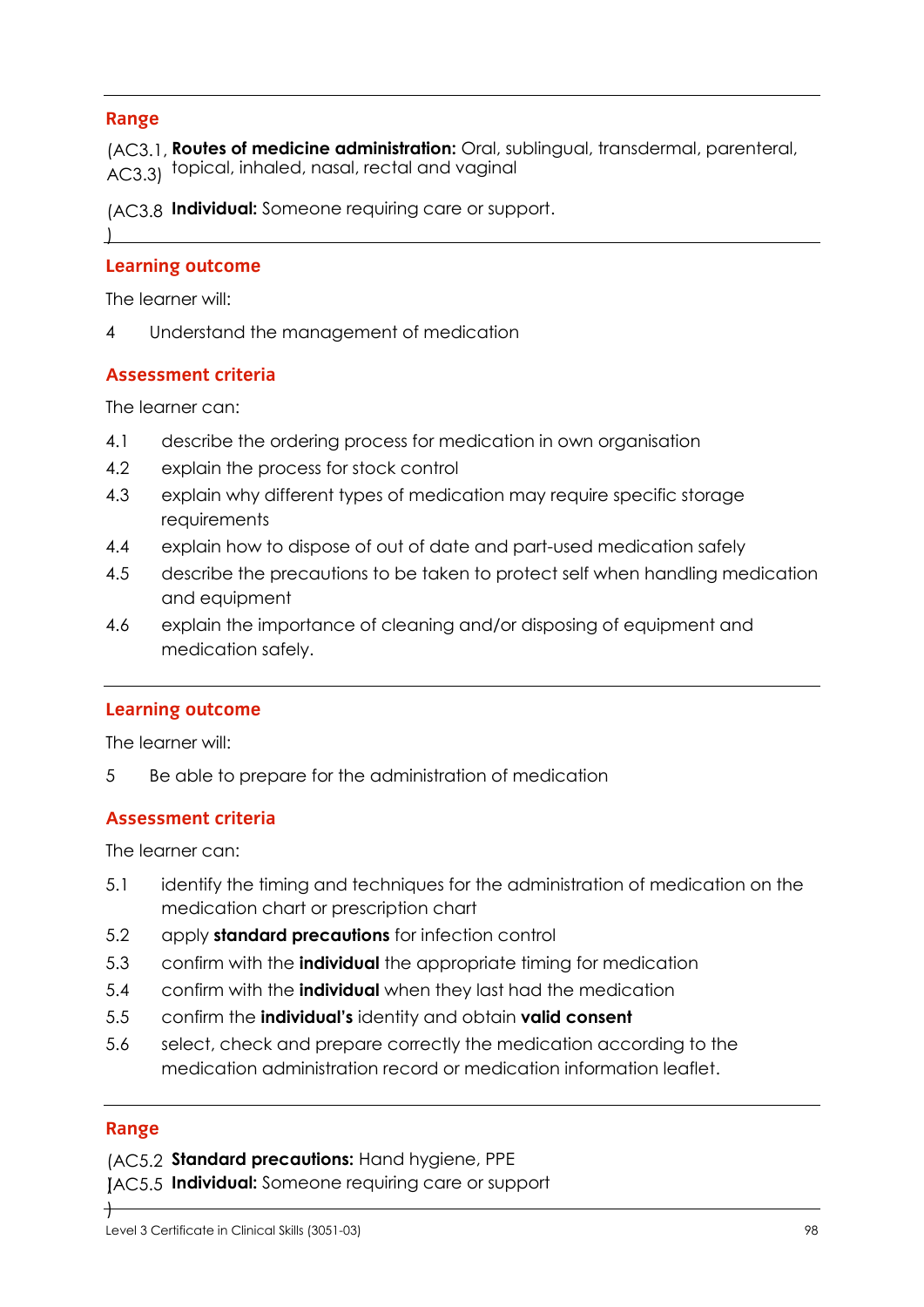(AC5.5 **Valid consent:** In line with agreed UK country definition. )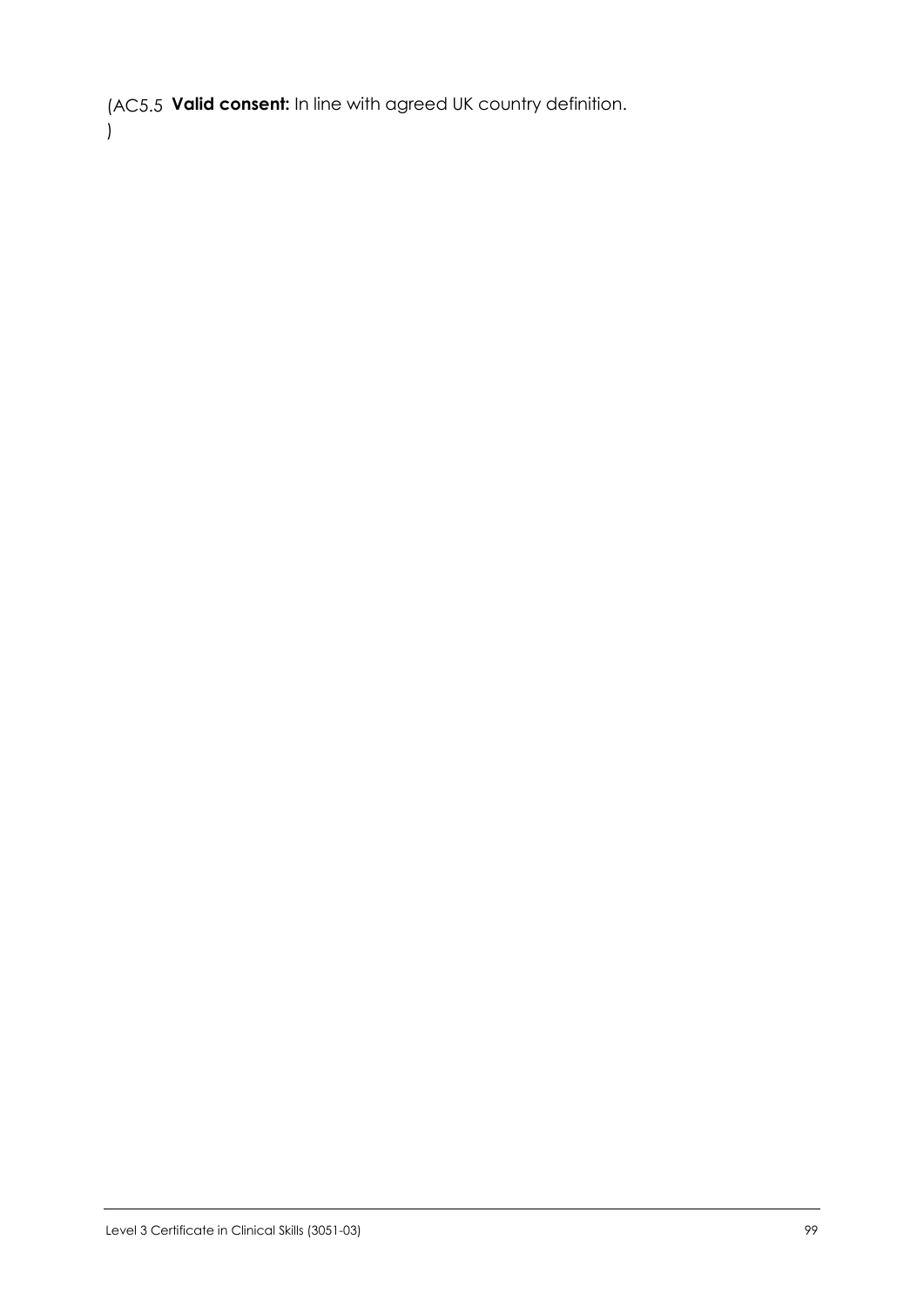The learner will:

6 Be able to administer, and monitor, individual's medication

# **Assessment criteria**

The learner can:

- 6.1 select the appropriate route and prepare the site
- 6.2 administer the medication safely in line with **agreed ways of working** and manufacturer's instructions
- 6.3 ensure the medication is administered in the way which minimises pain, discomfort and trauma to the **individual**
- 6.4 monitor the **individual's** condition throughout the administration of medication
- 6.5 maintain the security of medication throughout the process and return them to the correct place
- 6.6 complete the records in accordance with **agreed ways of working**
- 6.7 dispose of equipment in accordance with **agreed ways of working**.

## **Range**

**Agreed ways of working:** National guidelines, policies, protocols and good (AC6.2, AC6.6, practice

AC6.7)

**Individual:** Someone requiring care or support. (AC6.4

)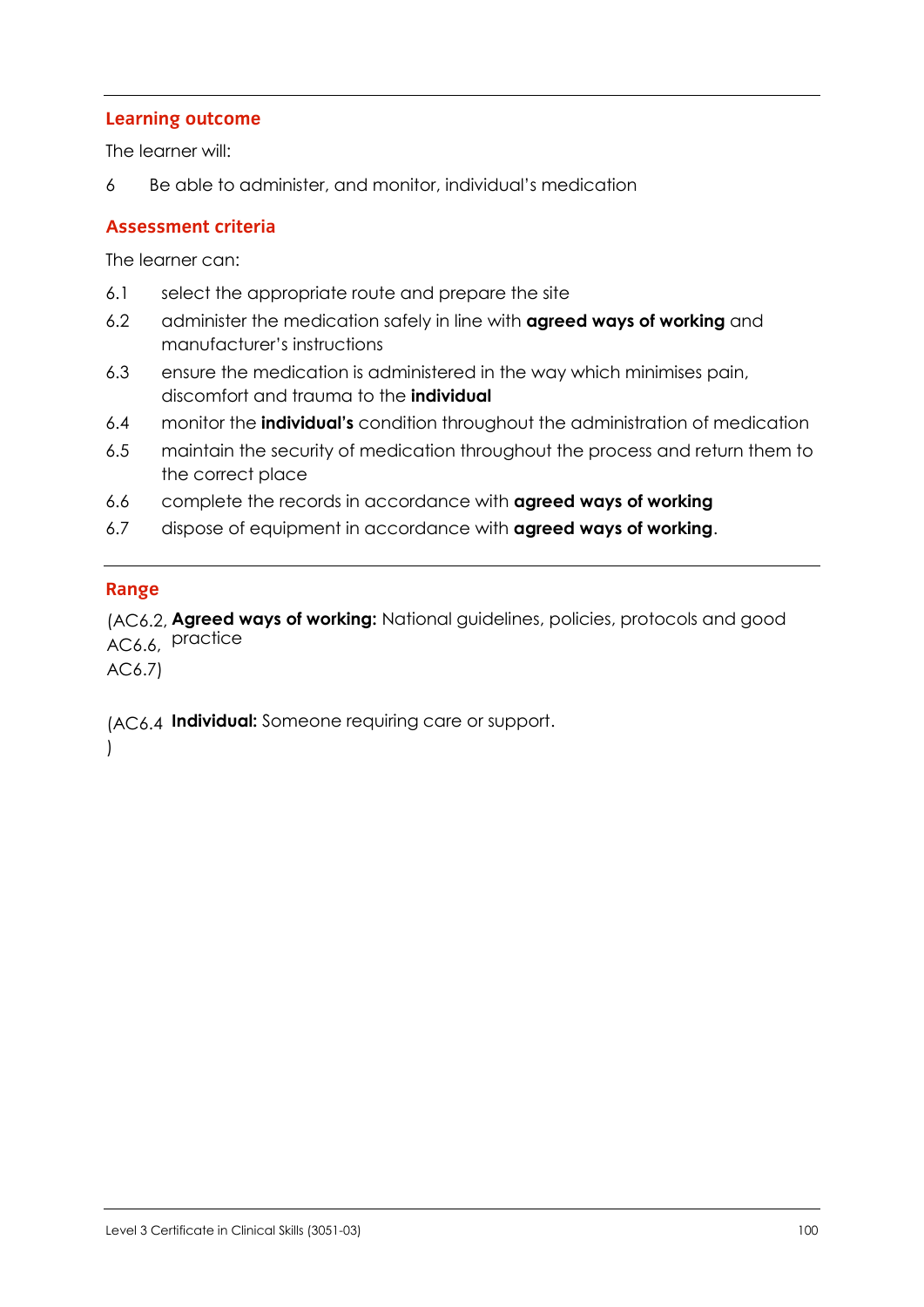### **Unit 319 Contributing to the care of a deceased person**

| UAN:                    | D/507/2360                                                                                                                                                                                                                                                 |  |
|-------------------------|------------------------------------------------------------------------------------------------------------------------------------------------------------------------------------------------------------------------------------------------------------|--|
| Unit level:             | Level 3                                                                                                                                                                                                                                                    |  |
| GLH:                    | 14                                                                                                                                                                                                                                                         |  |
| NLH:                    | 19                                                                                                                                                                                                                                                         |  |
| Unit aim:               | The aim of this unit is to provide the learner with the<br>knowledge, understanding and skills required to<br>contribute to the care, preparation and transfer of the<br>deceased person, and provide immediate support to<br>those affected by the death. |  |
| <b>Assessment type:</b> | Portfolio                                                                                                                                                                                                                                                  |  |

# **Learning outcome**

The learner will:

1 Know the factors that affect how persons are cared for after death

# **Assessment criteria**

The learner can:

- 1.1 outline **agreed ways of working** that underpin the care of deceased person
- 1.2 describe how **values and beliefs** affect how a deceased person is cared for
- 1.3 identify the **physical changes** that take place after death and how this may affect laying out and moving a person
- 1.4 describe the **special precautions** needed when undertaking the care and transfer of a deceased person with specific high risk **diseases and conditions**.

**Range Agreed ways of working:** National guidelines, policies, protocols and good (AC1.1 practice  $\lambda$ 

**Values and beliefs:** Personal, social, cultural, spiritual, religious (AC1.2

)<br>(AC1.3 **Physical changes:** Torso, limbs, facial, body fluids (AC1.3

)<br>(AC1.4 **Special precautions:** Health and safety, infection control (AC1.4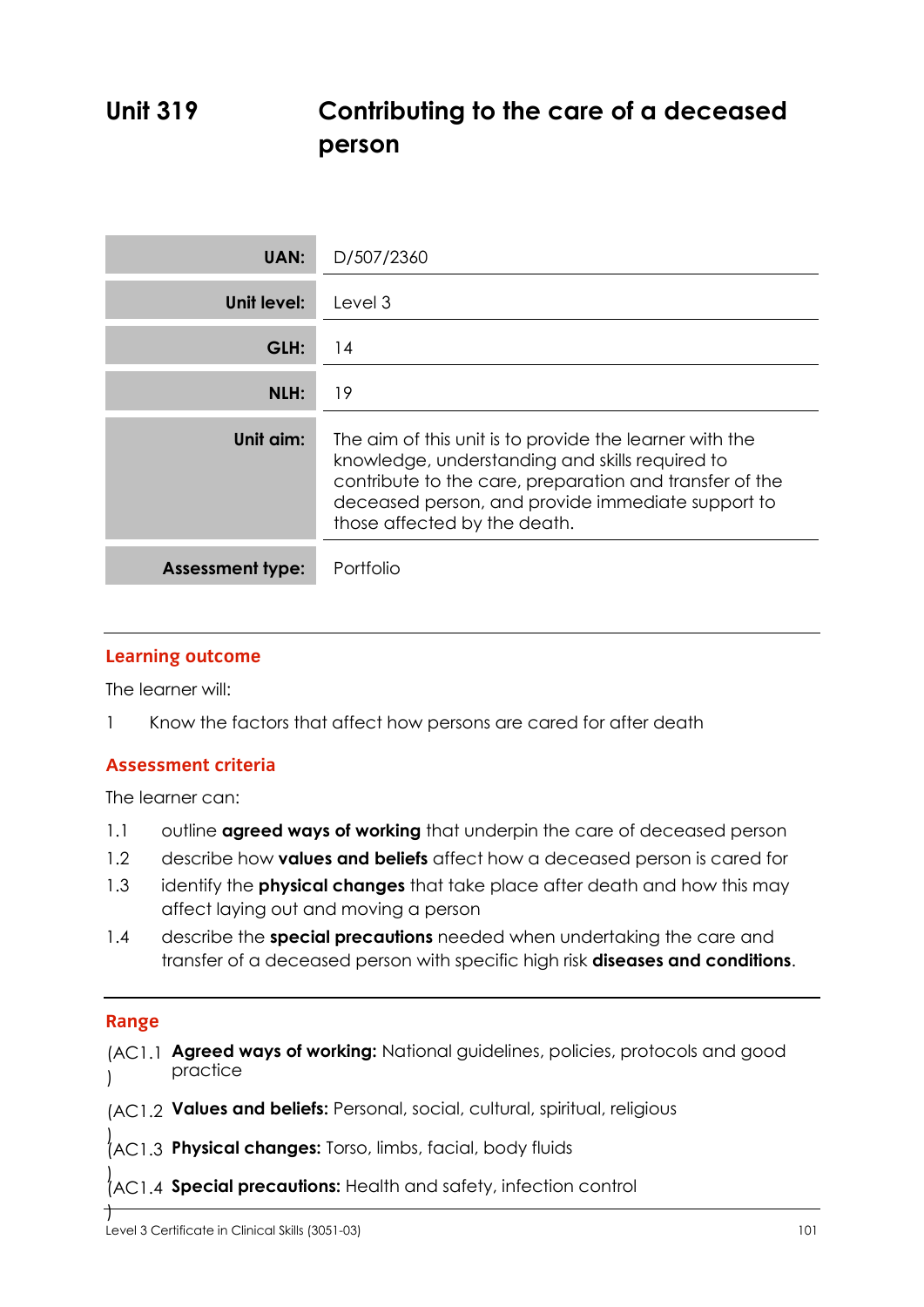(AC1.4 Diseases and conditions: Hepatitis B, Hepatitis C, Tuberculosis, Human Immuno-deficiency Virus (HIV), post-radioactive treatment, cardiac pacemakers. )

# **Learning outcome**

The learner will:

2 Know how to contribute to supporting those who are close to deceased persons

# **Assessment criteria**

The learner can:

- 2.1 describe the likely immediate impact of a person's death on **others** who are close to the deceased person
- 2.2 explain how to support **others** immediately following the death of the person in ways that:
	- a reduce their distress
	- b respects the deceased person.

**Range Others:** Family, friends, own colleagues, others who were involved in the life of (AC2.1, the

#### **Learning outcome**

The learner will:

3 Know how to contribute to preparing deceased persons prior to transfer

# **Assessment criteria**

The learner can:

- 3.1 outline **agreed ways of working** to ensure that the deceased person is correctly identified
- 3.2 describe the role of **preparing** the deceased person in a manner that respects their dignity, beliefs and culture
- 3.3 explain the use of **protective clothing** in minimizing the risk of infection during preparation of the deceased person
- 3.4 outline the process for managing property and valuables belonging to the person.

## **Range**

)

**Agreed ways of working:** National guidelines, policies, protocols and good (AC3.1 practice )

**Preparing:** Equipment, clothing, toiletries, documentation (AC3.2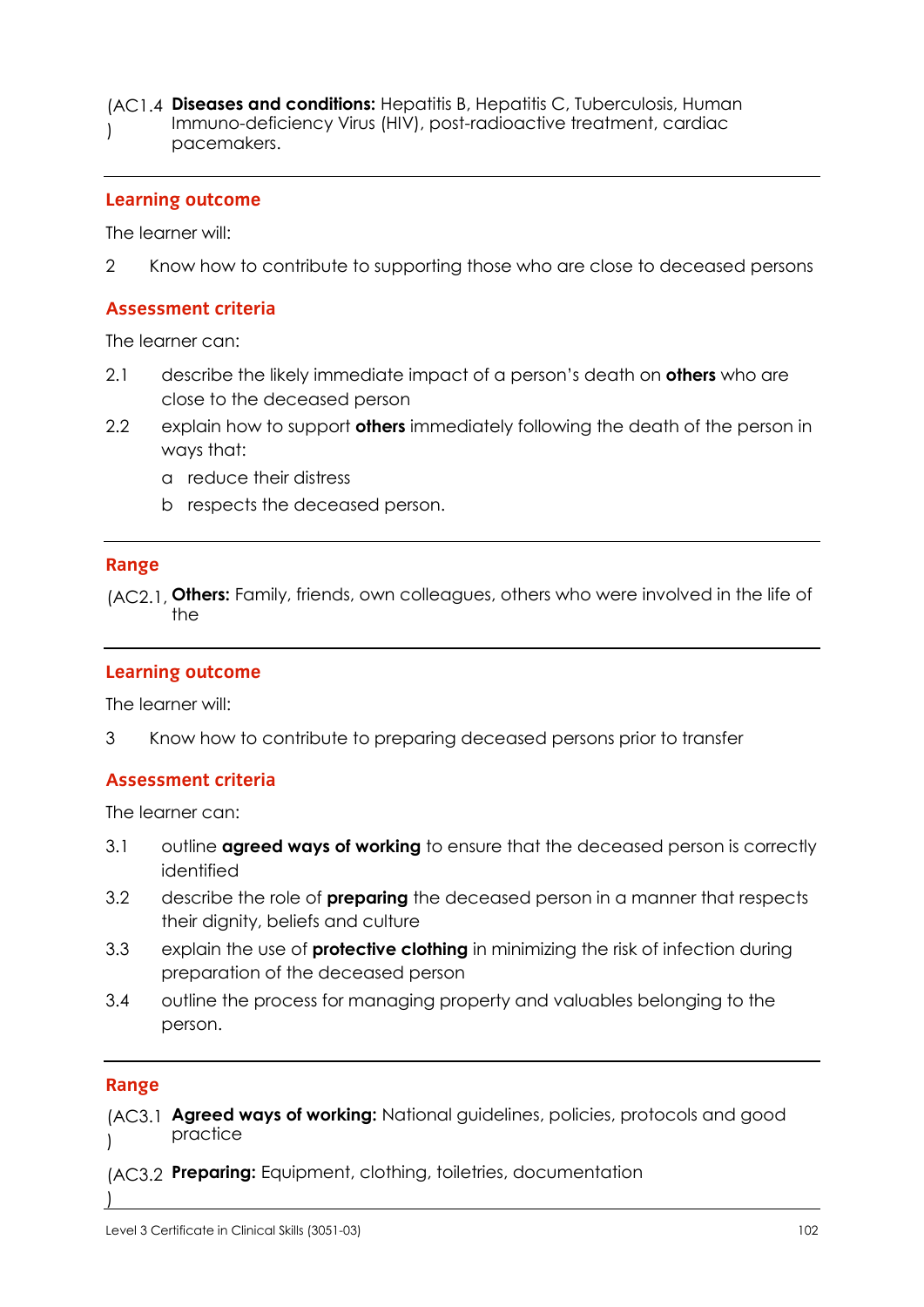### (AC3.3 Protective clothing: Disposable gloves, aprons.

#### **Learning outcome**

The learner will:

 $\overline{)}$ 

4 Understand how to contribute to the arrangements for the transferring of deceased persons

# **Assessment criteria**

The learner can:

- 4.1 explain own role in contacting **appropriate organisations** to arrange the transfer of a deceased person
- 4.2 state the records to be completed when organising the transfer of the deceased person in line with **agreed ways of working**.

**Range** (AC4.1 **Appropriate organisations:** Mortuary, funeral directors, places of worship

)<br>(AC4.2 **Agreed ways of working:** National guidelines, policies, protocols and good ) practice (AC4.2 )

#### **Learning outcome**

The learner will:

5 Understand how to manage own feelings in relation to a person's death

#### **Assessment criteria Assessment criteria**

The learner can:

- 5.1 identify ways to manage own feelings in relation to a person's death
- 5.2 describe **support systems** available to deal with own feelings in relation to a person's death.

## **Range**

(AC5.2 **Support system:** Colleagues, supervision, counselling services, others )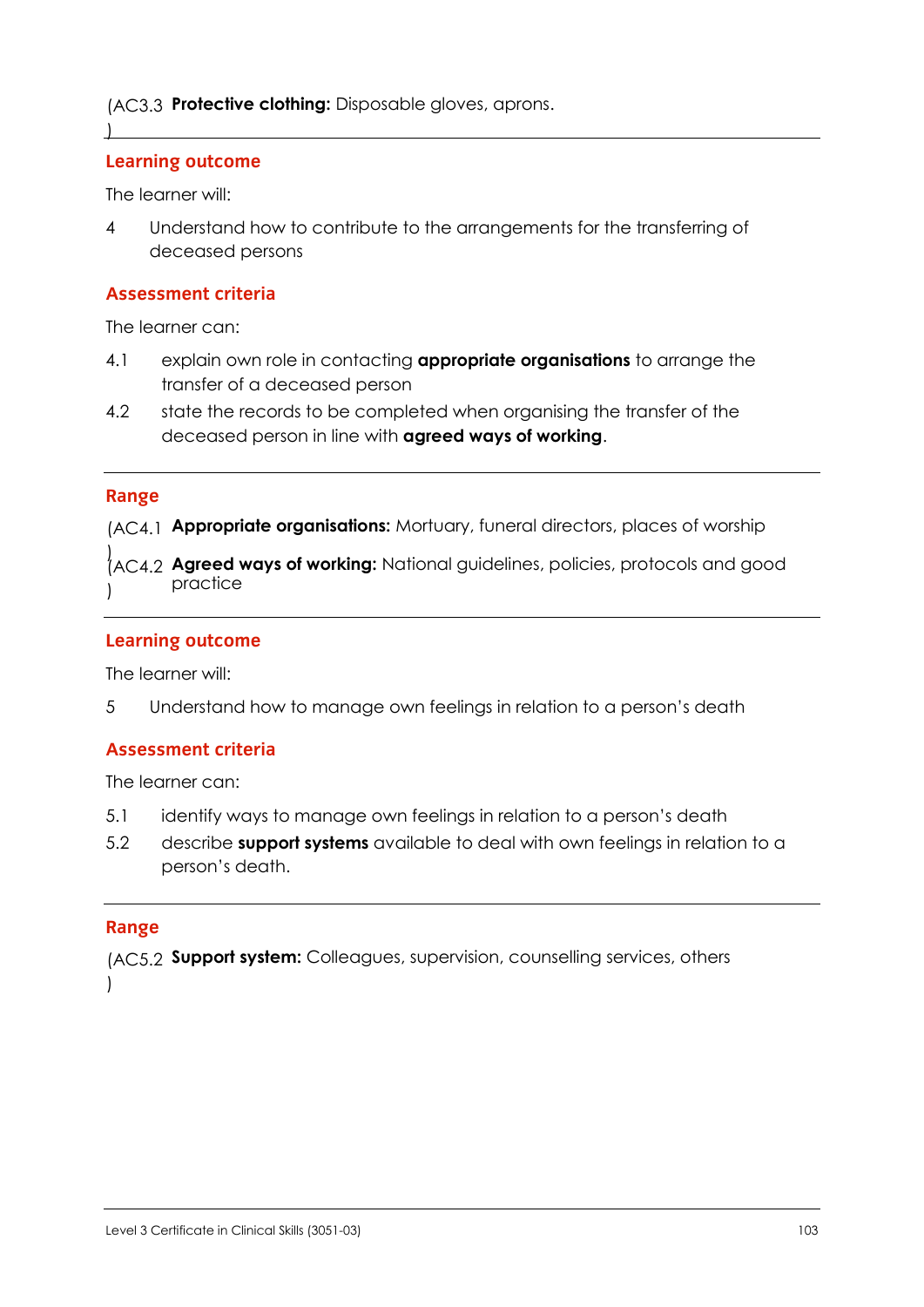### **1. Introduction**

These descriptors set out the characteristic generic outcomes of each level. They are intended to provide a general, shared understanding of each level. They are not intended to be prescriptive or comprehensive statements, and there is no expectation that every unit and qualification should have all of the characteristics.

As the term 'generic' implies, the descriptors are intended to integrate vocational, academic and professional aspects of learning and apply to all learning contexts; classwork, practical work, and work-based learning. They have been developed with the intention that unit and qualification developers will use their professional expertise to translate them into their own subject areas and they will be kept under review in the light of feedback on their use<sup>1</sup>.

The level descriptors can be used as a guide to the writing of learning outcomes and associated assessment criteria for units, to assign level to units and qualifications. The descriptors should be seen as a developmental continuum, i.e. each level subsumes the characteristics of lower levels.

### **2. Definition and scope of Categories**<sup>2</sup>

### **Intellectual Skills and Attributes**

This category reflects knowledge and understanding, application, analysis, synthesis/creativity and evaluation. This category also encapsulates psychomotor skills, self-appraisal/reflection of practice, planning and management of learning, problem solving, communication and presentation, interactive and group skills. Transferable skills overlap with the Key Skills and therefore Northern Ireland descriptors reflect their development.

#### **Processes**

Processes refer to the operational contexts within which the learner performs and include the tasks and procedures required.

### **Accountability**

The term accountability is understood as a broad concept embracing the underpinning attributes of autonomy, responsibility and ethical understanding. While accepting that increasing autonomy is an essential feature of a learner's progression through the levels continuum, it is constrained by ethical considerations.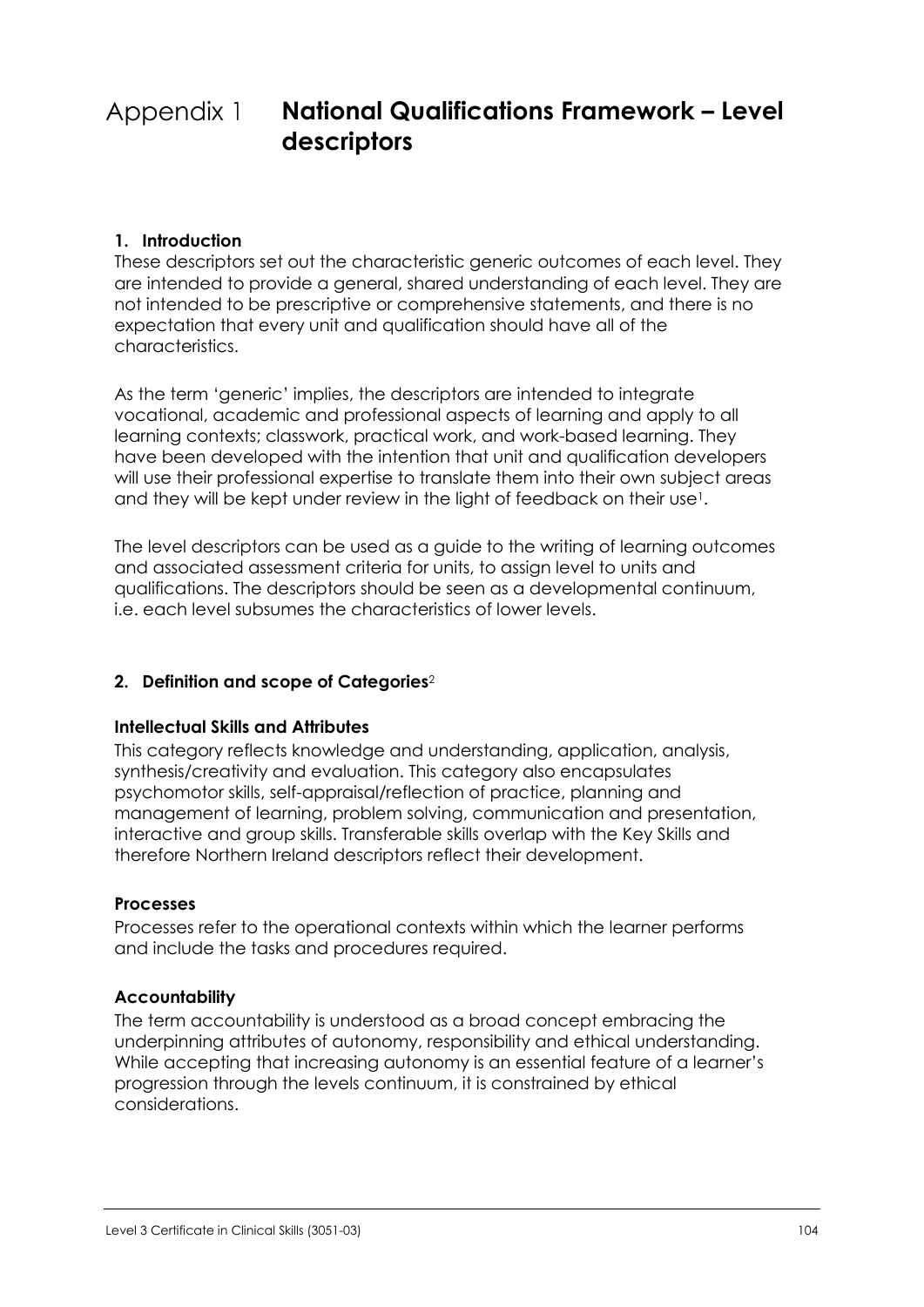<sup>1</sup>These descriptors consist of the NICATS descriptors, also used in Wales, together with additional material, commissioned by QCA, which has been included as a result of consultation.

<sup>2</sup>The categories used are NICATS categories, and thus these definitions are those used by

NICATS.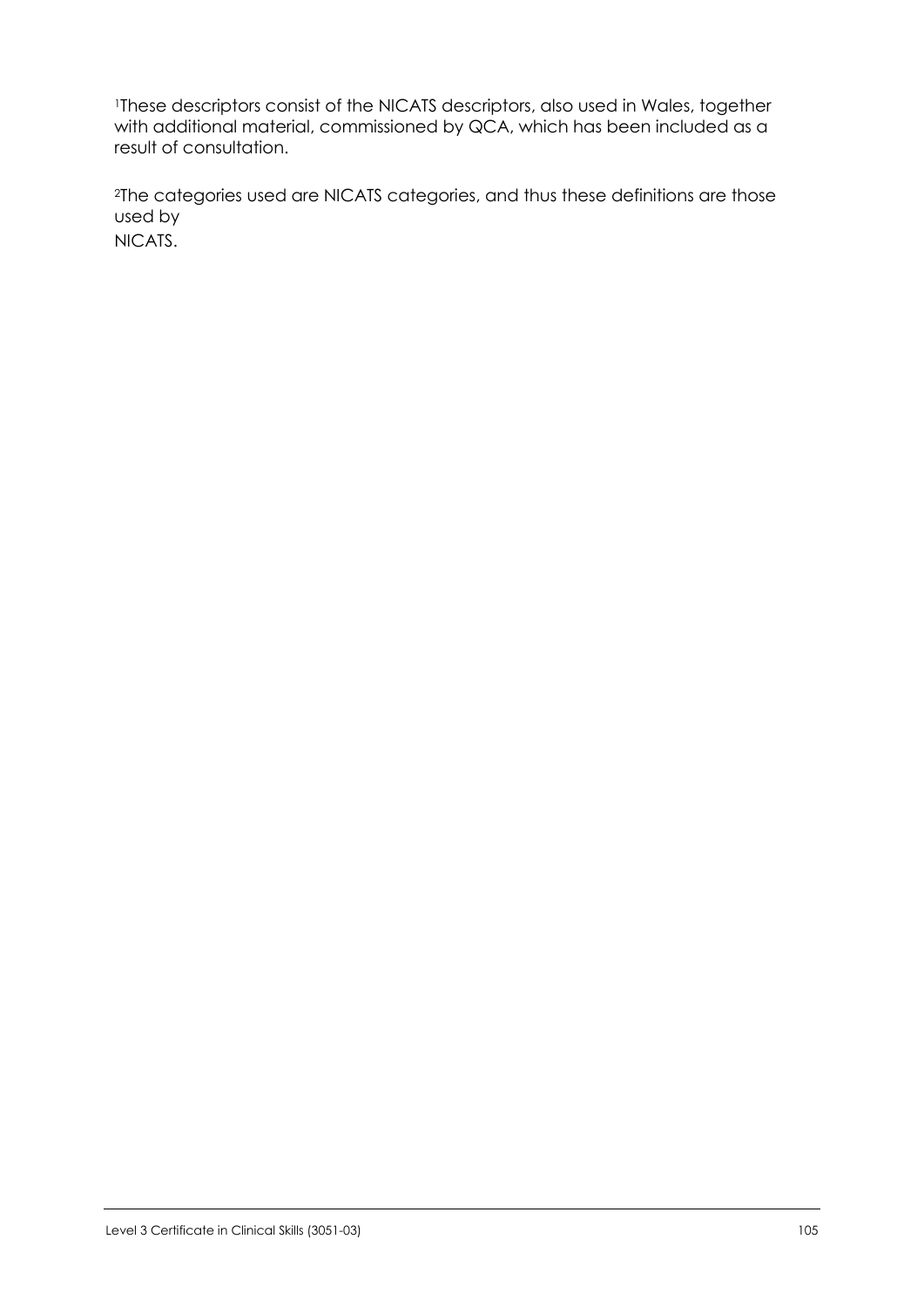| Level | <b>Intellectual skills and</b><br>attributae                                                                                                                                                                                             | <b>Processes</b>                                                                                                                                                                                       | <b>Accountability</b>                                                                                                                                                                                                                   |
|-------|------------------------------------------------------------------------------------------------------------------------------------------------------------------------------------------------------------------------------------------|--------------------------------------------------------------------------------------------------------------------------------------------------------------------------------------------------------|-----------------------------------------------------------------------------------------------------------------------------------------------------------------------------------------------------------------------------------------|
| Entry | Employ recall and<br>demonstrate elementary<br>comprehension in a narrow<br>range of areas with<br>dependency on ideas of<br>others<br>Exercise basic skills<br>Receive and pass on<br>information                                       | Operate mainly in<br>closely defined and<br>highly structured<br>contexts<br>Carry out processes<br>that are repetitive and<br>predictable<br>Undertake the<br>performance of clearly<br>defined tasks | Carry out directed<br>activity under close<br>supervision<br>Rely entirely on<br>external<br>monitoring of<br>output and quality                                                                                                        |
|       | Employ a narrow range of<br>applied knowledge and basic<br>comprehension<br>Demonstrate a narrow range<br>of skills<br>Apply known solutions familiar<br>problems<br>Present and record<br>information from readily<br>available sources | Show basic<br>competence in a<br>limited range of<br>predictable and<br>structured contexts<br>Utilise a clear<br>choice of routine<br>responses<br>Co-operate with others                             | Exercise a very limited<br>degree of discretion<br>and judgement about<br>possible actions<br>Carry restricted<br>responsibility for<br>quantity and quality of<br>output<br>Operate under direct<br>supervision and quality<br>control |
| 2     | Apply knowledge with<br>underpinning comprehension<br>in a number of areas<br>Make comparisons<br>Interpret available Information<br>Demonstrate a range of skills                                                                       | Choose from a range<br>of procedures<br>performed in a number<br>of contexts, some of<br>which may be non-<br>routine Co-ordinate<br>with others                                                       | Undertake directed<br>activity with a<br>degree of<br>autonomy<br>Achieve outcomes<br>within time constraints<br>Accept increased<br>responsibility for<br>quantity and quality of<br>output subject to<br>external quality<br>checking |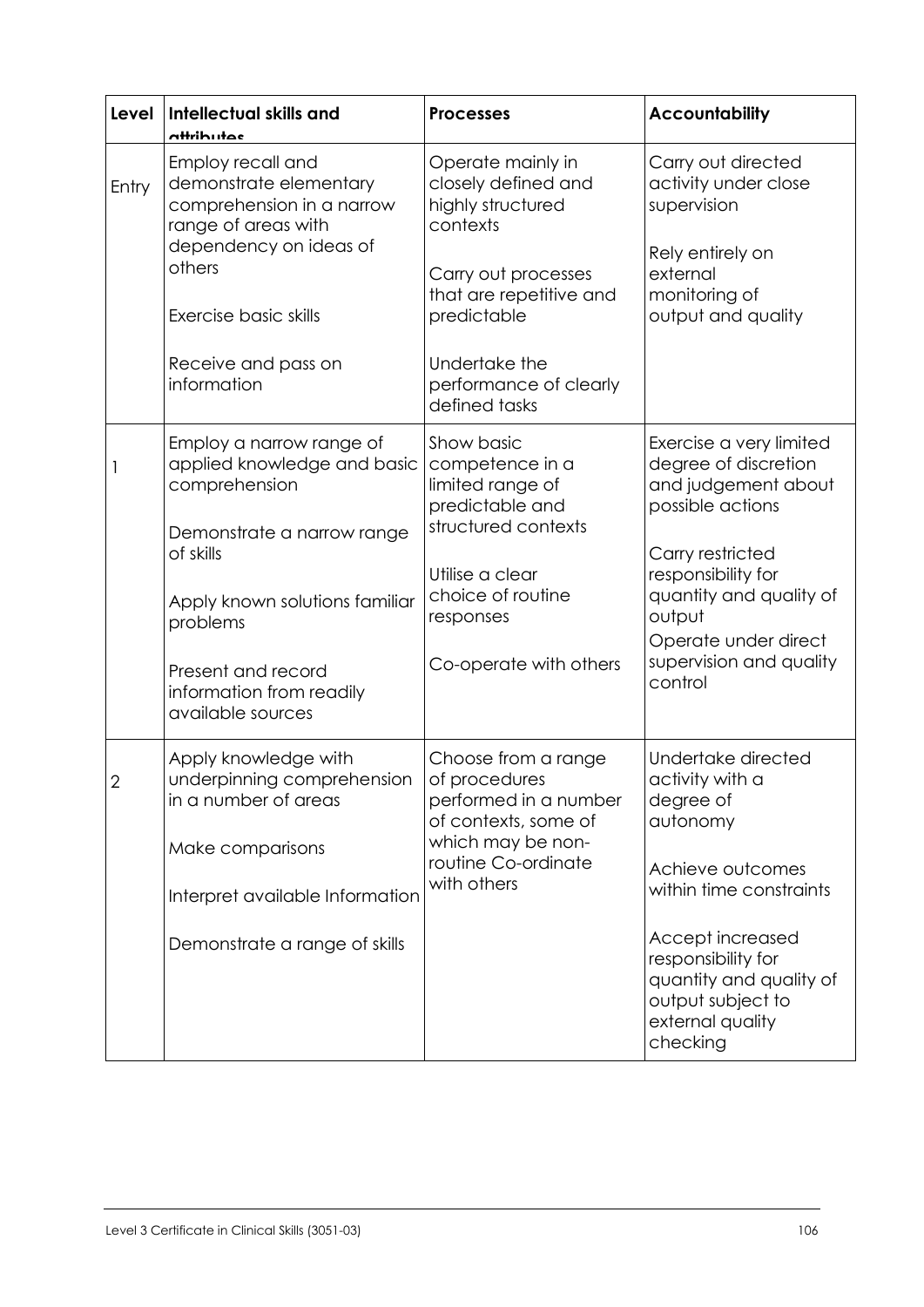| Level | <b>Intellectual skills and</b><br>attrihutae                                                                                                                                                                                                                                                                                                                                                                                                  | <b>Processes</b>                                                                                                                                                                                                                            | <b>Accountability</b>                                                                                                                                                                                                                                   |
|-------|-----------------------------------------------------------------------------------------------------------------------------------------------------------------------------------------------------------------------------------------------------------------------------------------------------------------------------------------------------------------------------------------------------------------------------------------------|---------------------------------------------------------------------------------------------------------------------------------------------------------------------------------------------------------------------------------------------|---------------------------------------------------------------------------------------------------------------------------------------------------------------------------------------------------------------------------------------------------------|
| 3     | Apply knowledge and skills in<br>a range of complex activities,<br>demonstrating<br>comprehension of relevant<br>theories<br>Access and evaluate<br>information independently                                                                                                                                                                                                                                                                 | Operate in a variety of<br>familiar and unfamiliar<br>contexts using<br>a range technical or<br>learning skills<br>Select from a<br>considerable choice<br>of procedures                                                                    | Engage in self directed<br>activity with<br>guidance/evaluation<br>Accept responsibility<br>for quantity and<br>quality of output<br>Accept limited                                                                                                     |
|       | Analyse information and<br>make reasoned judgements<br>Employ a range of responses                                                                                                                                                                                                                                                                                                                                                            | Give presentations<br>to an audience                                                                                                                                                                                                        | responsibility for the<br>quantity and quality<br>of the output of others                                                                                                                                                                               |
| 4     | <b>Contractor</b><br>Develop a rigorous approach<br>to the acquisition of a broad<br>knowledge base<br>Employ a range of specialised<br>skills<br>Determine solutions to a<br>variety of unpredictable<br>problems<br>Generate a range of<br>responses, a limited number of<br>which are innovative, to well<br>defined but often unfamiliar<br>problems<br>Evaluate information, using it<br>to plan and develop<br>investigative strategies | Operate in a range of<br>varied and specific<br>contexts involving<br>creative and non-<br>routine activities<br>Exercise<br>appropriate<br>judgement in<br>planning, selecting<br>or presenting<br>information,<br>methods or<br>resources | Undertake self<br>directed and a limited<br>amount of directive<br>activity<br>Operate within broad<br>general guidelines or<br>functions<br>Take responsibility for<br>the nature and<br>quantity of outputs<br>Meet specified<br>quality<br>standards |
| 5     | Generate ideas through the<br>analysis of information and<br>concepts at an abstract level<br>Command wide ranging,<br>specialised technical,<br>creative and/or conceptual<br>skills.<br>Formulate appropriate<br>responses to resolve well                                                                                                                                                                                                  | Utilise diagnostic and<br>creative skills in a range<br>of technical,<br>professional or<br>management functions<br>Exercise appropriate<br>judgement in planning,<br>design, technical<br>and/or supervisory<br>functions related to       | Accept responsibility<br>and accountability<br>within broad<br>parameters for<br>determining and<br>achieving personal<br>and/or group<br>outcomes                                                                                                      |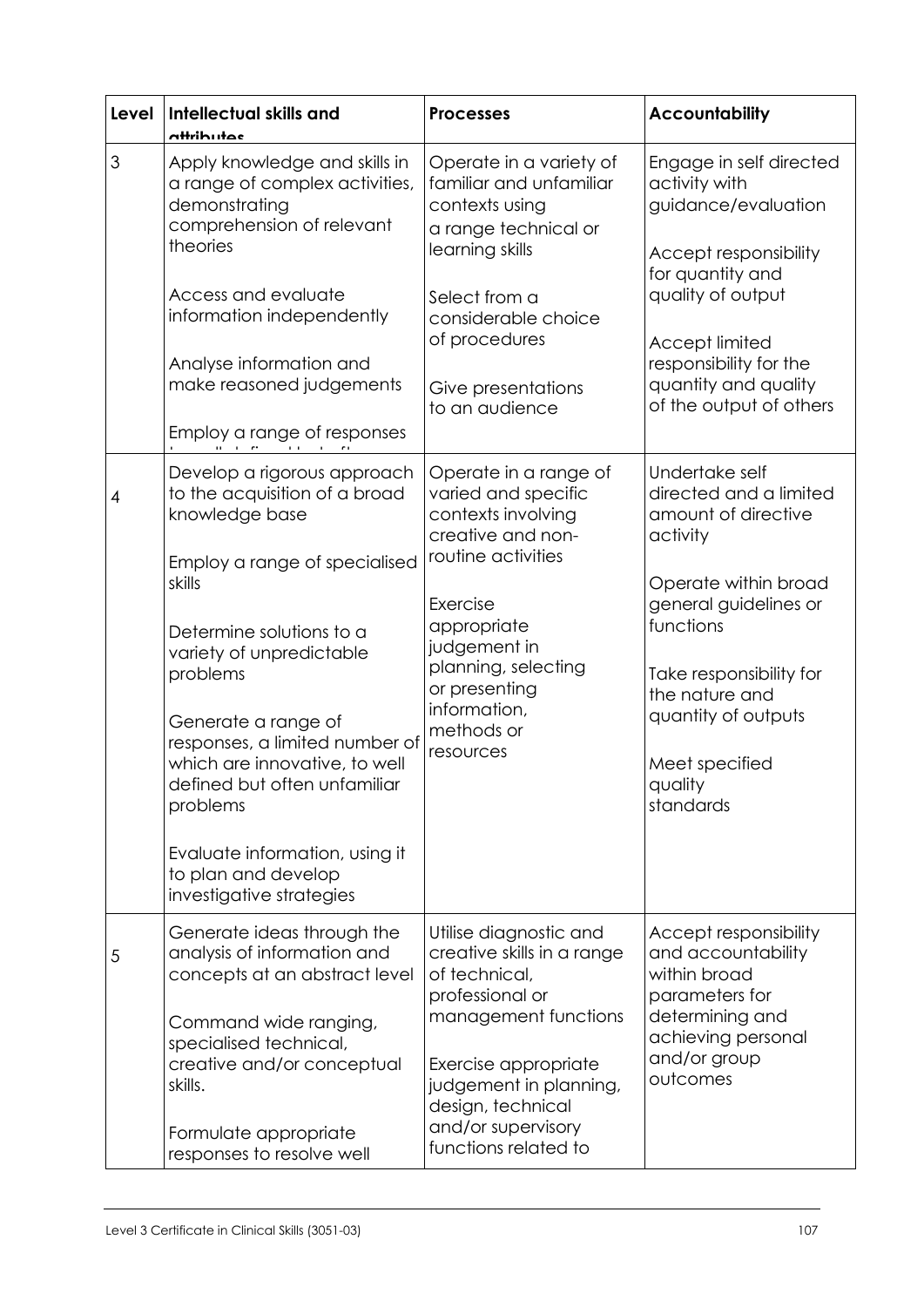| Level | <b>Intellectual skills and</b><br>attributae                                                                                                                                                                                                                                                                     | <b>Processes</b>                                                                                                                                                                                                                                                                                                                                                                                                        | <b>Accountability</b>                                                                                                                                                  |
|-------|------------------------------------------------------------------------------------------------------------------------------------------------------------------------------------------------------------------------------------------------------------------------------------------------------------------|-------------------------------------------------------------------------------------------------------------------------------------------------------------------------------------------------------------------------------------------------------------------------------------------------------------------------------------------------------------------------------------------------------------------------|------------------------------------------------------------------------------------------------------------------------------------------------------------------------|
|       | defined and abstract<br>problems.<br>Analyse, reformat and<br>evaluate a wide range of<br>information                                                                                                                                                                                                            | products, services,<br>operations or<br>processes                                                                                                                                                                                                                                                                                                                                                                       |                                                                                                                                                                        |
| 6     | Critically review, consolidate<br>and extend a systematic and<br>coherent body of knowledge<br>Utilise highly specialised<br>technical or scholastic skills<br>across an area of study<br>Utilise research skills<br>Critically evaluate new<br>information, concepts and<br>evidence from a range of<br>sources | Transfer and apply<br>diagnostic and creative<br>skills in a range of<br>situations<br>Exercise appropriate<br>judgement in a number<br>of complex planning,<br>design, technical<br>and/or management<br>functions related to<br>products, services,<br>operations or processes<br>including resourcing                                                                                                                | Accept<br>accountability for<br>determining and<br>achieving personal<br>and/or group<br>outcomes<br>Begin to lead<br>multiple, complex<br>and heterogeneous<br>groups |
| 7     | Display mastery of a complex<br>and specialised area of<br>knowledge and skills<br>Demonstrate expertise in<br>highly specialised and<br>advanced technical,<br>professional and/or research<br>skills                                                                                                           | Conduct research, or<br>advanced technical or<br>professional activity, using making including use of<br>and modifying advanced supervision<br>skills and tools<br>Design and apply<br>appropriate research<br>methodologies<br>Communicate<br>results of research to<br>peers<br>Develop new skills to a<br>high level, including<br>novel and emerging<br>techniques<br>Act in a wide variety of<br>unpredictable and | Accept accountability<br>in related decision<br>Take significant<br>responsibility for the work<br>of other professional<br>staff; lead and initiate<br>activity.      |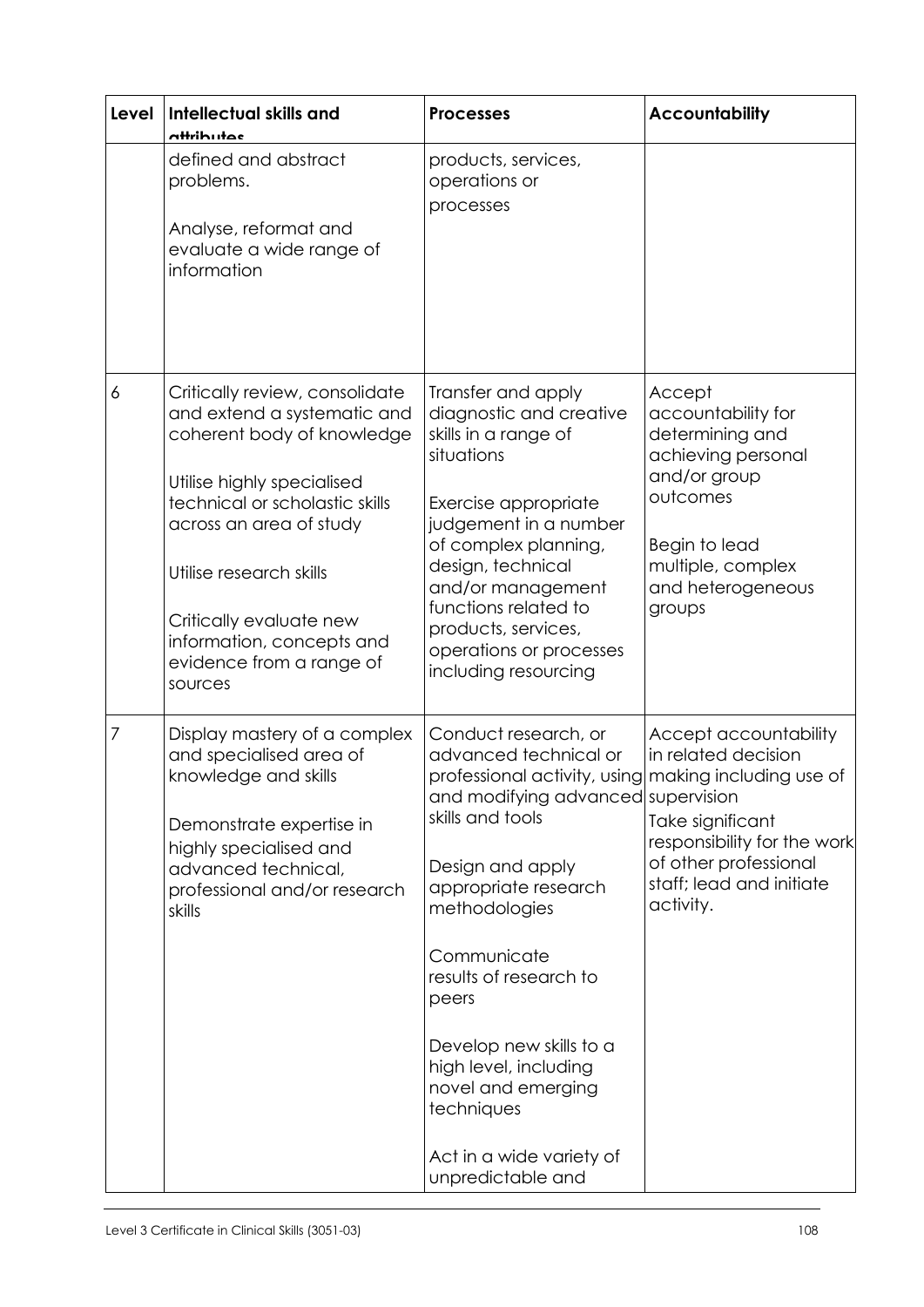| Level | Intellectual skills and<br>attributac                                                                                                                                                | <b>Processes</b>                                                                                                                                               | <b>Accountability</b>                                                                                                                           |
|-------|--------------------------------------------------------------------------------------------------------------------------------------------------------------------------------------|----------------------------------------------------------------------------------------------------------------------------------------------------------------|-------------------------------------------------------------------------------------------------------------------------------------------------|
|       |                                                                                                                                                                                      | advanced professional<br>contexts.                                                                                                                             |                                                                                                                                                 |
| 8     | Make a significant and<br>original contribution to a<br>specialised field of enquiry<br>Respond to abstract problems<br>that expand and redefine<br>existing procedural<br>knowledge | Demonstrate command<br>of<br>methodological issues<br>Communicate results of<br>research to peers and<br>engage in critical<br>dialogue<br>Develop new skills, | Accept accountability<br>in<br>related decision making<br>including use of<br>supervision<br>Lead and originate<br>complex social<br>processes. |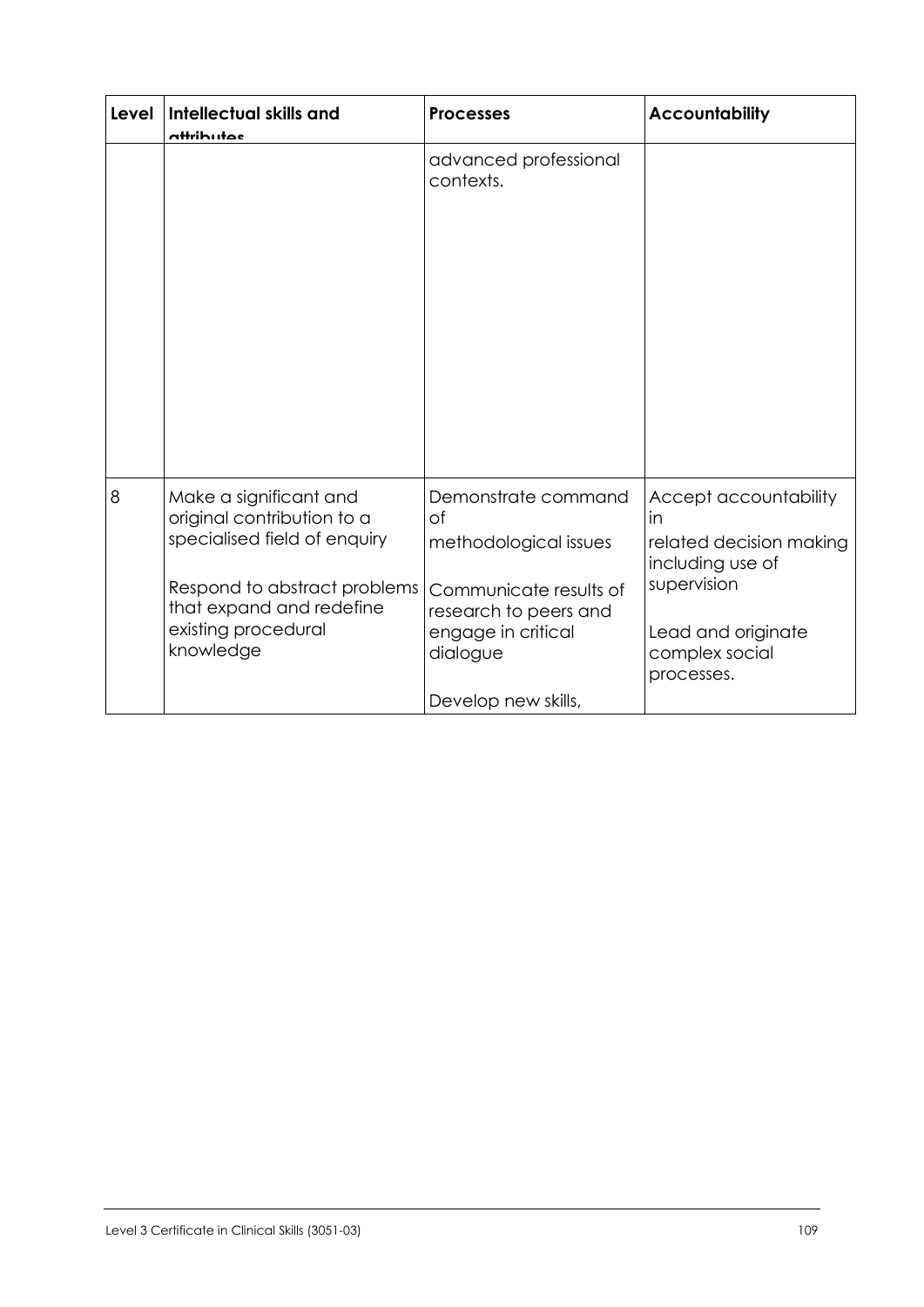## **Sources of general information**

The following documents contain essential information for centres delivering City & Guilds qualifications. They should be referred to in conjunction with this handbook. To download the documents and to find other useful documents, go to the **Centres and Training Providers homepage** on **www.cityandguilds.com**.

*Centre Manual* contains detailed information about the processes which must be followed and requirements which must be met for a centre to achieve 'approved centre' status, or to offer a particular qualification, as well as updates and good practice exemplars for City & Guilds assessment and policy issues. Specifically, the document includes sections on: The centre and qualification approval process

Assessment, internal quality assurance and examination roles at the centre Registration and certification of candidates Non-compliance Complaints and appeals Equal opportunities Data protection Management systems Maintaining records Assessment Internal quality assurance External quality assurance.

*Our Quality Assurance Requirements* encompasses all of the relevant requirements of key regulatory documents such as: Regulatory Arrangements for the Qualifications and Credit Framework (2008) SQA Awarding Body Criteria (2007) NVQ Code of Practice (2006) and sets out the criteria that centres should adhere to pre and post centre and qualification approval.

Access to Assessment & Qualifications provides full details of the arrangements that may be made to facilitate access to assessments and qualifications for candidates who are eligible for adjustments in assessment.

The **centre homepage** section of the City & Guilds website also contains useful information on such things as: **Walled Garden**: how to register and certificate candidates on line **Events**: dates and information on the latest Centre events **Online assessment:** how to register for e-assessments.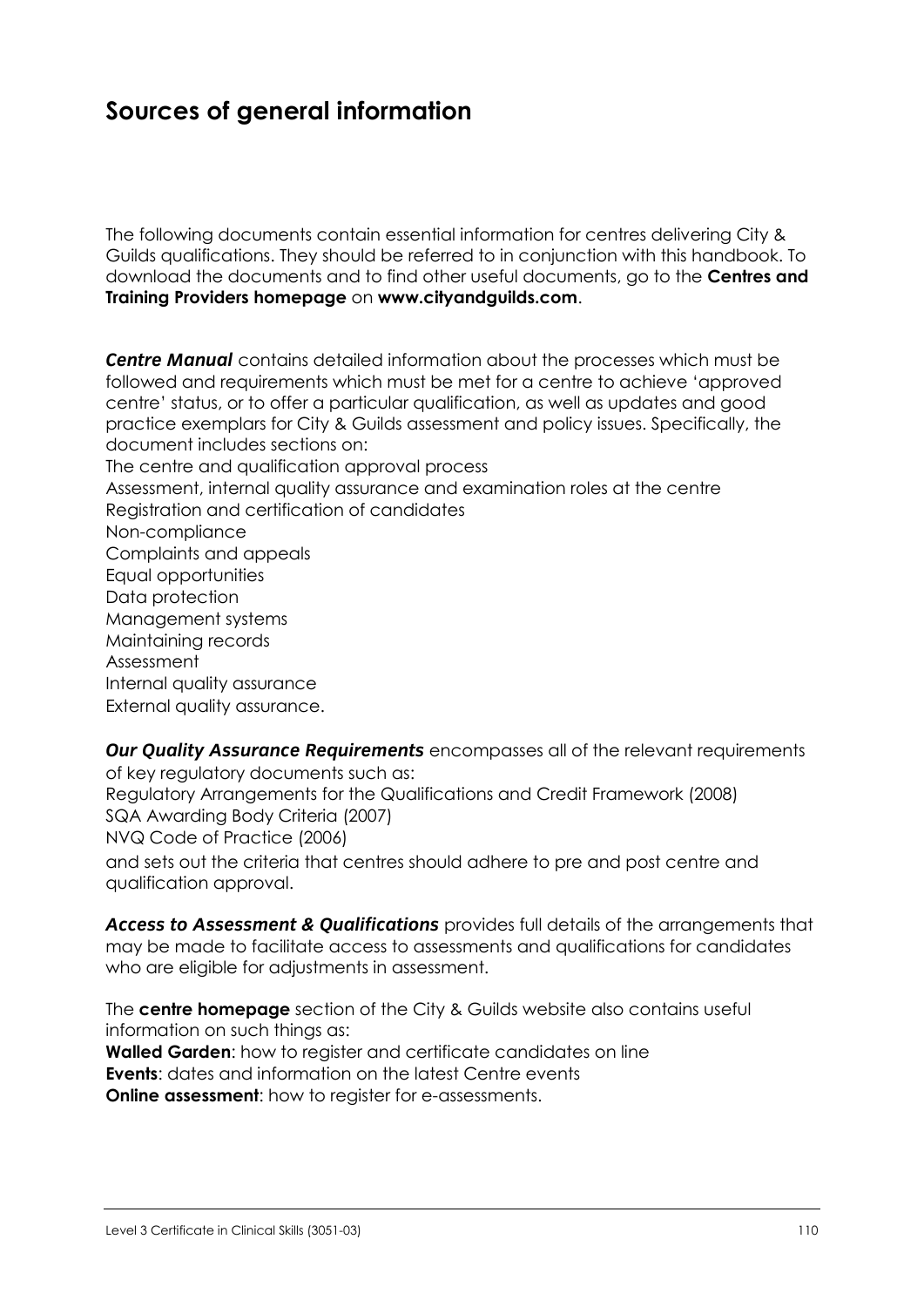*Centre Guide – Delivering International Qualifications* contains detailed information about the processes which must be followed and requirements which must be met for a centre to achieve 'approved centre' status, or to offer a particular qualification. Specifically, the document includes sections on: The centre and qualification approval process and forms Assessment, verification and examination roles at the centre Registration and certification of candidates Non-compliance Complaints and appeals Equal opportunities Data protection Frequently asked questions.

### *Linking to this document from web pages*

We regularly update the name of documents on our website, therefore in order to prevent broken links we recommend that you link to our web page that the document resides upon, rather than linking to the document itself.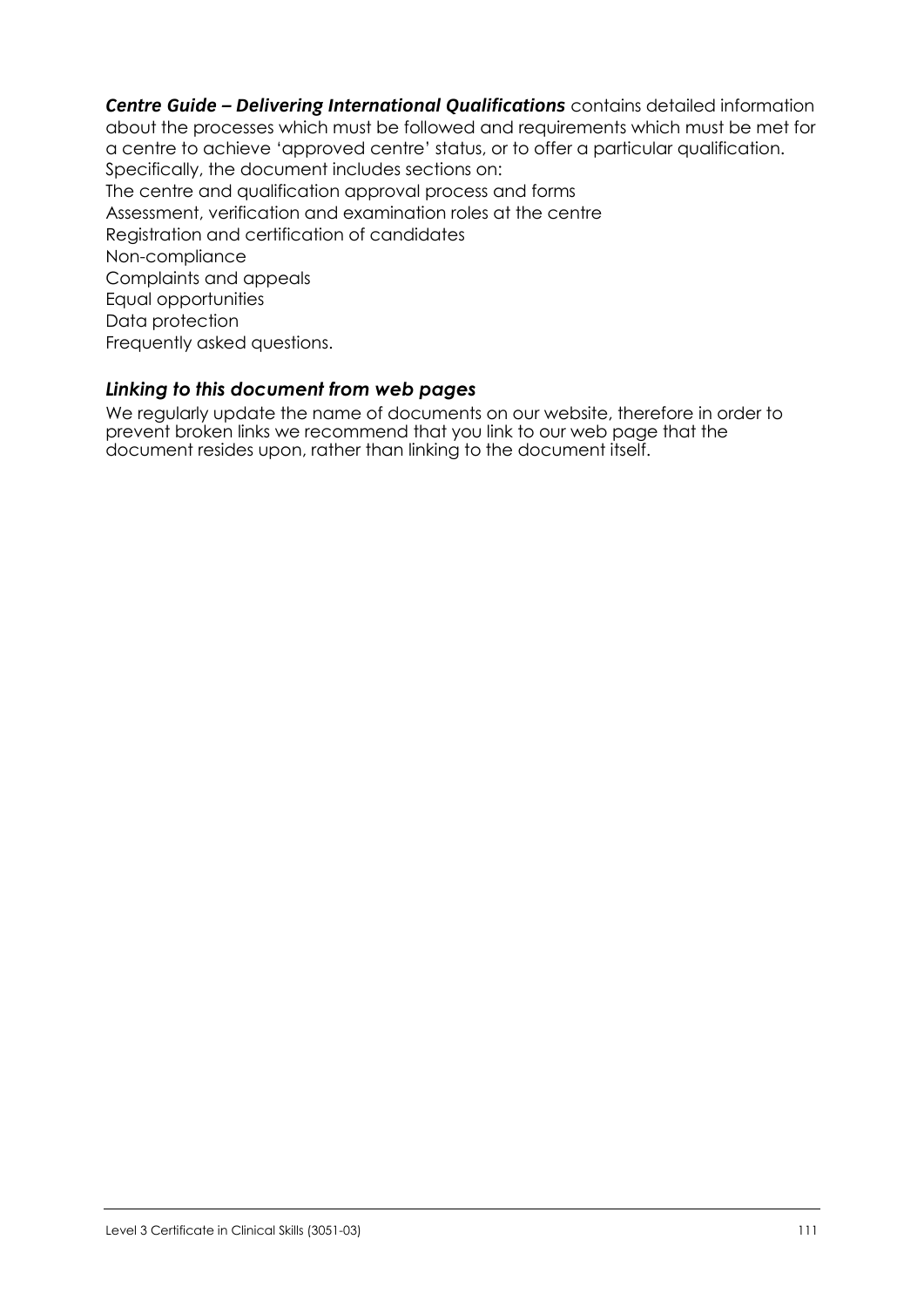# **Useful contacts**

#### **UK Centres**

| Registrations, Exam entries (Dated/On-<br>Demand/E-volve Scheduling), invoices,<br>Missing or late exam materials, Results<br>entries, Certification. Publication<br>enquiries: logbooks, centre documents,<br>forms, free literature. | E: centresupport@cityandguilds.com                                               |
|----------------------------------------------------------------------------------------------------------------------------------------------------------------------------------------------------------------------------------------|----------------------------------------------------------------------------------|
| <b>Quality support (new centres)</b><br>For Sales advice and support<br>For quality assurance                                                                                                                                          | E: directsales@cityandguilds.com<br>E: csdirect@cityandguilds.com                |
| <b>TechBac enquiries</b>                                                                                                                                                                                                               | E: Techbac@cityandguilds.com                                                     |
| <b>International centres</b>                                                                                                                                                                                                           |                                                                                  |
| Quality assurance, sales advice, results,<br>entries, enrolments, invoices, missing<br>or late exam materials                                                                                                                          | Please contact your local office:<br>www.cityandguilds.com/aboutus/international |
| <b>UK</b> centres                                                                                                                                                                                                                      |                                                                                  |
| General e-assessment (e-volve) support<br>Enquiries                                                                                                                                                                                    | E: evolvesupport@cityandguilds.com                                               |
| <b>UK learners</b>                                                                                                                                                                                                                     |                                                                                  |
| General qualification information                                                                                                                                                                                                      | E: learnersupport@cityandguilds.com                                              |
| <b>International learners</b>                                                                                                                                                                                                          |                                                                                  |
| General qualification information                                                                                                                                                                                                      | E: learnersupport@cityandguilds.com                                              |
| <b>Employer</b>                                                                                                                                                                                                                        |                                                                                  |
| Employer solutions including, Employer<br>Recognition: Endorsement,<br>Accreditation and Quality Mark,<br>Consultancy, Mapping and Specialist<br><b>Training Delivery</b>                                                              | E: business@cityandguilds.com                                                    |